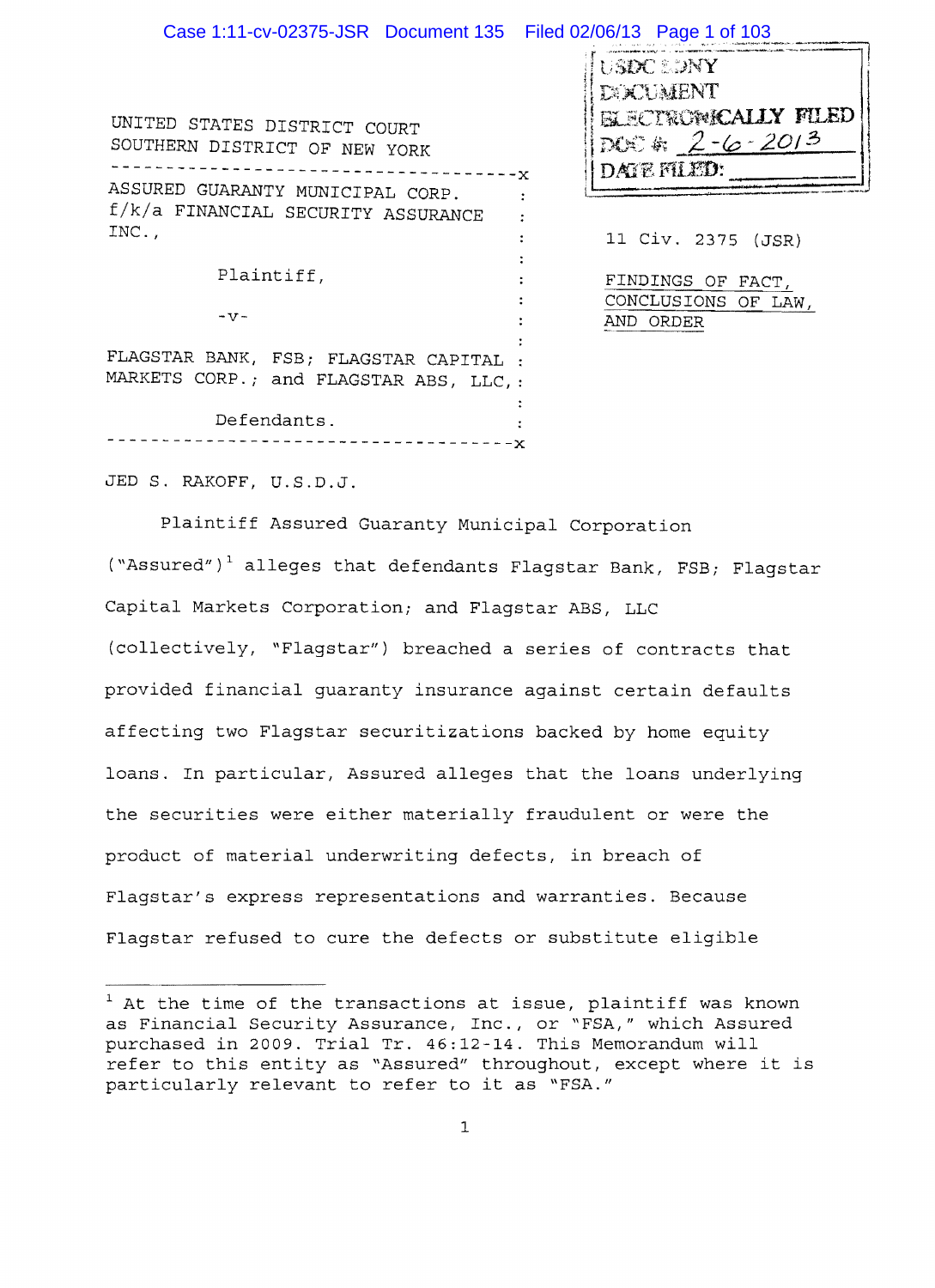## Case 1:11-cv-02375-JSR Document 135 Filed 02/06/13 Page 2 of 103

loans, Assured claims that it is entitled to be reimbursed for its payment of insurance claims that arose when many of the underlying loans defaulted. $^2$ 

Assured filed its complaint on April 7, 2011. Following discovery and motion practice that eliminated certain claims and remedies and clarified others, see Order, ECF No. 22 (July 7, 2011); Am. Mem., ECF No. 56 (Oct. 27, 2011); Order, ECF No. 84 (Feb. 29, 2012); Mem., ECF No. 100 (Sept. 25, 2012), the Court held a bench trial over twelve days between October 10 and November 12, 2012. The Court received into evidence 130 exhibits, including Flagstar's voluminous underwriting guidelines, as well as portions of the depositions of Matthew Roslin, Flagstar's former general counsel; Jean Garrick, Flagstar's head of quality control; George Stiehl, a former vice president in FSA's Residential Mortgage Group; David Beard, a former director of FSA's Corporate Finance Group; and David Williams, a former managing director in FSA's Residential Mortgage Group. $^3$  The Court also heard live testimony from nine witnesses: Russell Brewer, Assured's Chief Surveillance Officer;

 $\overline{a}$ 

 $^2$  Assured also made claims relating to loan servicing, but withdrew those claims prior to trial.

 $3$  At the conclusion of the trial, the Court reserved ruling on certain objections made to various portions of the proffered deposition testimony. Although marked-up copies of deposition transcripts reflecting the Court's rulings on those depositions will in due course be filed, the findings of fact made herein reflect those rulings.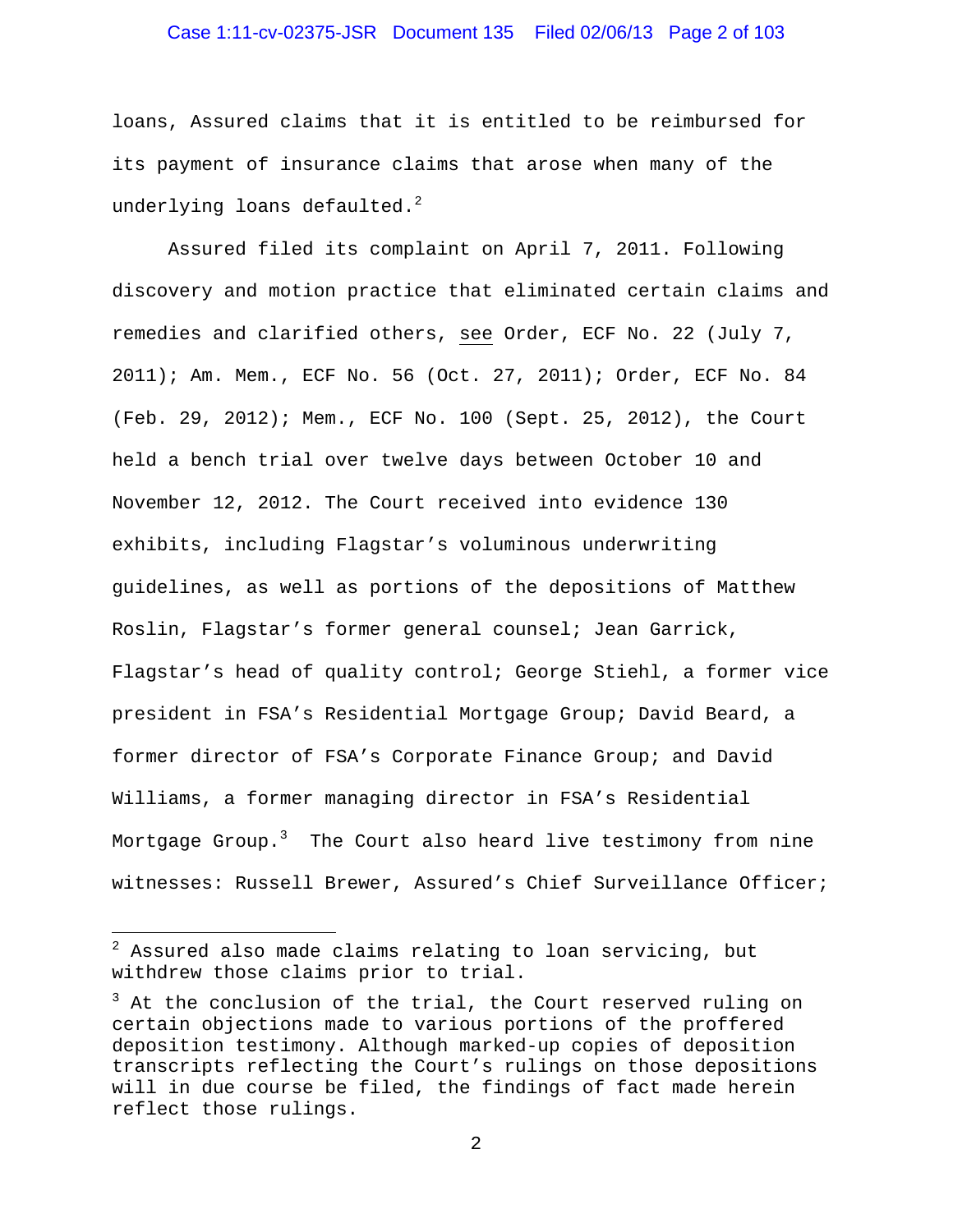## Case 1:11-cv-02375-JSR Document 135 Filed 02/06/13 Page 3 of 103

Stanley Jursek, Flagstar Bank's Executive Vice President and Treasurer and the head of Flagstar Capital Markets Corp.; Marni Scott, Flagstar's Executive Vice President of Mortgage Credit Operations; Dr. Nelson Lipshutz, Assured's expert in statistical sampling; Rebecca Walzak, Assured's expert in mortgage underwriting and origination; Dr. Joseph Mason, Assured's damages expert; Jeffrey Nielsen, Flagstar's expert on the design and implementation of underwriting and due diligence reviews; Ann Rutledge, Flagstar's valuation expert; and John Griggs, Flagstar's expert in mortgage underwriting and origination. After the trial concluded, the Court received post-trial briefs from the parties on the issue of costs and expenses.

#### BASIC FACTS

Based on the evidence presented at trial, the facts stipulated to in the Joint Proposed Pretrial Order ("JPPO"), and the Court's assessment of the credibility and demeanor of the witnesses and the inferences reasonably to be drawn therefrom and from the evidence as a whole, the Court first makes the following findings of facts that set the stage for the central dispute in this case, the war of experts.

Flagstar Bank, a federally chartered savings bank located primarily in Michigan, provides residential mortgage loan origination services to its customers, including the origination of home equity lines of credit (HELOCs) and second-lien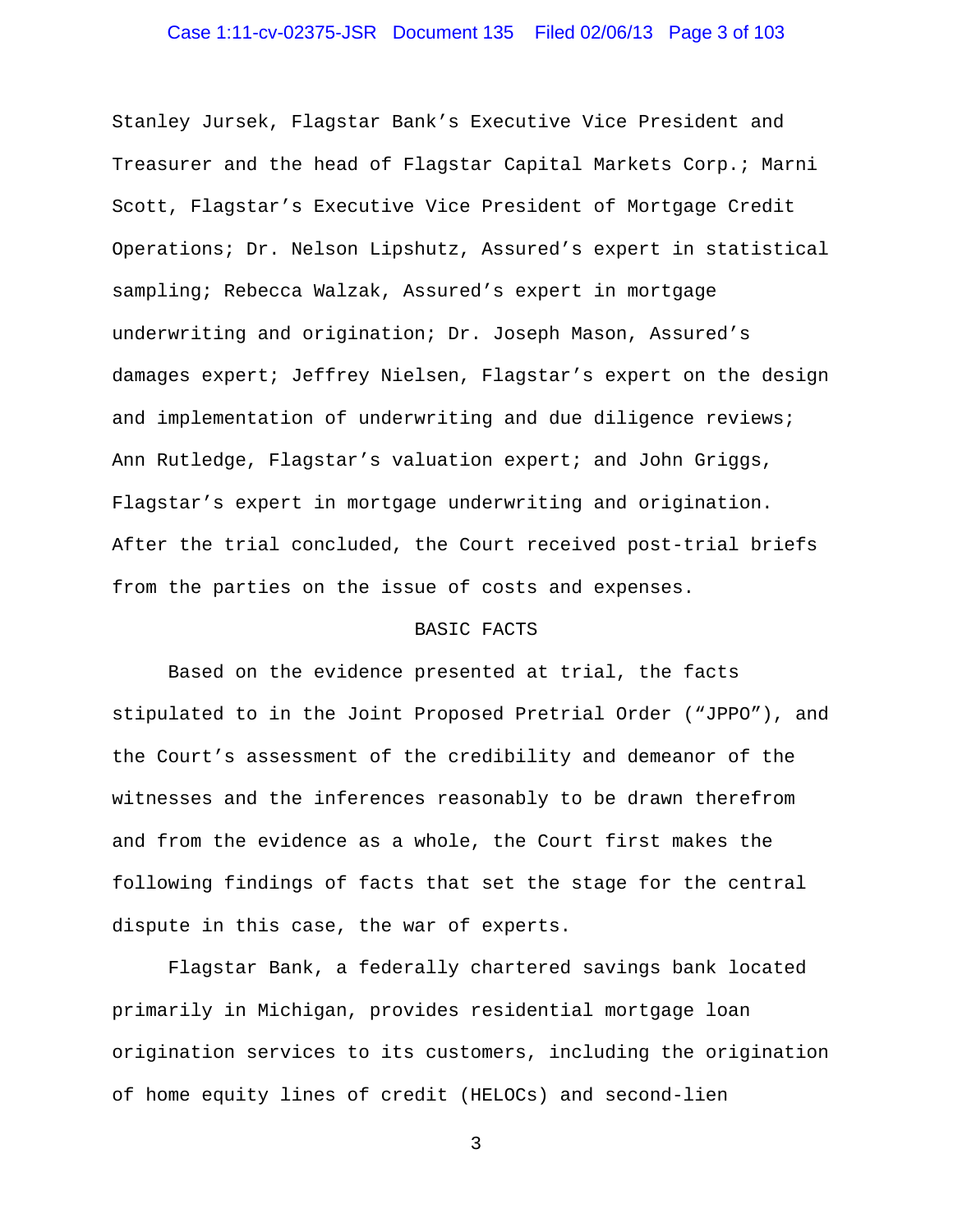## Case 1:11-cv-02375-JSR Document 135 Filed 02/06/13 Page 4 of 103

mortgages. JPPO ¶¶ A. 4, 7-8. Assured is a financial guaranty insurance company that provides bond insurance for, among other things, residential mortgage backed securities ("RMBS"). Trial Tr. 39:6-12.

Flagstar contracted with Assured in 2005 and 2006 to provide insurance on two securitizations of HELOCs, known as the the "2005-1" and "2006-2" Trusts. JPPO ¶ A. 16. The 2005-1 Trust was collateralized by approximately 10,000 individual HELOC loans, totaling about \$600 million, while the 2006-2 Trust was backed by over 5,000 HELOC loans, totaling about \$300 million. JPPO ¶¶ A. 11; Trial Tr. 267:25-268:8; Pl. Ex. 76 at 75. All of the loans were either originated by Flagstar through its home lending group or purchased by Flagstar from mortgage loan brokers and correspondents throughout the United States. Either way, Flagstar represented to Assured that all of the loans were, at the time of origination, in compliance with Flagstar's underwriting guidelines. JPPO ¶¶ A. 14-15.

Investors in such trusts, known as bondholders, receive both monthly interest payments and an eventual return of principal. As a bond insurer, Assured guarantees timely payment of interest and principal to such bondholders, which raises the credit rating on the securitized loans and thus makes them more salable or salable at lower interest rates. Roslin Dep. Tr. 194:12-195:21. Here, Assured's participation in the 2005-1 and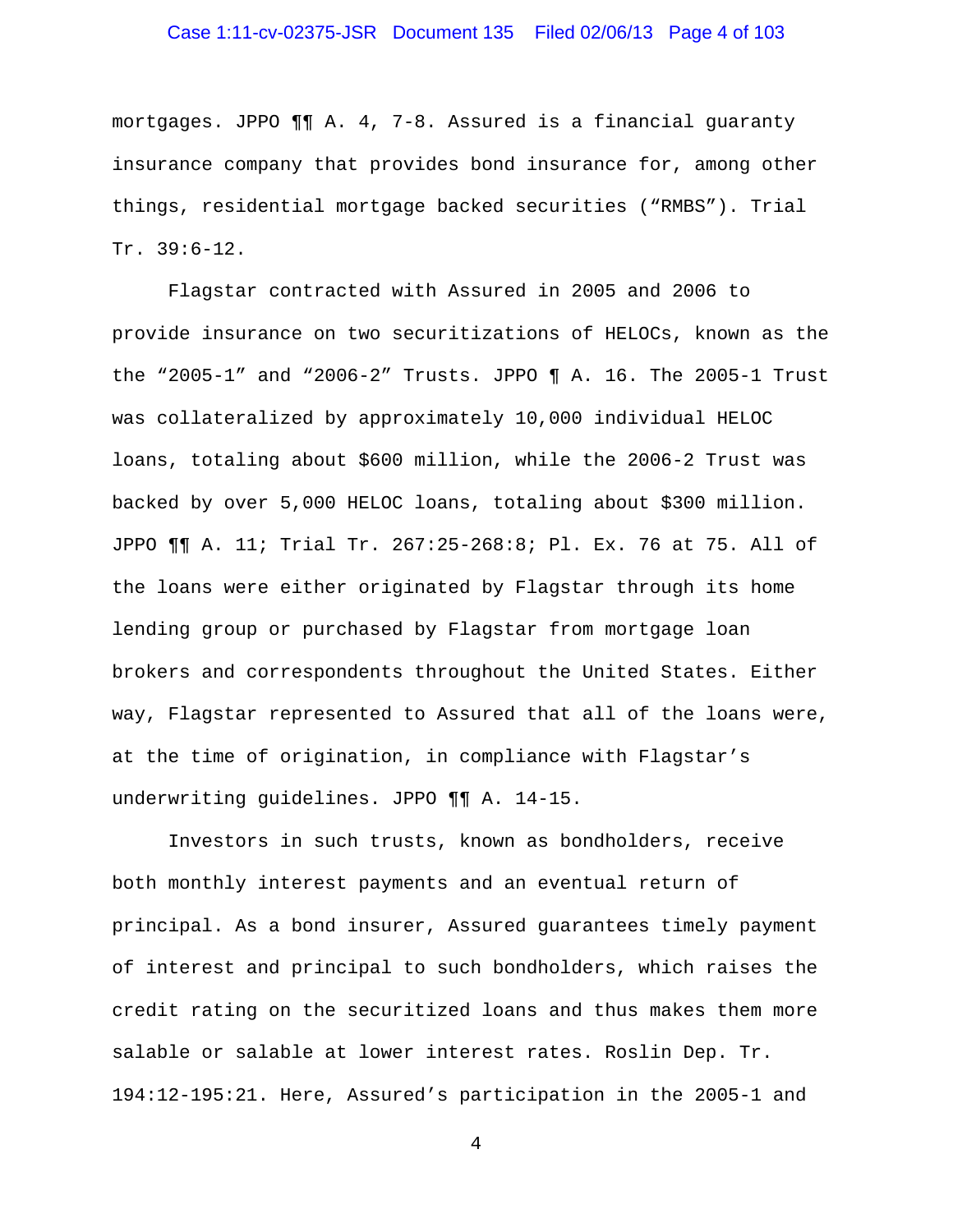## Case 1:11-cv-02375-JSR Document 135 Filed 02/06/13 Page 5 of 103

2006-2 transactions raised the rating of the securitizations from an underlying rating of BBB, which effectively had no market, to a rating of AAA, which allowed Flagstar to sell the securitizations and pay lower interest rates to the bondholders. Trial Tr. 39:9-40:10; Roslin Dep. Tr. 196:4-23.

The parties' agreements relating to the Trusts were memorialized in a set of three, simultaneously-executed contracts: the Sale and Servicing Agreements ("SSAs"), see Pl. Ex. 198; Def. Ex. AAI, the Mortgage Loan Purchasing Agreements ("MLPAs"), see Pl. Ex. 451; Def. Ex. AAA, and the Insurance and Indemnity Agreements ("I&Is"), see Pl. Ex. 90; Def. Ex. AAO, (collectively, the "Transaction Documents"). The relevant terms of the 2005 and 2006 versions of these documents were materially identical to one another and will be so treated herein. See Trial Tr. 51:16, 56:25, 64:7-9.

Flagstar served as the sponsor, servicer, depositor, and originator of the loans underlying both Trusts. JPPO ¶ A. 17. After originating the loans, Flagstar Bank sold the loan pools to Flagstar ABS LLC, a subsidiary, through the MLPAs. Trial Tr. 47:24–48:4; Pl. Ex. 451. The SSAs describe the sale of the assets to the securitization Trusts and establish Flagstar's ongoing servicing responsibilities. Trial Tr. 52:1-3; Pl. Ex. 198. The I&Is set out the terms upon which Assured would provide insurance for the transactions and establish a direct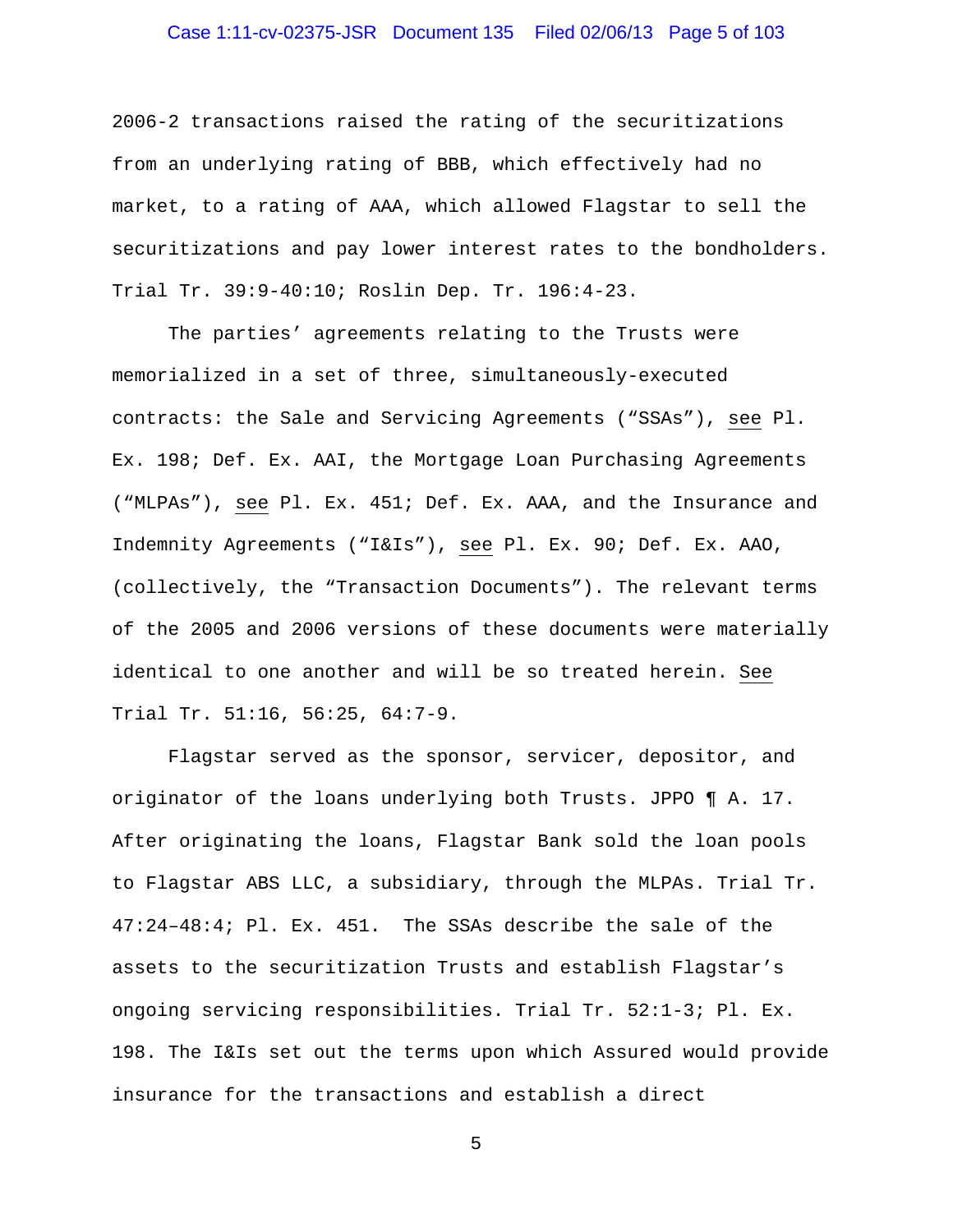## Case 1:11-cv-02375-JSR Document 135 Filed 02/06/13 Page 6 of 103

contractual relationship between Assured and Flagstar Bank. Trial Tr. 60:19-21; Pl. Ex. 90.

Included in the MLPAs are approximately 75 representations and warranties relating to the loans underlying the pools. See Pl. Ex. 451 § 3.02(a). At trial, the parties relied primarily on two such representations as relevant to the dispute at hand: (1) "Each Mortgage Loan was originated in good faith and in accordance with [Flagstar's] underwriting guidelines"; and (2) "No error, omission, misrepresentation, negligence, fraud or similar occurrence with respect to a Mortgage Loan has taken place on the part of any person, including, without limitation, the Mortgagor, any appraiser, any builder or developer, or any other party involved in the origination of the Mortgage Loan or in the application of any insurance in relation to such Mortgage Loan." Pl. Ex. 451 § 3.02(a)(36), (65). The SSAs incorporated Flagstar's representations and warranties from the MPLAs. See Pl. Ex. 198 § 2.04(a).

Although Assured is not a party to the MLPAs or the SSAs, sections 7.08 of the MLPAs and 8.06 of the SSAs designate Assured, as the note insurer, as a third-party beneficiary of those agreements. See Pl. Exs. 198 § 8.06; 451 § 7.08. The I&Is also expressly incorporate the representations and warranties made by Flagstar in the SSAs and MLPAs. See Pl. Ex. 90 § 2.03(h). Flagstar further represented in the I&Is that "[e]ach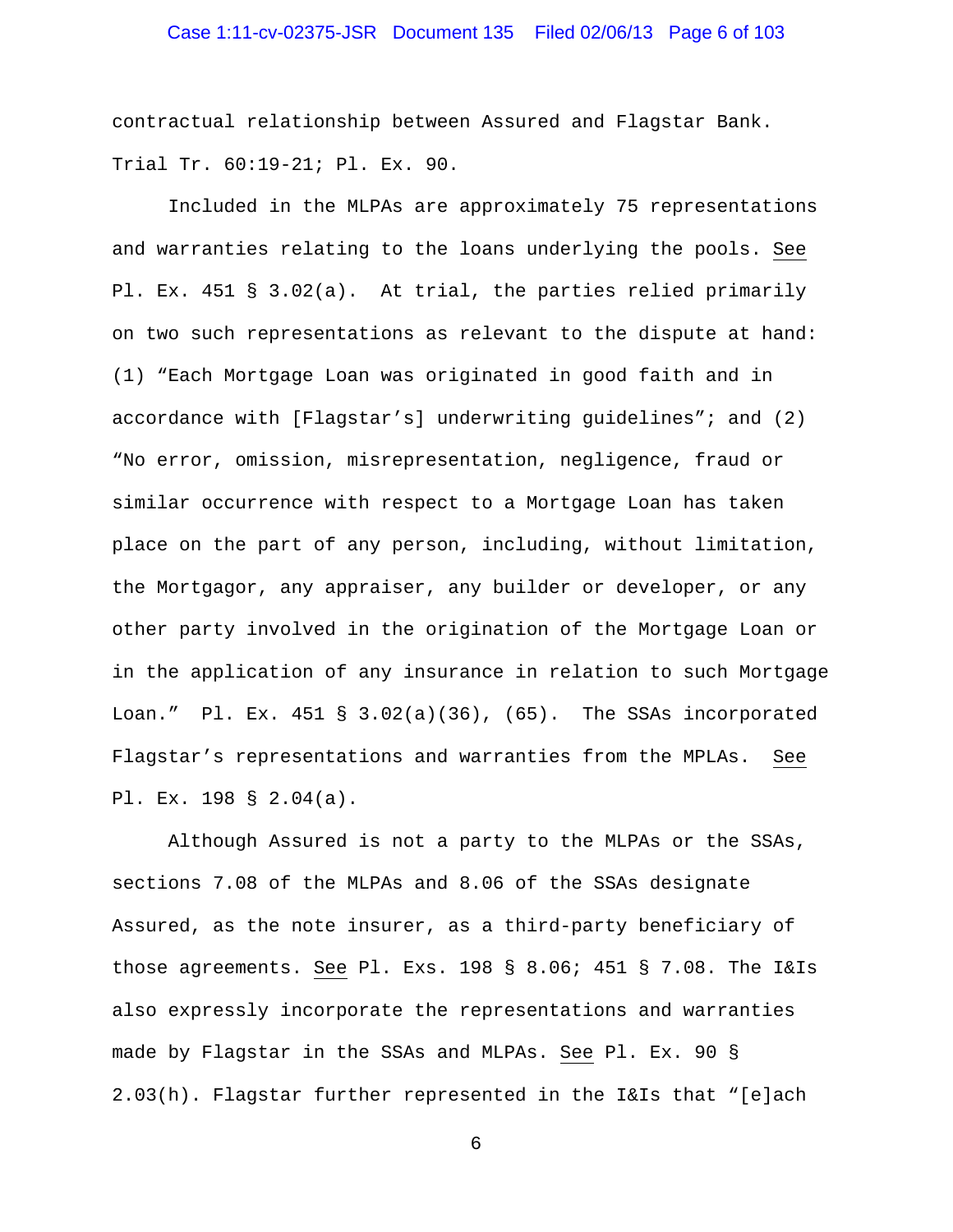## Case 1:11-cv-02375-JSR Document 135 Filed 02/06/13 Page 7 of 103

of the representations and warranties of [Flagstar] . . . contained in the Transaction Documents is true and correct in all material respects and [Flagstar] . . . hereby makes each such representation and warranty to, and for the benefit of, [Assured] as if the same were set forth in full herein." Pl. Ex. 90 § 2.02(h). Flagstar further agreed in the I&Is that as a "Condition Precedent to the Issuance of the Policy," Flagstar's "representations and warranties . . . in this Agreement shall be true and correct in all material respects as of the Date of Issuance." Id. at App. A at 42.

 The SSAs make Flagstar liable for any material breach of the representations and warranties contained in the MLPAs, regardless of whether or not Flagstar knew that "[its] substance . . . was inaccurate at the time [it] was made." See Pl. Ex. 198 § 2.04(b). The SSAs further require that if any party to the transactions "discovers a breach of any of the foregoing representations and warranties . . . that materially and adversely affects the interests of the Trust, the Indenture Trustee under the Indenture, the Noteholders, or the Note Insurer in the Mortgage Loan, the party discovering the breach shall give prompt notice to the other parties and the Note Insurer." Pl. Ex. 198 § 2.04(c).

 The SSAs also require that Flagstar "use all reasonable efforts to cure in all material respects any breach . . . within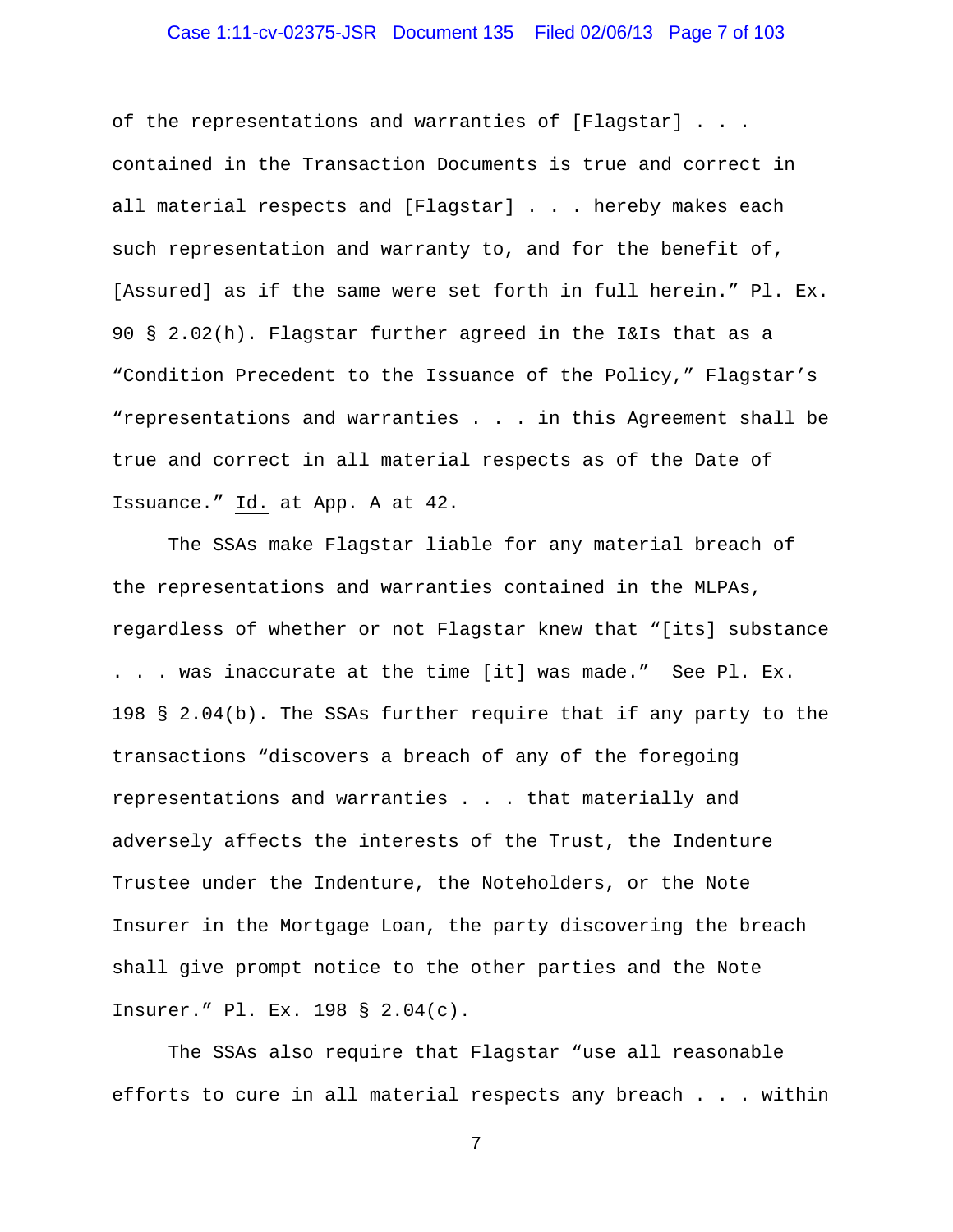90 days of becoming aware of it." Id. § 2.04(d). Should Flagstar breach the representations and warranties and fail to cure such a breach, the MLPAs provide that:

The sole remedy of . . . [Assured] . . . against Flagstar for the breach of a representation or warranty with respect to a Mortgage Loan . . . is [Flagstar's] obligation, subject to certain cure periods, to accept a transfer of a Mortgage Loan as to which a breach has occurred and is continuing . . . or to substitute an Eligible Substitute Mortgage Loan [for the defective loan].

Pl. Ex. 451 § 3.02(c). Like the MLPAs, the SSAs specify that "[Assured's] sole remedy against [Flagstar] for the breach of a representation or warranty with respect to a Mortgage Loan . . . is [Flagstar's] obligation . . . to accept a transfer of a Mortgage Loan as to which a breach has occurred . . . or to substitute an Eligible Substitute Mortgage Loan." Pl. Ex. 198 § 2.04(e).

Once each Trust was created, bondholders then purchased shares of the Trust and were entitled to payments of principal and interest from the mortgage payments that flowed into the Trust. The Trusts were "over-collateralized," meaning that there were more loans in the Trusts (and thus greater payments were intended to flow into the Trusts) than were required to meet the payments of the bondholders, so that the Trusts had some excess funding in the event that some borrowers defaulted on their loans. Trial Tr. 807:9-12. Should this cushion fail, Assured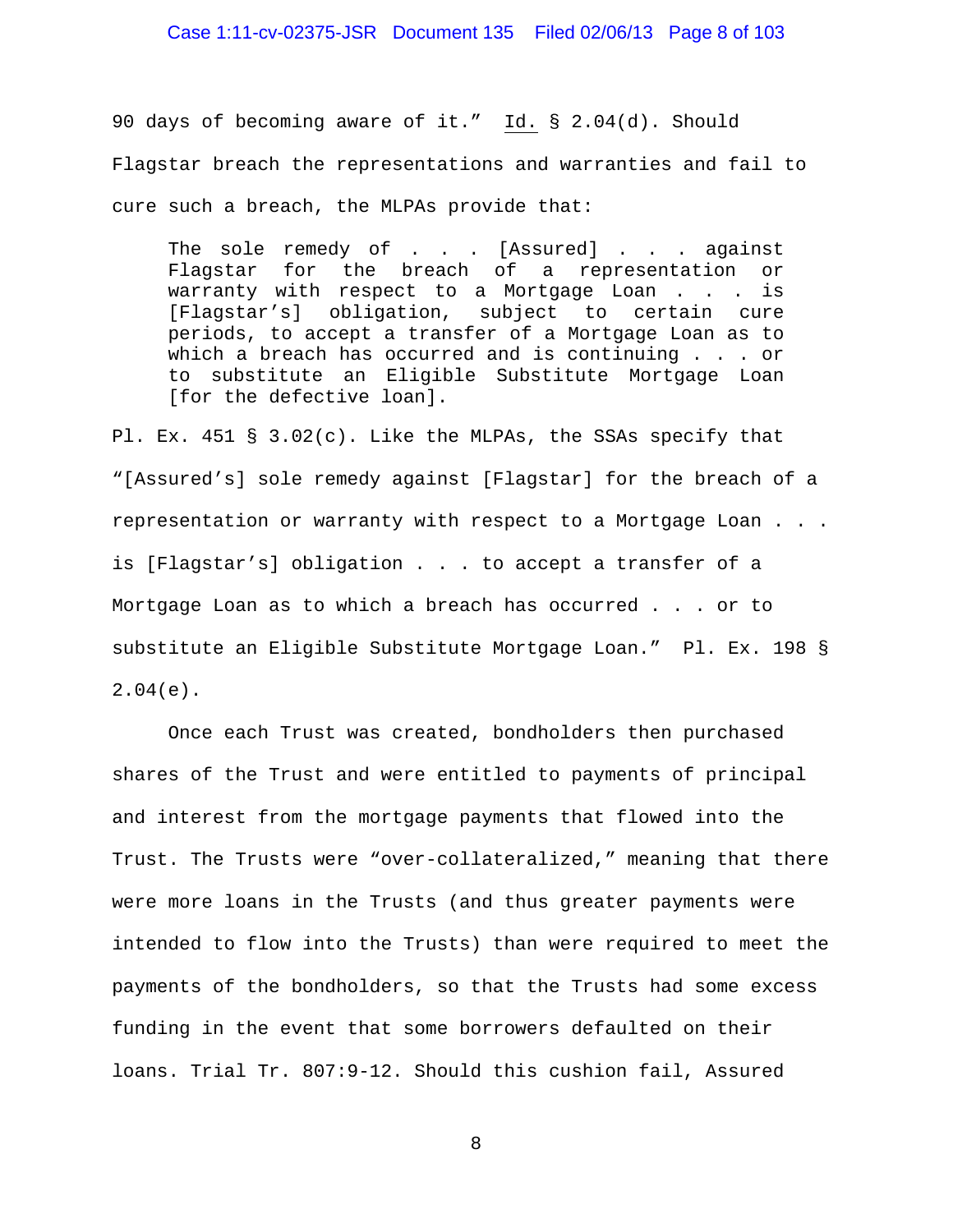## Case 1:11-cv-02375-JSR Document 135 Filed 02/06/13 Page 9 of 103

guaranteed payments to the bondholders of both the 2005-1 and 2006-2 Trusts in exchange for receiving a premium from such cash flows as might be generated by the underlying loans. JPPO ¶ A. 16.

Flagstar originated the loans underlying these transactions through retail, broker, and correspondent channels. Trial Tr. 871:21-25. Loans originated through the "retail" channel were originated by a Flagstar loan officer. Id. at 872:17-18. Where a real estate broker originated the loan, Flagstar funded the loan prior to closing. Id. at 872:18-20. Loans originated through a "correspondent" were originated by entities, such as credit unions, using their own funds, but even then were subject to Flagstar oversight before being included in the Trust pools. Id. at 872:21-24. As Marni Scott, Flagstar's Executive Vice President of Mortgage Credit Operations, testified, even when loans were not originated by Flagstar loan officers, Flagstar conducted due diligence on the brokers and correspondents through which it obtained loans, including site visits and reviews of the entities' licensing credentials and financial statements. Id. at 874:1-15.

Regardless of the source of the loans, Flagstar underwrote all of the loans in the Trusts to its own guidelines. Trial Tr. 873:4-21. Mortgage underwriting is the process of evaluating against guidelines established by a lender the collateral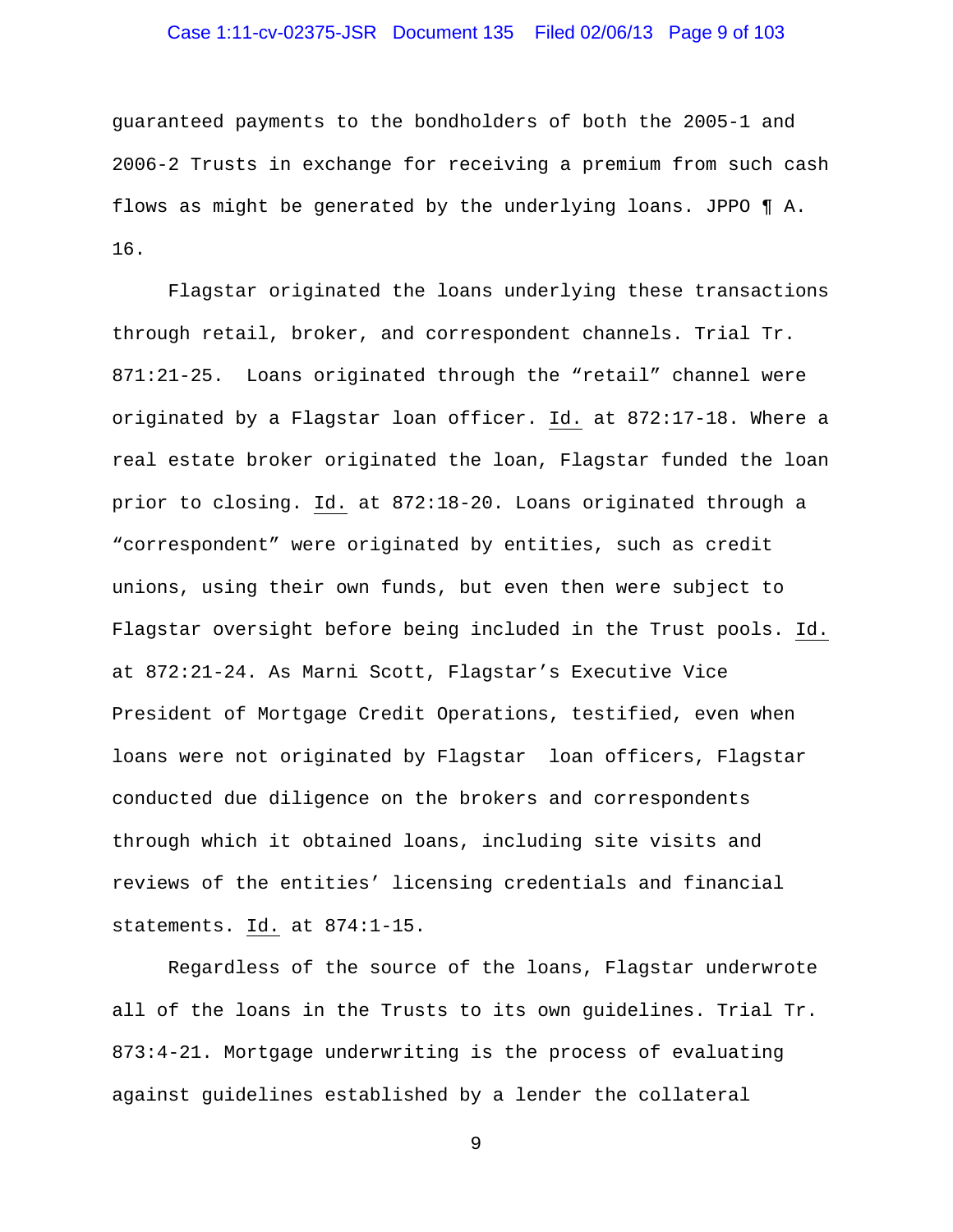## Case 1:11-cv-02375-JSR Document 135 Filed 02/06/13 Page 10 of 103

underlying a loan as well as a borrower's income, assets, and credit. Id. at 300:4-9. Mortgage underwriting guidelines control risk by requiring the collection of documentation to support a borrower's ability to repay the loan and setting limitations on various factors relevant to a borrower's risk of default. Id. at 300:11, 306:18-25.

 According to Scott, Flagstar employed approximately fifty underwriters who underwrote HELOCs at the relevant time. Trial Tr. 877:1-3. Flagstar's underwriters had an average of eight or nine years' experience, with a minimum of three years' experience. Id. at 878:7-13. Flagstar provided its underwriters with training on, inter alia, appraisals, fraud detection, and qualifying income, and provided a number of tools for fraud detection and income verification. Id. at 906:4-908:24; 911:10- 912:6.

Within the loan pools for the 2005-1 and 2006-2 Trusts were four different types of loans. The 2006-2 Trust consisted of: 43%, full-documentation loans; 0.2%, alternative-documentation loans, in which the borrower provided supporting documentation, rather than the underwriter seeking verification from a third party; 49%, stated-income/verified-asset loans, in which only the borrower's assets were subject to full verification; and 8%, stated-income/stated-asset loans (or "other limited documentation" loans), in which only limited verification was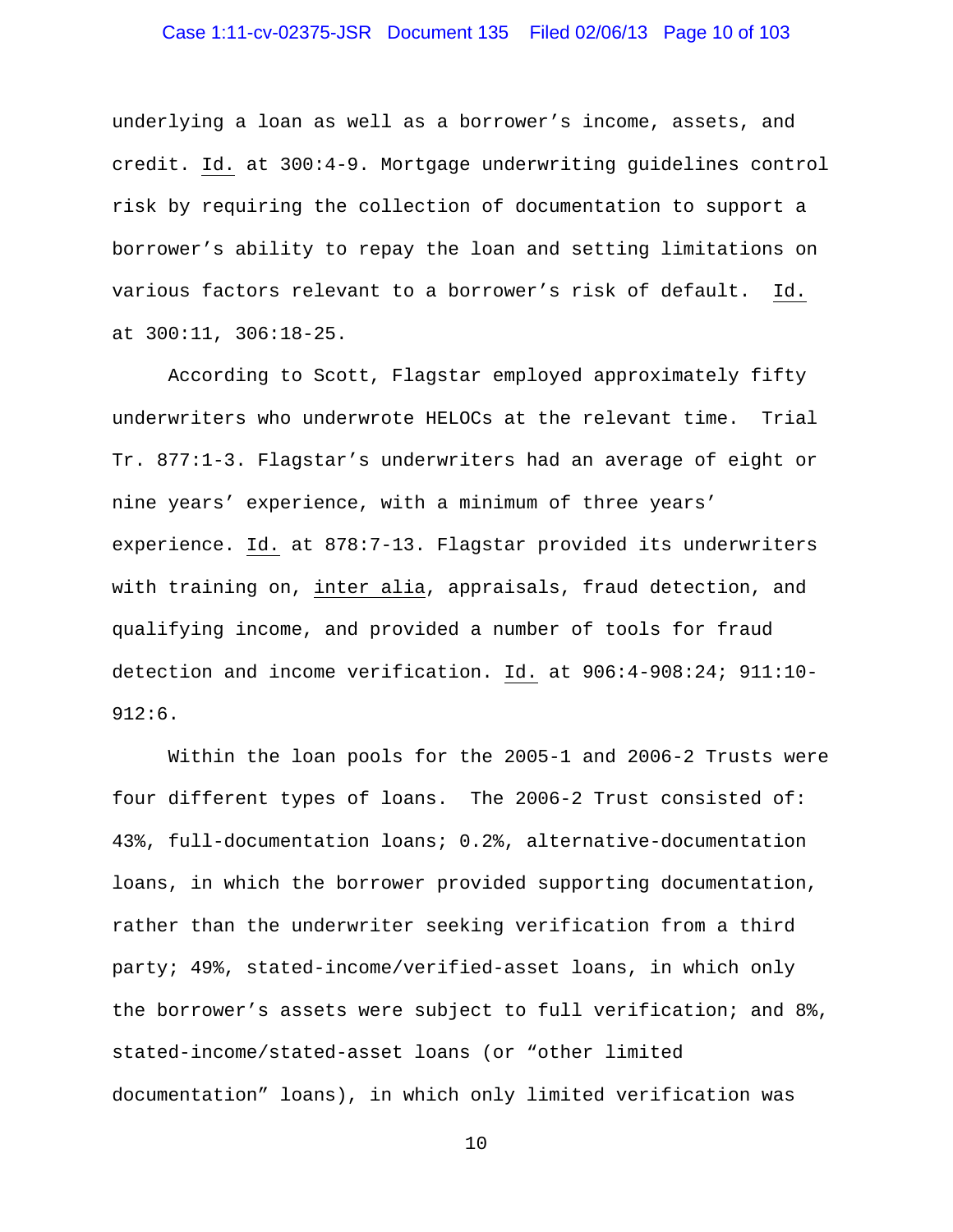## Case 1:11-cv-02375-JSR Document 135 Filed 02/06/13 Page 11 of 103

made of the borrower's claimed income and assets. See Trial Tr. 1241:16-1244:12; Def. Ex. AAJ, Annex I-9. The 2005-1 Trust consisted of: 65%, full- or alternative-documentation loans; 34%, stated-income/verified-asset loans, and 0.7%, statedincome/stated-asset loans. See Trial Tr. 1245:1-17; Def. Ex. AAK, Annex I-8. Flagstar's underwriting guidelines, Pl. Ex. 96, applied differently to these four types of loans, and also were different in different time periods. Trial Tr. 519:13-520:20. However, many of the basic principles of Flagstar's underwriting guidelines were constant.

 Flagstar's guidelines measured a borrower's capacity to repay a loan by looking at the borrower's debt-to-income ratio ("DTI"), which it calculated by adding a borrower's new mortgage payment to the borrower's already existing recurring debt payments and then dividing that total amount by the borrower's income. Trial Tr. 307:21-24. Flagstar's guidelines set the upper limit for approvable DTI at around 40-50% of the borrower's pretax monthly income. Id. at 308:2-4. In the case of statedincome loans, Flagstar's guidelines further required the underwriter to determine whether the borrower's income is reasonable. Id. at 321:17-24. Thus, Flagstar's product description for HELOC loans provided:

Income must be reasonable for the [borrower's] profession as determined solely by the underwriter. Underwriter will use outside sources to determine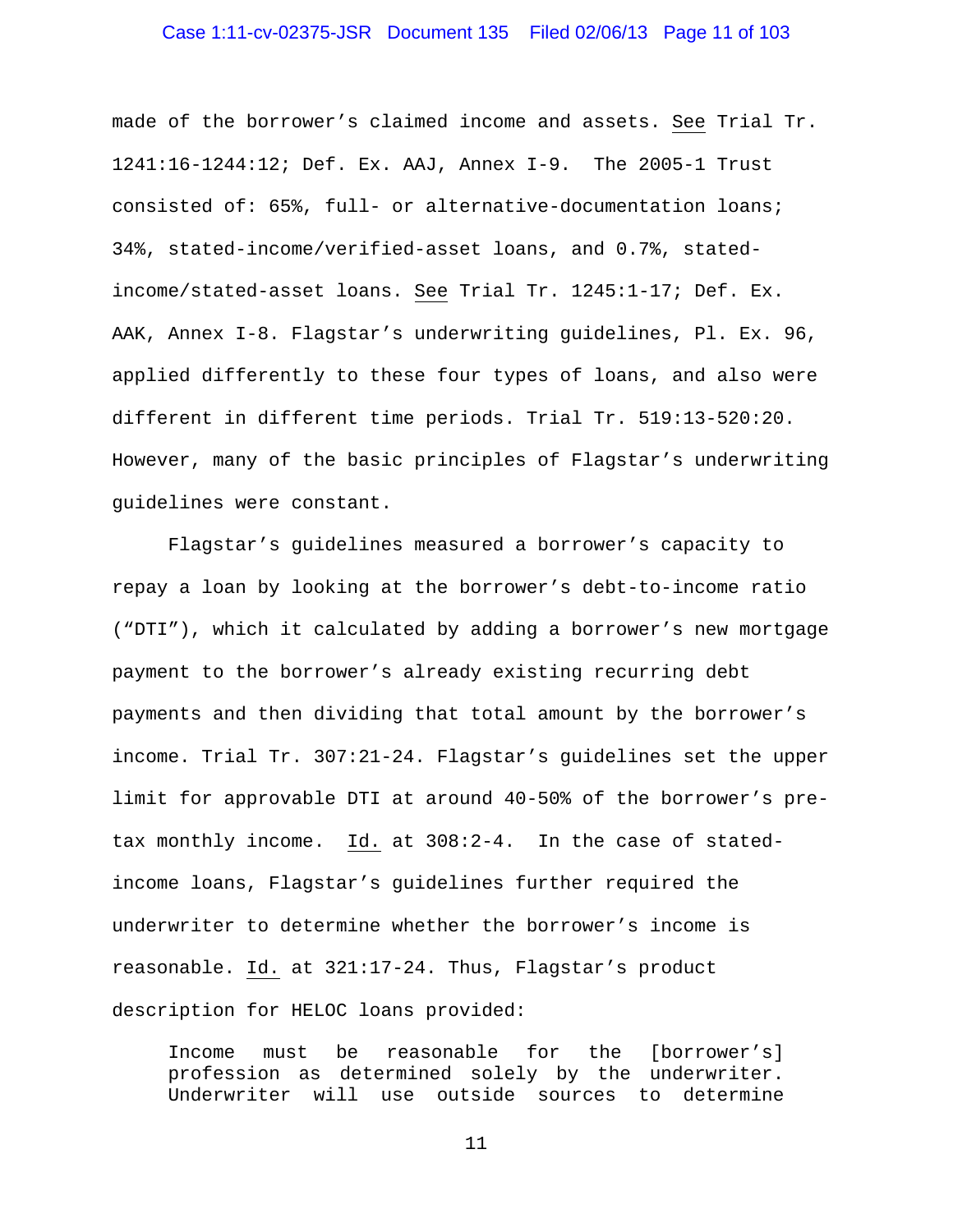reasonable income. One of these sources may be but will not be limited to salary.com.

Pl. Ex. 96, Doc. No. 5557 at 7. Salary.com is an online salary engine that provides salary figures for individuals in a given position in a particular geographic region. See Trial Tr. 338:12-21. Flagstar's guidelines also require that, for statedincome loans, the underwriter need not verify the borrower's claimed income against pay stubs or tax forms, as might be required for a full-documentation loan. Id. at 881:22-882:1. Instead, the underwriter must call each borrower's employer to obtain a verbal verification of employment ("VVOE") from the borrower's employer, confirming not the borrower's income, but that he is in fact employed at that location and in the position stated in the application. Id. at 322:11-19, 882:19-25.

Scott testified that Flagstar did not always require that underwriters document in the loan file all the verifications conducted in reviewing a loan application, including VVOE forms. Trial Tr. 918:19-919:5. Nor were underwriters required to reverify a borrower's income where the income was clearly reasonable for the stated employment. Id. at 935:9-17. However, Scott acknowledged that any documentation that the guidelines required an underwriter to obtain should have been kept in the loan file. Id. at 939:5-11.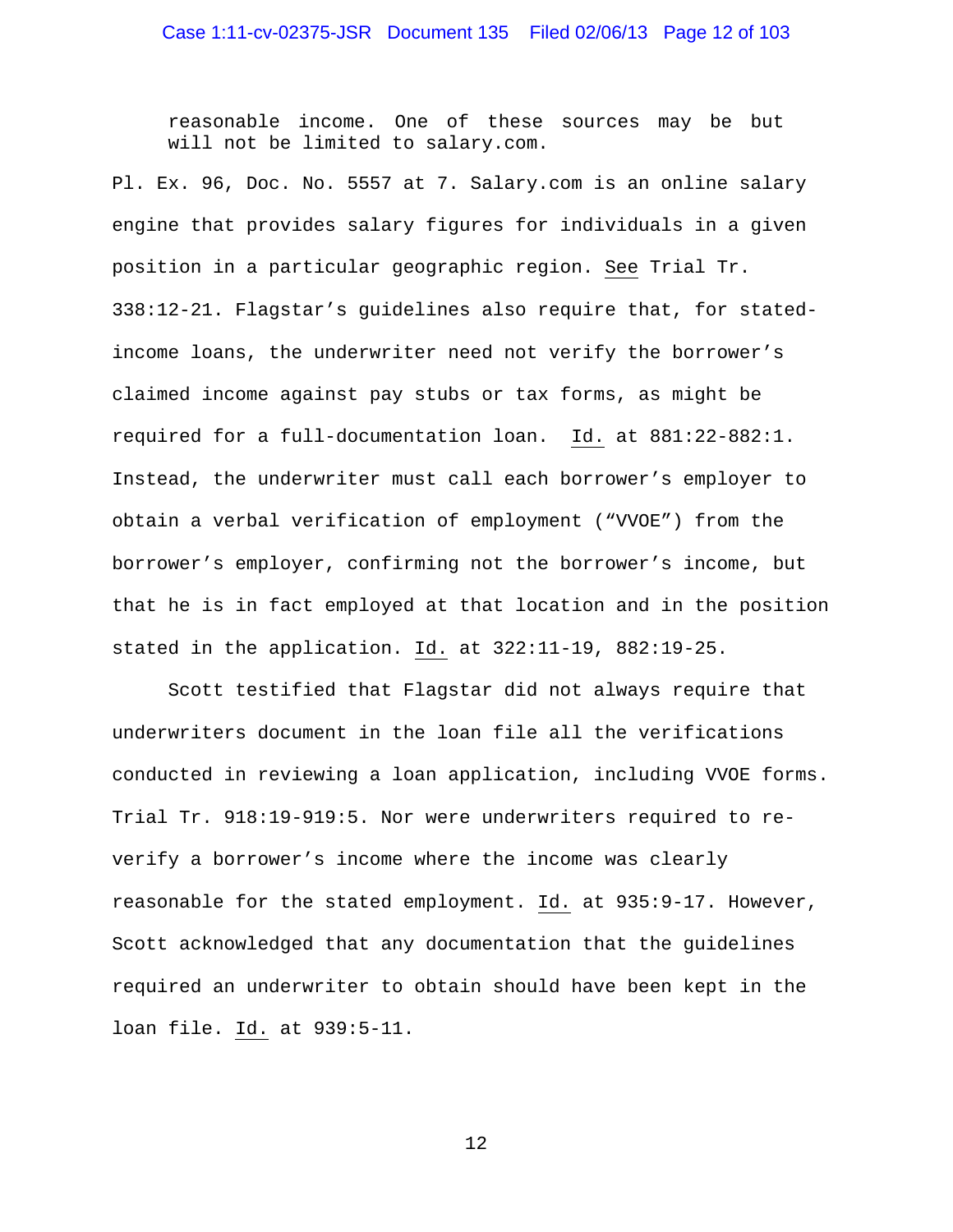Flagstar's guidelines evaluated a borrower's credit and payment history by looking at the borrower's Fair Isaac Corporation ("FICO") score, which provides a numerical summary of the credit history information on a borrower's credit report. Trial Tr. 308:13-17. Beyond the borrower's credit history, a credit report also provides information about the borrower's address, employment history, and any recent credit inquiries conducted by third parties. Id. at 353:7-13. Flagstar's guidelines required a borrower to have a credit score in the range of 620-700 to qualify for a HELOC loan. Id. at 308:19. For borrowers with scores in the range of 620-660, Scott testified that Flagstar's guidelines required that the combined loan-tovalue ratio on the mortgaged property, discussed below, be lower than would be required of borrowers in the 660-700 range. Id. at 869:15-21.

 Flagstar's guidelines provided for the evaluation of the value of the mortgaged collateral in two steps:

First, the guidelines required that the value of the property be determined through an appraisal, except where state law allowed certain documentation to be used instead to determine the value of the property. Trial Tr. 309:5-9; 382:17- 24. In both Flagstar's original underwriting of the loans and the re-underwriting undertaken in connection with this litigation (see below), the underwriters used Automated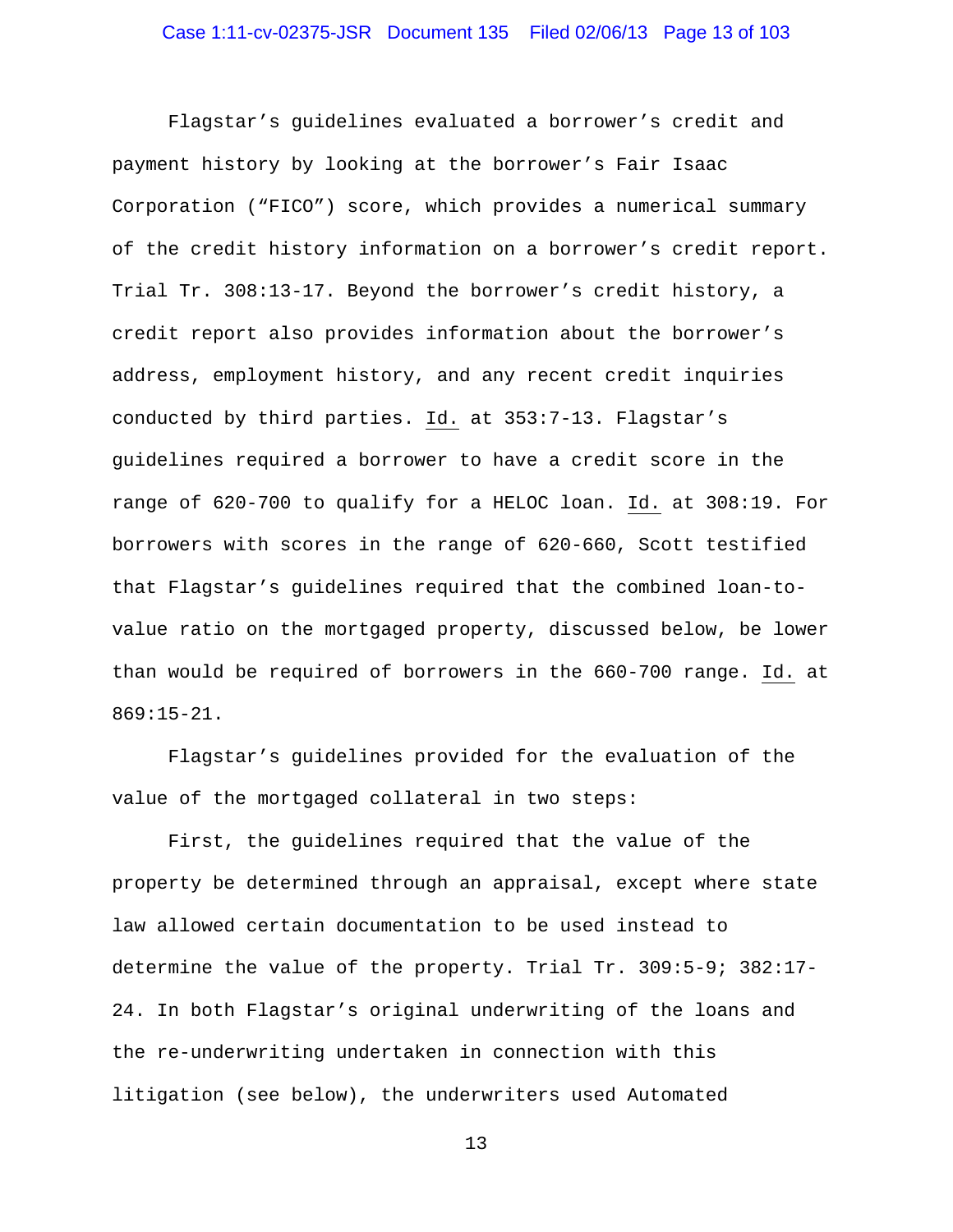# Case 1:11-cv-02375-JSR Document 135 Filed 02/06/13 Page 14 of 103

Valuation Models ("AVMs"): programs that provide real estate property valuations using a mathematical model and data on property values in a given geographic area. Flagstar also employed field appraisal reviews from outside appraisers, which were reviewed by Flagstar's staff appraisers and were verified against an AVM. Id. at 909:7-910:7.

Second, Flagstar's guidelines determined the riskiness of the loan by looking at, with respect to HELOCs, the combined loan-to-value ratio ("CLTV"), calculated by adding the amounts of the first and second lien and comparing that total to the value of the collateral. Trial Tr. 309:1-4. For a loan to be eligible to be securitized by the government-sponsored entities that guarantee mortgages, notably Fannie Mae and Freddie Mac, loan-to value ratio was generally required to be no more than 80%. Roslin Dep. Tr. 26:3-8. However, Flagstar's guidelines permitted a higher CLTV for the HELOCs that were included in the 2005-1 and 2006-2 Trusts. See id. at 27:2-28:10.

 Flagstar's guidelines also required that borrowers have cash reserves of sufficient amount so that, in the case of unforeseen circumstances, the borrowers would be able to cover their monthly mortgage payments for a certain number of months after closing. Trial Tr. 309:15-16, 324:24-325:4.

 Finally, Flagstar's guidelines allowed for the consideration of compensating factors: that is, where there was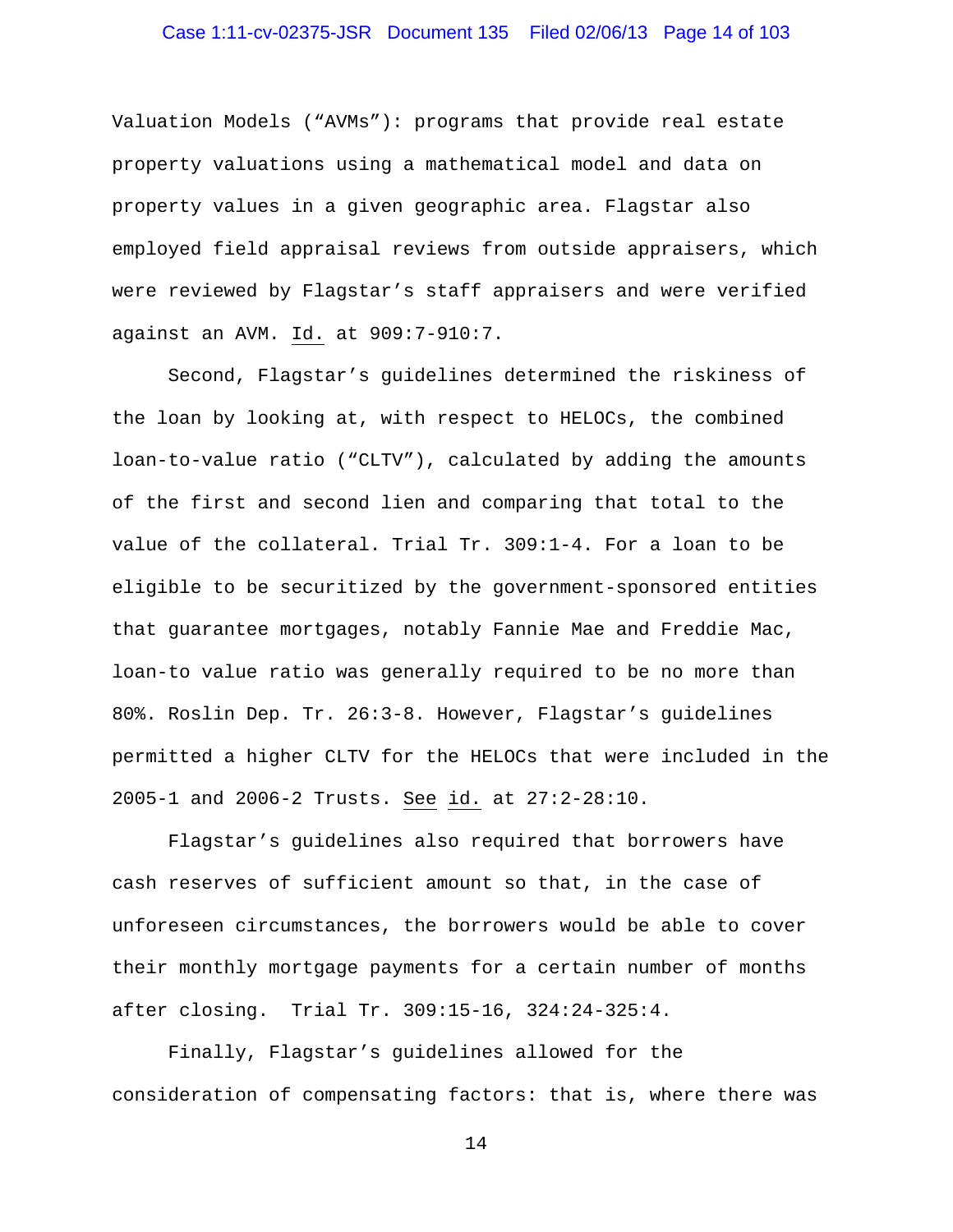## Case 1:11-cv-02375-JSR Document 135 Filed 02/06/13 Page 15 of 103

evidence in a loan file that the borrower had certain particularly creditworthy characteristics, such as substantial equity in the property (and thus a low CLTV ratio), a particularly high FICO score, or extensive liquid assets, a failure to meet Flagstar's guidelines on another factor might be forgiven. Trial Tr. 916:10-917:2. Flagstar's line underwriters had discretion to consider compensating factors to a certain extent, but substantial exceptions required the approval of a manager or senior leader. Id. at 917:3-21.

At trial, Assured introduced the deposition testimony of Jean Garrick, the head of quality control at Flagstar, who testified that in 2005-2007 Flagstar hired Wetzel Trott, Inc., a third-party auditor, to review samples of Flagstar's approved mortgage loan files for, inter alia, compliance with Flagstar's underwriting guidelines. Garrick Dep. Tr. 9:21-25, 20:3-5. Although it is unclear how many of the loans that Wetzel Trott reviewed were HELOC loans, memoranda from Garrick and others indicate that Wetzel Trott concluded that a fair number of the loan files reviewed had "significant findings" (a euphemism for significant problems). Id. at 59:11-20; see also Pl. Ex. 132 (concluding that "[o]f the 1,209 Conforming, HELOCs-Seconds and SISA loans" reviewed from the third quarter of 2006, "there were 75 loans that had a significant finding for a total of 6.2%," including 34 loans with underwriting-related significant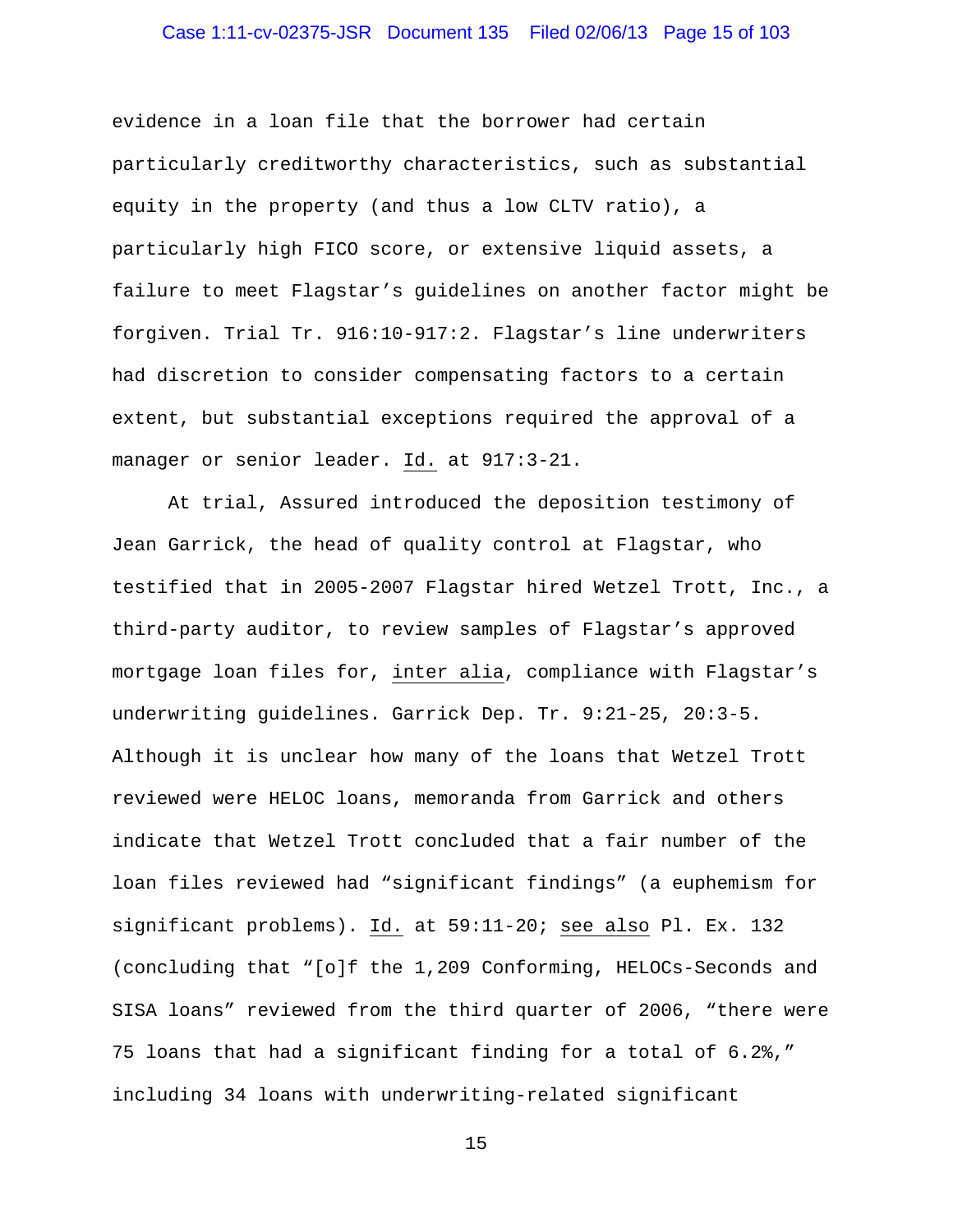## Case 1:11-cv-02375-JSR Document 135 Filed 02/06/13 Page 16 of 103

findings); Pl. Ex. 133 (concluding that 25 of "the 762 Conforming, HELOCs-Seconds and SISA loans" reviewed from the fourth quarter of 2006 contained significant findings related to underwriting).

Stanley Jursek, Flagstar Bank's Executive Vice President and Treasurer and the head of Flagstar Capital Markets Corp., testified at trial that Flagstar's core business is "agency" mortgage loan origination, i.e., underwriting mortgages that conform to the guidelines set forth by Fannie Mae and Freddie Mac. Trial Tr. 800:11-12, 803:2-15. The 2005-1 Trust was Flagstar's first non-agency securitization, and so Flagstar brought in JPMorgan Securities to advise them on the transaction. Id. at 805:24-806:9. Jursek also testified that Flagstar deemed loans inappropriate for securitization if they had a history of delinquency or were not underwritten using Flagstar's automated underwriting system. Id. at 821:23-822:5.

Assured, for its part, analyzed each of the Trusts before deciding to insure the securitizations to determine what risks Assured might face. Trial Tr. 70:23-25. Assured evaluated Flagstar's lending and servicing operations and engaged in a due diligence review of the loans underlying each transaction. Assured's operational review included on-site visits and meetings with Flagstar senior management responsible for loan origination and servicing, in order to assess the quality of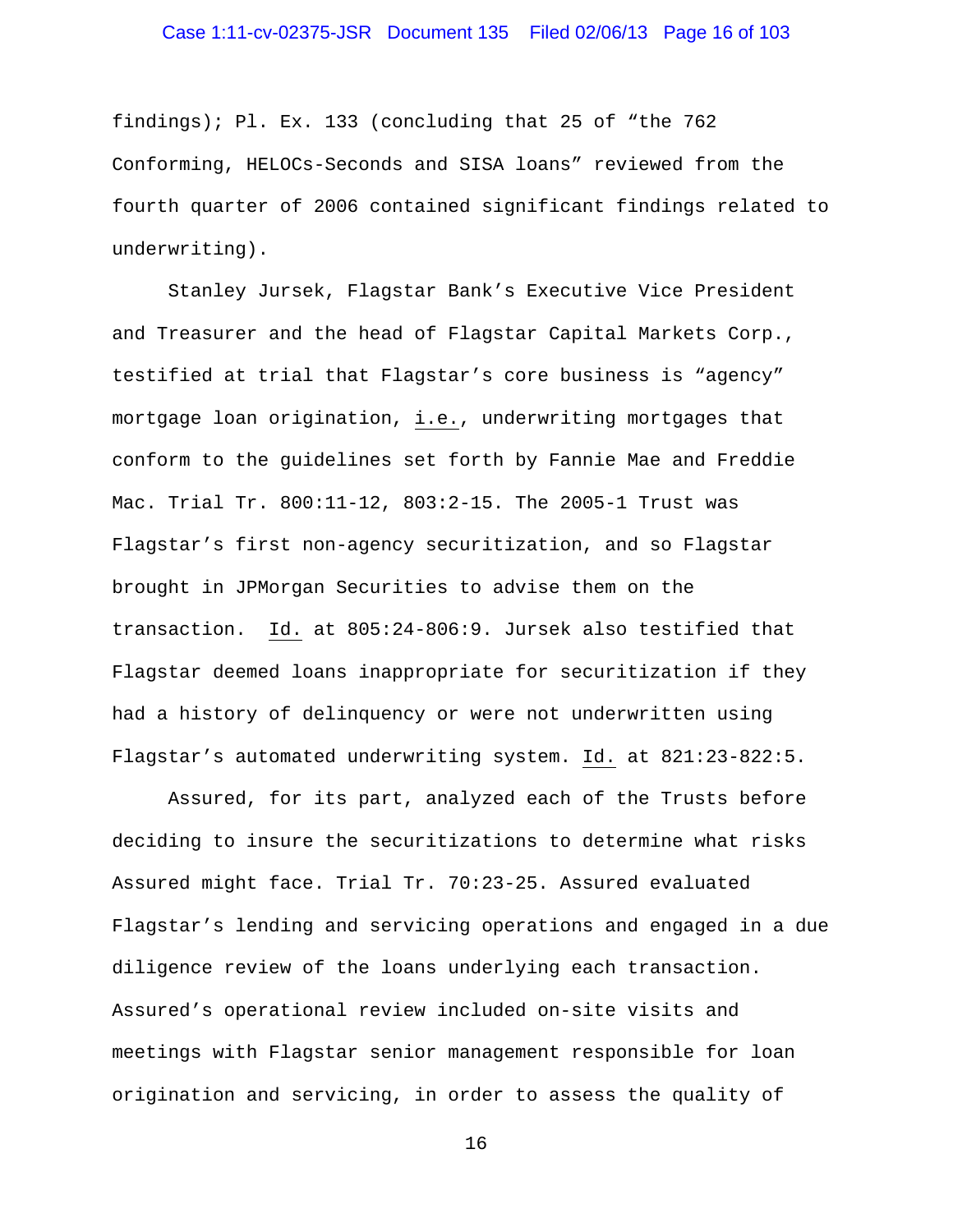## Case 1:11-cv-02375-JSR Document 135 Filed 02/06/13 Page 17 of 103

Flagstar's controls and thus how confident Assured should be in its loss predictions. Id. at 125:17-25, 127:1-4, 128:1-5.

Assured's due diligence process consisted of both a file review of a sample of the loans underlying each pool and a review of each pool's loan data tape, which lists key data points about each loan to be included in the pool (e.g., borrower name, address, income, assets and credit score, collateral value, LTV, and DTI ratios). Trial Tr. 823:13-824:3. George Stiehl, former-Vice President in FSA's Residential Mortgage Group (the unit responsible for RMBS at the time), testified at his deposition that Assured engaged in the due diligence process in order to be able to predict and plan for expected losses on the two transactions. Stiehl Dep. Tr. 12:10, 15:11, 109:10-13. However, even after conducting its diligence review, Assured insisted on obtaining, and did obtain, the contractual representations and warranties from Flagstar. As Russell Brewer, Assured's Chief Surveillance Officer and one of the members of the Management Review Committee that approved Assured's participation in the Flagstar transactions, testified, Assured would not have insured the securitizations had it not received the representations and warranties in the Transaction Documents. Trial Tr. 63:19-24. This was material to Assured because, inter alia, Assured would have been unable to appropriately price the transaction's risk level if it could not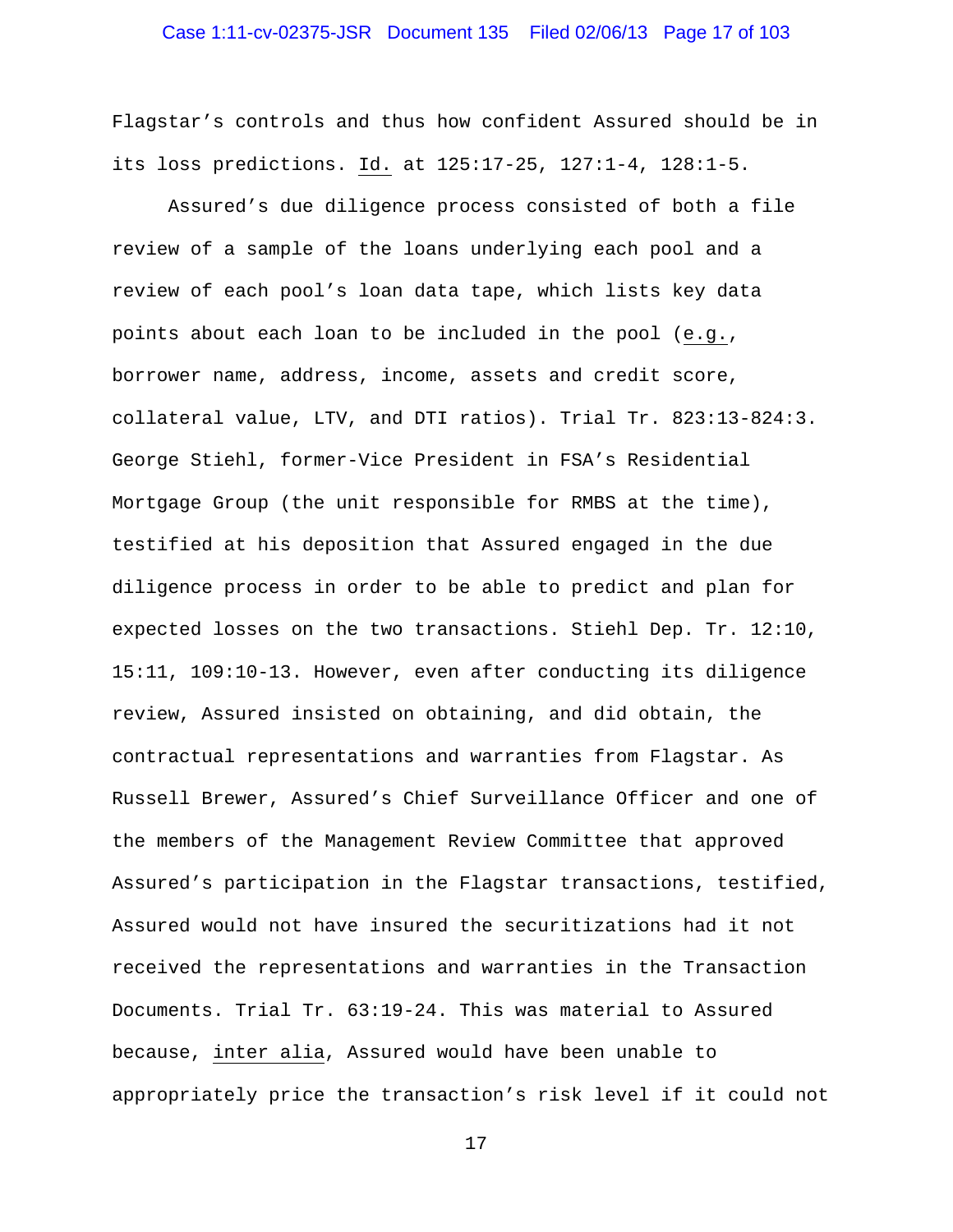rely on the quality of the underwriting of the underlying loans. Id. at 45:2-10, 49:21-25, 51:4-7.

Put another way, Assured's due diligence review was limited in important respects. It consisted of selecting samples of the loans to be included in the transactions, which were then reunderwritten to Flagstar's underwriting guidelines and graded to Assured's internal guidelines. Stiehl Dep. Tr. 64:13, 68:6, 172:16-22. The Clayton Group ("Clayton"), a third-party due diligence provider, performed the loan file due diligence review on the adverse and random samples selected from the 2005-1 loan pool, and the Bohan Group ("Bohan"), another third-party provider, performed the loan file review on the random sample selected from the 2006-2 pool. Trial Tr. 71:1-7, 77:23-25. The due diligence reviews did not look for evidence of fraud, nor did Clayton and Bohan utilize any third-party fraud detection tools, and Clayton and Bohan were only expected to flag issues if something in the loan files appeared "ridiculous." Trial Tr. 224:10-13, 1108:17-21; Stiehl Dep. Tr. 77:23-24; see also Def. Ex. BAN ¶ 59 & tbl.4 (citing no fraud-related findings).

In comparing the loan files against Flagstar's guidelines, Clayton and Bohan graded the loans according to a coding system: loans were classified as Event Level 1, Event Level 2, or Event Level 3, with Event Level 3 being the most problematic. See Pl. Ex. 99 at 3 (defining Event Levels). The Event Level 1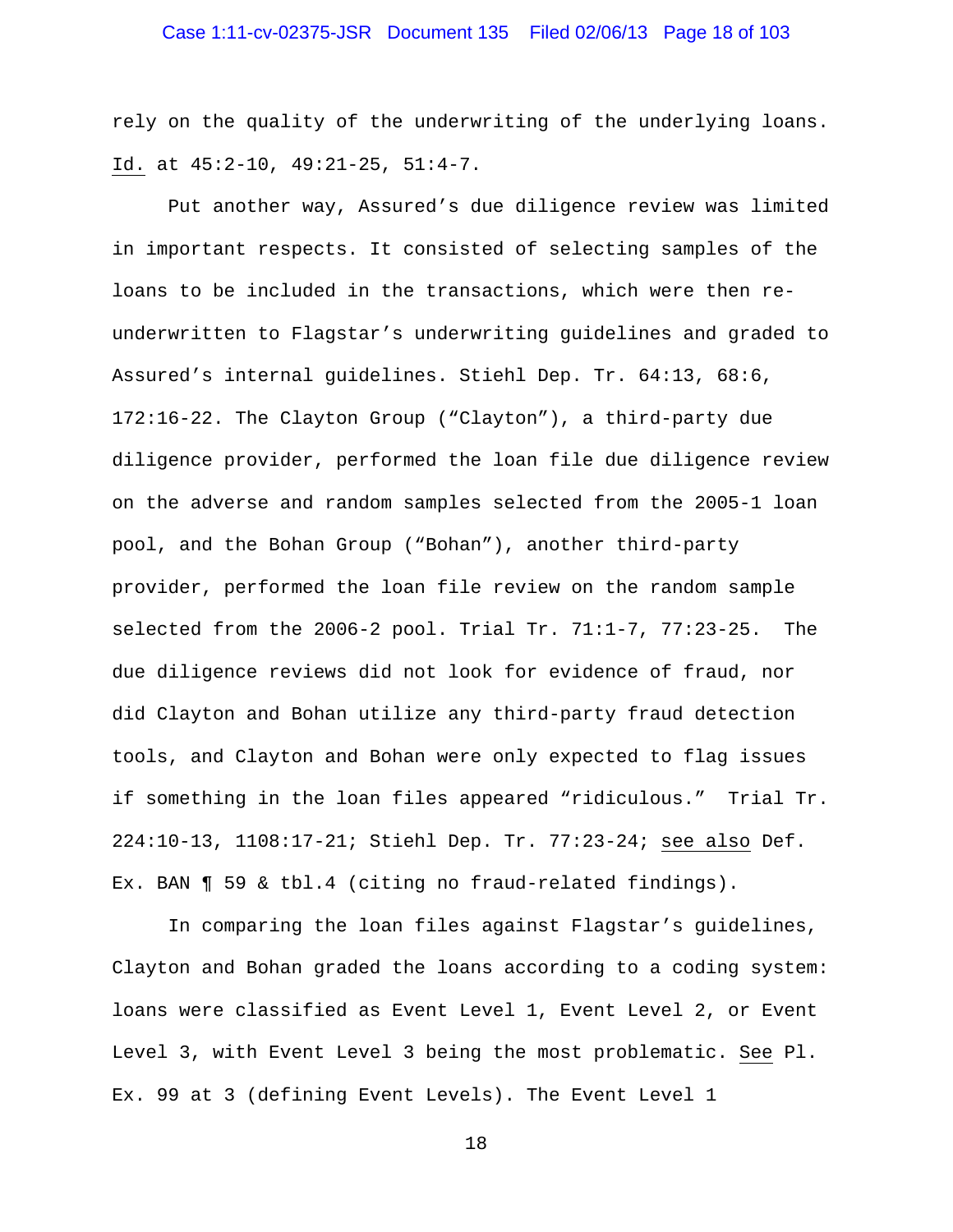## Case 1:11-cv-02375-JSR Document 135 Filed 02/06/13 Page 19 of 103

classification covered loans that met the stated underwriting criteria and were in compliance with all federal and local lending laws. Id. Loans classified as Event Level 2 presented an exception to the underwriting guidelines, but the reviewer identified adequate compensating factors to justify the exception, making it immaterial. Id. Loans coded as Event Level 3, effectively those that were deemed to be materially noncompliant, see Trial Tr. 1037:1-8, presented one of four issues: the loan failed to meet Flagstar's guidelines, and acceptable compensating factors were not present; the property was unacceptable; the loan was not made in compliance with federal and local lending requirements; or the facts and circumstances of the loan would lead the underwriter to believe the borrower's situation would not improve with the loan. Pl. Ex. 99 at 3.

Over the course of their reviews, Clayton and Bohan engaged in iterative processes with Flagstar and Assured, in which they were able to seek additional documentation and address compensating factors within the loan files. See Stiehl Dep. Tr. 96:4-16. This "clearing" process affected the grades given to the loans in the samples, as the due diligence providers were able to clarify issues with Flagstar and obtain documentation that might not have been located in the HELOC loan file (e.g., documentation was located in the file for a first-lien mortgage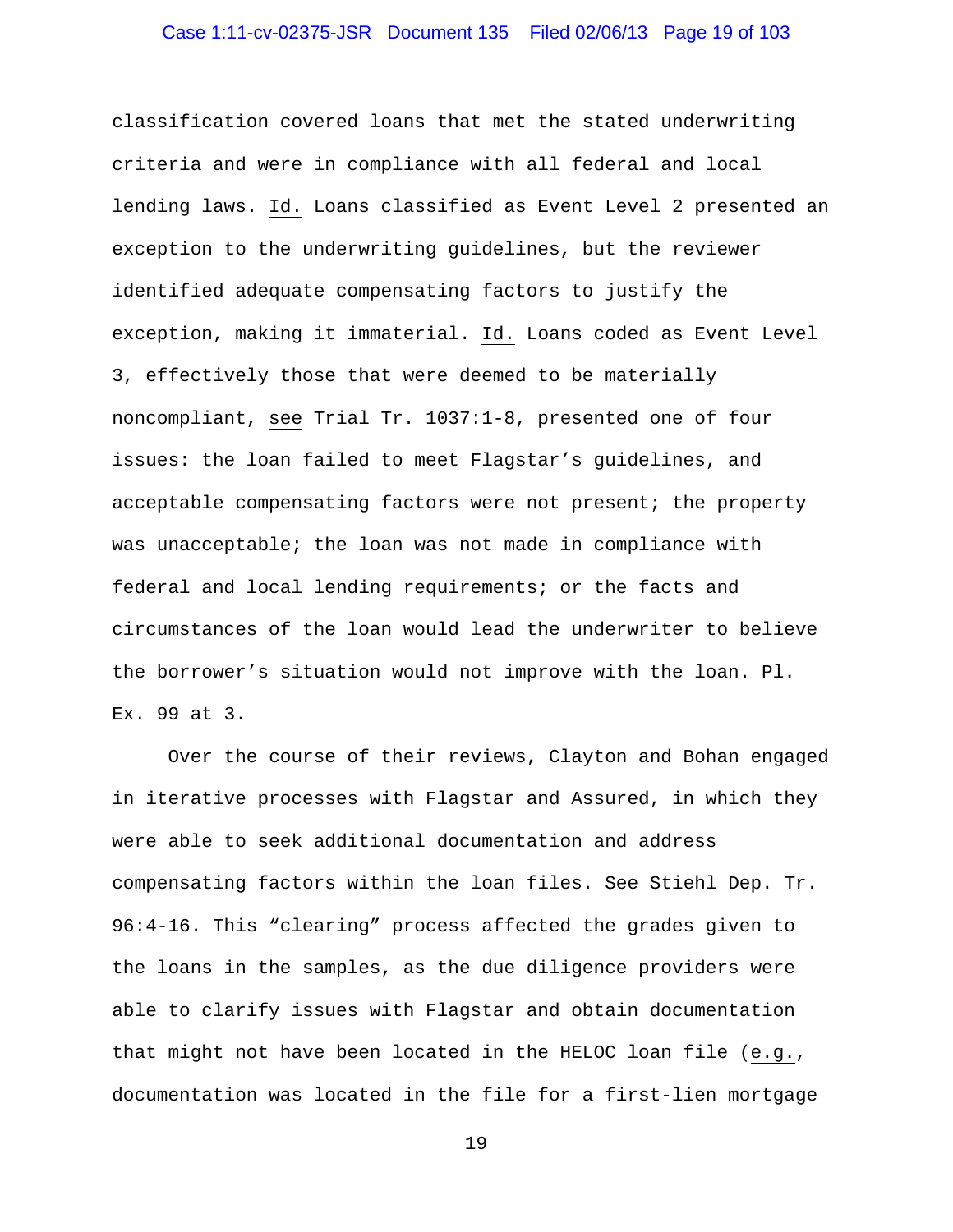## Case 1:11-cv-02375-JSR Document 135 Filed 02/06/13 Page 20 of 103

when Flagstar granted the borrower a first-lien and a HELOC loan contemporaneously). See Trial Tr. 1035:15-1036:8. By this process, nearly all of the loans originally coded as Event Level 3 were cleared of material issues. See id. at 1032:7-1033:2; 1035:19-1036:8.

After the due diligence reviews concluded, Assured's Residential Mortgage Group prepared executive summaries for each transaction and its Management Review Committee approved the transactions based on those summaries. Trial Tr. 74:20-75:17; Pl. Exs. 99, 100. The executive summary for the 2005-1 Trust reported that "[o]f the 125 loans that were reviewed, 0 loans were coded as Event Level 3 for [a] reason other than the TILA violation [a regulatory violation of no relevance to this case]. Clayton is in the process of clearing credit and compliance exceptions." Pl. Ex. 99 at 3. A related memorandum on Clayton's loan file due diligence reported that "[t]he file review of the Original Random Sample show these loans to be excellent credit." Id. (Mem. dated Nov. 21, 2005 at 1). Similarly, the executive summary for the 2006-2 Trust reported that "[o]f the 250 loans that were reviewed, 6 were coded as Event Level 3 due to trailing document and [right of rescission] issues. These loans are in the process of being cleared. It is Flagstar's belief that all of the loans will be cleared prior to the closing of the transaction." Pl. Ex. 100 at 3.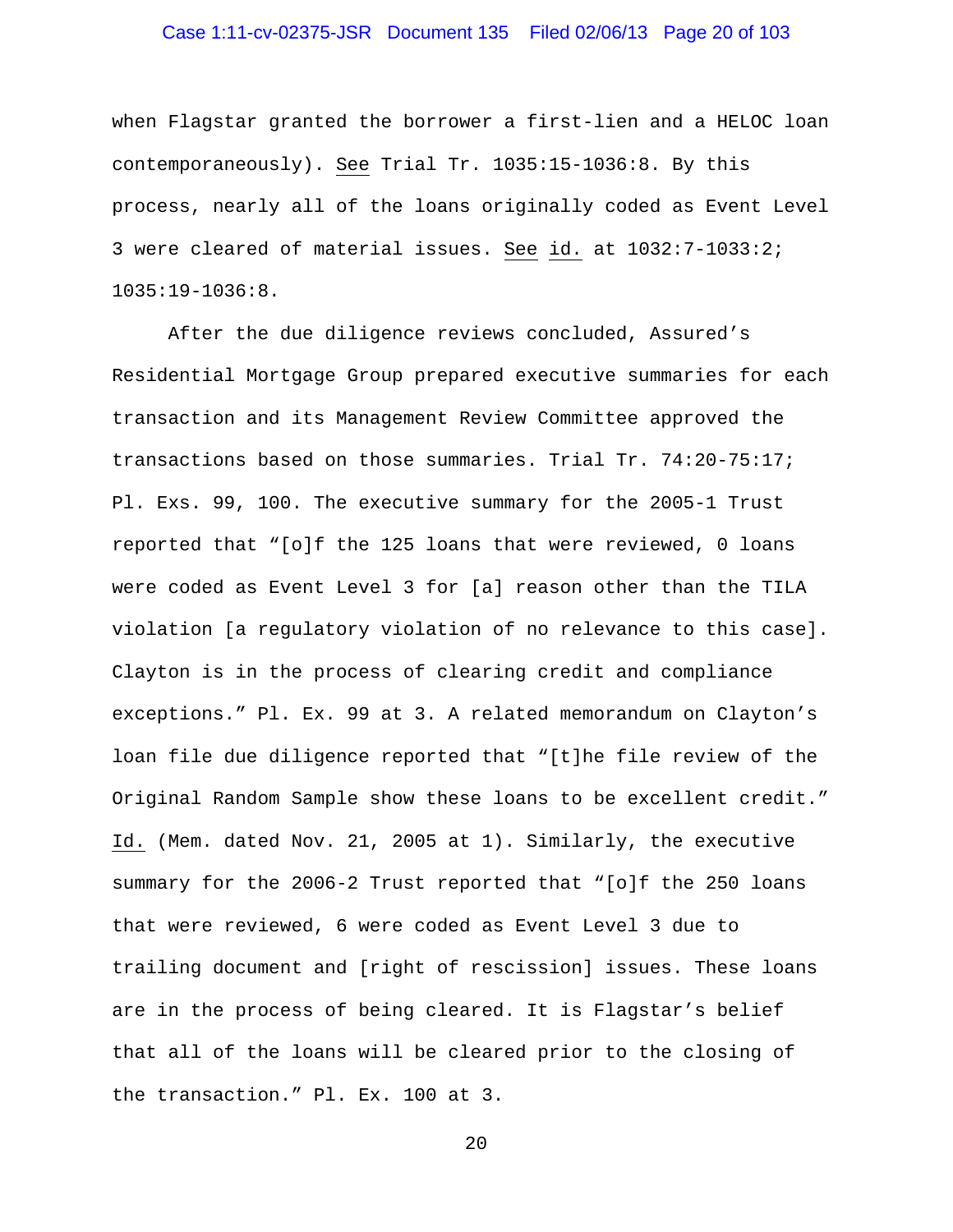In grading the loans against Assured's internal guidelines, Clayton and Bohan scored the sample of loans on credit, ability to pay, and collateral quality. Trial Tr. 129:1-12. The credit grade was based on reported delinquencies in a borrower's credit report; ability to pay, on the borrower's DTI ratio and liquid assets; and collateral, on the property's LTV ratio and the kind of occupancy of the property. Stiehl Dep. Tr. 72:24-74:6. The Residential Mortgage Group's executive summaries for the two securitized pools reported grades for both random samples of "A+" for credit quality, "A–" for ability to pay, and "C" for collateral. Pl. Exs. 99 at 3; 100 at 2; Trial Tr. 156:16-23, 181:18-182:10. Brewer testified at trial that the collateral underlying the loans was given the grade of "C" because HELOCs tend to have high CLTV ratios as second-lien products. Trial Tr. 159:9-15.

In the loan tape reviews, Clayton and Bohan verified the integrity of the tape by checking the data reported on the loan tape against the information in the loan files included in the due diligence re-underwriting sample. Trial Tr. 123:1-124:6.

Assured then used the data from the loan tape and the results of the due diligence review to model its expected losses on the transactions and determine thereby whether the transactions would be appropriate for Assured to insure. Stiehl Dep. Tr. 12:17-13:13. In this case, Assured entered the data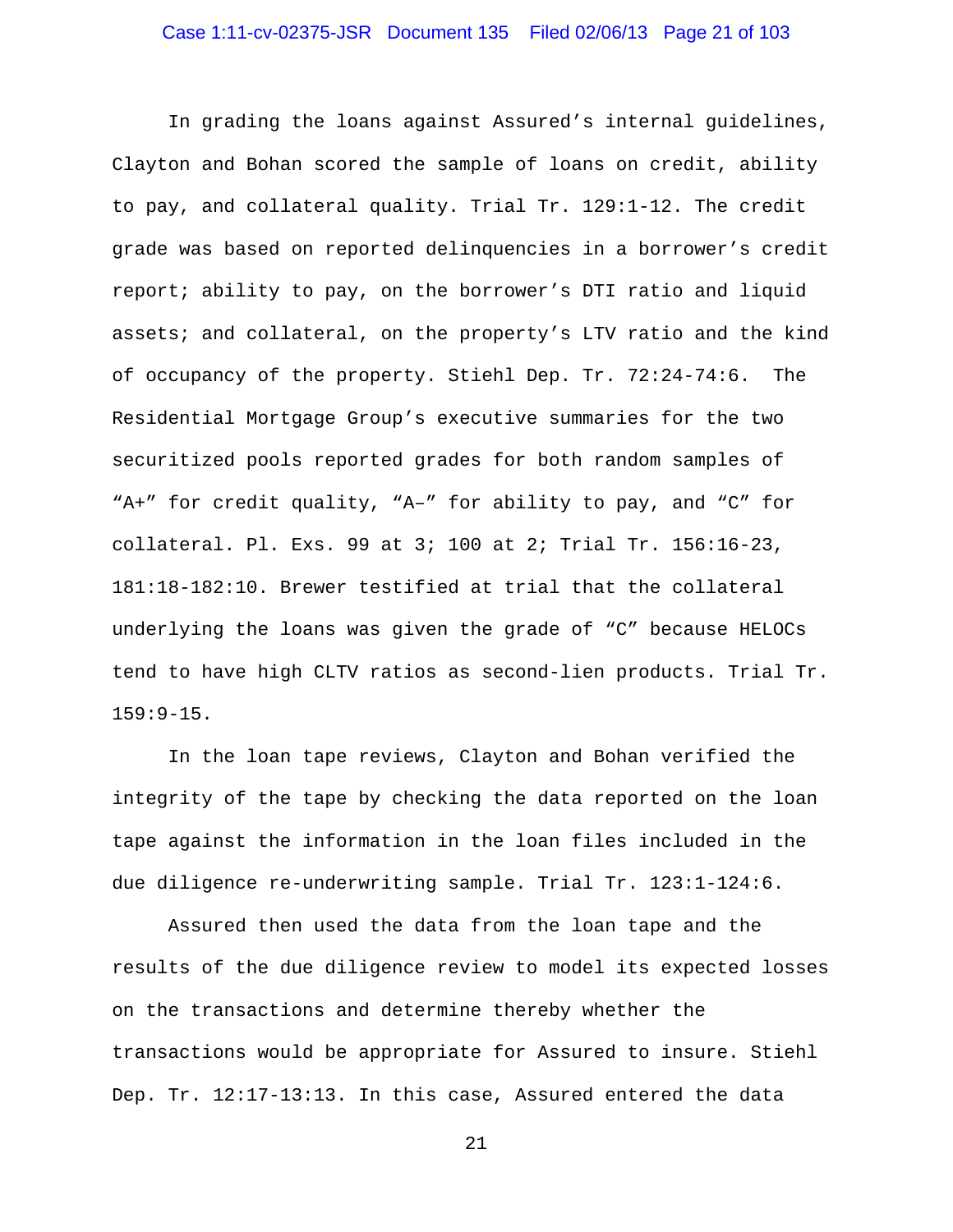## Case 1:11-cv-02375-JSR Document 135 Filed 02/06/13 Page 22 of 103

into a few different models that looked at different loan characteristics and decided to average the outputs of those models, deriving an average expected loss rate of around four percent.<sup>4</sup> See id. at  $12:17-13:13$ ,  $124:6-10$ ; Beard Dep. Tr. 238:13-20; Williams Dep. Tr. 226:25.

At the time of approving the transactions, Assured also understood that there were a variety of additional risk factors that could affect the performance of the securitizations. For example, Assured's Management Review Committee discussed the risk of a real estate "bubble," which, if it burst, could mean that housing prices might drop in the future. Trial Tr. 116:18; Def. Ex. AYQ. Second, Assured discussed risks associated with the fact that the underlying loans were ten-year "bullet loans," i.e., loans that were interest-only for ten years, at which point the entirety of the principal would become due, a risk that would occur at the same time for many of the loans in these transactions. Trial Tr. 44:2-9; see also Pl. Exs. 99 at 2; 100 at 1. Third, Assured recognized that HELOCs, as second-lien products, are subordinated to first-lien mortgages; should a

<sup>&</sup>lt;sup>4</sup> Although Assured's modeling is useful as background, the issue – debated at trial, see, e.g., Trial Tr. 82:12-25 – of whether Assured failed to model the transactions correctly and therefore ended up paying more than it planned does not speak to whether Flagstar's alleged misrepresentations caused an increased risk of loss on the loans, as Assured's models were based on the assumption that Flagstar had complied with the representations and warranties in the Transaction Documents.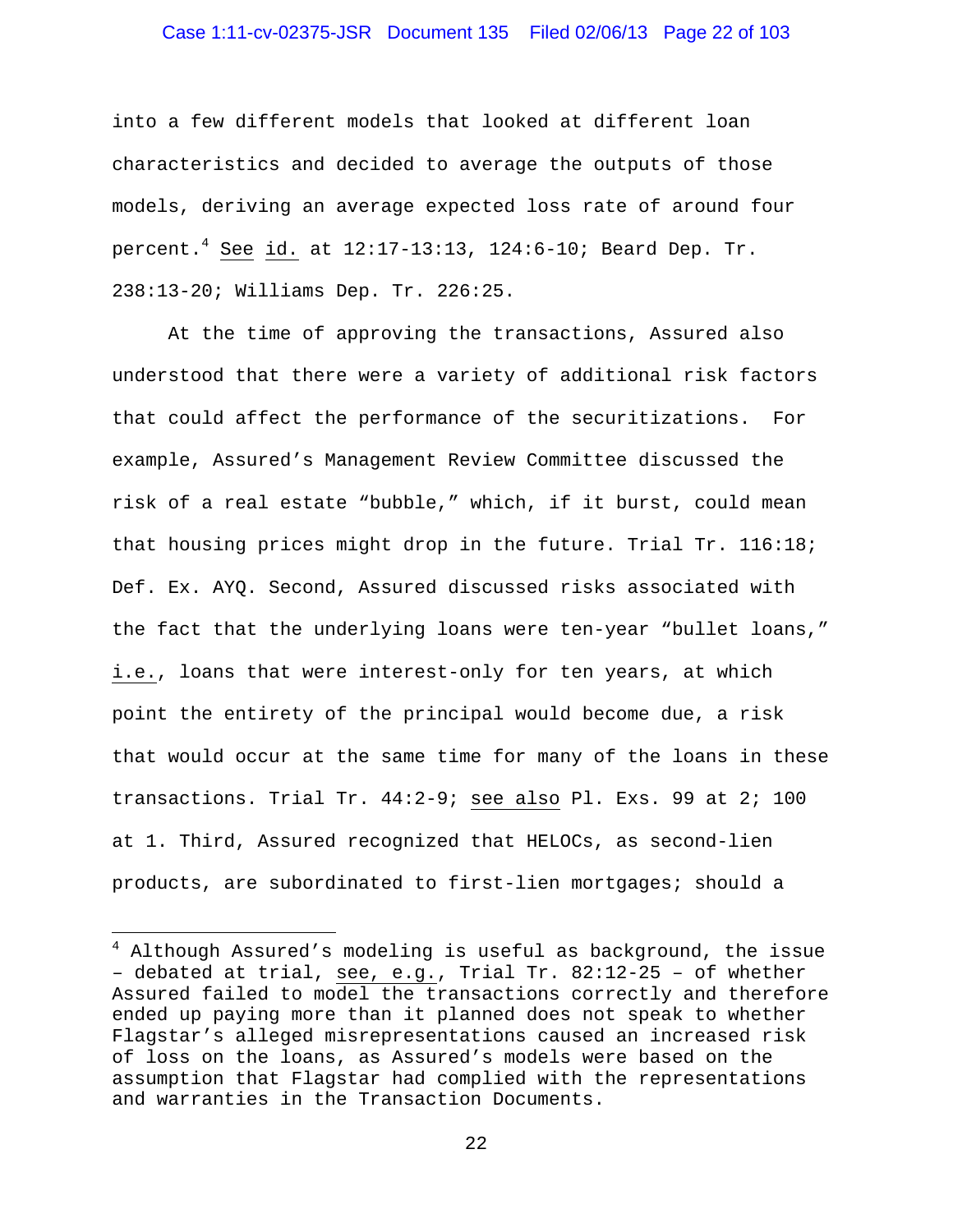## Case 1:11-cv-02375-JSR Document 135 Filed 02/06/13 Page 23 of 103

homeowner default as property values fell, a holder of a second lien would likely be unable to recover on any of the collateral underlying the mortgage, as the first lien would have to be satisfied in its entirety before a second lienor could receive any value from the collateral. Trial Tr. 159:9-15. Finally, Brewer testified that Assured generally looks at the geographic concentration of borrowers as a risk factor for a securitization, since regional economic downturns may have a disproportionate effect on the performance of the security. Trial Tr. 163:12-164:14. In the 2005-1 Trust, over fifty percent of the loans were on properties located in California, Michigan, or Florida, although it is contested whether this qualifies as geographically concentrated. Id. at 163:20-21, 199:25.

Assured has paid about \$14.7 million in claims arising from the 2005-1 Trust and approximately \$75.4 million in claims arising from the 2006-2 Trust. Pl. Exs. 458 at 4, 459 at 5. At this point, Flagstar has reimbursed Assured only for about \$950,000 of the claims Assured paid to bondholders, see Trial Tr. 446:20-447:24, and Assured may be responsible for additional claim payments in the future. Id. at  $43:19-25.^5$ 

<sup>5</sup> Flagstar's argument that, as to the 2005-1 Trust, Assured will eventually be reimbursed by Flagstar pursuant to provisions that subordinate Flagstar's ultimate interest in the loans to Assured's interest is discussed below.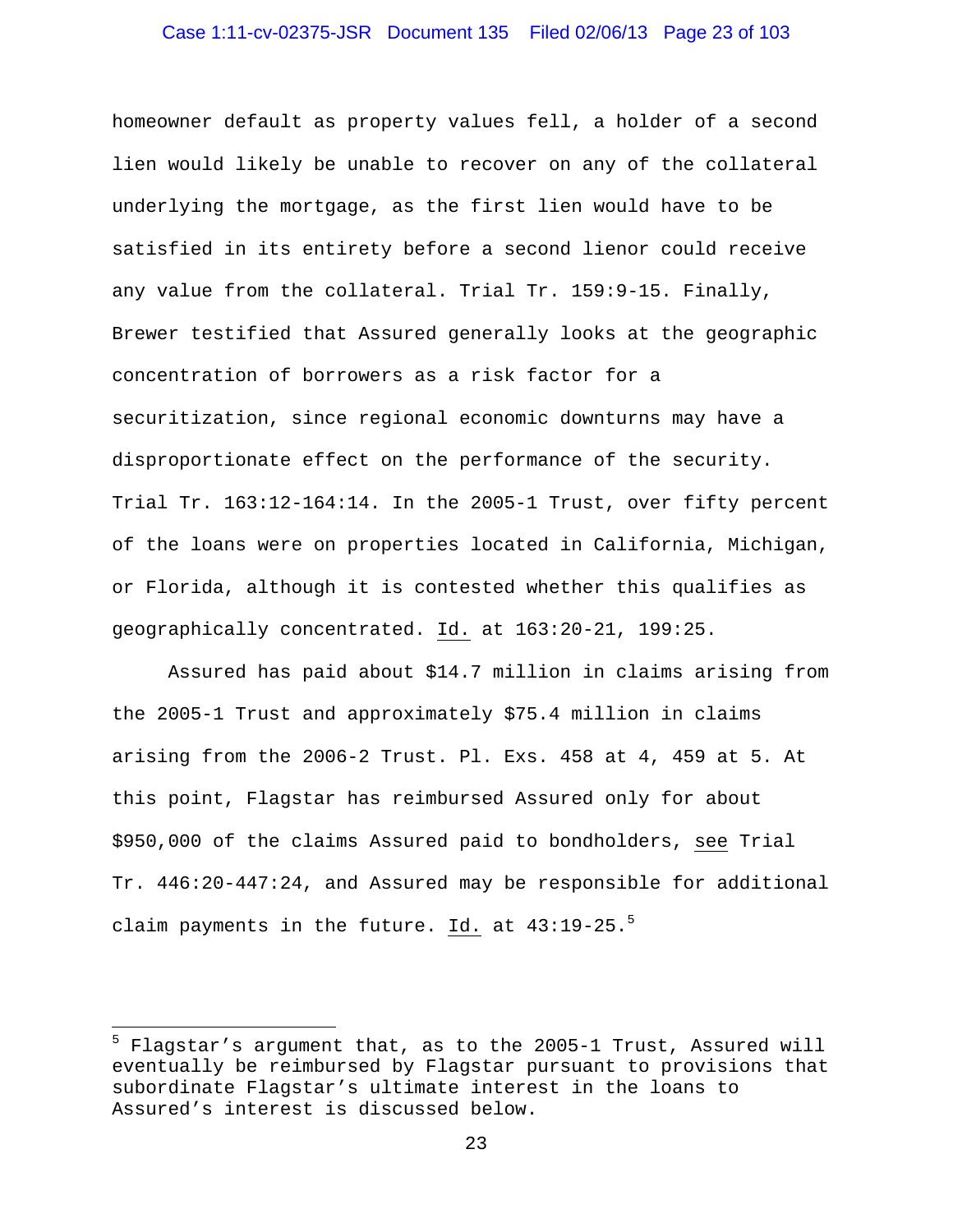## Case 1:11-cv-02375-JSR Document 135 Filed 02/06/13 Page 24 of 103

By two letters dated January 13, 2009 and two letters dated July 9, 2010, Assured made formal repurchase demands on both the 2005-1 and 2006-2 transactions. JPPO ¶¶ A. 34-35; Pl. Exs. 464, 465. To date, however, Flagstar has repurchased only five loans from the 2005-1 Trust, not in response to a particular demand, and two loans from the 2006-2 Trust after discovering evidence of fraud in those loans. Trial Tr. 928:12-929:12, 930:2; see also Pl. Ex. 407 (listing Flagstar's repurchases).

#### THE WAR OF EXPERTS

Given the aforementioned facts, this case essentially reduces to resolution of conflicting expert testimony. The expert testimony is summarized as follows:

Dr. Nelson Lipshutz, Assured's expert on statistical sampling,<sup>6</sup> created a random sample of 400 loans from each of the two securitization pools, for a total of 800 loans. Trial Tr. 253:8-15. In determining the size of the random samples for the two Trusts, Dr. Lipshutz applied a formula that took into account the characteristics of the overall loan pools, the purpose for which the sample would be used, and the objective that "the estimate derived from the sample has a 95% chance of being within . . . plus or minus five percentage points of the

 $^6$  Dr. Lipshutz is the President of Regulatory Research Corp., a statistical consulting firm. Trial Tr. 245:22-24. He has a doctoral degree in physics and a subsequent master's degree in business administration. Id. at 246:12-14.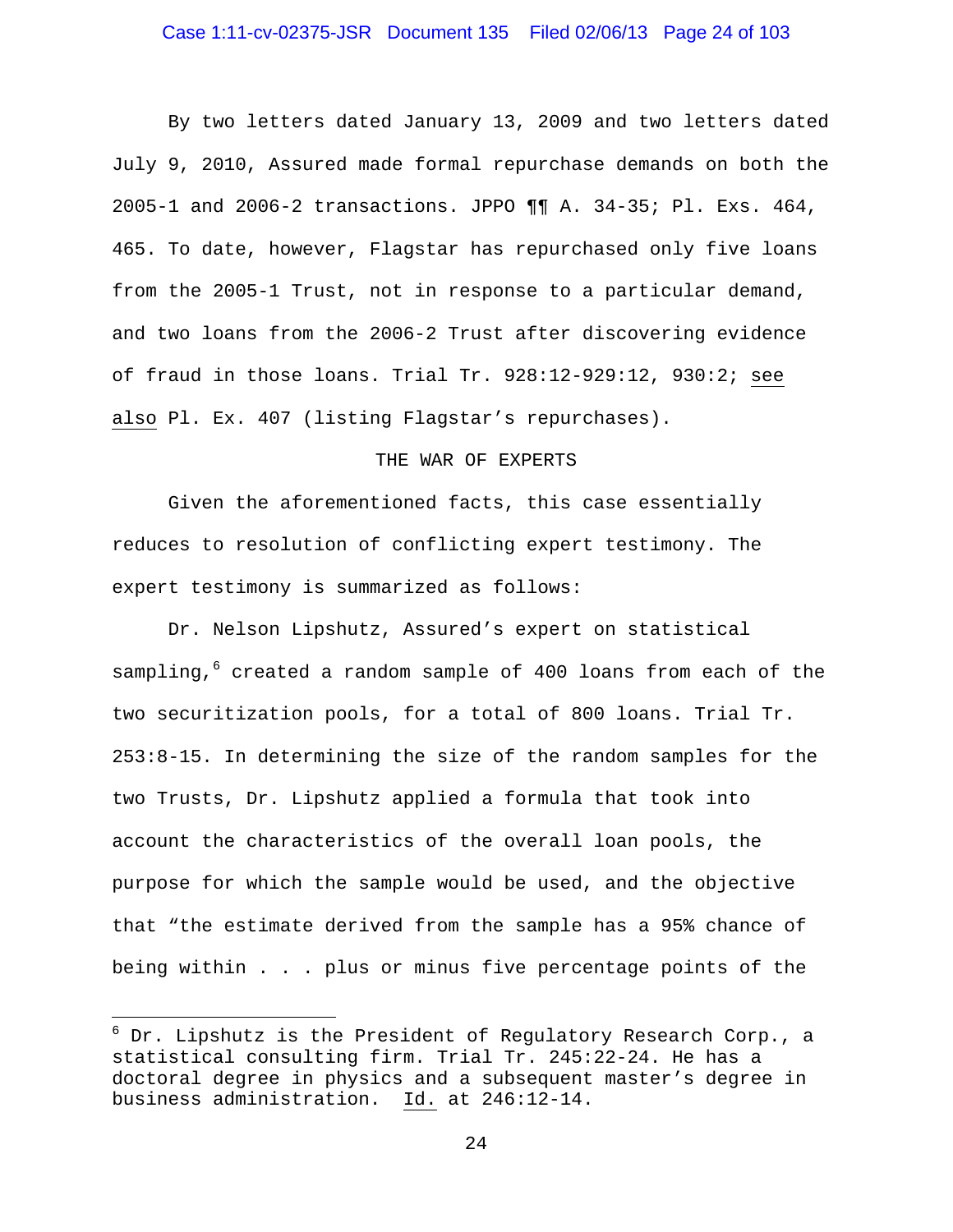## Case 1:11-cv-02375-JSR Document 135 Filed 02/06/13 Page 25 of 103

actual population proportion," a standard measure for a high level of statistical confidence. Id. at 259:16-260:2. In particular, Dr. Lipshutz designed the samples with the understanding that they would be used "to make a binary decision on each loan," that is, whether the loan file conforms to the representations and warranties made in the Transaction Documents, or not. Id. at 257:8-12.

Here, the chosen sample size of 400 loans per loan pool was slightly larger than the minimum number of loans that Dr. Lipshutz determined would be necessary to obtain a representative sample for each pool – 371 loans for the 2005-1 pool, and 358 for the 2006-2 pool. Trial Tr. 254:3-19. Dr. Lipshutz then confirmed the representativeness of the samples by testing the distribution in the sample of seven relevant variables<sup>7</sup> (provided by Rebecca Walzak, Assured's mortgage underwriting and origination expert) against their distribution in the overall populations to ensure that there were no statistically significant differences in distribution. Id. at 260:11-21, 275:21. He did not, however, test the representativeness of the sample as to loan payment status (i.e., whether the borrower was delinquent on payments) and original principal balance of the loans. See id. at 261:2-8. Dr.

 $^7$  Those variables were distribution by state, loan-to-value ratio, debt-to-income ratio, outstanding principal balance, note rate, appraisal type, and credit score. Trial Tr. 261:2-8.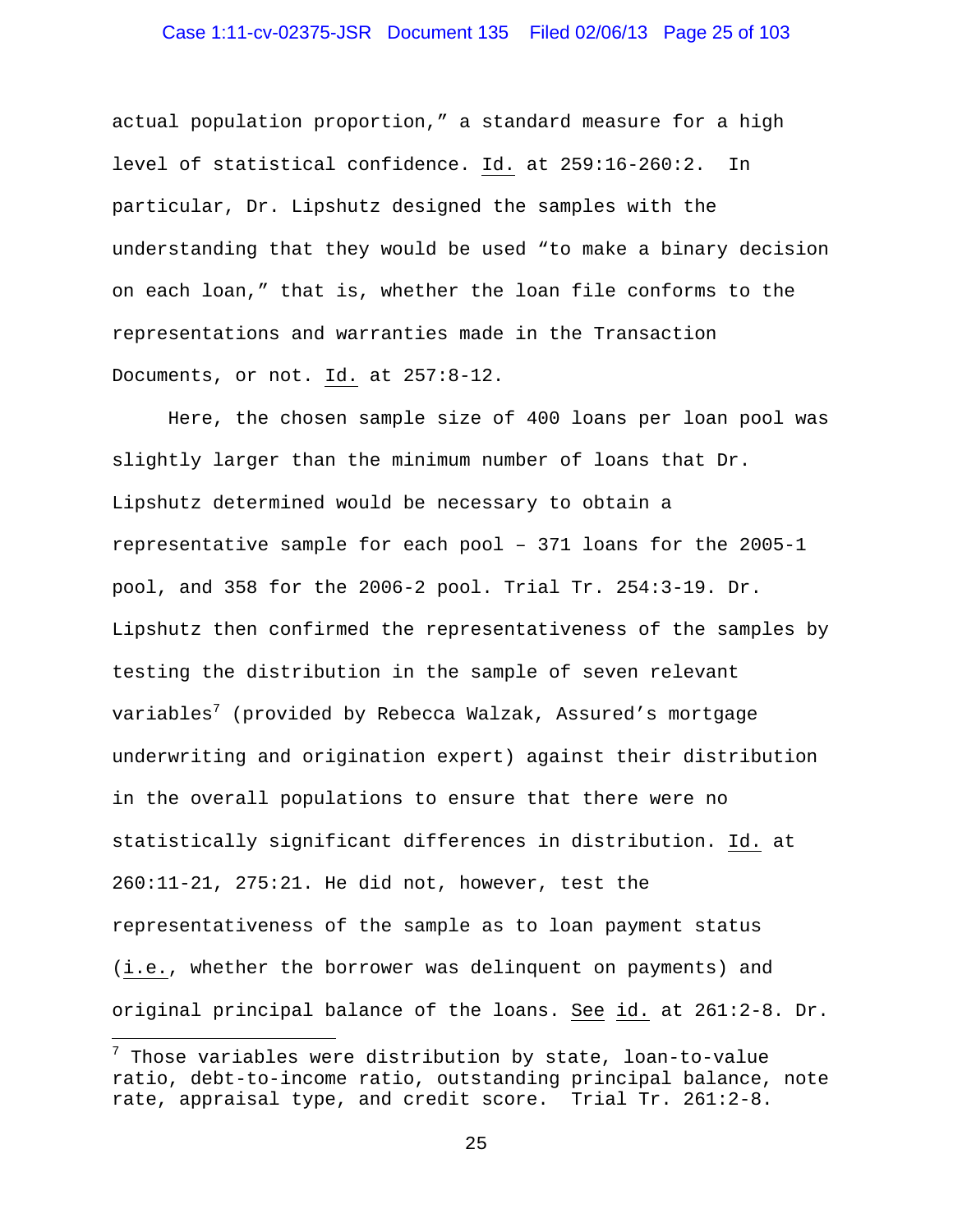## Case 1:11-cv-02375-JSR Document 135 Filed 02/06/13 Page 26 of 103

Lipshutz concluded that the random samples are representative of the total loan populations in both the 2005-1 and 2006-2 loan pools. See id. at 261:22-262:6.

Assured's mortgage origination and underwriting expert, Rebecca Walzak, $^8$  reviewed the loan files for the 800 loans in Dr. Lipshutz's random sample in order "to determine if the loans in these securities complied with the representations and warranties" in the Transaction Documents. Trial Tr. 304:9-22, 305:7-306:4. Walzak testified that she was instructed by plaintiff's counsel that the standard for considering a loan to be "defective" was whether, at the time the loan closed, there was a breach of the contractual representations and warranties – specifically, whether there was either a failure to follow Flagstar's underwriting guidelines or fraud or misrepresentation in connection with the loan – that materially increased the risk of loss to Assured. Id. at 305:13-15. Walzak concluded that 606 of the 800 loans in the sample contained material breaches of Flagstar's representations and warranties. Although Walzak originally found four additional loans from the 2006-2

<sup>&</sup>lt;sup>8</sup> Walzak is the President of RJB Walzak Consulting and has worked in the mortgage industry since 1979. Trial Tr. 298:23, 299:17. Walzak began her career as a mortgage underwriter at Ryan Financial Services, and she has since focused on quality control and risk management relating to mortgage underwriting. See id. at 299:16-302:16. She holds a master's degree in business administration and a certificate in quality management. Id. at 299:12-15.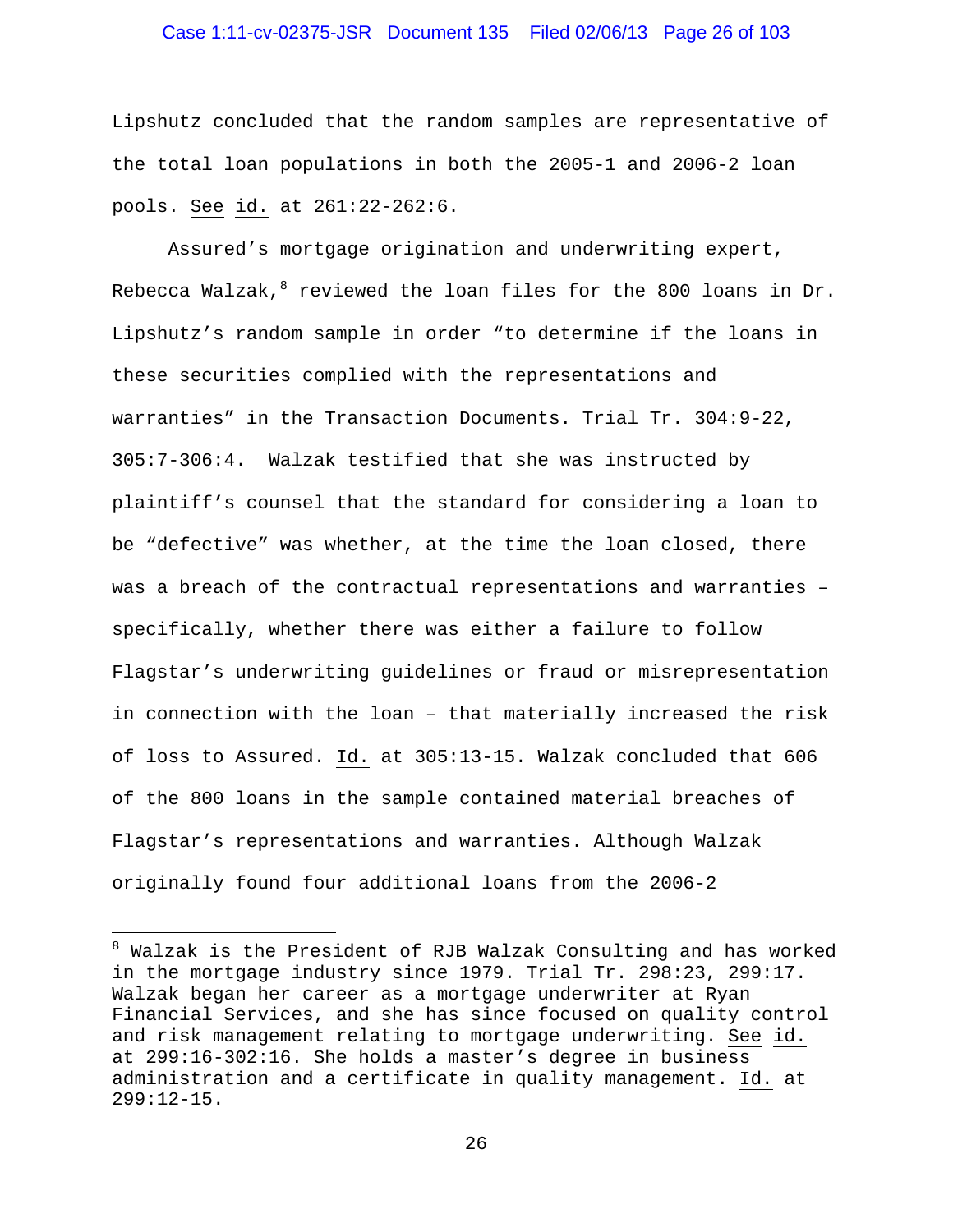## Case 1:11-cv-02375-JSR Document 135 Filed 02/06/13 Page 27 of 103

transaction to be materially defective, in reviewing the loans for trial she determined that, while these loans breached the representations and warranties in the Transaction Documents, those breaches were not severe enough to deem the loans materially defective. See id. at 315:7-10. As broken down between the two transactions, Walzak found that 340 loans in the 2005-1 sample (85%) were defective, and 266 (originally 270) loans in the 2006-2 sample (66.5%) were defective. Id. at 315:2- 4. Walzak also found evidence of fraud in 14% of the loans in the 2005-1 sample and 19.75% of the loans in the 2006-2 sample. Id. at 316:22-24, 533:5-11.

Walzak created summary spreadsheets for each of the 800 loans in the sample, which presented her core findings on each loan. See Pl. Exs. 189 (2005-1 analysis); 190 (2006-2 analysis). The spreadsheets include 106 yes/no questions in nine different areas of underwriting,<sup>9</sup> some of which addressed compliance with Flagstar's guidelines, while others addressed the execution of the loan underwriting process itself. Trial Tr. 315:19-22, 392:22-393:2. While some of the questions could be answered on a yes/no basis – e.g., whether required documentation was included in the file – others required a determination of reasonableness – e.g., whether a borrower's stated income was

<u>.</u>

<sup>9</sup> Those areas were: assets, borrower credit, employment, income, fraud, property, title/closing, regulatory issues, and overall underwriting practices. See Trial Tr. 1020:17-20.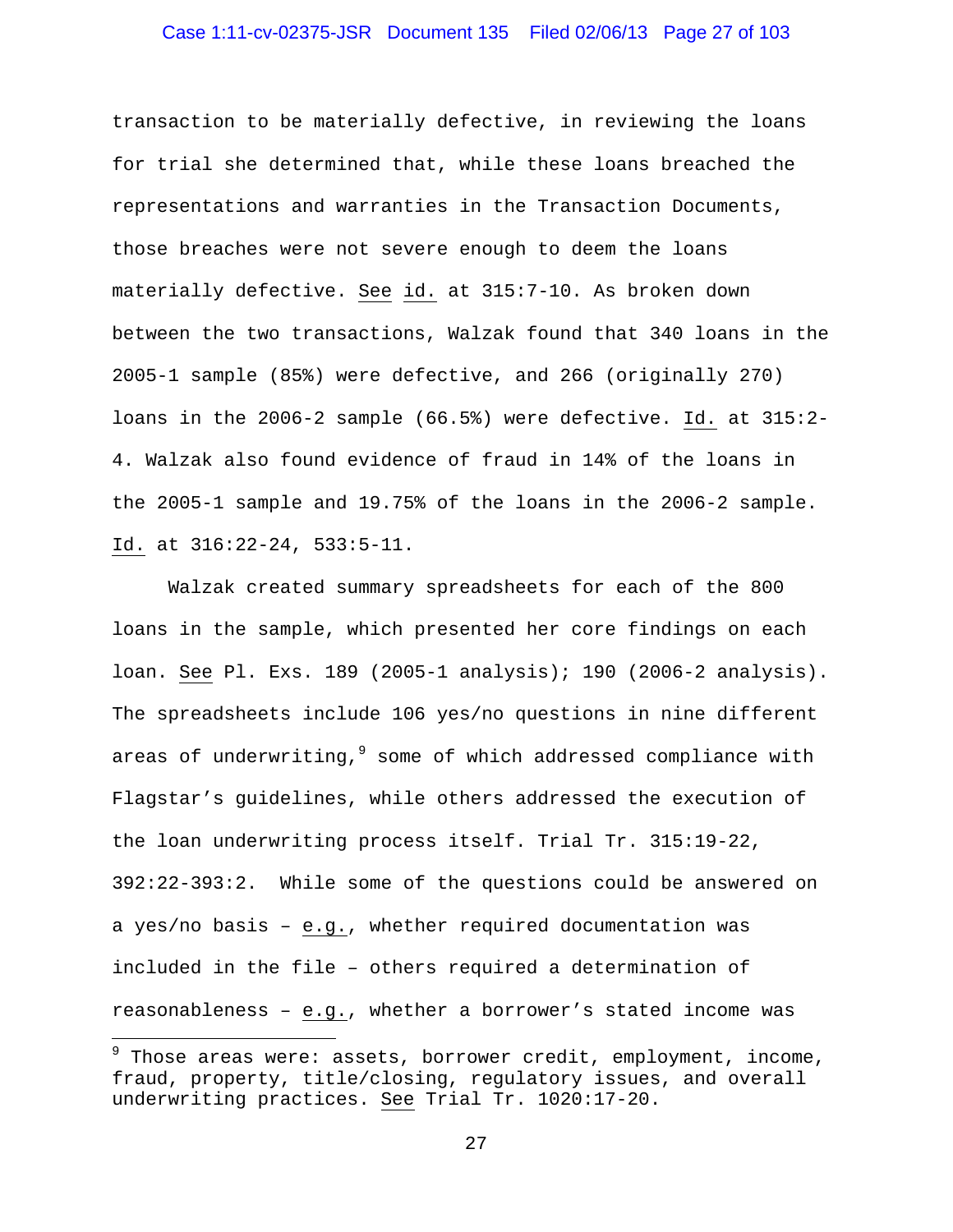## Case 1:11-cv-02375-JSR Document 135 Filed 02/06/13 Page 28 of 103

reasonable for his position. Trial Tr. 395:1-9. The final three questions were designed to be summary questions. Question U-124 read: "Was all the documentation and/or explanations required by the underwriter obtained?" See Pl. Ex. 189. Question U-125 read: "Did the loan comply with the appropriate underwriting guidelines?" Id. The final question, U-126, was awkwardly worded. It asked: "Did the identified defects in the loan file not materially and adversely affect Assured's interests in the loan?" Id.; Trial Tr. 498:16-19. Walzak testified that the question was worded for counting convenience, so that here, as elsewhere, a "No" answer corresponded to an underwriting problem. Trial Tr. 498:20-23, 553:17-18. Walzak further testified that, in any case, she was the one who ultimately made the materiality decision based on all the findings she received. Id. at 554:5, 557:24-558:1.

As to Walzak's process, she was assisted in her review of the loan samples by two separate groups: a team of eight experienced underwriters and a supervising underwriter, who conducted the initial review of the 800 loan files, and thirdparty consultants, Digital Risk, LLC, and Clear Capital, Inc., which looked for fraud and misrepresentations in the loan files and appraisals. Trial Tr. 306:7-11, 379:11. As for the underwriting team, Walzak instructed the underwriters to review the loan files (provided by Flagstar) to determine if they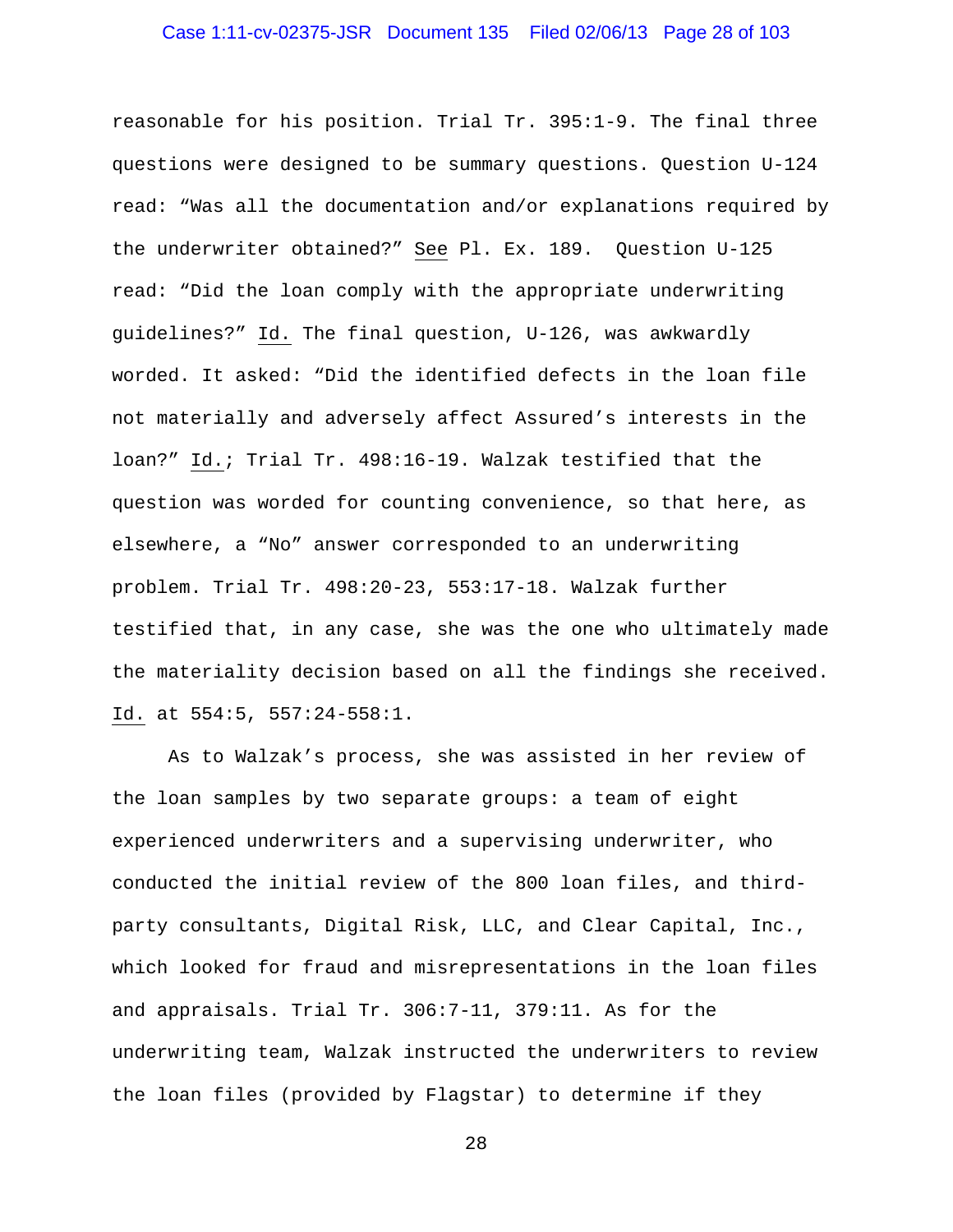## Case 1:11-cv-02375-JSR Document 135 Filed 02/06/13 Page 29 of 103

complied with Flagstar's underwriting guidelines, which Walzak provided to them. Id. at 306:16-17; 518:14-15. The reviewers then re-underwrote each loan to the guidelines, filled out the 106-question spreadsheet, and entered comments on their most significant findings before sending the results of their review and the loan file back to Walzak. Id. at 310:10-12, 488:9; see also Pl. Exs. 189, 190. The reviewers returned their findings and the loan files to Walzak on a rolling basis as they completed batches of loans. Id. at 488:12-20.

The underwriting review protocol Walzak provided to her reviewers described the standards to be applied in a half-page paragraph. See Def. Ex. AZP. At the outset, Walzak conducted a one-hour conference call, in which she and her underwriting team discussed the instructions – which covered multiple sets of underwriting guidelines and the 106 individual questions on the spreadsheet – and she answered any initial questions from the reviewers. Trial Tr. 523:1-8. The underwriting team was spread throughout the country, and Walzak primarily communicated with the reviewers only indirectly, through emails with the supervising underwriter, although she held weekly conference calls with the underwriters. Id. at 516:18, 517:23, 591:4-23.

As discussed above, Flagstar's underwriting guidelines allowed some discretion to the individual underwriter to determine whether certain borrower characteristics fell within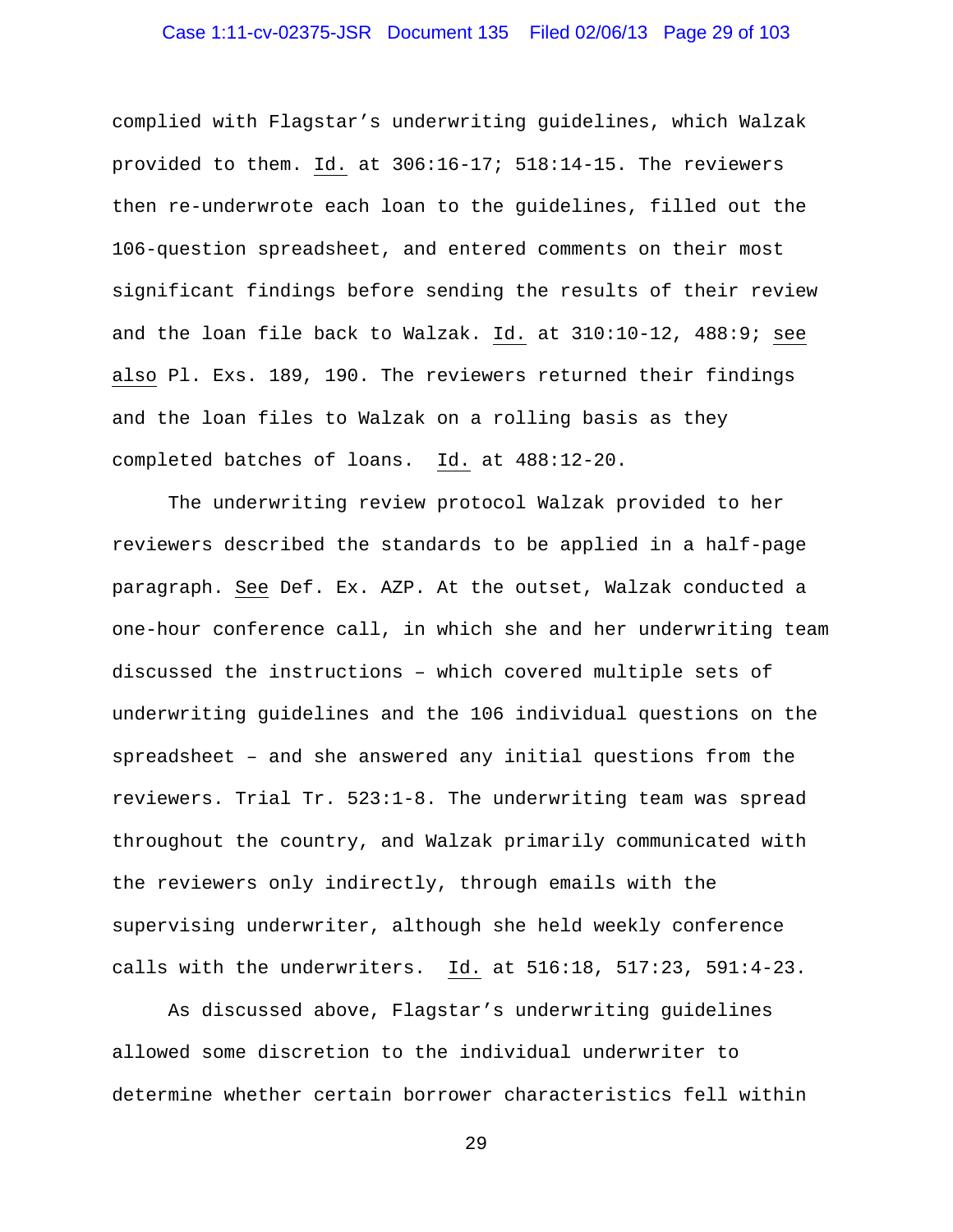## Case 1:11-cv-02375-JSR Document 135 Filed 02/06/13 Page 30 of 103

the realm of "reasonableness." In order to offer additional guidance to her underwriting team, Walzak provided them the results of a survey she had conducted in 2007, which polled twenty experienced underwriters to determine whether there were common industry standards as to what is considered reasonable with respect to a variety of underwriting factors. Trial Tr. 407:12-14, 505:3.

The loan file review occurred over a four-week period in October and November 2011. Trial Tr. 583:19-584:10. Walzak testified that early in the process, she reviewed ten to fifteen percent of the loan files in their entirety to ensure that the underwriting team had a consistent understanding of what the guidelines required, so that she could address any disparities among reviewers' understanding of the questions. Id. at 489:2-9. When, as the reviewers' analyses came back, an underwriter indicated that there were no material issues in the file, Walzak put that file aside and conducted no further review of the loan. Id. at 310:21-25. For the loans in which a problem was indicated, Walzak made the ultimate determination of whether a loan was materially defective. Id. at 310:21-25. Although Walzak's initial testimony as to the extent of this review was somewhat unclear, see id. at 493:4-7, the Court credits her ultimate testimony that she in fact reviewed each loan file in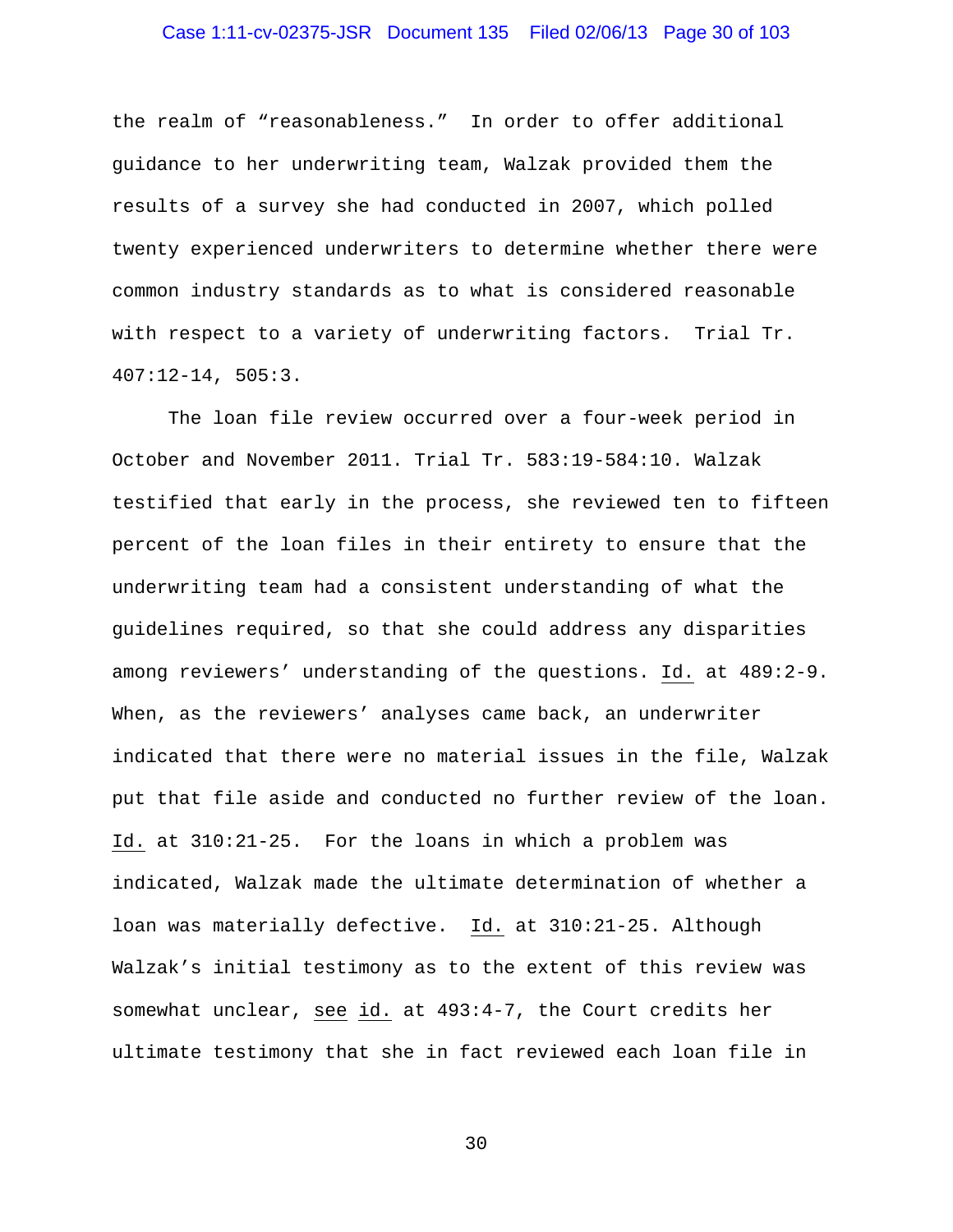its entirety, see id. at 401:9, albeit within the confines of the four-week window in which her review needed to be conducted.

As for the fraud review, Walzak relied on Digital Risk, a third-party vendor, to look for evidence of borrower fraud or misrepresentations, especially as to borrower income, debts, and occupancy status. Trial Tr. 306:10-11. Digital Risk reviewed the loans for fraud using public records, including DMV records and bankruptcy filings, online salary engines like salary.com and payscale.com, the Work Number (an employment verification database), and information from the U.S. Department of Labor's Bureau of Labor Statistics. Id. at 306:10-17. When Digital Risk discovered information that appeared inconsistent with that reported in the loan files, Walzak then examined the information personally to determine whether there was a significant enough discrepancy to find the loan defective. Id. at 311:24-312:2.

Digital Risk in turn subcontracted to another third-party vendor, Clear Capital, to review the appropriateness of the appraisal values of the subject properties. Trial Tr. 379:11. Clear Capital used its proprietary AVM (Automated Valuation Model) to compare the subject property to similar properties in the same neighborhood ("comps") that sold within a year of the subject property, in order to determine whether the value Flagstar assigned to the subject property was reasonable. Id. at 327:1-7, 381:8-11. Clear Capital worked solely through Digital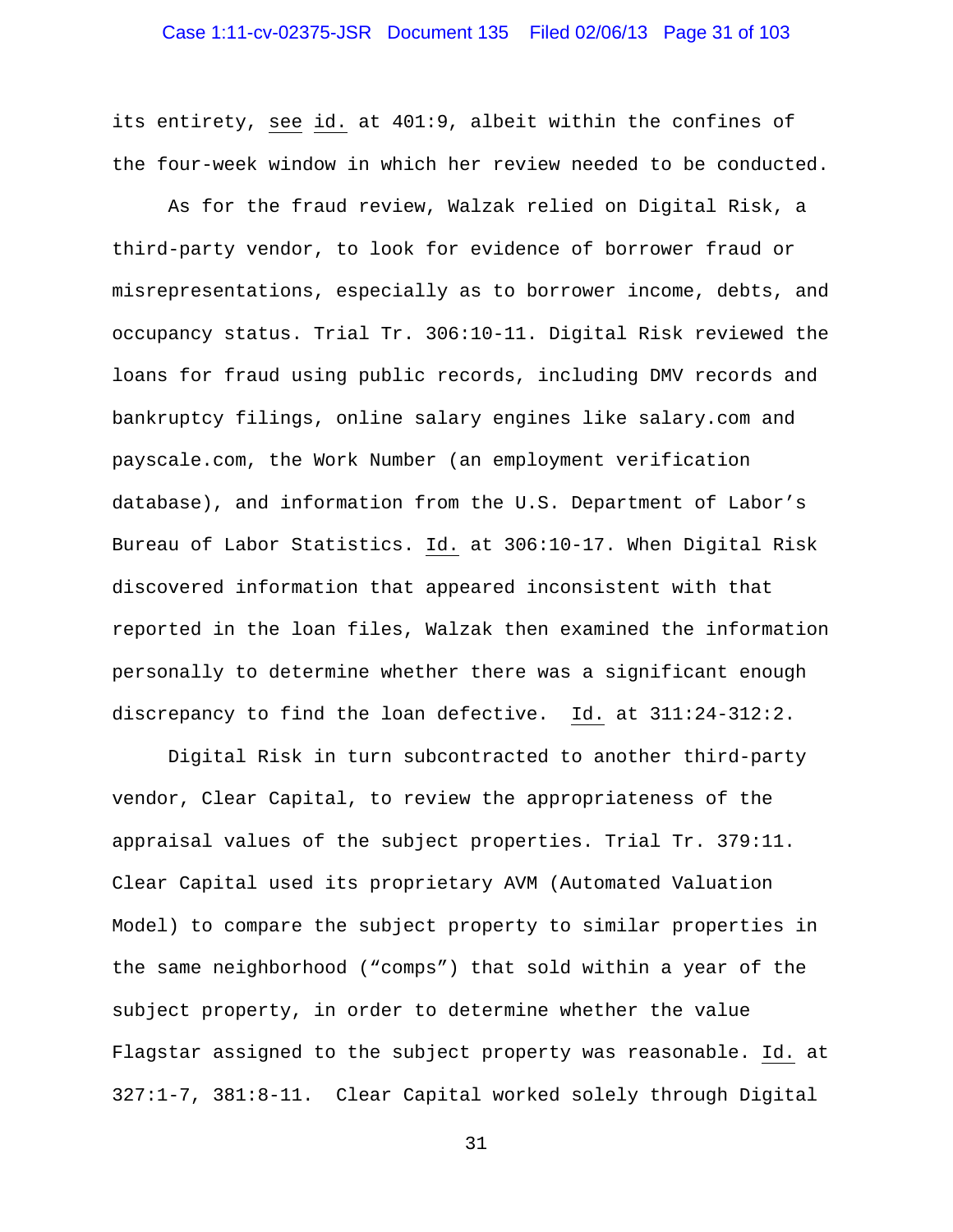## Case 1:11-cv-02375-JSR Document 135 Filed 02/06/13 Page 32 of 103

Risk, providing their new appraisal results to Digital Risk directly, and Walzak never spoke directly with anyone at Clear Capital about their work on this assignment. Id. at 379:11- 380:9.

Walzak's overall findings were as follows: first, 86 borrowers had undisclosed debts that were not reflected in the loan file or were not included in the Flagstar underwriter's calculation of DTI, and which, when factored in, contributed to a DTI above the limit allowed by Flagstar's guidelines. Trial Tr. 321:6-15. Walzak included in her findings undisclosed loans that closed within 30-60 days after the closing of the subject loan, which would have been discoverable by the original Flagstar underwriter through inquiries on the borrower's credit report. Id. at 677:5-7. Walzak claimed that the Flagstar guidelines required a letter of explanation from the borrower to address such inquiries, id. at 314:10-16, although Marni Scott, Flagstar's head of underwriting, testified that Flagstar's guidelines did not require letters of explanation for HELOCs at the time that the loans in the securitizations were underwritten, nor did Flagstar require its underwriters to check for debts obtained after closing. Id. at 915:6, 916:4. Walzak separately counted 236 loan files in which there were unexplained recent credit inquiries on the borrower's credit report. Id. at 323:22-324:11.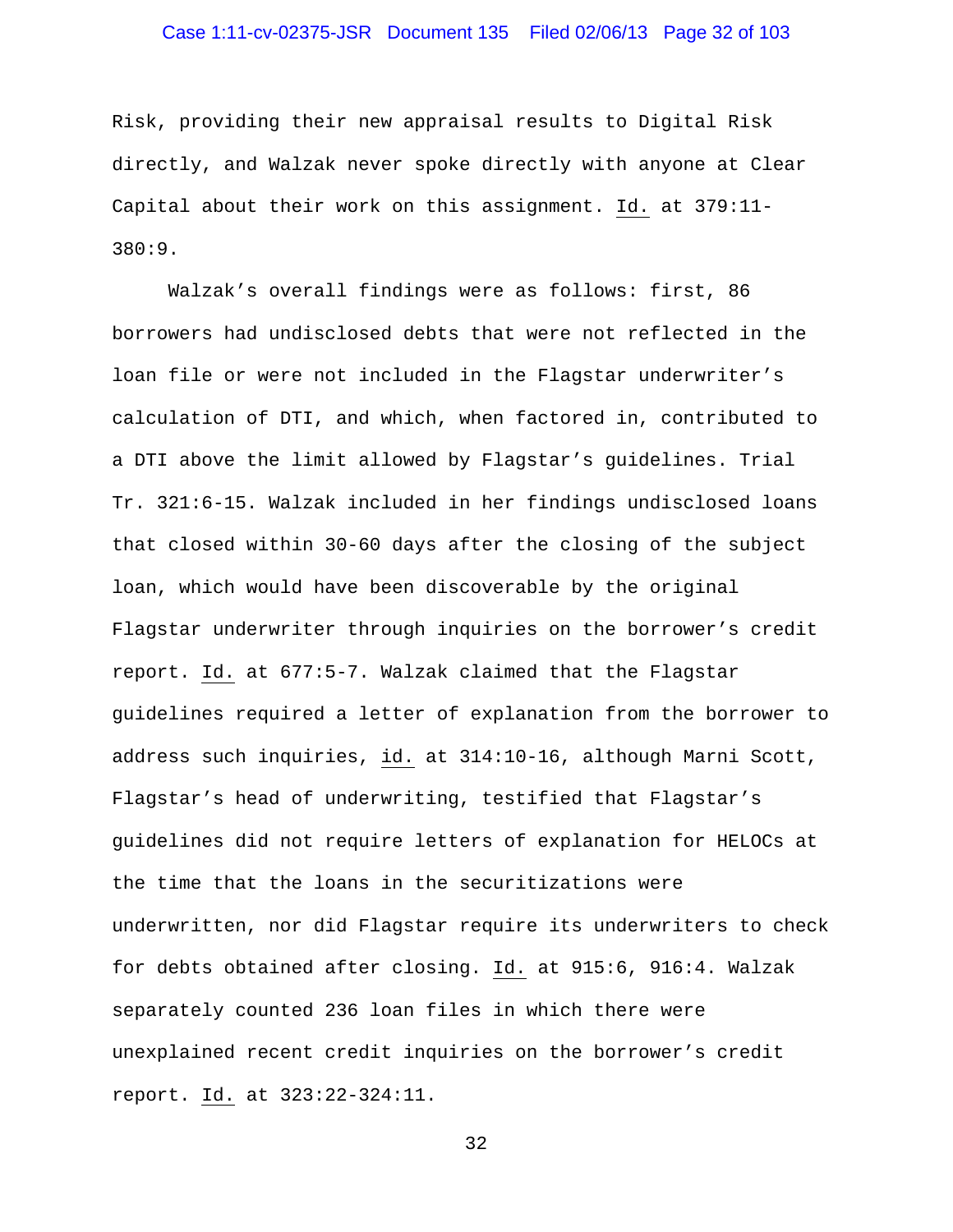Walzak found 131 instances of unreasonable borrower income as claimed in stated-income loans. Trial Tr. 322:4-10. To make this determination, Walzak instructed her reviewers to use an online salary engine, such as salary.com, salaryexpert.com, or payscale.com, to determine the range of income a borrower could be expected to make in his stated position and geographic area. Id. at 338:14-21. In order to give the benefit of the doubt to Flagstar, Walzak instructed her reviewers to assume that the borrower was in the top ten percent of earners in his position, and thus had them compare the borrower's stated income against the ninetieth percentile reported for that area. Id. at 350:9- 11. If the stated income exceeded the ninetieth percentile, Walzak treated the stated income as unreasonable. Walzak also had her reviewers use data provided by the U.S. Department of Labor's Bureau of Labor Statistics when possible. Id. at 567:6- 11. Walzak and later witnesses explained that, although online salary engines include information on a wider range of positions, they do not use historical data and thus risk understating 2004-2006 incomes given the economic decline of the intervening years, while the Bureau of Labor Statistics includes such historical information. Id. at 567:6-11. Walzak admitted that salary engines were used in the majority of cases, id. at 603:22, but testified that potentially higher salaries in 2004- 2006 were not an issue because the discrepancies between the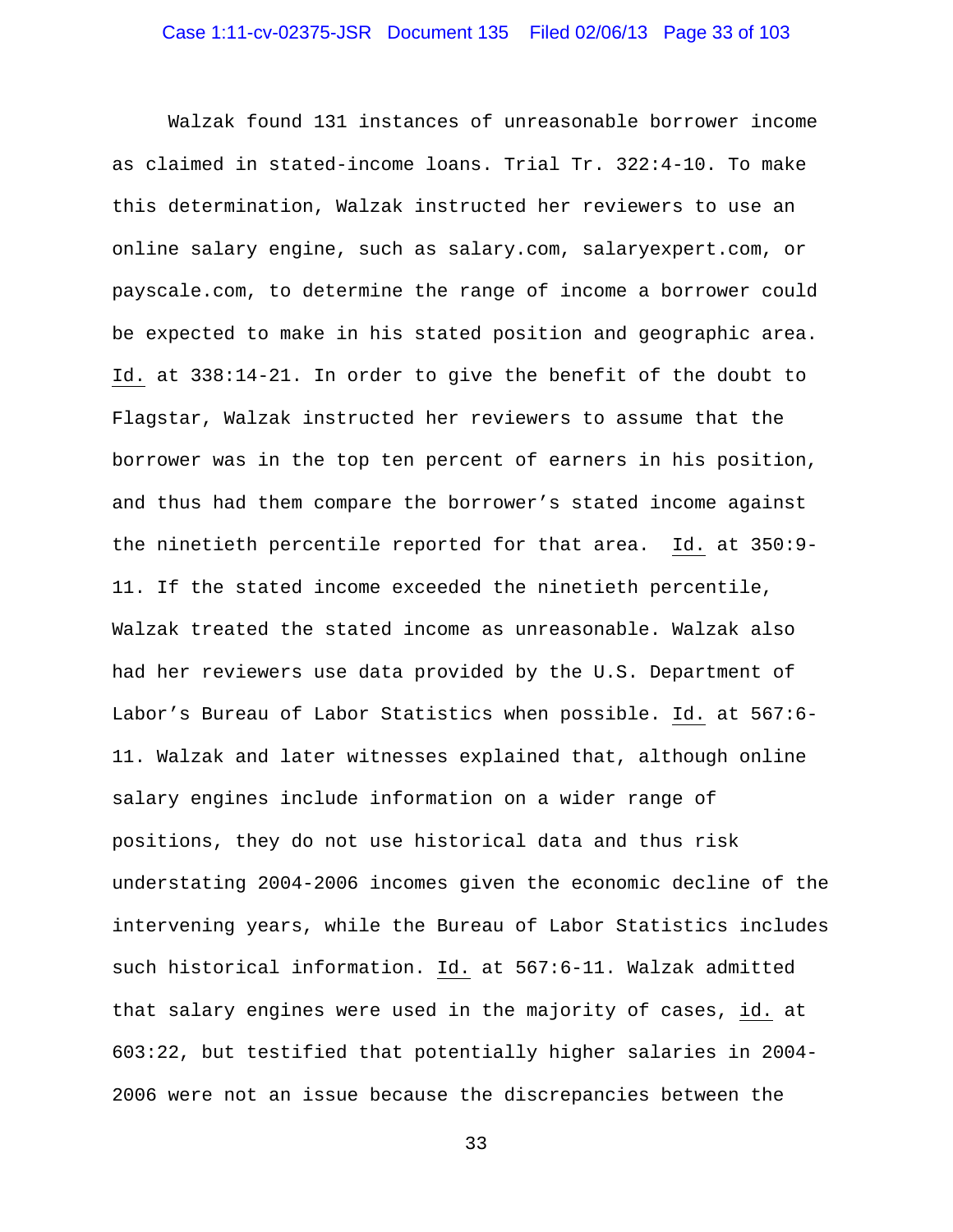## Case 1:11-cv-02375-JSR Document 135 Filed 02/06/13 Page 34 of 103

borrowers' reported incomes and the reported ninetieth percentile were so large that it was apparent that the borrowers had inflated their income. Id. at 567:9-22. However, where Walzak was able to obtain information from the borrower's employer or other documentation regarding the borrower's actual salary, she made a finding of borrower fraud (an automatic breach of the representations and warranties), which occurred in 10 instances. Id. at 606:1-607:1. Walzak also counted 208 instances in which the loan files were missing a VVOE form, and assumed, in the absence of any evidence to the contrary, that no such verification of employment occurred. Id. at 323:6-7.

Where there was a material variance between a borrower's income as stated in his loan application and the ninetieth percentile as reported by the salary engine, Walzak instructed the loan reviewers to recalculate the borrower's DTI ratio. Id. at 604:16-18. Undisclosed debts, unreasonable stated income and revised DTI ratios exceeding Flagstar's guidelines were treated as separate violations of Flagstar's underwriting guidelines. Id. at 606:1-3. Walzak found 125 loans in which DTI was miscalculated (and in which her revised calculation exceeded Flagstar's guidelines) based on a misstated income, undisclosed debt, or simply an error in the original calculation. Id. at 325:16-326:10.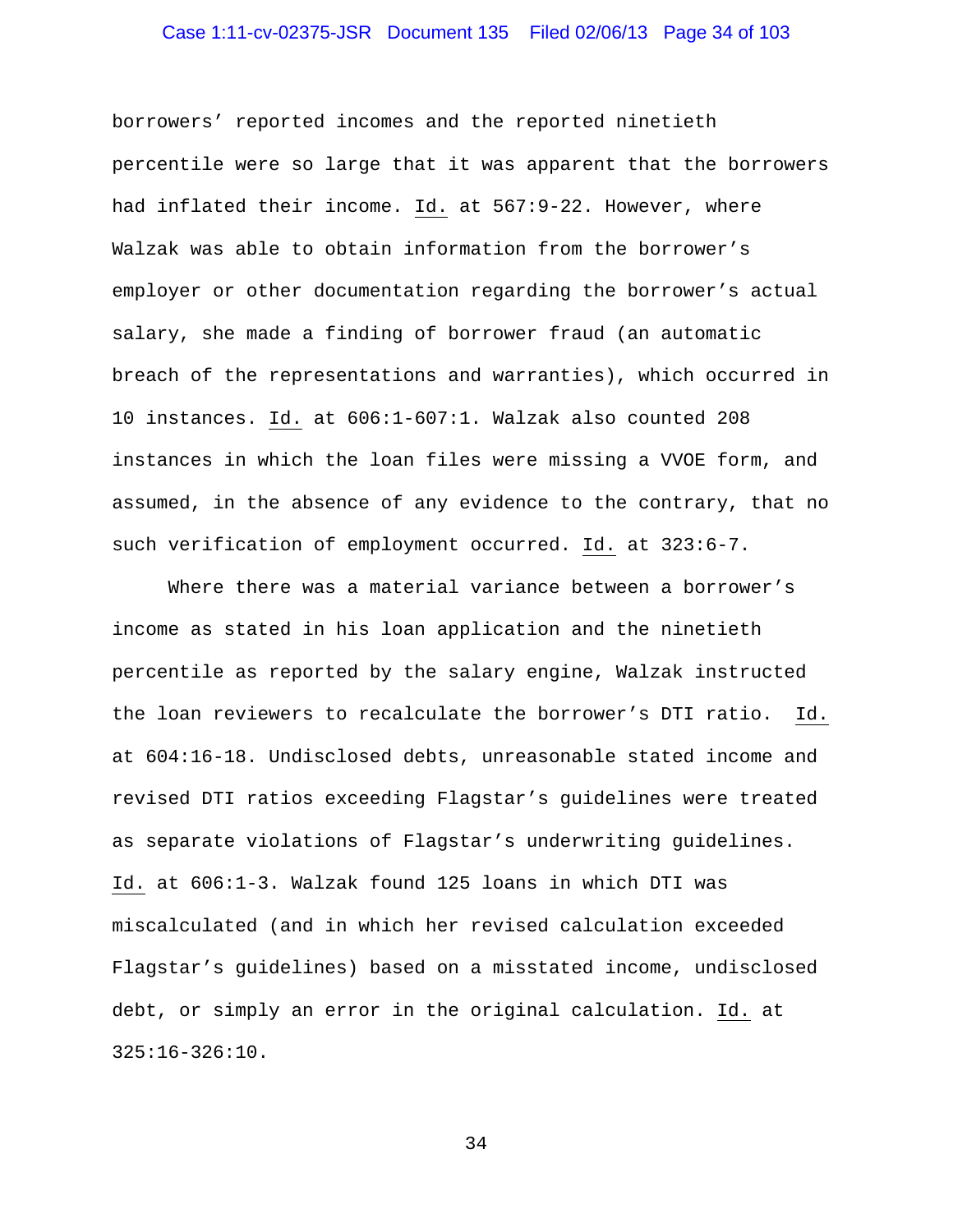## Case 1:11-cv-02375-JSR Document 135 Filed 02/06/13 Page 35 of 103

Based on the information provided by Clear Capital, Walzak determined that Flagstar's appraisal underlying the stated value of the property was flawed for 24 loans. Trial Tr. 326:23- 327:17. Upon revaluing the property, Walzak also recalculated the CLTV ratio. In 18 instances, the adjusted CLTV exceeded the guidelines limit for the relevant loan. Id. at 326:13-18.

Walzak also determined that there were 17 instances in which the borrower misrepresented his occupancy of the property. Trial Tr. 328:15-16. A borrower who is taking a loan on her primary residence is regarded as presenting the least risk, as borrowers tend to protect their homes from foreclosure even under stress. Id. at 328:4-8. A second home, generally a vacation property, is riskier than a primary home from the lender's standpoint, but it is less risky than an investment property, in which the borrower has no stake other than his investment. Id. at 327:20-328:16. Walzak found this to be a significant issue where the borrower's actual use for the property (usually, as an investment property) indicated that the loan was riskier than Flagstar initially determined based on the borrower's misrepresentation (usually, as a primary residence). See id. at 328:11-14.

Finally, Walzak counted 49 instances in which the borrowers had insufficient cash reserves to meet Flagstar's requirements. Trial Tr. 324:22-325:12.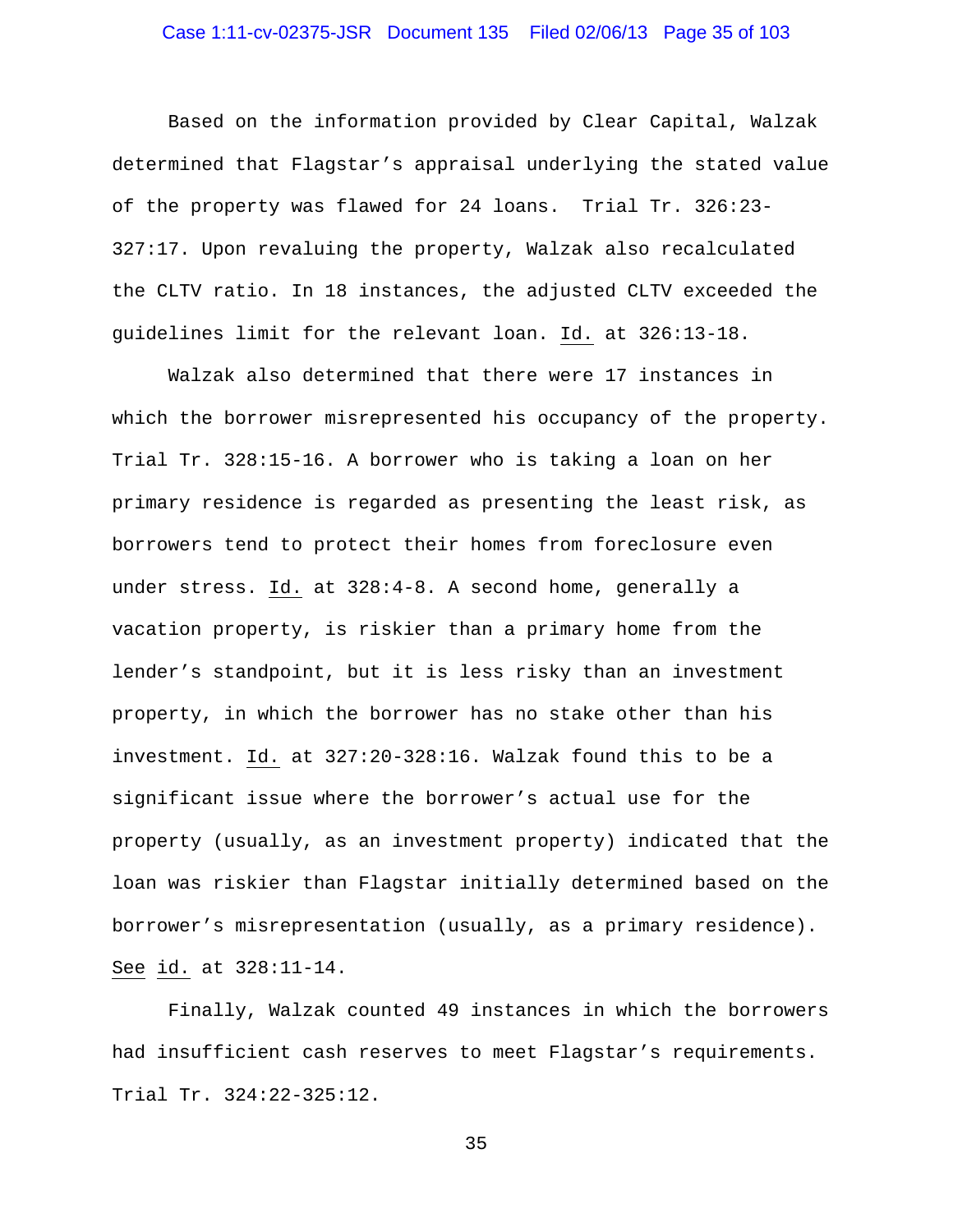Walzak opined more broadly that Flagstar's underwriting process was uncontrolled and inconsistent, and the loans seemed "as if they were rubber-stamped just to get them through the process." Trial Tr. 316:13-18. Walzak found that the Flagstar underwriters failed to address "red flags" and indicia of fraud or inconsistencies in 178 loan files, id. at 329:20-330:8; miscalculated the borrower's income in 104 instances, id. at 331:12; failed to include all debts in the DTI calculation 70 times, id. at 331:14-20; and failed to include in the file required documentation, including asset documentation and signed loan application forms, 179 times, id. 331:22-332:4. Although the process-related issues that Walzak identified did not necessarily indicate that a loan was defective, Walzak suggested that such issues spoke to the pervasiveness of the underwriting defects in the loan pools. See id. at 332:7-16.

At trial, Flagstar presented its own underwriting expert, John Griggs, $10$  who testified to his conclusions about the validity of Walzak's loan-level allegations. Trial Tr. 1150:3-5. Griggs did not re-underwrite the loans, but rather reviewed Walzak's determinations for both the validity of the claims and

 $^{10}$  Griggs is the owner and founder of Solutions Associates, a management consulting firm. Trial Tr. 1143:8-25. He holds a master's degree in business administration and has 38 years' experience in consumer financial services. Id. at 1144:9-14. Griggs testified at trial that he has personally underwritten thousands of loans and has conducted thousands of loan-file reviews. Id. at 1147:11-21.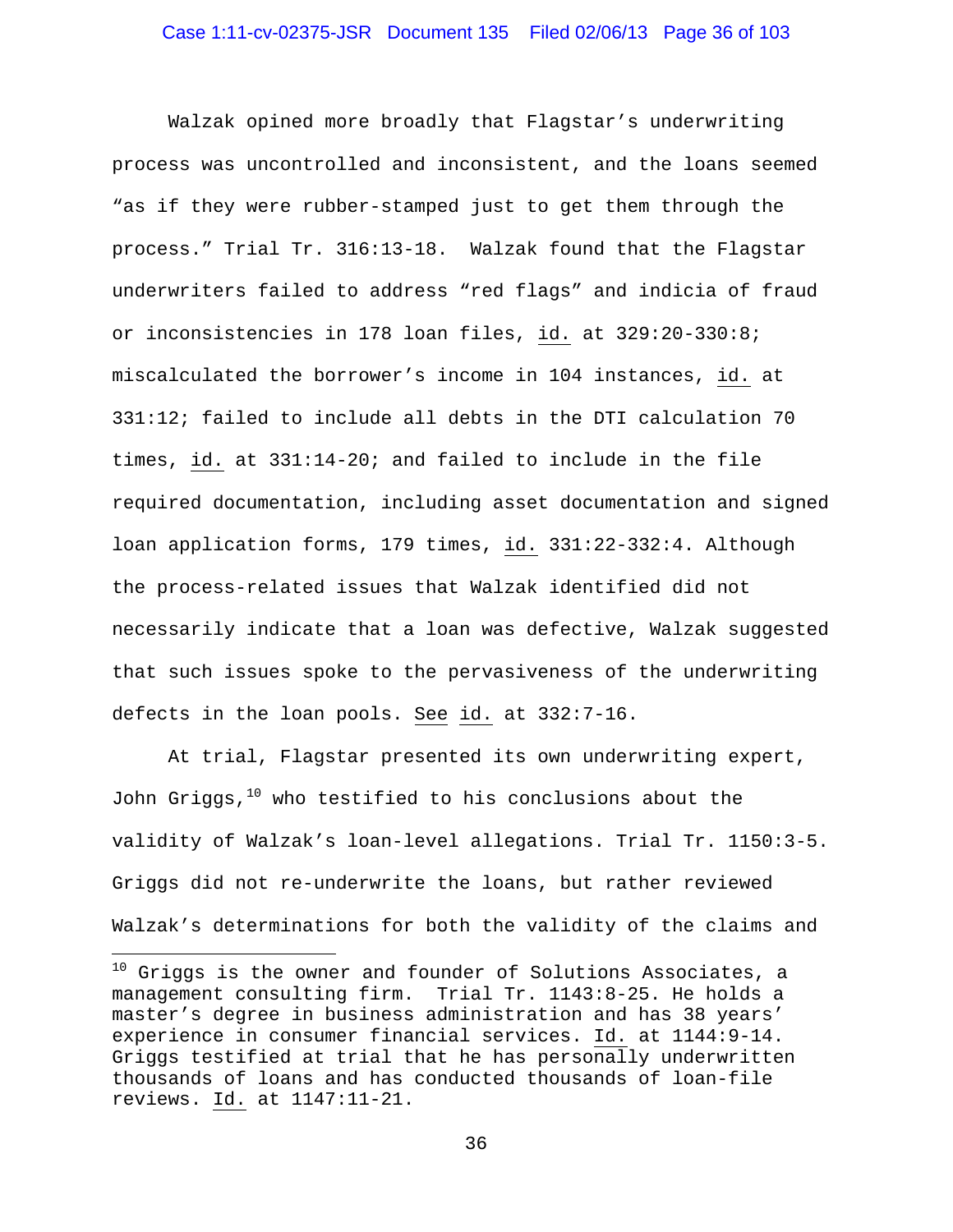# Case 1:11-cv-02375-JSR Document 135 Filed 02/06/13 Page 37 of 103

the materiality of the issues identified. Id. at 1150:7-11. Of the 606 loans identified by Walzak as defective, Griggs found that 484 had been repaid in full or were current in their payment status as of October 31, 2011. Id. at 1151:25-1152:5. Since Assured seeks damages only as to loans that have defaulted or become delinquent – it is only on these loans that Assured has had to pay its insurance – Griggs therefore focused the rest of his analysis on the remaining 126 loans in Walzak's sample that were either in default or delinquent and that she found were defective in one or more of the ways previously discussed. Id. at 1163:1-2. Griggs opined that Walzak's findings of material breach were supported for only three of the 126 loans, and, more generally, that her findings were without basis or identified only non-material defects. See id. at 1217:12-22.

In structuring his review, Griggs hired a team of six underwriters and one manager, who reviewed the loan files from the Washington, D.C offices of Navigant Consulting, Inc., a consulting firm hired by Flagstar in this case. Trial Tr. 1164:1-4, 1167:8-11. Relying on the loan files, servicing records, Flagstar's underwriting guidelines, and Walzak's work papers, Griggs's team of underwriters evaluated Walzak's 1280 allegations for the 126 loans to determine whether each allegation was accurate. Id. at 1165:15-22. The underwriters then created a summary for each loan with the results of the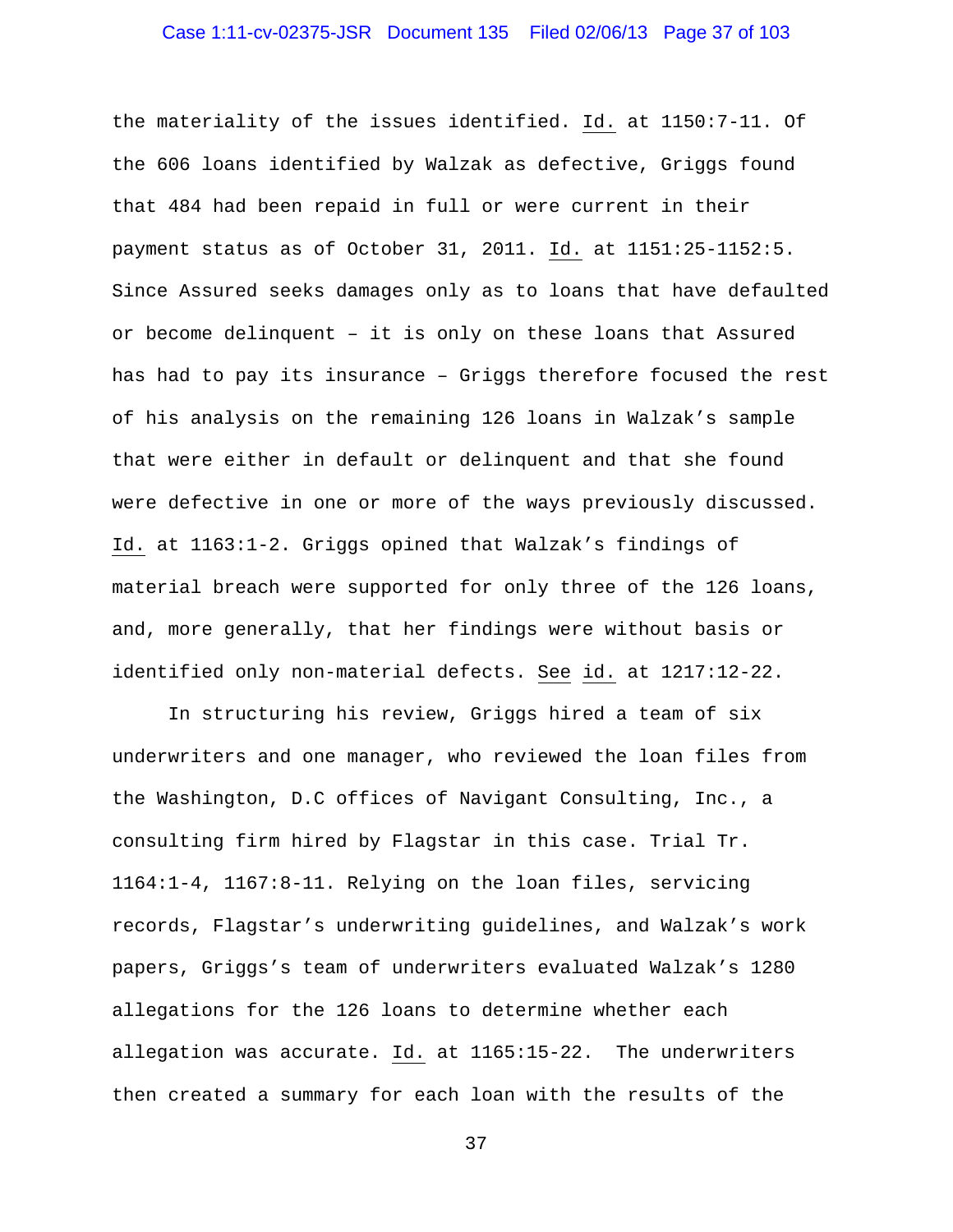# Case 1:11-cv-02375-JSR Document 135 Filed 02/06/13 Page 38 of 103

review on an allegation-by-allegation basis. See id. at 1165:24- 1166:2; Def. Ex. BBD 1-126. Griggs himself reviewed the 126 summaries and examined a sample of approximately a dozen loan files in full. Trial Tr. 1265:8.

Griggs scored each allegation within each loan, and then each loan was assigned a category corresponding to the most adverse rating received on any individual allegation for that loan. Trial Tr. 1169:7-1171:2, 1177:18-22. A score of 1 indicated that Walzak failed to establish an issue; in essence, Griggs judged that Walzak got the allegation wrong. A total of thirteen loans of the 126 reviewed received a highest allegation score of 1, four from the 2005-1 sample and nine in the 2006-2 sample. Id. at 1269:13-21. Examples cited by Griggs included: a loan as to which Walzak alleged that the borrower's claimed assets were not supported, but documentation of those assets existed in the loan file, id. at 1186:1-3; a loan as to which Walzak alleged that there was no VVOE form in the file, when no form was required by the guidelines because the borrower lived on social security and pension income, id. at 1186:13-18, 1216:10-13; and a loan as to which Walzak claimed that the income was unreasonable in comparison to the ninetieth percentile on salary.com, when other information in the file, such as credit lines and payment history, indicated that the claimed income might be reasonable, id. at 1187:23-1188:5.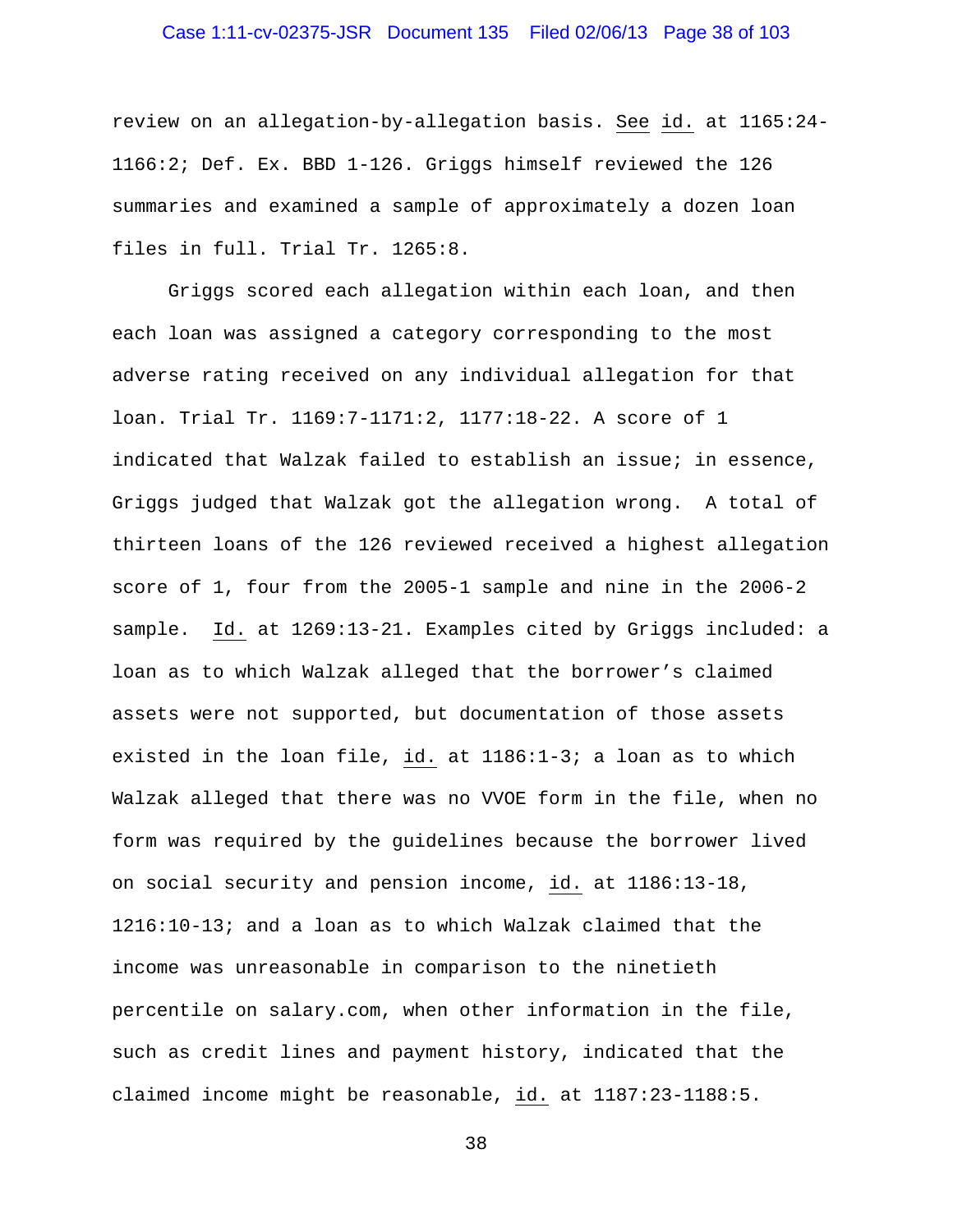Allegations scored as a 2 were those in which Walzak correctly identified an issue, but that issue was either curable or was not material. Griggs classified a total of 67 loans (28 in the 2005-1 sample and 39 in the 2006-2 sample) as having a score of 2. Trial Tr. 1268:22-1269:2. Griggs's findings of curable or non-material issues related primarily to two issues: First, Griggs treated as curable any allegations that required documentation was missing from the loan file, but for which the paperwork was later provided by Flagstar.<sup>11</sup> Id. at 1214:21-22. Second, Griggs treated as not material allegations that the borrower had significantly misrepresented his income if the borrower successfully made payments on the loan for three years.<sup>12</sup> Id. at 1304:2-15. However, Griggs acknowledged that if

 $\overline{a}$ 

<sup>&</sup>lt;sup>11</sup> During discovery, Flagstar provided some of the documentation that was missing from the loan files in a subsequent production. This production occurred after Walzak issued her expert report, but before Griggs issued his. In creating his scores, Griggs treated any claim of missing documentation as "curable," rather than "cured," in his expert report, and therefore was bound to treat them as such at trial. See Trial Tr. 1193:3-1200:16.

 $12$  At trial, Flagstar introduced evidence that loans that have performed satisfactorily for a period of time (3 months or a year) are widely assumed by underwriters to be free from origination fraud. See, e.g., Def. Ex. AYX at 38 (Assured making this assumption); Trial Tr. 1152:10-12 (Griggs testifying that any origination errors on loans performing for 6-7 years had no impact on the risk of loss on those loans). This assumption, however, is at best only tangentially relevant as the issue here, as discussed below, is not whether failure to adhere to Flagstar's underwriting guidelines directly caused the loans to default, but rather whether the presence of such errors materially increased the risk of default.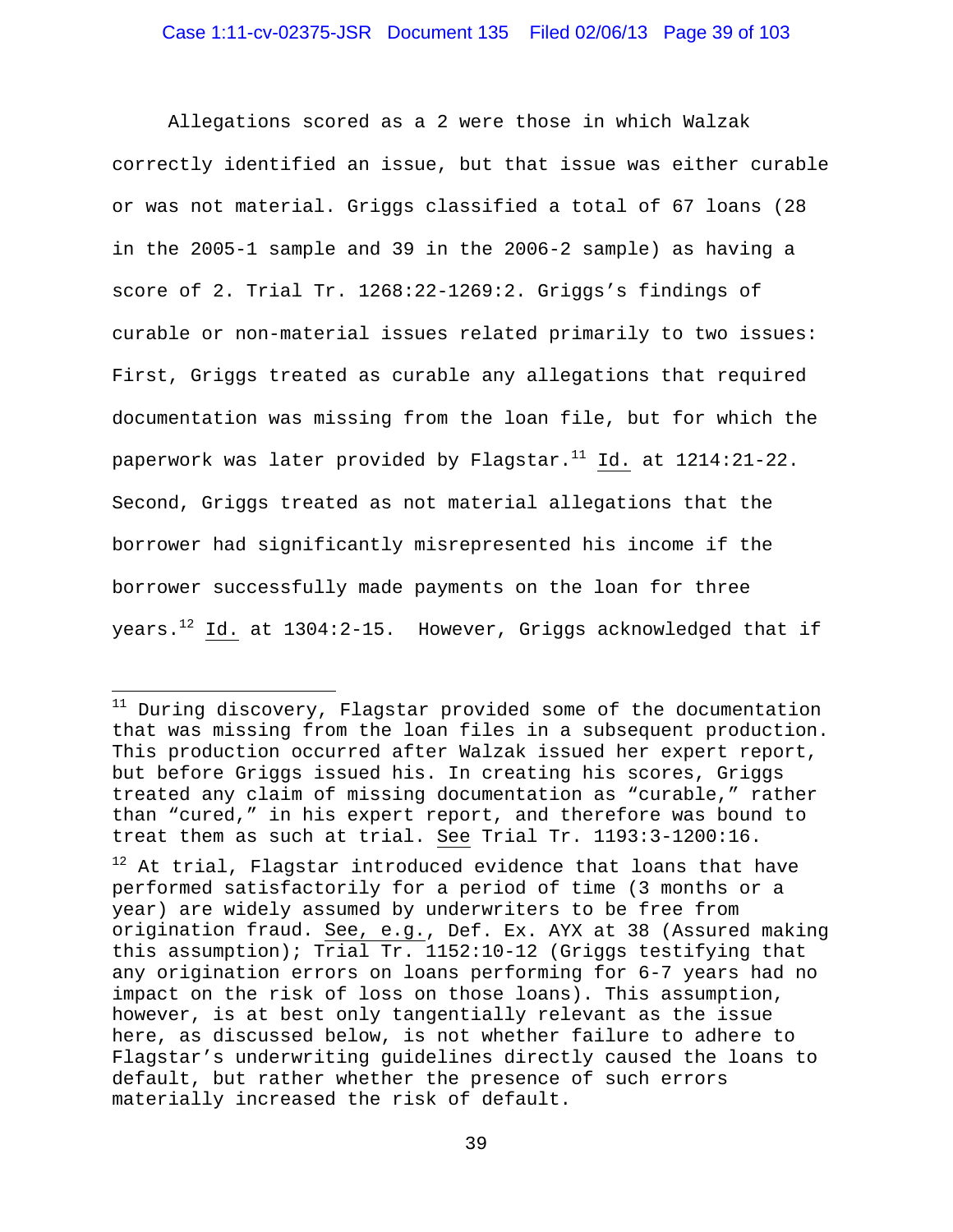# Case 1:11-cv-02375-JSR Document 135 Filed 02/06/13 Page 40 of 103

he removed this repayment filter, then a finding that a borrower had significantly misrepresented his income would rise to the level of a 3. Id. at 1307:9-16.

Allegations rated 3 were deemed to be material deficiencies. Trial Tr. 1170:5-7. As mentioned above, Griggs determined that three loans were materially deficient, and he recommended their repurchased to Flagstar. Id. at 1246:2-16. Of these, two loans had undisclosed debts and therefore should not have qualified for a loan. Id. at 1246:18-21. In the third, a husband and wife had agreed to separate their debts upon divorce, in effect agreeing to dis-obligate the other from that debt, which is legally ineffective. Id. at 1247:1-13.

Griggs created three additional categories. Over half of Walzak's allegations were graded "D" for duplicative or derivative findings. Trial Tr. 1178:7-9. Griggs graded an allegation as a D when a "no" answer to one question necessarily resulted in a "no" to a similar question, and he always treated "no" answers to summary questions U-125 and U-126 as duplicative. Id. at 1170:8-413, 1189:4-7. Griggs graded allegations "NC" when he or his reviewers did not understand a question or did not know why an allegation was being made, and found 30 such allegations to be unclear. Id. at 1169:22-23. He further commented that only 206 comments on Walzak's spreadsheets supported, clarified, or even related to the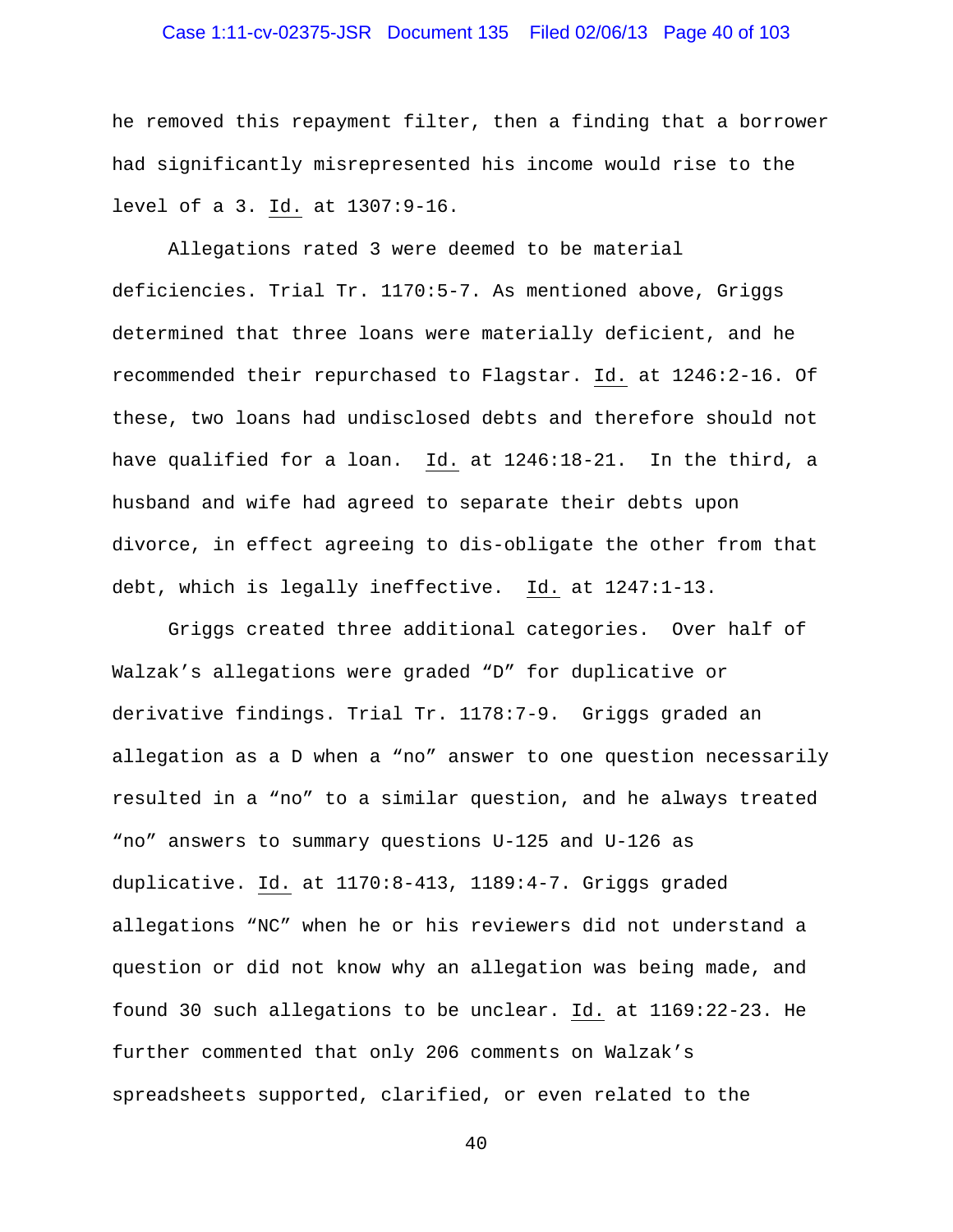allegations in the preceding 106 questions. Id. at 1167:1-3, 1192:11-13. Finally, Griggs graded allegations "NR," or not rated, when he deemed the loans as to which the allegations were made to be "life event" loans. $^{13}$  According to Griggs, "life event" loan are those loans for which, from reviewing the servicing records, he or his reviewers found evidence that a life event unrelated to any underwriting deficiencies significantly changed the borrower's circumstances, such as divorce, unexpected medical expenses, or loss of income. Id. at 1178:17-24, 1179:1-3. Once Griggs concluded that a loan was a life event loan, he did not evaluate the validity of any of Walzak's allegations with respect to that loan. Id. at 1190:24- 25. In total, Griggs determined that 43 of the 126 loans that he reviewed were life event loans, 12 in the 2005-1 sample and 31 in the 2006-2 sample. Id. at 1266:20-24.

Griggs also criticized Walzak's decisions more broadly. Griggs found that Walzak's duplicative questions caused her to overstate the number of allegations on each loan, and further opined that Walzak alleged violations of Flagstar's guidelines that were technically correct but were of no consequence to the potential risk of loss for that loan. Trial Tr. 1218:18-22, 1223:19-24. Griggs disapproved of what he saw as Walzak looking

 $\overline{a}$ 

<sup>&</sup>lt;sup>13</sup> Griggs also rated as "NR" Walzak's other allegations for the three loans in which he found allegations that he scored as 3. See Trial Tr. 1170:17-24.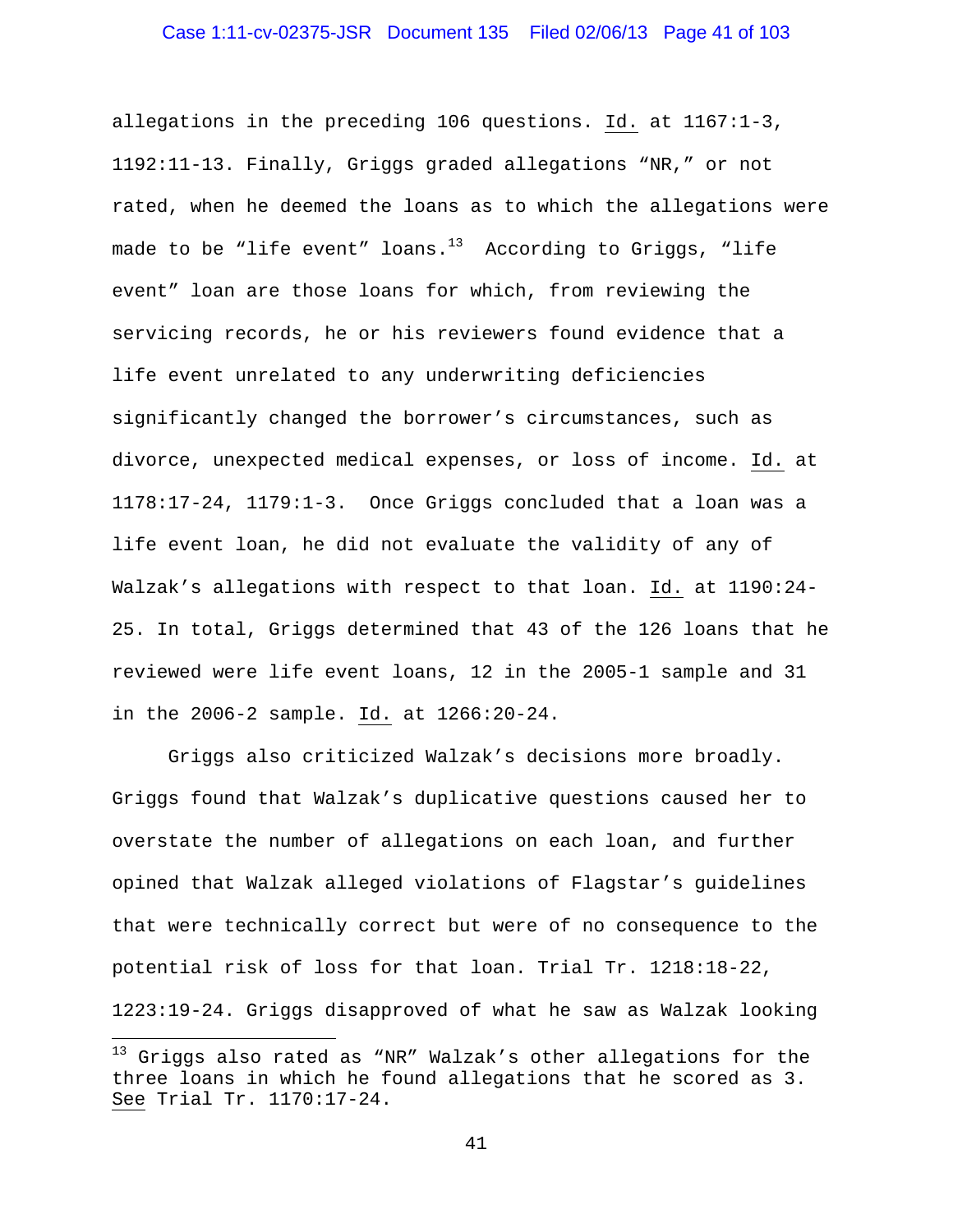# Case 1:11-cv-02375-JSR Document 135 Filed 02/06/13 Page 42 of 103

at each question in her spreadsheet as an independent event, thereby failing to take compensating factors into account in any of the comments he reviewed, id. at 1158:1-5, 1236:7-9, although, when pressed on cross-examination, Griggs acknowledged that Walzak's questions explicitly referenced compensating factors (specifically, questions U-105 and U-111). Id. at 1340:7-25. Finally, Griggs was critical of Walzak's fraud and misrepresentation claims because they were based on information obtained from online salary engines like payscale.com and salary.com, AVMs, and Accurint, all of which he considered to be inherently unreliable. Id. at 1226:3-25, 1230:12-23, 1235:18-20. As to the salary engines specifically, Griggs testified that the data on which the numbers are based are incomplete, as they tend to contain only that information which companies choose to provide, and they contain no historical information. See id. at 1187:7-19. By contrast, Griggs concluded that he found nothing unusual about the quality of the loans he reviewed, and his review indicated that Flagstar's underwriting process was not uncontrolled, as Walzak testified. Id. at 1259:13-19.

To the extent that Griggs opined that Walzak attempted to find as many allegations as possible without regard to materiality, see Trial Tr. 1219:14-19, 1222:25-1223:6, Griggs appears to have the opposite tendency, as he tended to discount issues in the loan files that Walzak treated as material. In one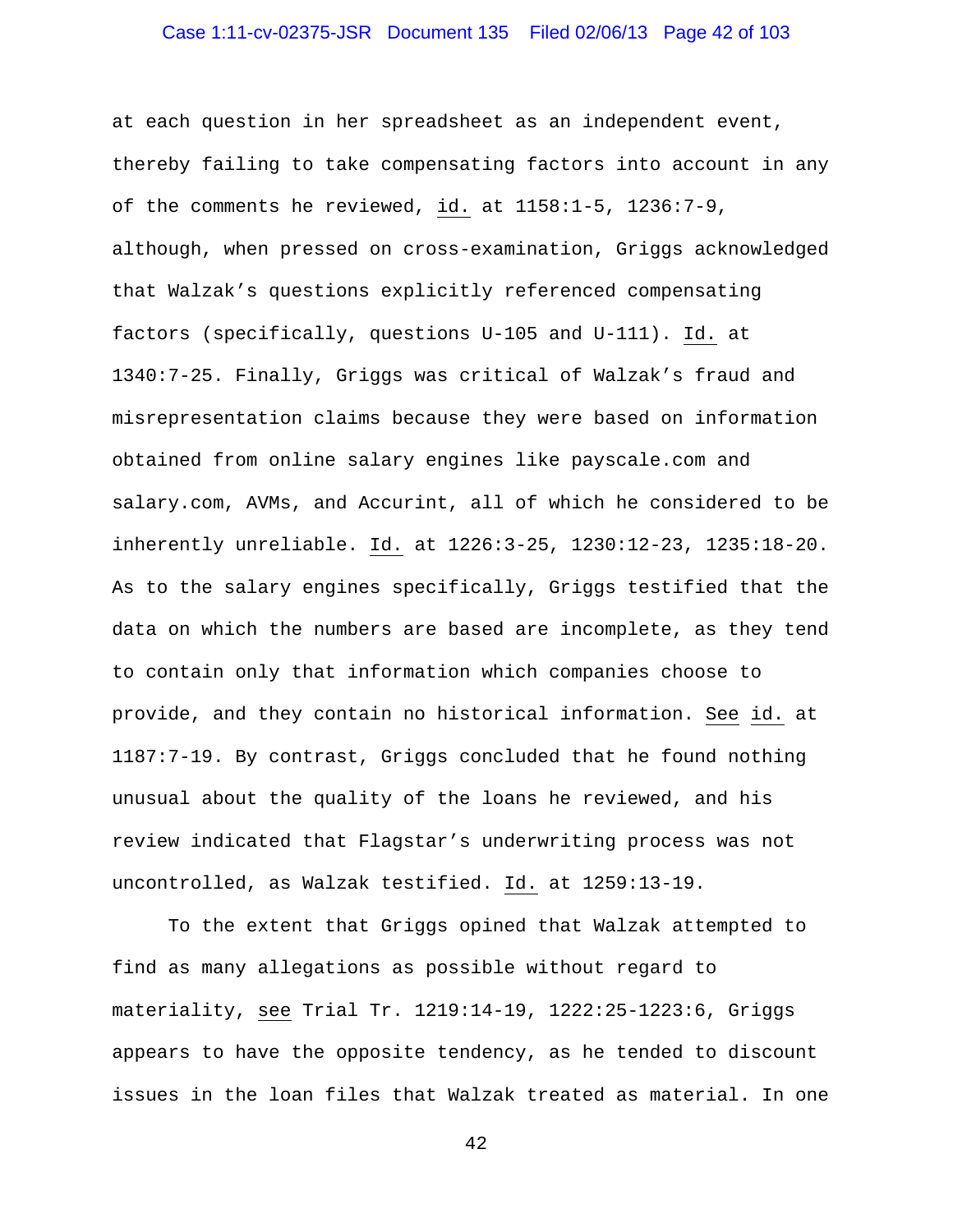# Case 1:11-cv-02375-JSR Document 135 Filed 02/06/13 Page 43 of 103

case in which Walzak found a borrower's stated income to be unreasonable, Griggs discounted an entry in Flagstar's servicing notes that implied that the borrower had lied about being employed at the time he applied for the loan because the borrower had made seventeen payments on the loan before defaulting. See id. at 1317:21-1319:18. Griggs also assumed that where undisclosed debts appeared to be mortgages on investment properties, potential rental income should be taken into consideration in calculating the DTI ratio, even when there was no information in the loan file about any rental agreement or income. See id. at 1221:10-14, 1288:16, 1317:6-7.

Both Walzak and Griggs testified regarding their findings on specific loan files included within the 606 that Walzak found to be defective. Since Griggs reviewed only the 126 defective loans that had already defaulted or were delinquent, his opinions extended only to those loans. In total, the witnesses testified to the details of over twenty loans, and the Court will highlight here about a dozen examples as illustrations.

As to the loan ending in 9016, $14$  Walzak found that the borrower had misrepresented both his debt obligations and his income, leading to an incorrect DTI calculation by the Flagstar underwriter. Specifically, Digital Risk discovered through the

 $\overline{a}$ 

 $14$  To protect borrower privacy, the parties identified the loans only by the last four digits of the loan number. The Court adopts the same convention here.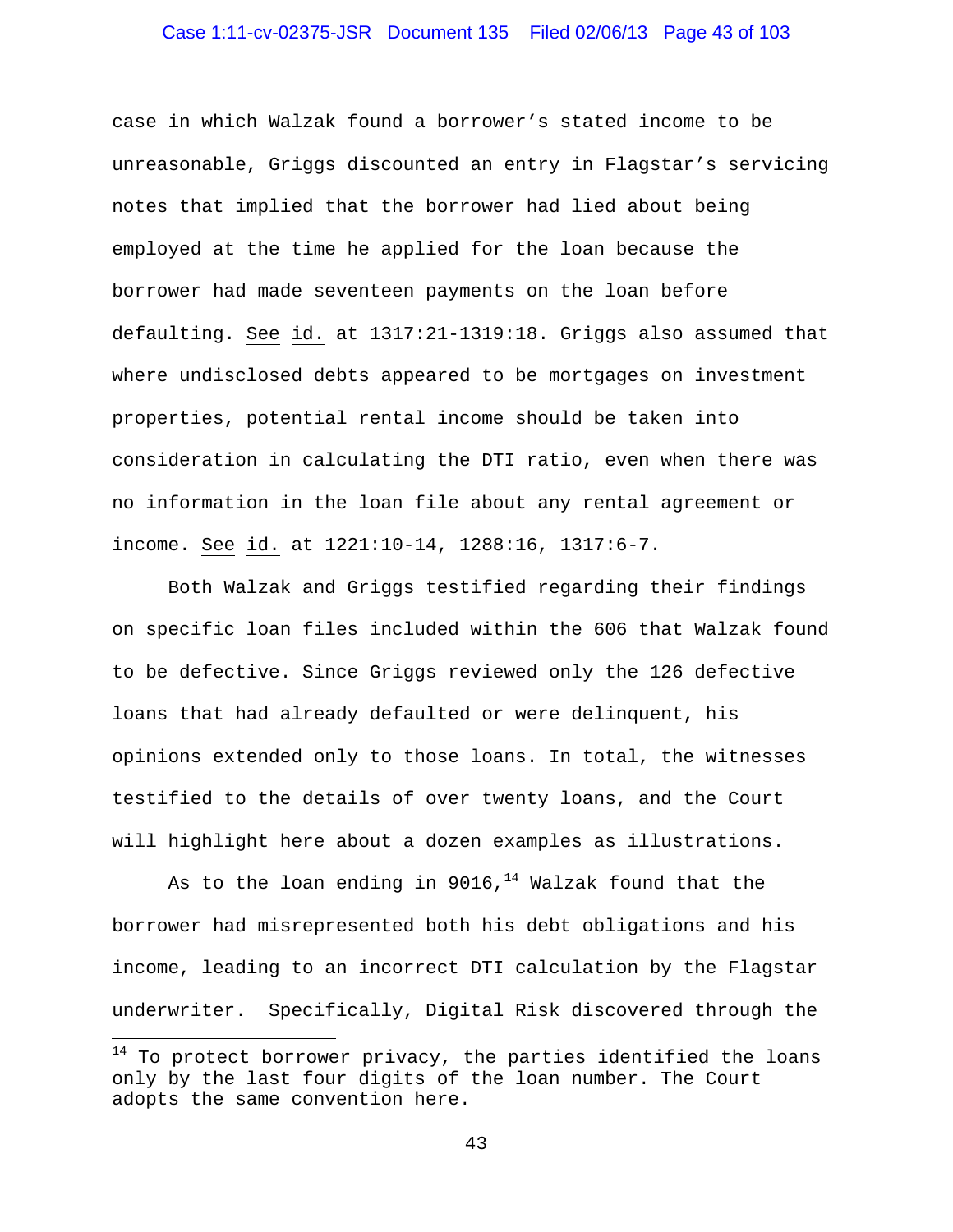# Case 1:11-cv-02375-JSR Document 135 Filed 02/06/13 Page 44 of 103

Mortgage Electronic Registration System ("MERS") that the borrower, prior to closing on the subject loan, had purchased other properties worth \$480,000 and \$270,000, on which he had taken out mortgages. As to income, the borrower claimed that he was a private investigator earning \$30,000 per month, but the payscale.com report indicated that an income of approximately \$15,000 per month (as the ninetieth percentile for the borrower's geographic area) was more reasonable. Walzak's team then recalculated the borrower's DTI as 186.34%, which vastly exceeded Flagstar's guidelines range of around 40-50%. See Trial Tr. 337:5-339:18. Griggs found that the misrepresentation of the borrower's debt obligations was not material because Walzak's recalculated DTI failed to account for potential rental income on the additional properties, as Griggs found it "reasonable to assume the properties in question were investment properties and that the borrowers would have received a rental offset." Def. Ex. BBD 80 at 69.

For the loan ending in 6077, Walzak again found that the borrower misrepresented both her debt obligations and her income, leading to an incorrect DTI calculation. The borrower stated that she was a curriculum coordinator at a private school earning \$7,335 per month at age 24 and with no college degree, which is usually required for such a position. According to payscale.com, the ninetieth percentile for a curriculum

```
44
```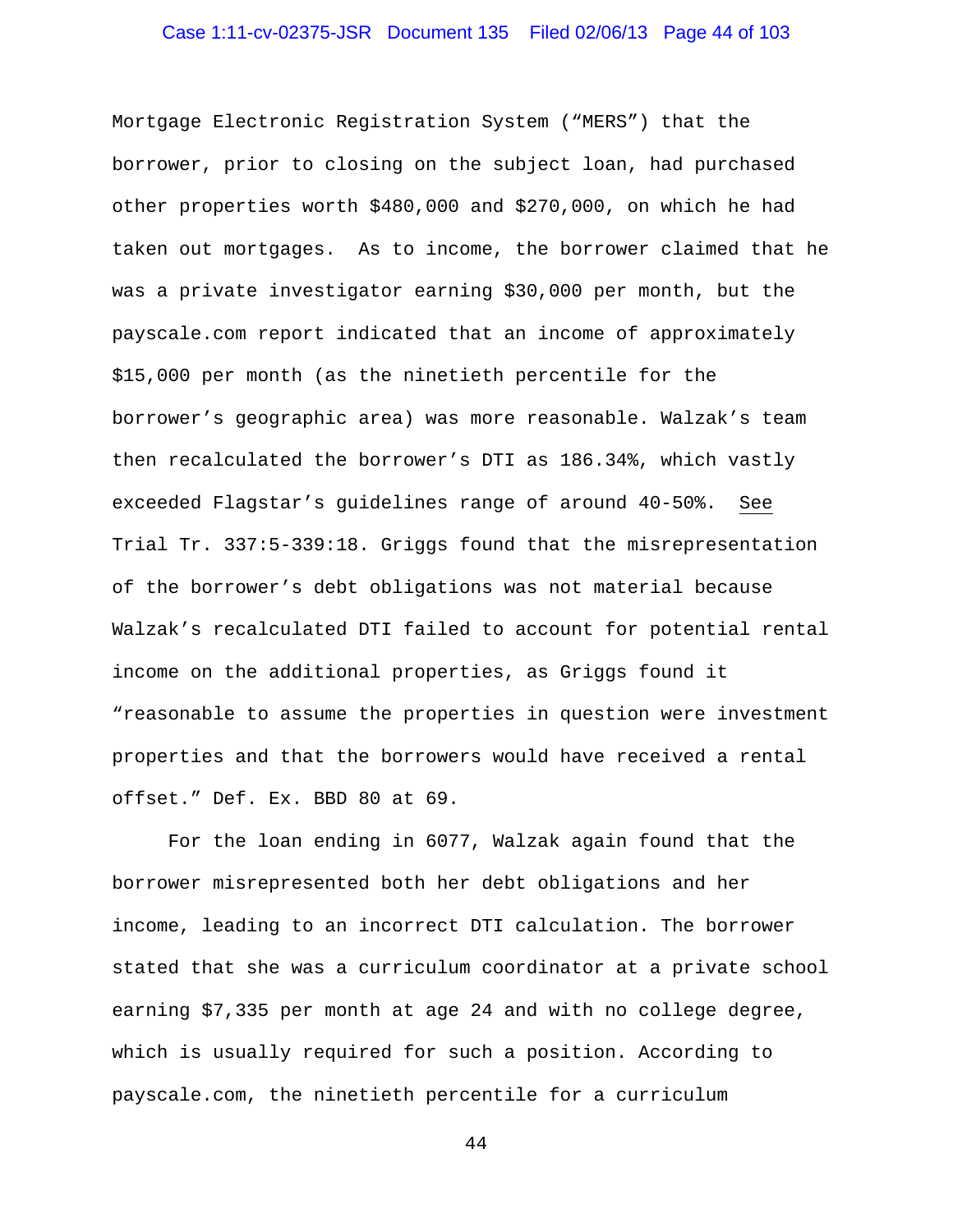# Case 1:11-cv-02375-JSR Document 135 Filed 02/06/13 Page 45 of 103

coordinator in the borrower's geographic area – a generous assumption given the borrower's characteristics – was \$5,108 per month. As to the debt obligation, the borrower closed on a \$110,000 loan on the same property two weeks after closing on the subject loan, and Walzak claimed that Flagstar's underwriter would have seen inquiries on the borrower's credit report at the time of closing that were indicative of this new debt and should have required a letter of explanation. With both of these adjustments, Walzak's team recalculated the DTI to be 108.84%, substantially above Flagstar's guidelines range. See Trial Tr. 339:22-341:20. In response to Walzak's findings, Griggs found that these concerns were not material: the borrower had a high FICO score and additional rental properties; her employment had been verified according to the VVOE forms found in the loan file (and online salary engines are unreliable in any case); and the undisclosed debt closed after the subject loan when the Flagstar guidelines created no obligation to obtain a letter of explanation. See id. at 1255:20-1258:8.

On the loan ending in 2799, Walzak found that the borrower misrepresented both his income and debt obligations. The borrower claimed to be a corporate production manager earning \$20,200 per month. Digital Risk not only found that, according to the Bureau of Labor Statistics, the ninetieth percentile income for this position at the time was \$11,850 per month, but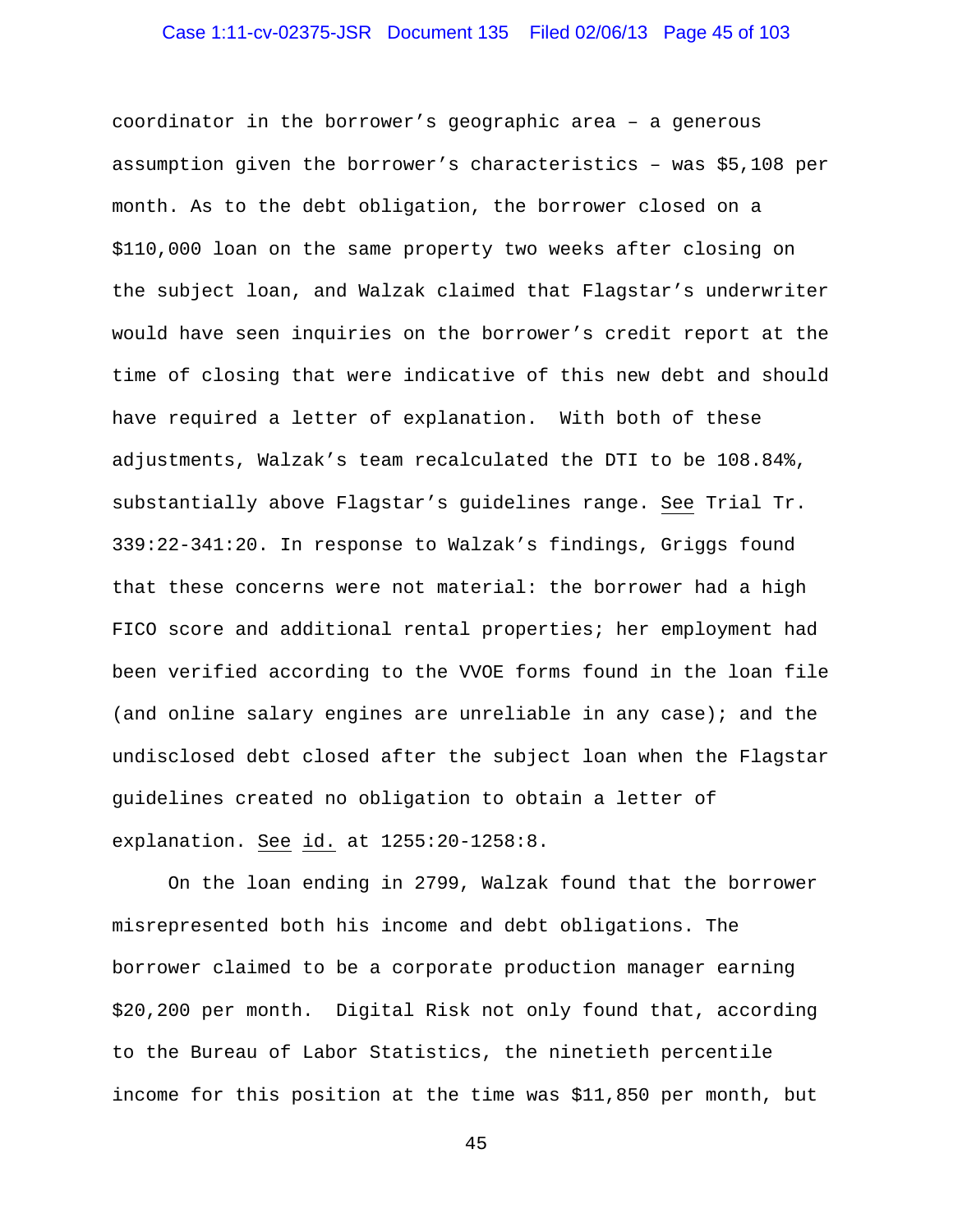# Case 1:11-cv-02375-JSR Document 135 Filed 02/06/13 Page 46 of 103

also verified with the borrower's employer that his income was \$3,981 per month, both far shy of the borrower's represented income. Walzak also noted that the borrower had an undisclosed mortgage on another property in the amount of \$77,250, as well as seven inquiries on his credit report but no letter of explanation in the borrower's file. See Trial Tr. 348:3-349:10. Griggs did not review this loan.

As to the loan ending in 0641, Walzak found that the borrower had misrepresented his income, debt obligations, and the occupancy of the property. The borrower reported that he was an electrical engineer employed by the local school district for twelve years making \$8,850 per month, but Digital Risk reported that the ninetieth percentile income, according to the Bureau of Labor Statistics, was \$4,973 for the borrower's area. Moreover, at the time of the closing of the subject loan, the borrower had already purchased and was in the process of purchasing additional undisclosed properties, which Walzak opined were likely investment properties because they were located in a resort area in Florida. Through investigation into the address on the borrower's driver's license and information from Accurint, a database that provides property ownership information, Digital Risk determined that the borrower never occupied the property even though he indicated that it was his primary residence. See Trial Tr. 349:17-351:23. Finally,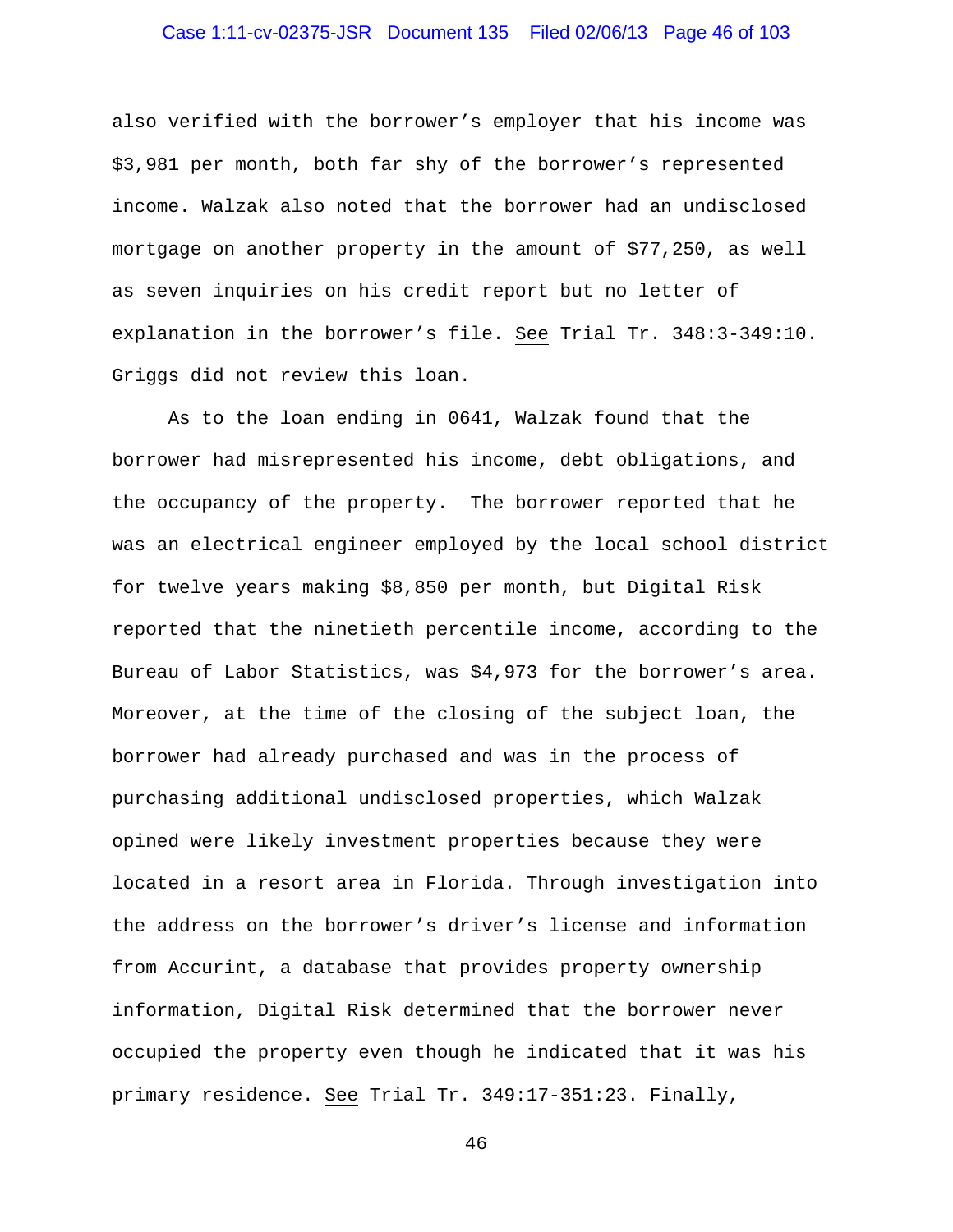# Case 1:11-cv-02375-JSR Document 135 Filed 02/06/13 Page 47 of 103

Walzak's notes include a comment that the appraisal value of \$290,000 was not supported because one of the comparable properties Flagstar used could not be verified by Clear Capital's AVM. See Pl. Ex. 190. Clear Capital's appraisal priced the property at \$260,000. Id. By contrast, Griggs opined that Walzak's opinions were not reliable because they were based on information from a salary engine and from Accurint; that a debt obtained after the loan should not count as an undisclosed debt; that other information supported the reasonableness of the borrower's income; and that the comparable properties used by Clear Capital were farther away from the subject property and older than the comps used by the Flagstar AVM. See id. at 1247:16-1255:14.

For the loan ending in 7283, Walzak found that the borrower had misrepresented his income and debt obligations – opening two mortgages less than thirty days after the subject loan closed – and that Flagstar's original appraisal was unacceptable. The borrower claimed in his application that he was an operations manager at a health care company, but the borrower's credit report (obtained at the time of origination) reported that the borrower was self-employed, and Digital Risk, in verifying his employment with the health care company, discovered that the company had no record of the borrower's employment. As to the appraisal, Walzak found that Flagstar's initial \$450,000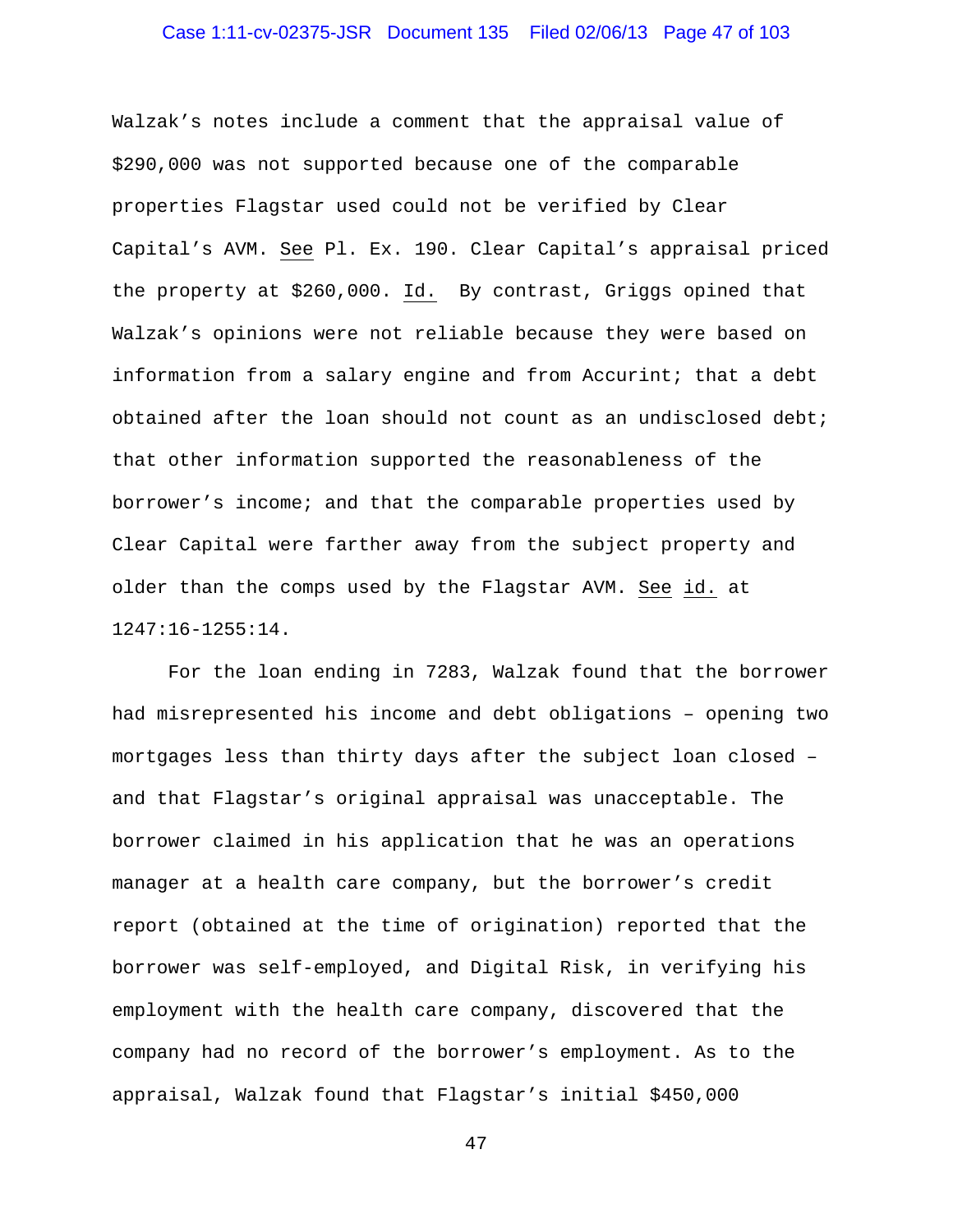# Case 1:11-cv-02375-JSR Document 135 Filed 02/06/13 Page 48 of 103

appraisal was not supported because the comparable properties used by Flagstar were determined to be dissimilar to the subject property and were of greater value, and the appraiser's attempted price adjustments were insufficient. See Trial Tr. 352:1-354:21. Griggs did not review this loan.

On the loan ending in 8376, Walzak determined that the borrower had misrepresented the occupancy of the subject property. The borrower claimed that the property was his primary home, although he owned a second condominium in the same Florida development. Digital Risk looked at the borrower's reported address on his driver's license, as well as the fact that the borrower never claimed Florida's homestead tax exemption (an exemption allowed for a homeowner's primary home) on the subject property, and determined that the borrower never occupied the property as his primary home. See Trial Tr. 355:4- 356:6. Griggs found that this information did not conclusively prove a misrepresentation of occupancy because other postclosing sources reported that the borrower has treated both the subject property and the other property as his primary residence. Def. Ex. BBD 39 at 13.

For the loan ending in 9094, Walzak found that the loan file was missing documentation – including a VVOE form and letters of explanation regarding credit inquiries – and that the borrower had misrepresented his income and his intended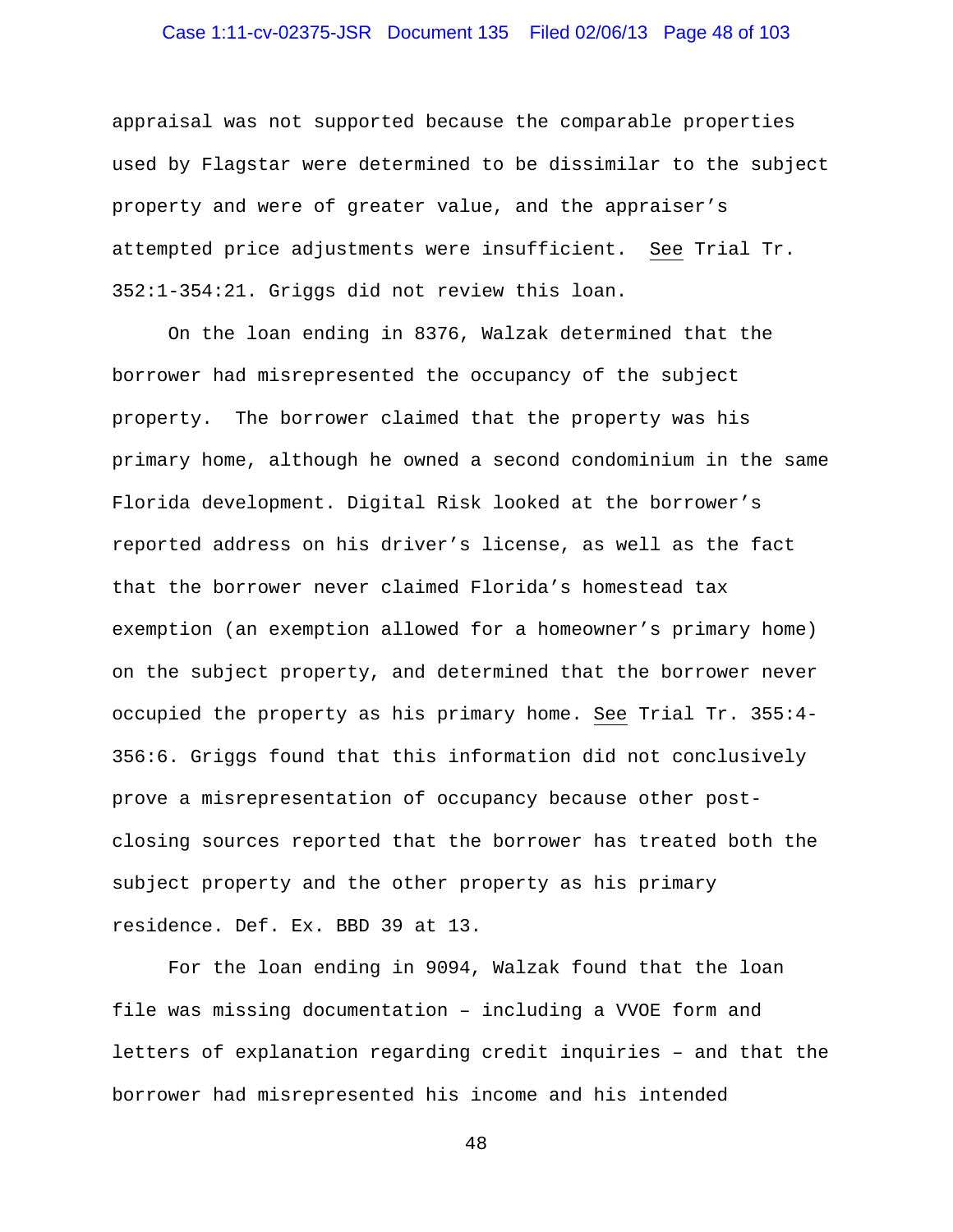# Case 1:11-cv-02375-JSR Document 135 Filed 02/06/13 Page 49 of 103

occupancy of the property. While the borrower represented that he was the head golf professional at a Michigan golf course making a salaried income of \$5,120 per month, Digital Risk verified the he was in fact paid hourly at \$14.42 per hour and made \$517 per month in commissions and bonuses, for a total of just over \$3,000 per month. Walzak recalculated the DTI ratio for this borrower as 73.54%, which was significantly higher than the Flagstar guidelines allowed. As to the occupancy of the property, the borrower represented that the property, located in Florida, was his primary residence, but Digital Risk found that he never occupied the property and remains employed full-time in Michigan. See Trial Tr. 356:6-358:2. Griggs did not review this loan.

On the loan ending in 4808, Walzak found that the file was missing documentation, including any verification of employment, and that the borrower had misrepresented his debt obligations. In one of the more egregious failures to disclose debts, the borrower failed to inform Flagstar that he had an additional \$7,000 per month combined mortgage payment on a \$1 million loan and a \$282,500 second mortgage, leading to a recalculated DTI ratio of 89.27%. See Trial Tr. 361:2-20. This loan was one of the three that Griggs recommended that Flagstar repurchase, as he found that the undisclosed debts meant that the borrower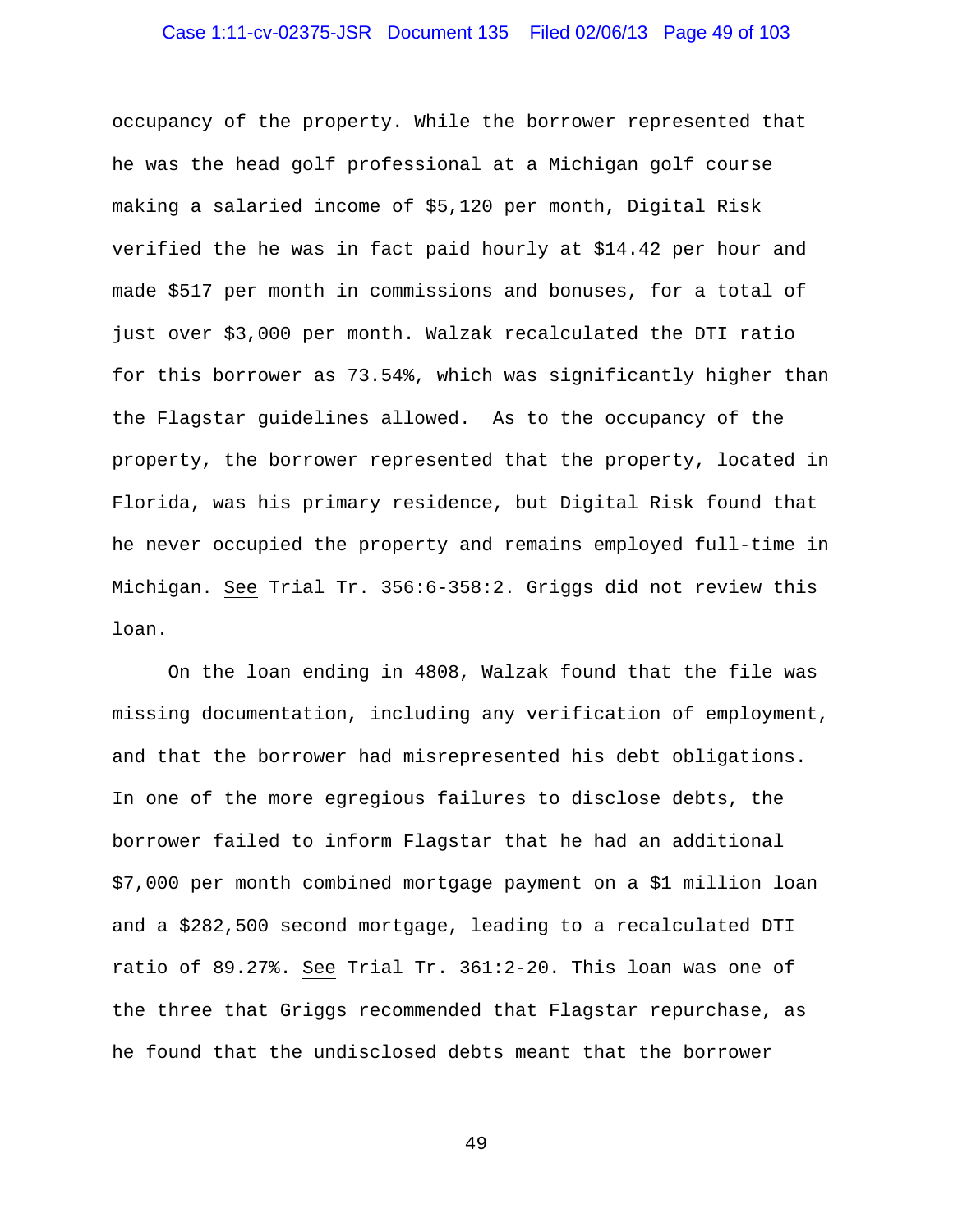# Case 1:11-cv-02375-JSR Document 135 Filed 02/06/13 Page 50 of 103

should not have qualified for a loan. See id. at 1246:7-21, 1282:23-1284:20.

As to the loan ending in 9046, Walzak found that the loan file was missing documentation, including information on the borrowers' income, insurance, and a final signed application, and contained a blank right of rescission notice. Additionally, Walzak found that the borrowers had misrepresented their occupancy of the property, as the borrowers worked in California but indicated that the subject property, located in Florida, was their primary residence, without explanation in the file as to how this could be so. See Trial Tr. 363:15-364:2. Griggs testified that additional information from Accurint showed that, shortly after the loan closed, the property was associated with a female who, he speculated, may have been a daughter of one of the co-borrowers, since she had the same last name and a reasonable age difference from the borrowers, suggesting that the borrowers may not in fact have entirely misrepresented the property's occupancy. See id. at 1232:10-1236:4.

In order to assess these and other sharp disagreements between Walzak and Griggs, the Court, before issuing this decision, conducted its own review of many of the loan files in evidence. Most of this review was conducted during the evening after the close of a trial day and therefore is only indirectly referenced, if at all, in the trial record. However, a record of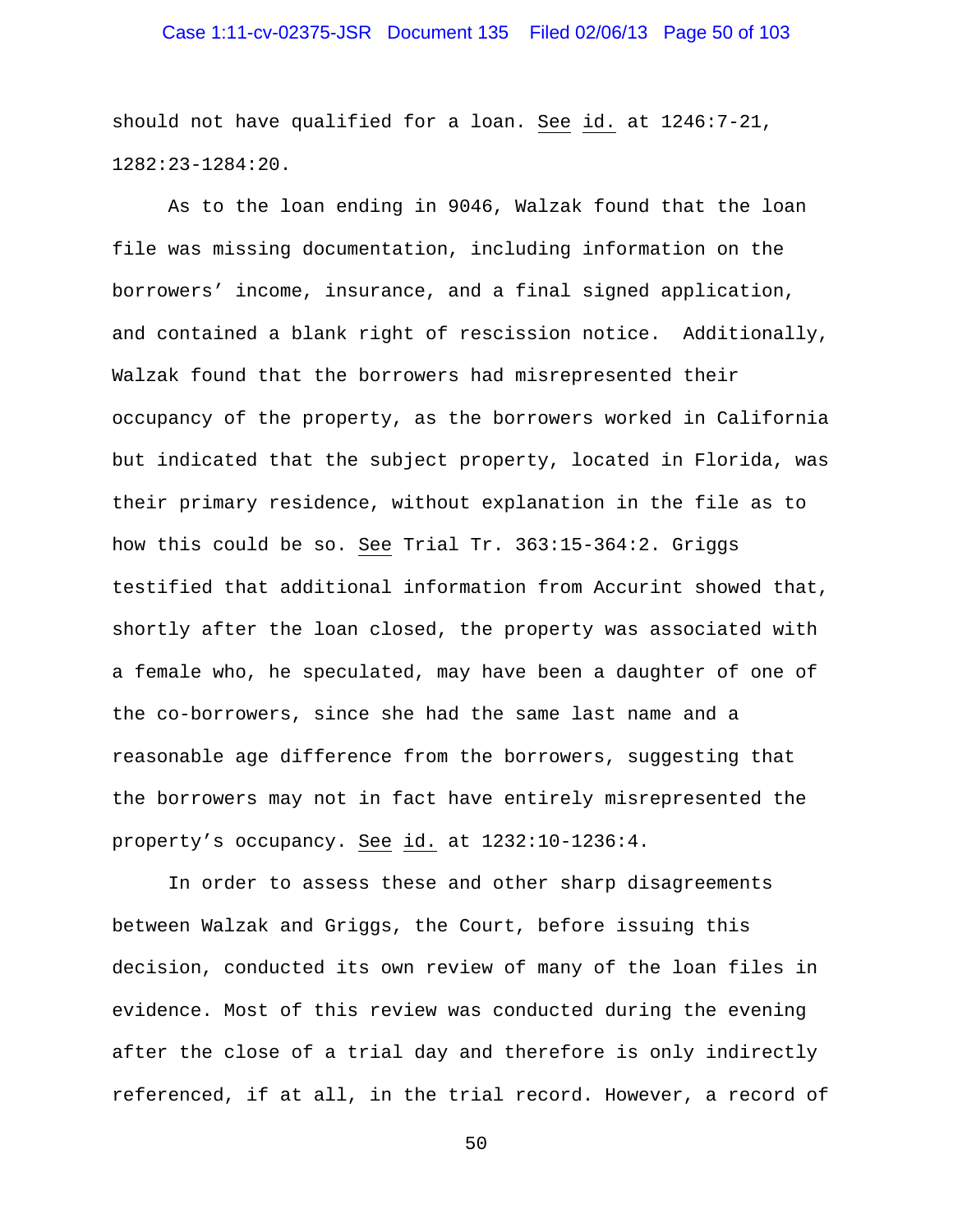# Case 1:11-cv-02375-JSR Document 135 Filed 02/06/13 Page 51 of 103

one example of the Court's review exists with respect to the loan ending in 4977, which was initially brought to the Court's attention during defense counsel's cross-examination of Walzak. The borrower for this loan claimed to be the president of Regional Financial Group, located in Dearborn Heights, Michigan, with ten years in the industry and five years as president of the company, earning \$16,790 per month. The Digital Risk file for this loan indicated that this income was unreasonable, as it reported that payscale.com showed the ninetieth percentile for a "president" of a company in Dearborn Heights as \$9,020 per month. At trial, a live demonstration of payscale.com indicated that the ninetieth percentile income for a "president" in the financial services industry in Dearborn Heights would make \$22,500. However, looking further into the loan file, Walzak noted that the borrower's credit report showed that the borrower was a manager-baker at a Dunkin' Donuts in 1995 and that, between at least 1997 and the time the loan was made, he was employed by the Detroit Police Department. Digital Risk verified with the Work Number that the borrower had been employed as a police sergeant starting in the mid-1990s. Walzak opined that, given this disparity, Flagstar should have obtained a VVOE or a letter of explanation. See Trial Tr. 636:24-639:12, 667:20, 693:9-705:5. On any fair inspection, it seems also that the borrower misrepresented his employment, if only by omission of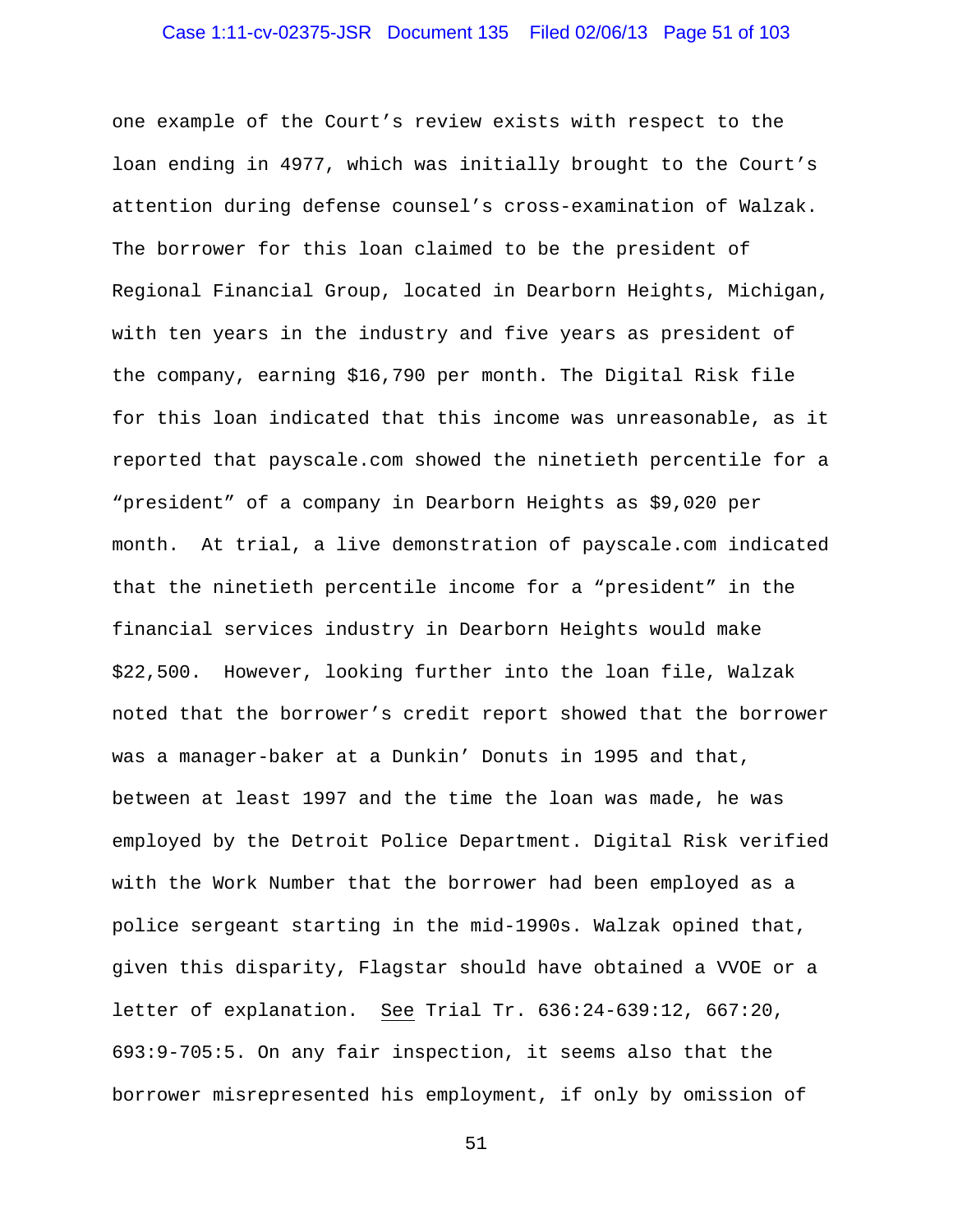# Case 1:11-cv-02375-JSR Document 135 Filed 02/06/13 Page 52 of 103

his full-time position at the Detroit Police Department, and it seems equally clear that the borrower grossly overstated his reported income as, allegedly, a part-time president of a financial services company. Griggs did not review this loan and rated it "NR" as a life event loan, since the borrower later sent in a hardship letter to Flagstar, as the loan servicer states, that he was unable to make his payments because he was laid off from his positions both as a police officer and as a "broker." See id. at 1274:12-1278:8; Def. Ex. BBB. Scott, Flagstar's head of underwriting, further confirmed that if Flagstar's underwriter had not confirmed the borrower's employment at the time of origination, that would have been a violation of Flagstar's underwriting guidelines. Trial Tr. 885:1-9.

Returning to other sample loans, it is apparent that Digital Risk made a mistake in its income testing for at least one borrower. For loan 4507, the borrower claimed that he was the owner of a business with ten years' experience earning \$10,016 per month, and Digital Risk found a ninetieth percentile income in his geographic area of \$8,058 per month. However, the Digital Risk file for this loan indicates that Digital Risk entered into the payscale.com system 3.17 years' experience – the value the borrower stated for the number of years at his prior address, rather than the ten years' experience the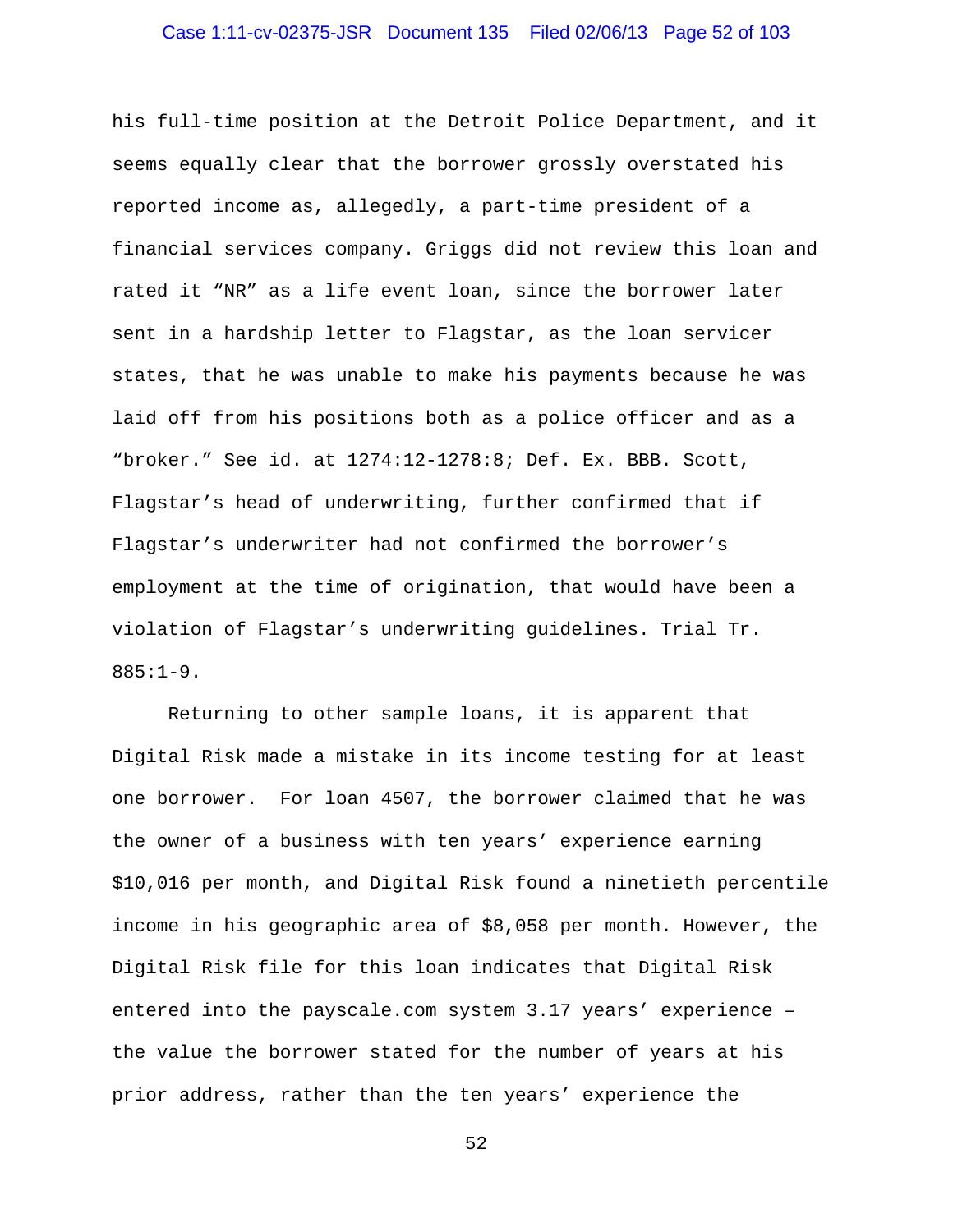# Case 1:11-cv-02375-JSR Document 135 Filed 02/06/13 Page 53 of 103

borrower reported. When ten years' experience was substituted during a live trial demonstration, the ninetieth percentile came out to \$19,166 per month. See Trial Tr. 647:2-648:19, 674:21.

Finally, one of the loans Walzak withdrew from her tally of materially defective loans, the loan ending in 2331, indicates that Walzak did in fact look at compensating factors. The borrower reported in his loan application that he was selfemployed in the drywall business for five years earning \$16,894 per month, and Walzak found in the loan file neither a VVOE form nor any indication that the Flagstar underwriter conducted a reasonableness analysis when underwriting this loan. Payscale.com reported that the ninetieth percentile for this position was \$12,547. However, Walzak withdrew her adverse finding on this loan because she determined that the borrower's liquid assets and credit history compensated for some of the concerns about his income, and she held out the possibility that his income might be higher than reported on payscale.com. See Trial Tr. 609:8-613:9.

In recounting the disputed expert testimony mention should also be made of Flagstar's proffered expert on the design and implementation of underwriting and due diligence reviews, consultant Jeffrey Nielsen, $15$  who opined at trial as to the

 $\overline{a}$ 

<sup>&</sup>lt;sup>15</sup> Nielsen holds a bachelor's degree in business administration and is the managing director of the financial services disputes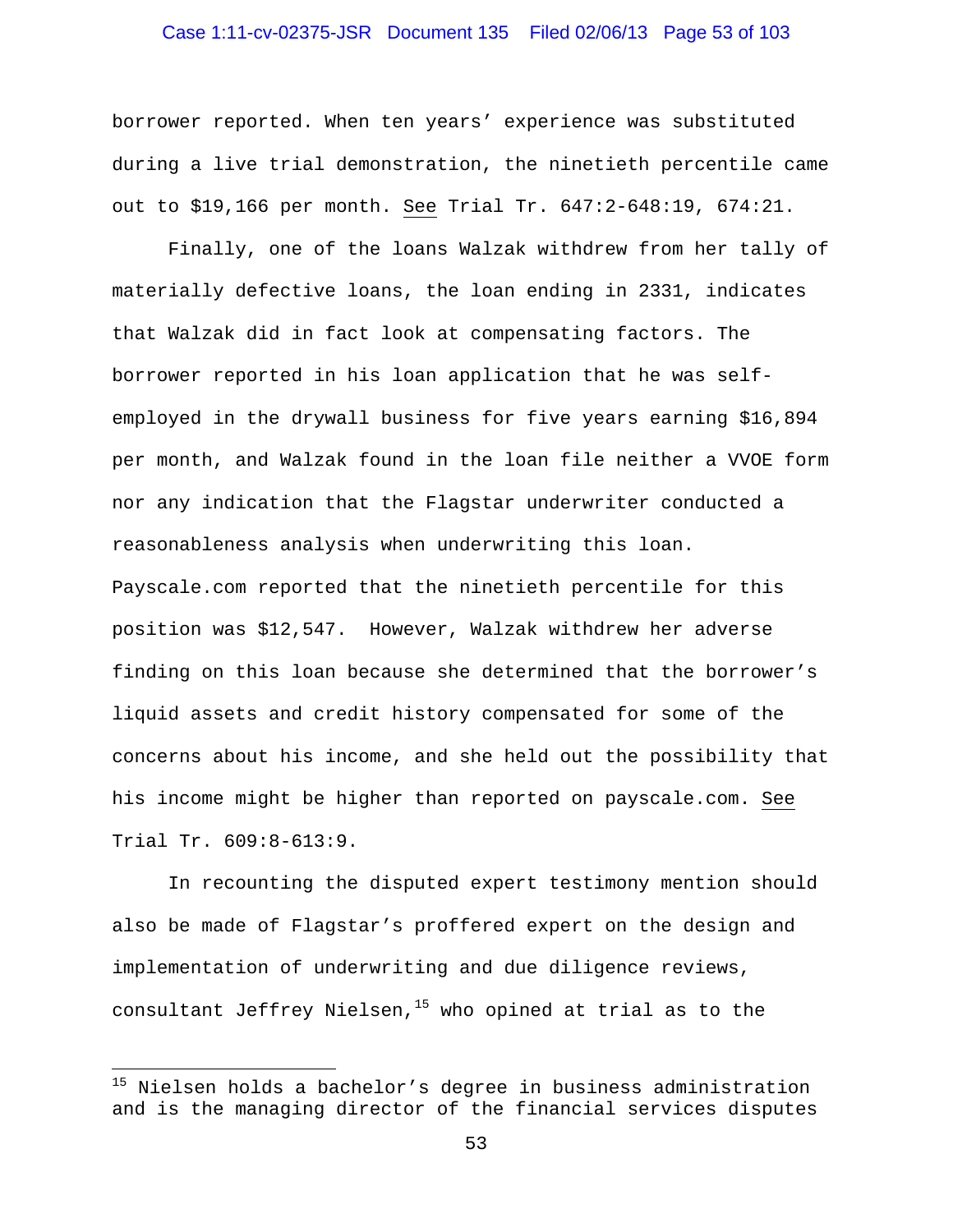# Case 1:11-cv-02375-JSR Document 135 Filed 02/06/13 Page 54 of 103

quality of Walzak's review both in its own right and in comparison with the pre-transaction due diligence processes conducted by Clayton and Bohan. Trial Tr. 944:20-945:8, 948:22- 25, 951:14-18. Nielsen testified to what he viewed as the characteristics of a quality review: (1) employment of individuals with strong subject matter expertise, training, and discipline in creating their work papers; (2) clarity of instructions; (3) objective criteria applied consistently; and (4) transparency of the process and the resulting work product so that the review's ultimate conclusions can be independently assessed and validated. Id. at 946:15-948:12. Nielsen's ultimate conclusion was that, given the flaws in the design and execution of Walzak's review and what Nielsen found to be a lack of professional quality, Walzak's findings of pervasive material and adverse breaches of the representations and warranties were fundamentally flawed and collectively unreliable. Id. at 952:10- 13.

In coming to his conclusion, Nielsen reviewed Walzak's deposition testimony and her spreadsheets summarizing each loan, and relied on his experience in designing and executing similar reviews. Trial Tr. 982:24-983:3. As to the 106-question

1

and investigations service line at Navigant Consulting, Inc. Trial Tr. 942:21-943:18. Nielsen has spent his entire career at Navigant and was not qualified as an expert in underwriting per se. See id. at 1066:20, 1085:5-6.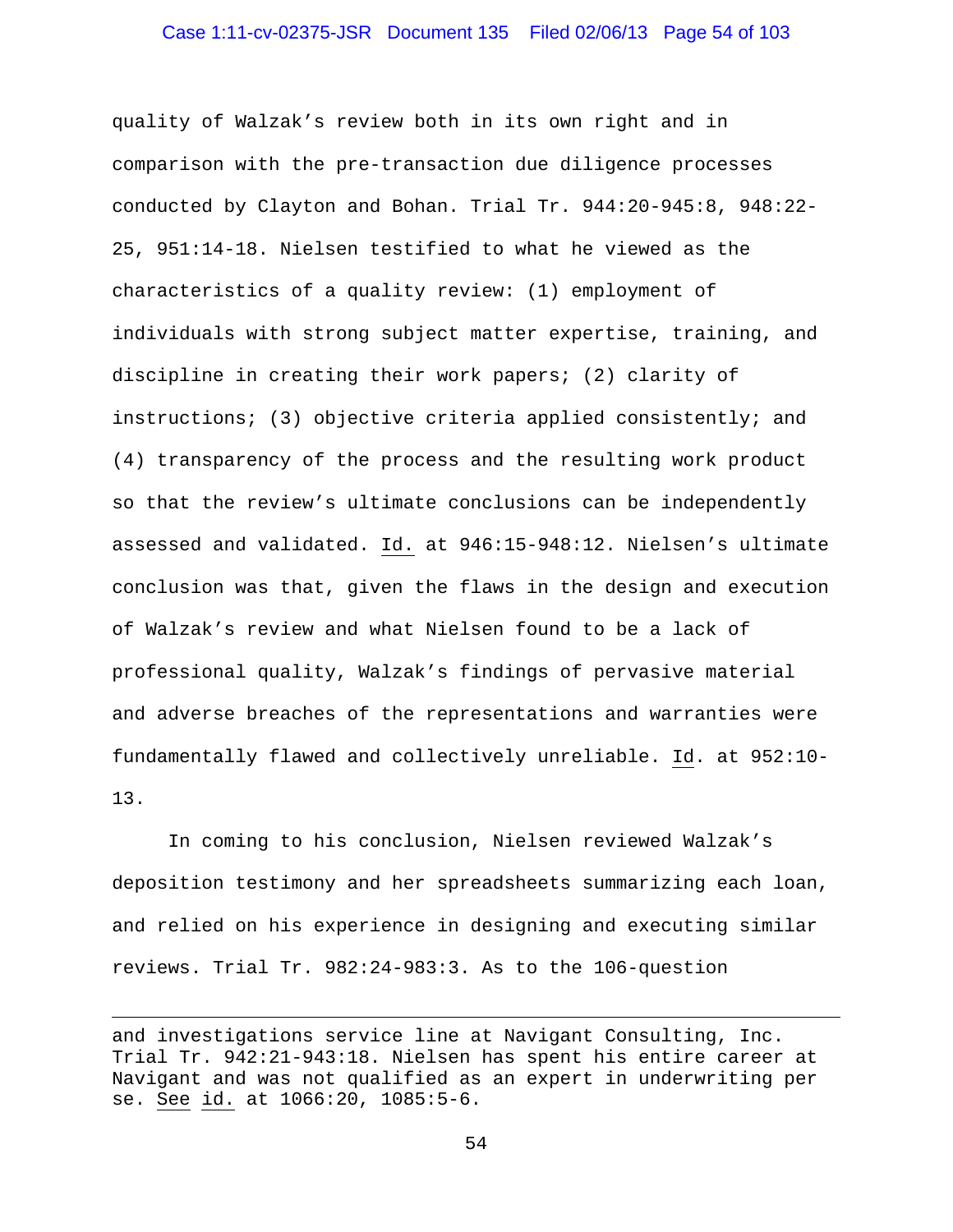# Case 1:11-cv-02375-JSR Document 135 Filed 02/06/13 Page 55 of 103

spreadsheets, Nielsen found that the questions were vague and overlapping so that it was difficult to identify the actual substantive issues claimed to be present in the loan files. Id. at 984:4-25, 988:22-989:1. In addition to the issue of the confusing double-negative question U-126, Nielsen pointed to the obvious flaws in the wording of question U-113 – "Did the underwriter obtain any critical missing or invalid data necessary to validate the overall probability of repayment?" – and noted that obtaining "invalid data" is a nonsensical proposition. Id. at 987:1-5; Pl. Exs. 189, 190.

Nielsen also found that Walzak's adverse findings in a variety of categories were inflated by derivative findings, such that it was difficult to determine what the foundational allegation was. Trial Tr. 992:1-6. For example, if Walzak found that a borrower's income was overstated, she also deemed DTI to be incorrect, leading to two adverse findings derived from the same underlying issue. Id. at 1104:10. However, Nielsen acknowledged that it was not unreliable to treat income and DTI as separate inquires, as DTI could be inaccurate for other reasons (undisclosed debts, arithmetic error) unrelated to income. Id. at 1107:4.

Third, Nielsen opined that the spreadsheets were opaque and failed to provide a foundation against which he could independently assess and validate or refute Walzak's findings.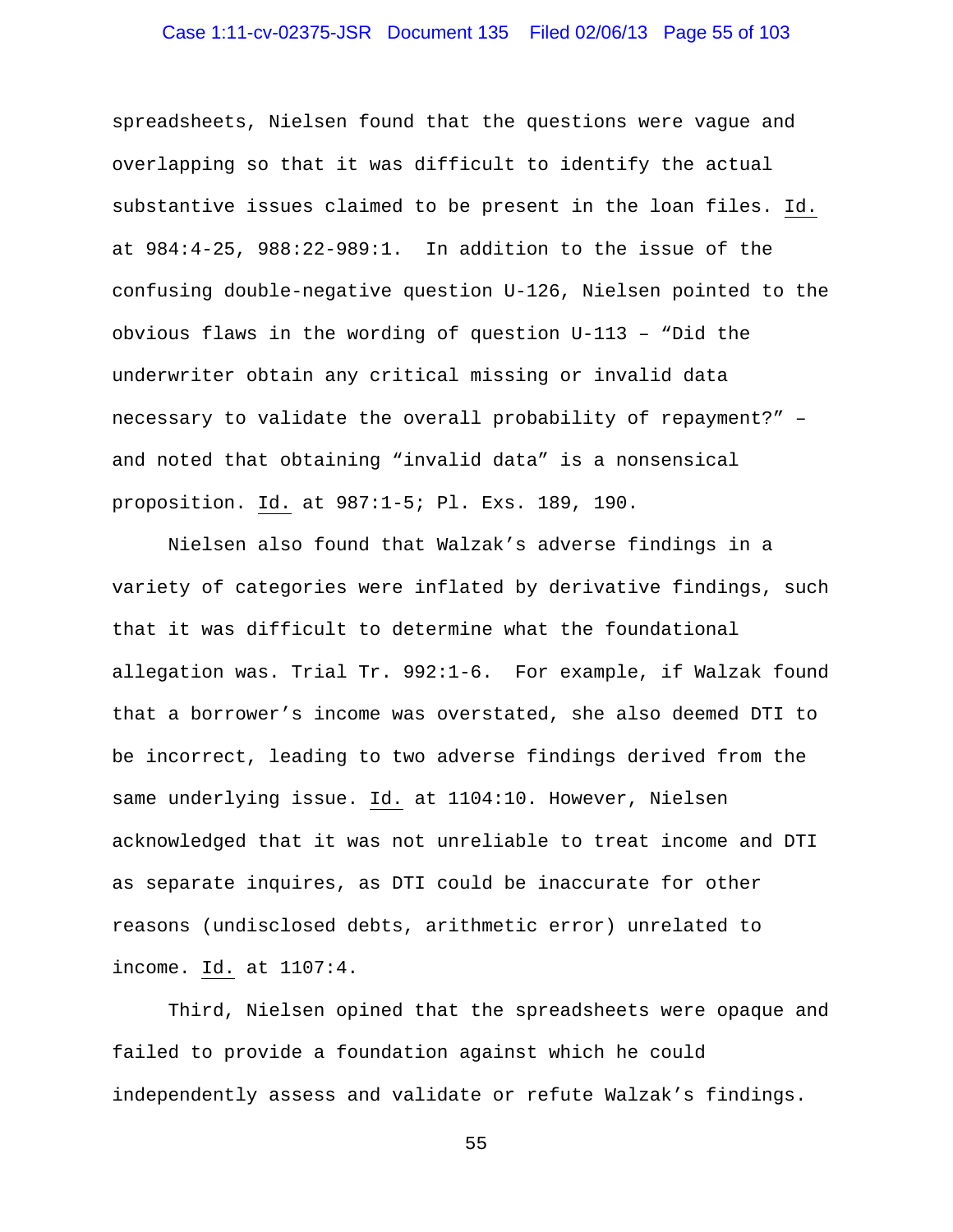# Case 1:11-cv-02375-JSR Document 135 Filed 02/06/13 Page 56 of 103

Trial Tr. 1007:1-5. Nielsen pointed to the loan ending in 9550 as an example in which Walzak's reviewer made no adverse finding in any of the specific questions on the spreadsheet, but Walzak reached an adverse conclusion based on the general, summary questions at the end of the spreadsheet, including question U-126 on materiality, making it unclear on what that general finding was based. Id. at 994:9-16, 999:10-12. This inconsistency appeared to stem from the fact that Digital Risk at times found issues different from those identified by Walzak's underwriting team; Digital Risk's findings were then reported in the comments, while the underwriters answered the specific questions. See id. at 1113:6-15. (To the extent, however, that Nielsen complained that Walzak's summary questions themselves did not make clear what the specific identified issues were, Nielsen acknowledged that the "Event Level" definitions used in the due diligence reviews provide no greater degree of transparency or specificity. Id. at 1112:12.) As to Walzak's fraud findings, Nielsen testified that he was unable to replicate Walzak's fraud rate findings, either by tallying up those loans that had adverse findings in the "fraud" section of questions on the spreadsheet (amounting to about one percent of the loans) or by counting the comments that alleged a fraudbased claim. Id. at 1009:18-1010:6.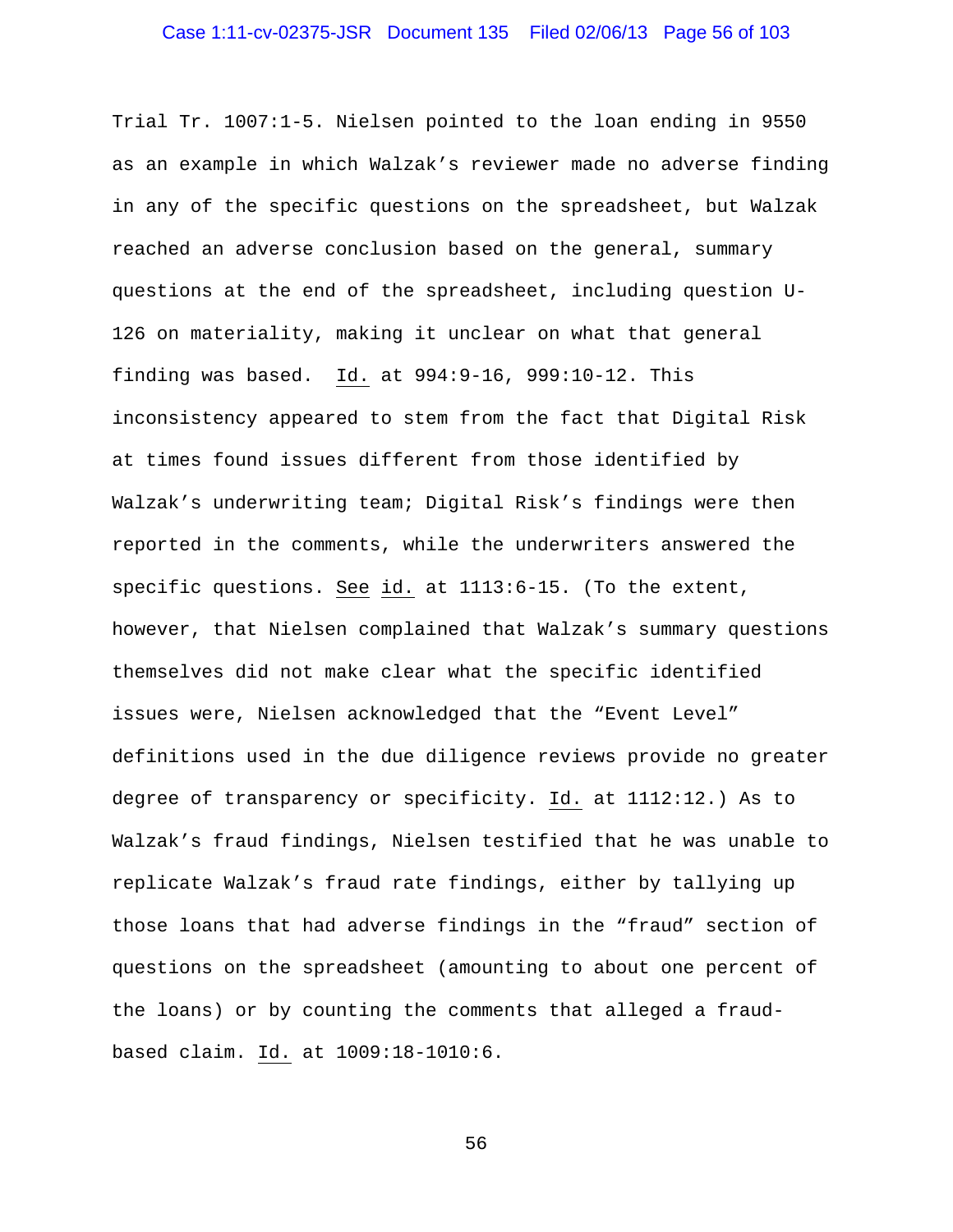Finally, Nielsen concluded that Walzak failed to apply any unifying quality control standards to ensure consistency in her team of underwriters' responses. Trial Tr. 1056:6-22. Of the 120 files for which Walzak alleged that the borrowers' claimed incomes were unreasonable, Nielsen found that, in as many as 90 cases, Walzak's underwriters' answers on reasonableness of income conflicted with Digital Risk's conclusions (based on an online salary engine) in the comment fields for the same loans. Id. at 1055:21-1056:22, 1113:6-15. Similarly, Nielsen testified that he found Walzak's results inconsistent, such as where, at various times, missing VVOE forms were deemed material or immaterial, without a clear indication as to Walzak's reasoning for her differing conclusions (although Nielsen admitted that he could not say whether this difference was inappropriate without looking at the loan files, which he did not do as part of his review). Id. at 1121:17-1122:2. Nielsen further testified that he saw no evidence of Walzak's vetting her review process to address such inconsistencies. Id. at 1056**:**18-22.

Nielsen next compared Walzak's review to the due diligence review conducted by Clayton and Bohan in 2005 and 2006. To do so, Nielsen reviewed the documentation from the due diligence process and reconstructed the review to assess the standards and frameworks that Clayton and Bohan applied. Trial Tr. 1012:17- 1013:11, 1017:22-24. According to Nielsen, both Walzak's review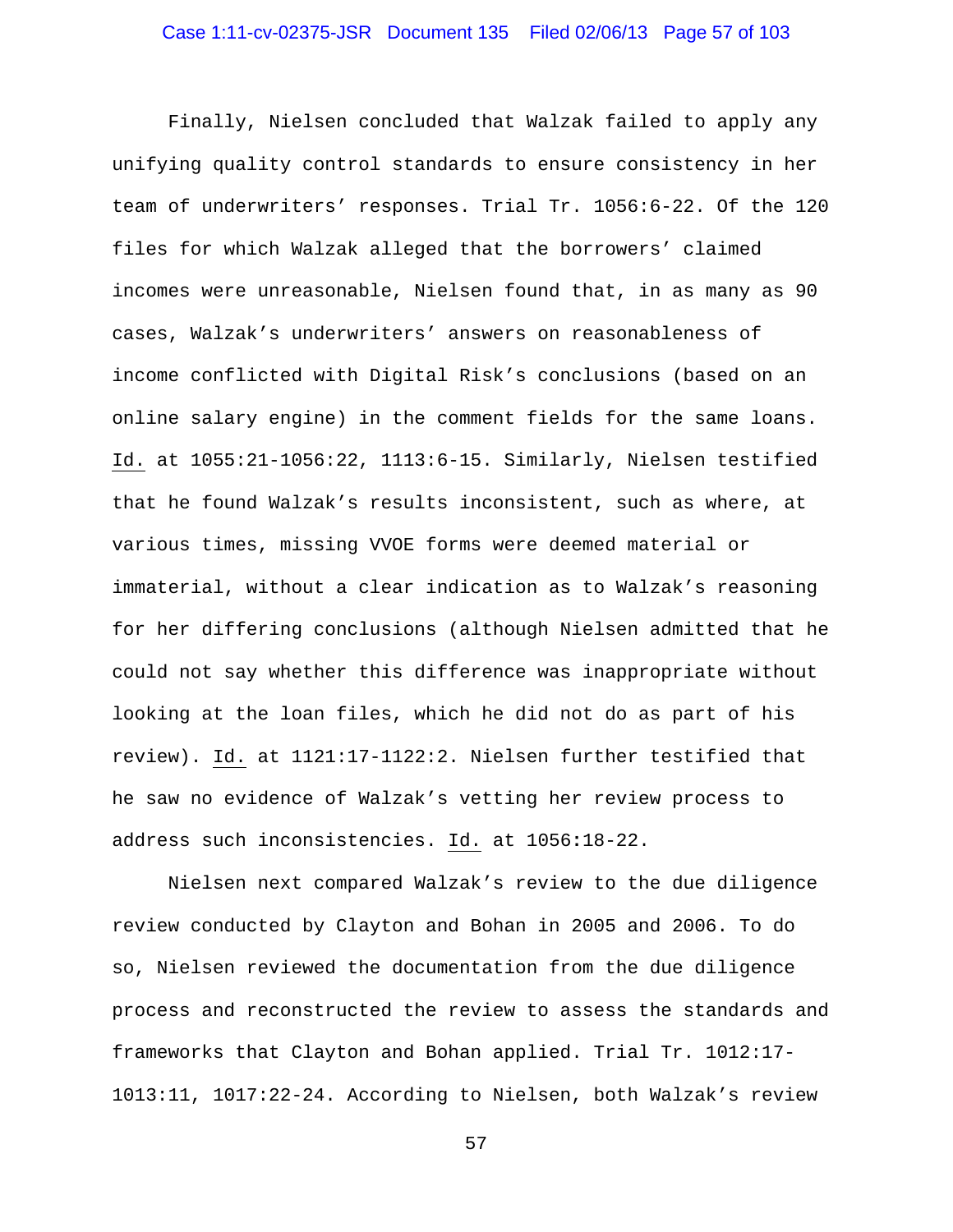# Case 1:11-cv-02375-JSR Document 135 Filed 02/06/13 Page 58 of 103

and the due diligence reviews were intended to provide findings that could be extrapolated pool-wide, as both reviews used random samples, and at least one of the ultimate questions was similar – whether Flagstar had materially complied with its underwriting guidelines in approving the loans involved in the transactions. See id. at 1019:4-24, 1088:5-6. One significant difference, according to Nielsen, is that Clayton and Bohan performed their reviews contemporaneously and were able to engage in an iterative process with Flagstar, in which the due diligence firms were able to remediate issues discovered in their reviews, including issues of missing documentation. Id. at 1030:8-1031:2. By contrast, Nielsen testified that Walzak's review was effectively a "day one" process, that is, the first round of the due diligence process without any feedback from Flagstar. Id. at 1035:6-12. Indeed, Walzak acknowledged that she was unable, in the context of litigation, to seek from Flagstar any clarification of the guidelines or additional documentation that was missing from the file. Id. at 572:17- 573:24.

Nielsen noted that nineteen loans were reviewed as part of both a due diligence review and Walzak's review. See id. at 1045:6-12. While all nineteen eventually passed the due diligence review, Walzak found seventeen to be materially defective. Id. Among these seventeen with conflicting findings,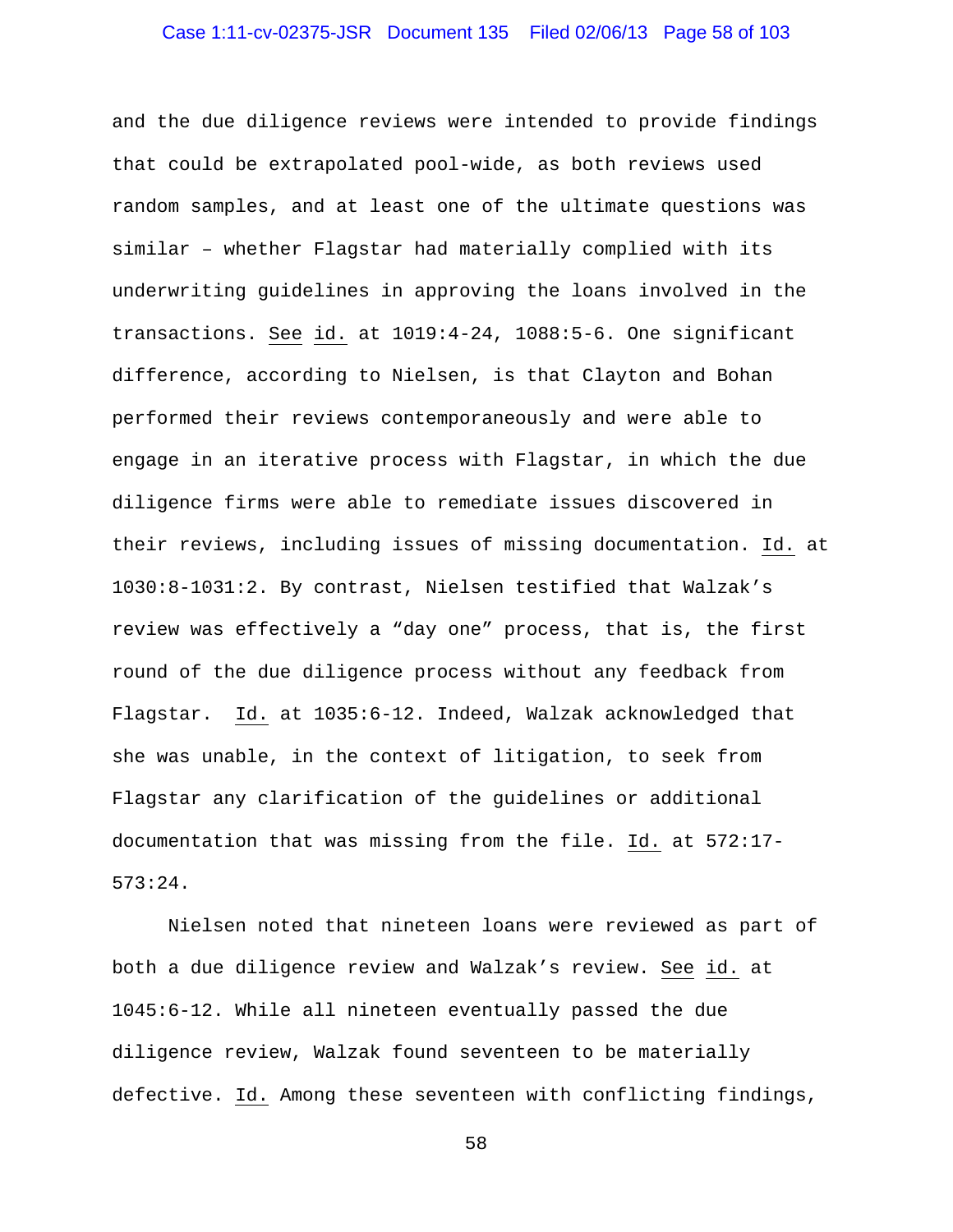# Case 1:11-cv-02375-JSR Document 135 Filed 02/06/13 Page 59 of 103

Nielsen testified that, for some loans, the due diligence providers deemed the borrower's stated income supportable, while Walzak concluded that the income was unreasonable, and, for two loans, issues of missing documentation were remediated through the due diligence process, moving them from a grade of Event Level 3 to Event Level 1. See id. at 1048:8-1049:5, 1051:12-17.

Finally, Dr. Joseph Mason, Assured's damages expert,  $16$ testified at trial that he constructed "an exact replica of the securitization Trusts" that allowed him to model "the cash flow into [the] Trusts" in order to simulate what would have happened had Flagstar repurchased the proportion of loans estimated to be defective in the two Trusts. Trial Tr. 421:8-10, 427:8-10. In creating this model, Dr. Mason relied on the Transaction Documents to model the structure of the Trusts, the Trustee reports for data on actual cash flows, and Walzak's defective loan findings. Id. at 427:15-16, 433:23, 446:7. Dr. Mason described his model as "conservative," as he based his calculation only on loans that had defaulted or were more than 120 days delinquent (the "charged-off" loans), even though the contractual "repurchase or cure" remedy applies to all defective loans regardless of payment status. Id. at 429:9-10, 454:7-9.

 $\overline{a}$ 

 $^{16}$  Dr. Mason is the Hermann Moyse, Jr./Louisiana Bankers Association Endowed Professor of Banking at Louisiana State University and a senior fellow at the Wharton School of Business at the University of Pennsylvania. Trial Tr. 424:14-17. Dr. Mason holds a doctorate in economics. Id. at 424:5.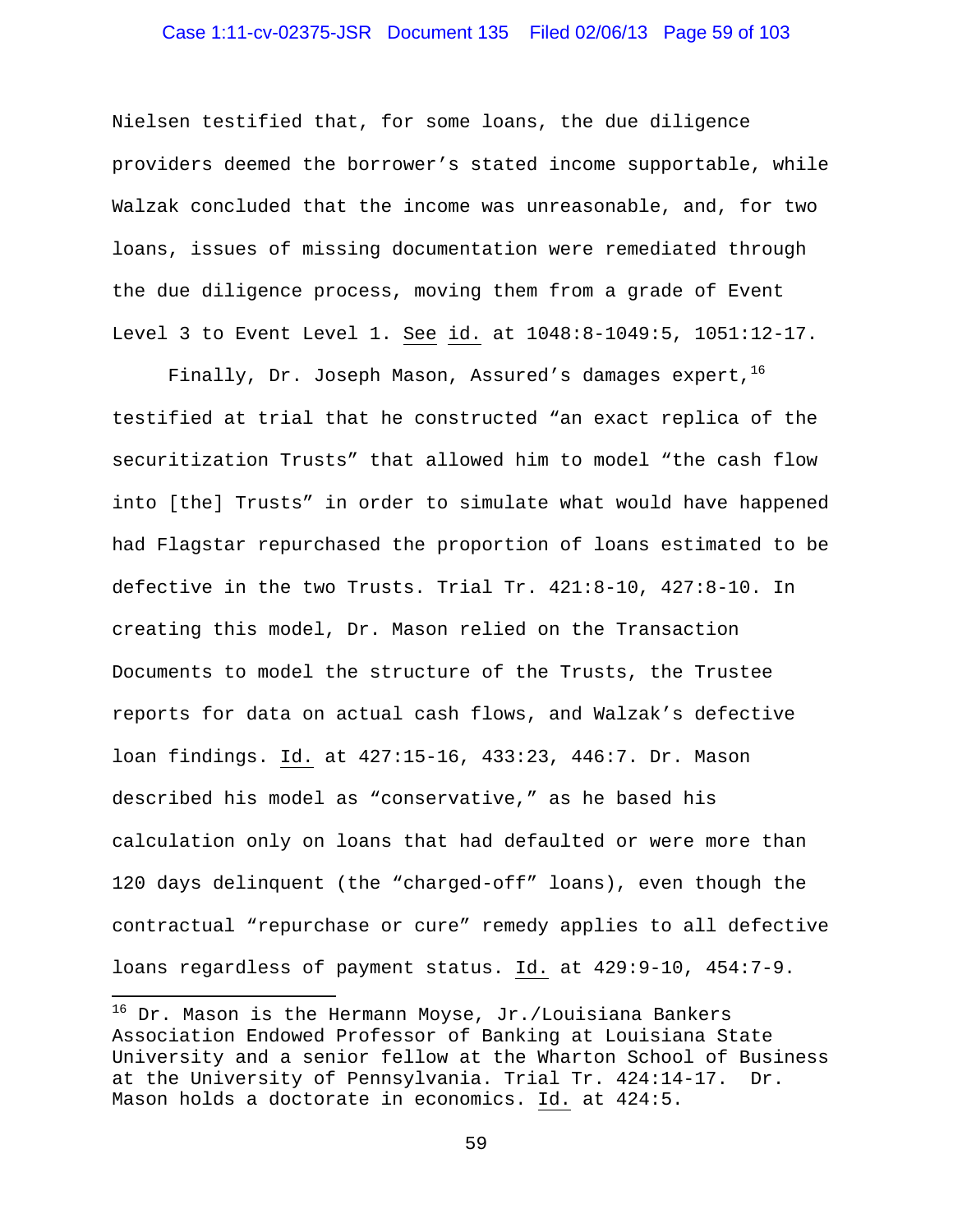# Case 1:11-cv-02375-JSR Document 135 Filed 02/06/13 Page 60 of 103

Dr. Mason also calculated the percentage of charged-off loans Flagstar was obligated to repurchase in terms of the dollar value of the loans, rather than a straight count of loans; thus, he divided the original loan balance of defective, charged-off loans by the total original loan balance of all charged-off loans and concluded that Flagstar should have repurchased 88% of the charged-off loans in the 2005-1 sample and 76% of the charged-off loans in the 2006-2 sample. Id. at 428:19-25. To simulate how the defective loans affected the cash flows into the Trusts, Dr. Mason then extrapolated those rates to the overall pools by multiplying the actual losses that the Trusts suffered by the percentage of defective, charged-off loans. Id. at 429:18-430:4.

Dr. Mason concluded that, if Flagstar had begun repurchasing defective, charged-off loans in January 2009 (the date of Assured's first repurchase demands), there would have been sufficient cash coming into the Trusts to meet all the Trusts' payments obligations to the bondholders, and Assured either would not have paid any claims or would have been fully reimbursed for all claims paid. Trial Tr. 428:4-16. Indeed, Dr. Mason further determined that if Flagstar had repurchased the defective loans, there now would be excess collateralization of \$20.5 million in the 2005-1 Trust and \$21 million in the 2006-2 Trust that would insulate Assured against future claims. Id. at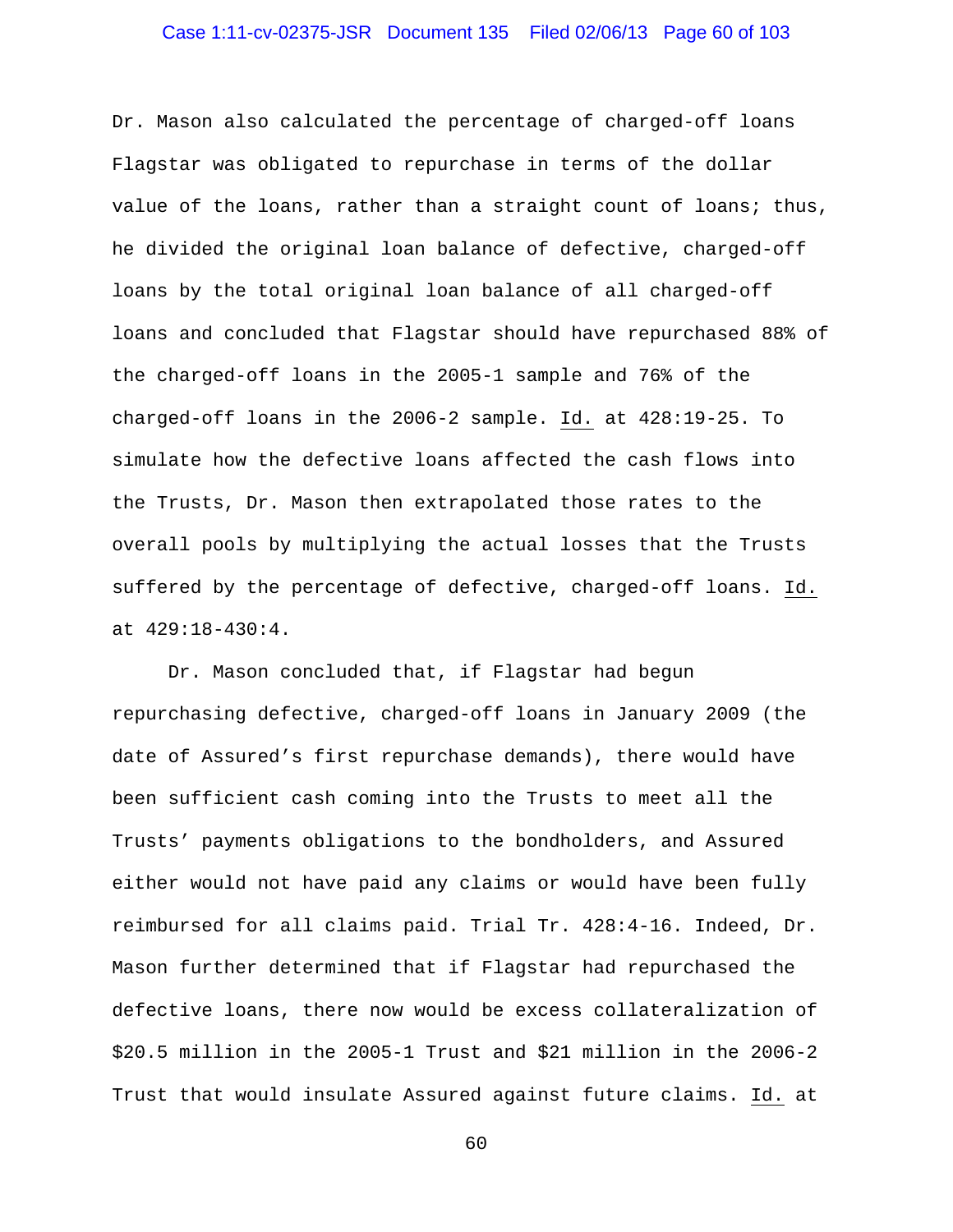# Case 1:11-cv-02375-JSR Document 135 Filed 02/06/13 Page 61 of 103

432:10-13. Dr. Mason further testified that the Trusts would have absorbed all of the losses and thus Assured would have been fully reimbursed under a wide range of defect rates; that is, even if Walzak were incorrect in her findings of material breach on some of the loans in the sample, Flagstar would still be obligated to reimburse Assured for the entirety of the claims it has paid. Id. at 429:14-15. By Dr. Mason's calculation, as of the date of trial, Assured's total damages amounted to \$111 million, inclusive of interest but exclusive of costs and attorney's fees. Id. at 422:16-21, 430:13-19.

Dr. Mason testified that he based his damages calculation on the assumption that Flagstar's repurchase obligations became effective as of January 26, 2009, the date of Assured's first repurchase demands for both Trusts, at which point interest began to run on the claims Assured paid to bondholders. See Trial Tr. 429:23-25. Dr. Mason testified that he applied the contractual interest rate specified in the I&Is (prime rate plus two percent) from the date Assured paid a claim until Assured should have been reimbursed, see Pl. Ex. 90 App. I at 2**,** and then applied statutory interest (nine percent under New York law) if Assured never should have paid a particular claim or from the date it should have been reimbursed up to September 25, 2012. Id. at 431:1-18.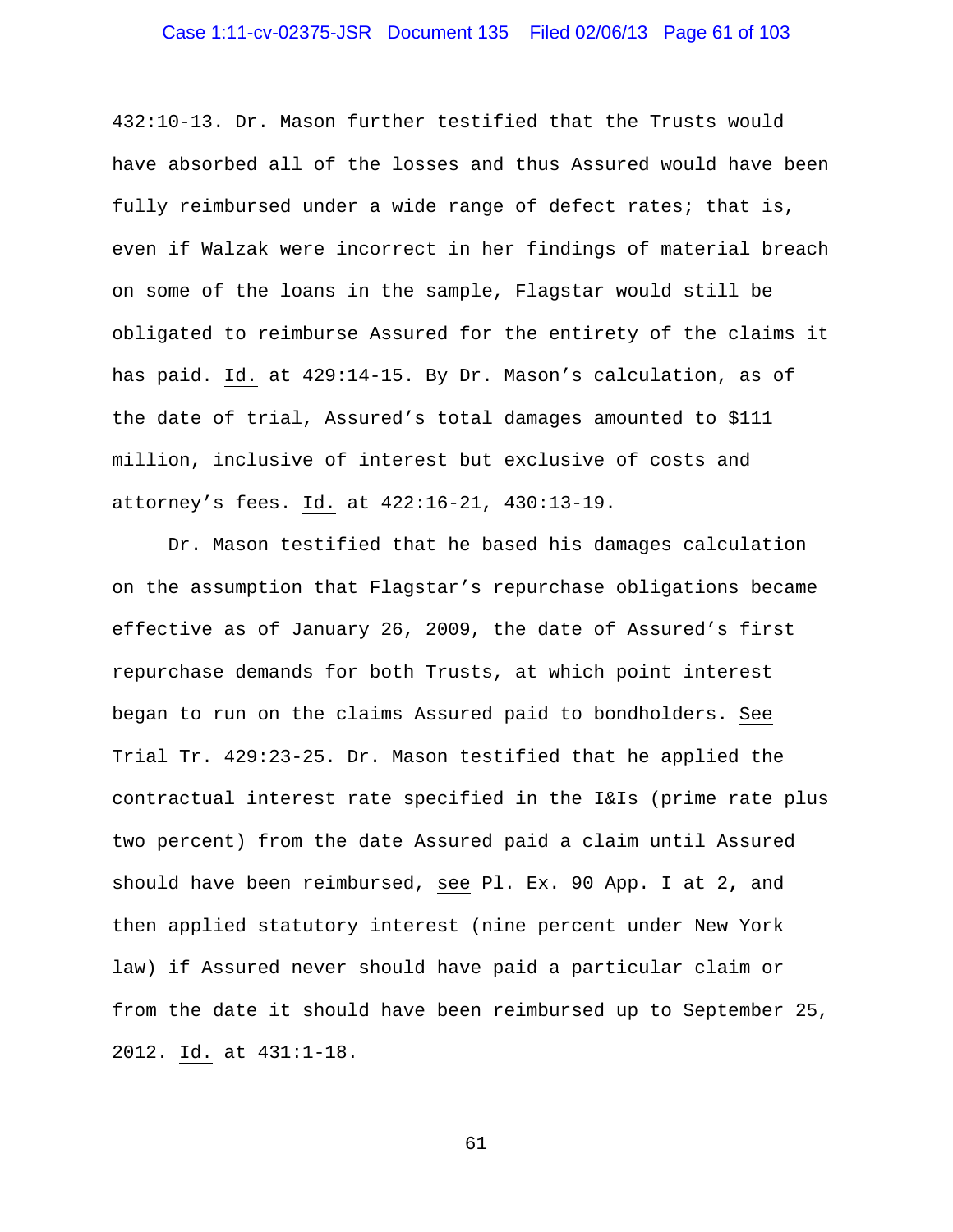# Case 1:11-cv-02375-JSR Document 135 Filed 02/06/13 Page 62 of 103

In a different damages scenario about which he testified on cross-examination, Dr. Mason assumed that Flagstar was aware of widespread breaches of the representations and warranties as of the offering date of the securities. Trial Tr. 441:15-17. In this scenario, Dr. Mason testified that he calculated the cash that should have flowed into the Trusts from Flagstar's repurchases of defective loans by multiplying the "underwriting defect rate" (the original dollar value of defectively underwritten loans divided by the original pool balance) by the actual gross loss experienced by the Trusts each month. Id. at 436:14-25. Assuming this altered cash flow, Dr. Mason subtracted what Assured should have paid from what it actually paid, and then determined the net present value of that difference by adding to those amounts statutory interest, reasoning that the contractual interest rate would be inapplicable if Flagstar was responsible for repurchasing defective loans as of the offering date of the security and thus Assured would never have paid any claims to which the contractual rate would apply. Id. at 439:22-23, 441:15-443:10; see also Def. Exs. AYB, AYG. This model came out to a similar damages figure.

On cross-examination, Dr. Mason conceded a few errors in his calculations of the damages owed to Assured. First, Dr. Mason acknowledged that he failed to subtract from the amounts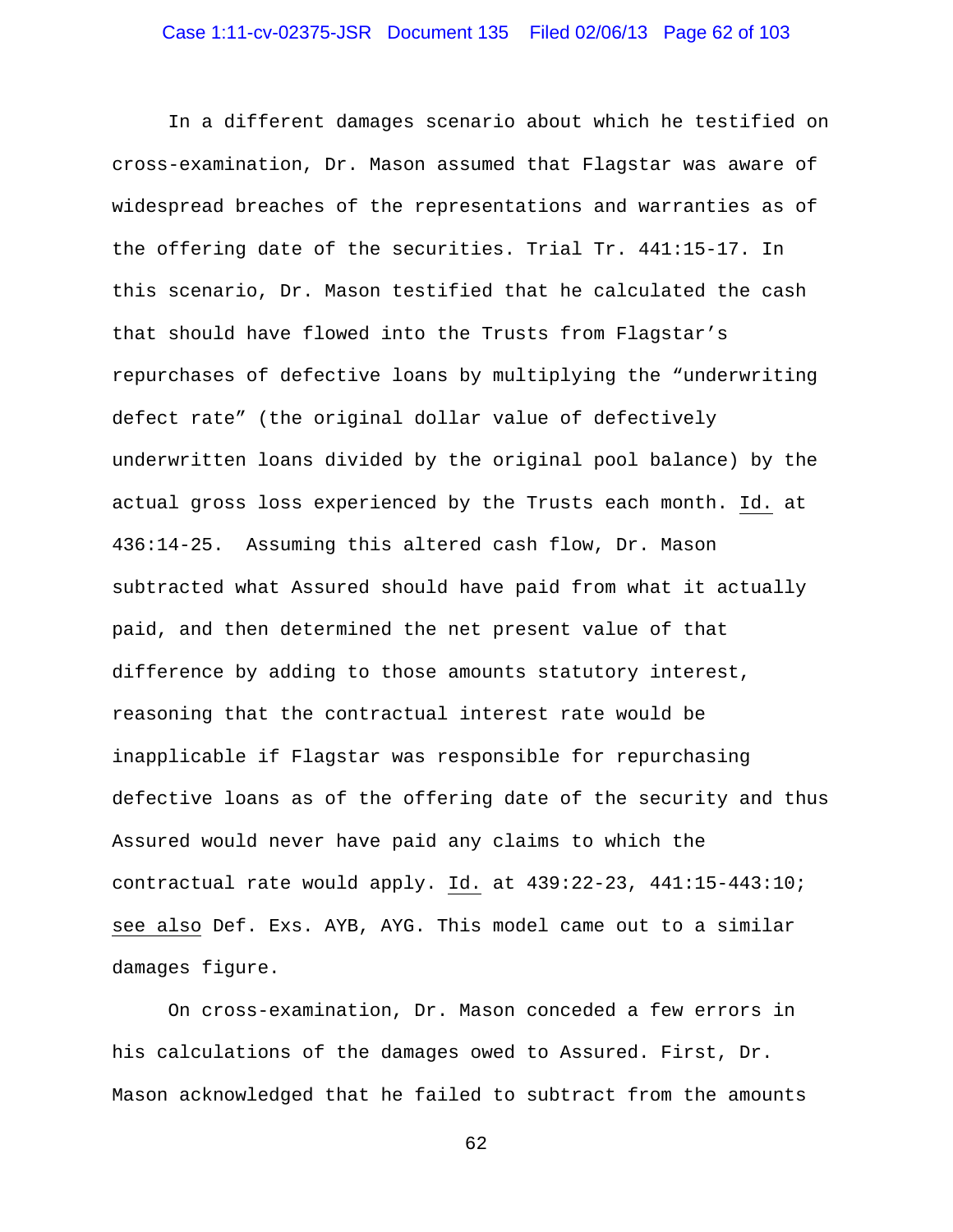# Case 1:11-cv-02375-JSR Document 135 Filed 02/06/13 Page 63 of 103

owed to Assured those claim payments relating to the 2005-1 transaction for which Flagstar had already reimbursed Assured. Specifically, Assured received reimbursements of \$485,323.03 on August 25, 2010, \$400,337.63 on January 25, 2011, and \$62,678.60 on November 25, 2011, amounts which are not reflected in Dr. Mason's spreadsheet calculating the damages owed to Assured. Trial Tr. 446:20-447:24. Second, Dr. Mason included in his count of charged-off loans some loans that were less than ninety days delinquent and thus should not have been included in the total. Id. at 460:4-6, 465:2-3, 466:1-2. For example, eleven loans in the 2006-2 sample were not charged off as of January 26, 2009, but were nevertheless counted in the total of charged-off loans and defective, charged-off loans, where applicable. Id. at 463:12-16.

RESOLUTION OF THE CONFLICTING EXPERT TESTIMONY

 The Court finds that the evidence proffered by both Dr. Lipshutz and Dr. Mason is clear, credible, and convincing. As more fully detailed below, the sample size suggested by Dr. Lipshutz provided an adequate basis for assessing whether the Trusts as a whole complied with or breached Flagstar's representations and warranties, and Dr. Mason provided a solid basis for calculating the damages occasioned by any such breaches. But the necessary connection between their two testimonies was the much more problematic testimony of Ms.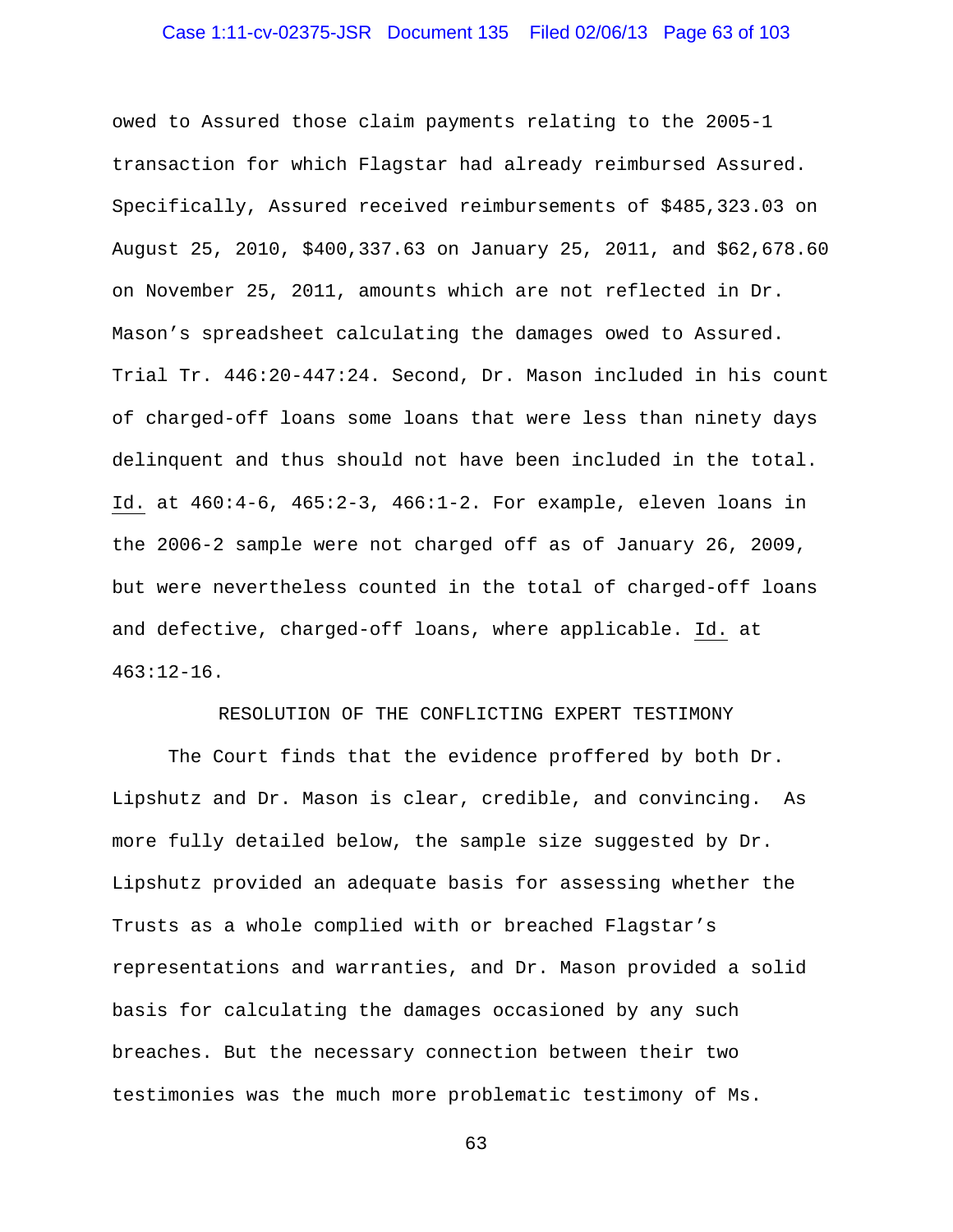# Case 1:11-cv-02375-JSR Document 135 Filed 02/06/13 Page 64 of 103

Walzak as to what breaches occurred. In the end, however, the Court concludes that Ms. Walzak's testimony, though flawed in certain respects, was sufficiently convincing as to carry plaintiff's burden.

 As a preliminary matter, it should be noted that Flagstar, at the close of Assured's case and again at the close of all the evidence, moved to exclude the expert testimony of Dr. Lipshutz, Ms. Walzak, and Dr. Mason under Federal Rule of Evidence 702. Since the Court reserved decision on the motions until at both points, they will now be considered both on the record as it existed at the close of Assured's case and on the record as it existed at the close of trial. See Trial Tr. 793:5-19.

 In order for expert testimony to be admitted, Rule 702 requires that an expert's "specialized knowledge will help the trier of fact to understand the evidence or to determine a fact in issue," that "the testimony is based on sufficient facts or data" and "is the product of reliable principles and methods," and that "the expert has reliably applied the principles and methods to the facts of the case." Fed. R. Evid. 702. In determining the admissibility of an expert witness's testimony, a court must "undertake a rigorous examination of the facts on which the expert relies, the method by which the expert draws an opinion from those facts, and how the expert applies the facts and methods to the case at hand." Amorgianos v. Nat'l R.R.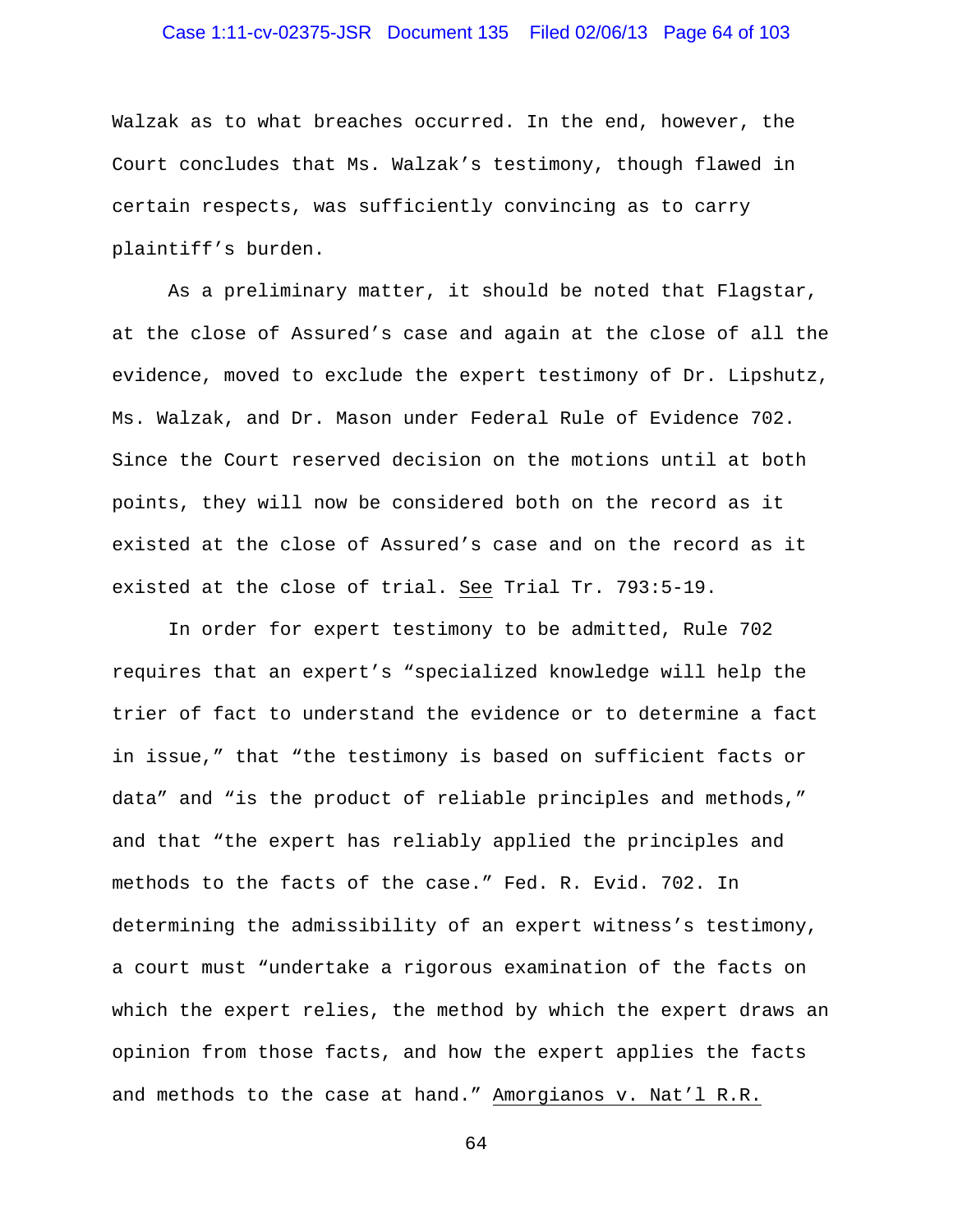Passenger Corp., 303 F.3d 256, 267 (2d Cir. 2002). However, "in accordance with the liberal admissibility standards of the Federal Rules of Evidence, only serious flaws in reasoning or methodology will warrant exclusion." In re Fosamax Prods Liab. Litig., 645 F. Supp. 2d 164, 173 (S.D.N.Y. 2009). This is especially true in the context of a bench trial, where "there is no possibility of prejudice, and no need to protect the factfinder from being overawed by 'expert' analysis." Victoria's Secret Stores Brand Mgmt., Inc. v. Sexy Hair Concepts, LLC, 07 Civ. 5804, 2009 WL 959775, at \*8 n.4 (S.D.N.Y. Apr. 8, 2009). Particularly in a bench trial, "[v]igorous cross-examination, presentation of contrary evidence, and careful . . . [attention to] the burden of proof are the traditional and appropriate means of attacking shaky but admissible evidence." Daubert, 509 U.S. at 596.

 As to Dr. Lipshutz, Assured's sampling expert, Flagstar challenges neither his qualifications as an expert nor his fundamental methodology in drawing the 400-loan random samples from the 2005-1 and 2006-2 loan pools. However, Flagstar raises two challenges to the design of Dr. Lipshutz's samples as applied to certain issues in this case.

 First, addressing the interplay between Dr. Lipshutz's testimony and Dr. Mason's calculations, Flagstar argues that Dr. Lipshutz failed to test the representativeness of the loan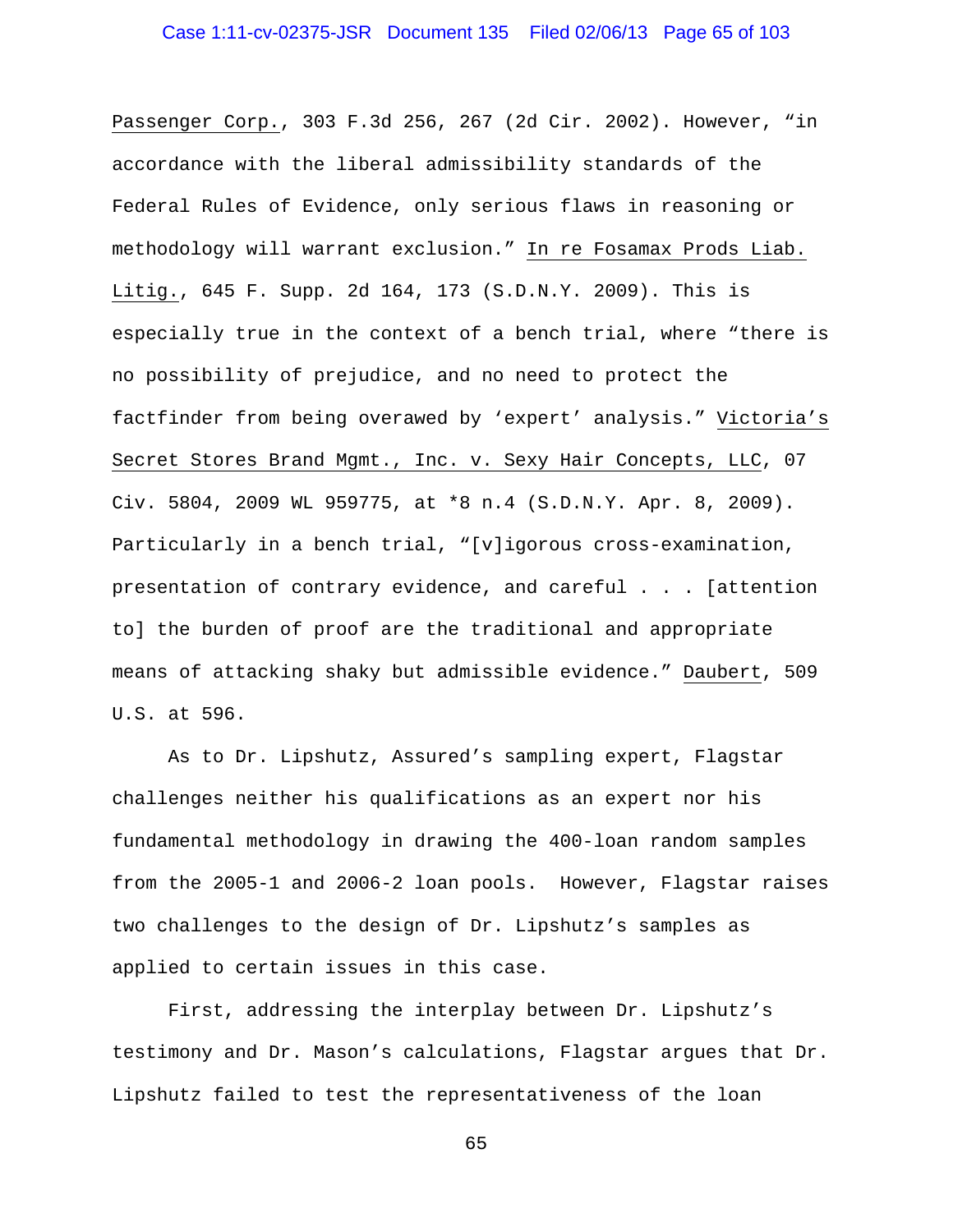# Case 1:11-cv-02375-JSR Document 135 Filed 02/06/13 Page 66 of 103

samples against certain variables – loan payment status and original principal balance – that are particularly relevant to Dr. Mason's damages calculation. See Trial Tr. 261:2-8. Thus, Flagstar claims it would be inappropriate for the Court to rely on Dr. Lipshutz's samples to extrapolate those damage calculations to the entirety of the loan pools. However, as Dr. Lipshutz testified at trial, the purpose of using a pure random sample of sufficient size is so that one can estimate the proportion of loans in the overall loan pools exhibiting any characteristic, not just those tested. Id. at 252:14-24, 257:24- 258:4. The Court agrees. Moreover, while the burden is on Assured, Flagstar presented no evidence at trial suggesting that the samples are not representative as to these particular variables. Overall, the Court concludes that the samples are duly representative of the kind of loan characteristics used in Dr. Mason's calculations.

Second, Flagstar argues that Dr. Lipshutz calculated the minimum representative sample sizes for the two transactions – 371 loans for the 2005-1 pool, and 358 for the 2006-2 pool, see Trial Tr. 254:3-19 – based on a mistaken understanding of the inquiry at hand, so the samples were incorrectly designed. Dr. Lipshutz determined what sample size would be required with the understanding that the samples would be used "to make a binary decision on each loan," that is, whether the loan file conforms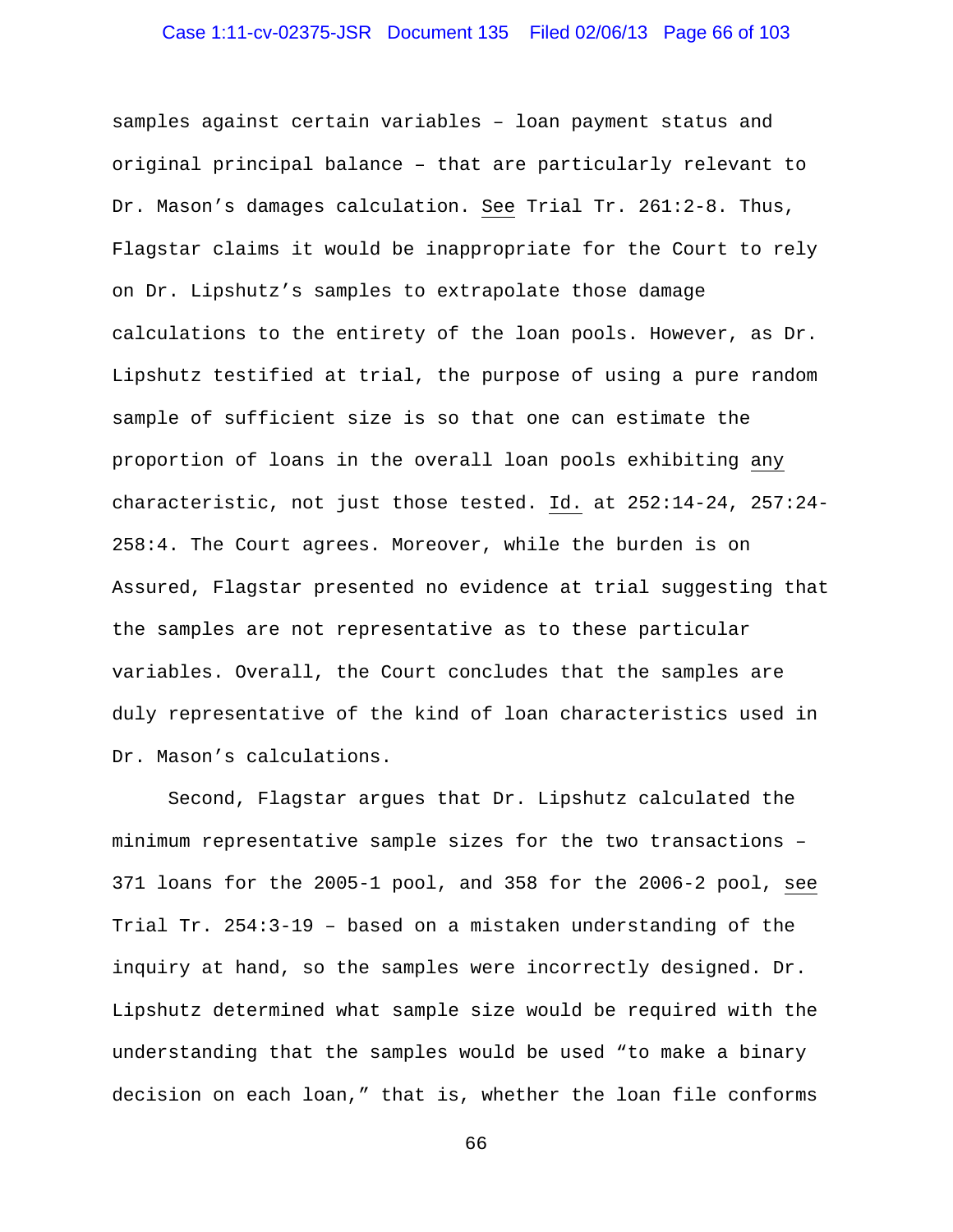# Case 1:11-cv-02375-JSR Document 135 Filed 02/06/13 Page 67 of 103

to the representations and warranties made in the Transaction Documents. Id. at 257:8-12. Flagstar argues that the key determination of "materiality" is not a binary determination, but rather a question of degree of severity, which the sample is not designed to accommodate. However, the ultimate determination that Walzak made – and that the Court must make – is in fact a binary decision: did any given loan in the sample breach the representations and warranties in a way that was material and adverse to Assured's interests, or not. Although there are several bases on which a loan may be held not to materially violate Flagstar's representations and warranties, and assessment of those bases may involve questions of the severity and number of underwriting errors and misrepresentations, nevertheless, unless all those bases are met, Flagstar is not liable. In other words, the the fundamental decision is a binary one: whether or not Flagstar was obligated to repurchase any given loan in the sample. Thus, Dr. Lipshutz did not err, Flagstar's challenge to the representativeness of the samples is rejected, and Flagstar's motion to exclude Dr. Lipshutz's expert testimony is denied.

Jumping ahead to Dr. Mason, Flagstar argues that, even putting aside his necessary reliance on Ms. Walzak's conclusions, discussed below, his damages calculations are unreliable because they are based on too small of a sample to be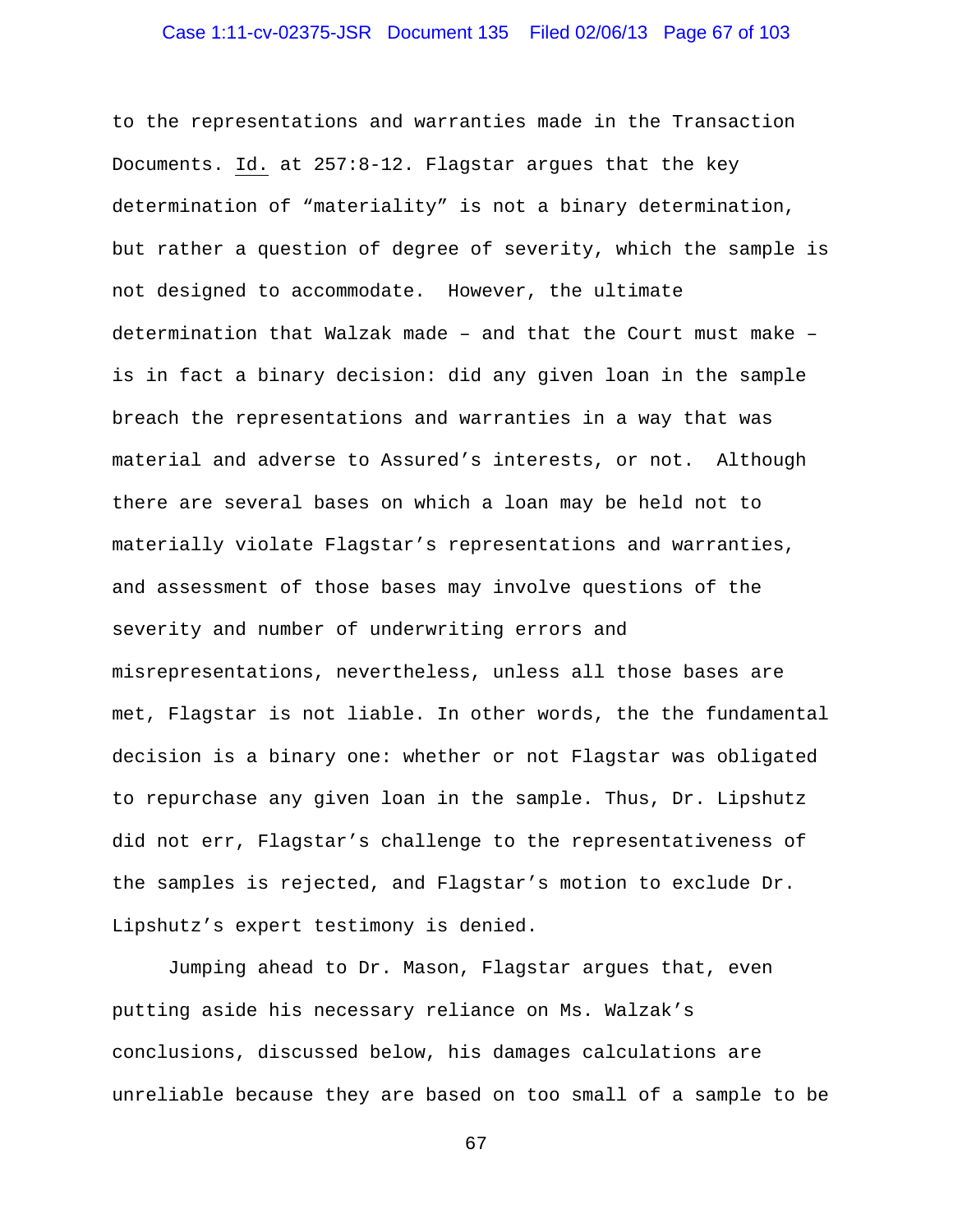# Case 1:11-cv-02375-JSR Document 135 Filed 02/06/13 Page 68 of 103

extrapolated pool-wide with a sufficient level of confidence in the result. Dr. Mason testified that he calculated damages, in one model, based only on loans that had been charged off, amounting to no more than 47 out of 400 loans in the 2005-1 sample and 37 out of 400 loans in the 2006-2 sample. See Def. Exs. AYM, BBK. From there, he determined what proportion of the charged-off loans in the sample were also defectively underwritten according to Walzak's findings. See Trial Tr. 428:19-22. Dr. Mason then used that percentage to calculate what percentage of the overall losses in the securitization was due to defective loans. See id. at 429:18-21. Flagstar's counsel raised with Dr. Lipshutz on cross-examination whether creating a stratified sample – one in which a random sample is taken from a sub-population rather than an overall population – would be required to accurately extrapolate Assured's damages calculation to the entire population of loans. In particular, defense counsel raised the concern that "if one does not stratify, then the number of charged-off loans found in the random sample may be too small to obtain a sufficiently accurate measure of the portion of breaches found in the subpopulation of charged-off loans to the entire transactions." Id. at 282:14-18. In response, Dr. Lipshutz, while contending that the best estimate of a subset of the population of loans would remain the estimate obtained in the sample, confirmed that the variance of the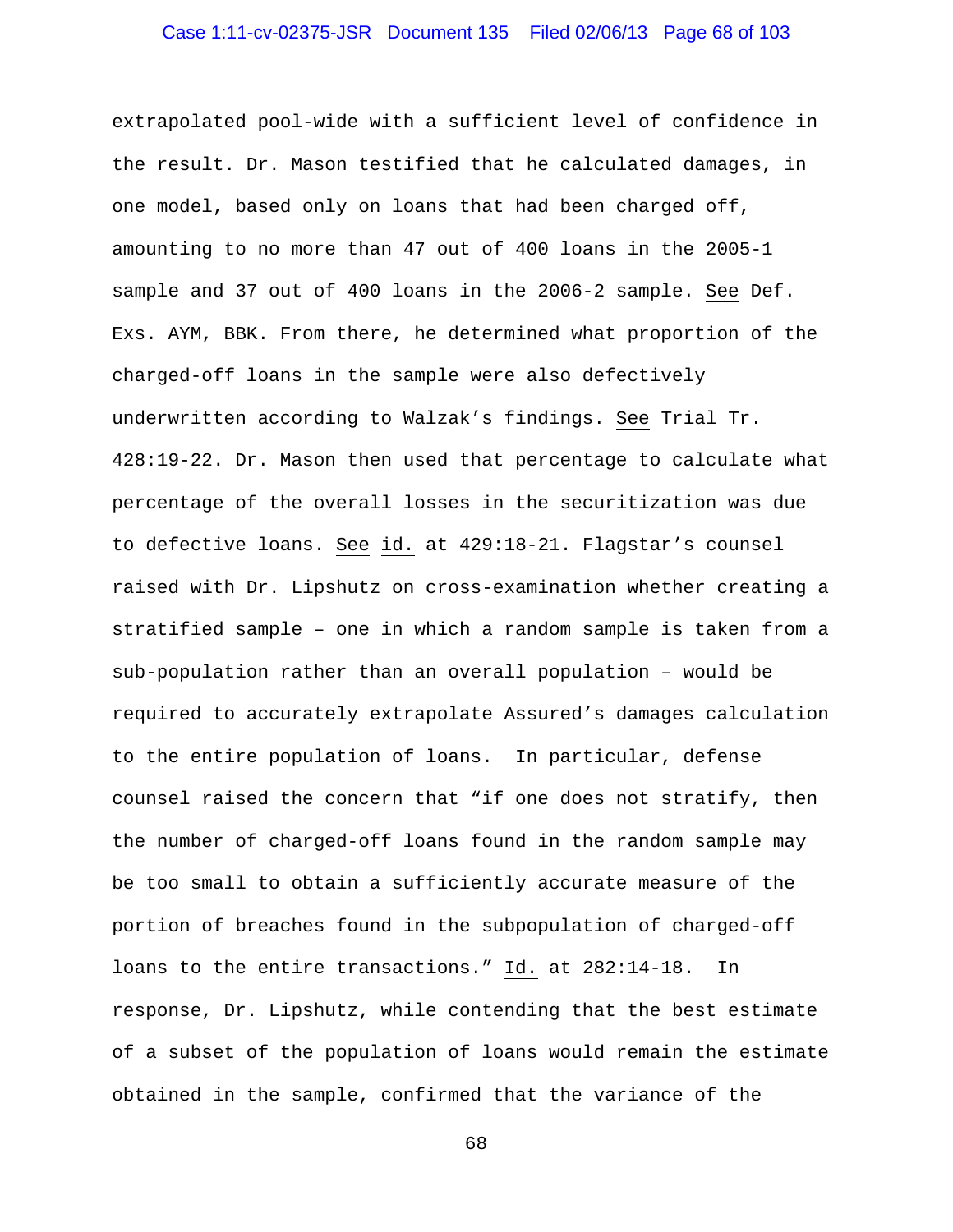# Case 1:11-cv-02375-JSR Document 135 Filed 02/06/13 Page 69 of 103

interval – the size of the confidence band with which the estimate can be projected – may be affected by a smaller sample size. Id. at 282:19-20, 283:10-19.

 The Court is not persuaded that stratification is required, essentially for the reasons given by Dr. Lipshutz. But even assuming that Flagstar's argument that stratification would be required were correct, the Court finds that Dr. Mason's testimony is sufficiently reliable nonetheless, as Dr. Mason testified that Assured would be reimbursed in full under a wide range of defect rates. Trial Tr. 429:14-15. Thus, Flagstar's challenge to the admissibility of Dr. Mason's testimony is denied.

 The most contested testimony in this case, however, was that of Ms. Walzak, without which the opinions of Dr. Lipshutz and Dr. Mason would be irrelevant; and Flagstar centers its most pointed challenges to admissibility on her testimony.

 Flagstar first claims that Walzak fails to qualify as an expert, both because she is not a neutral expert and because her experience does not qualify her as an expert in mortgage underwriting. Flagstar notes that Walzak's curriculum vitae presents her as a "results-oriented" management consultant, not an objective expert in underwriting, and points out that she has made a substantial income in the recent past testifying on behalf of mono-line insurers in cases like this one. See Def.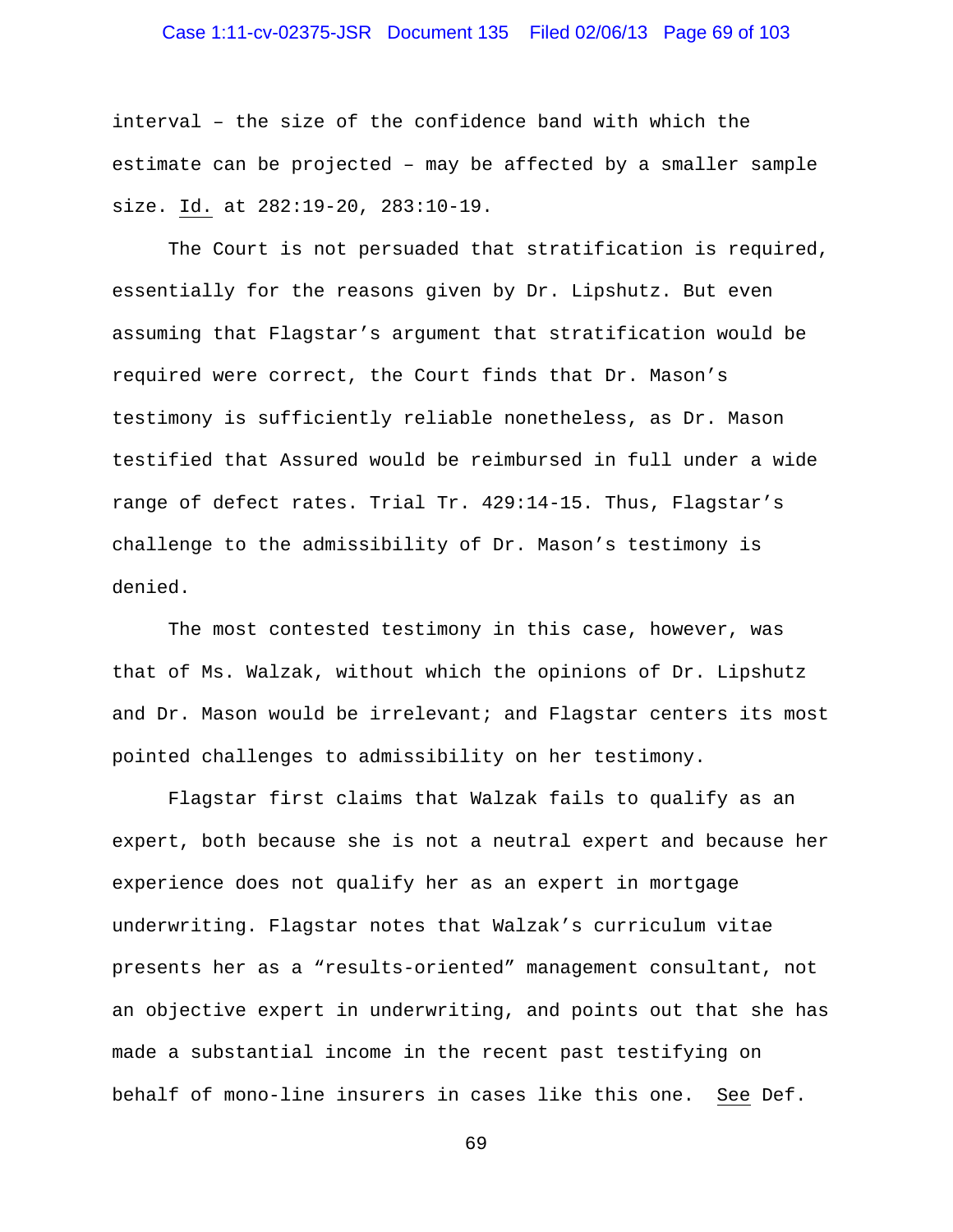Ex. AZO; Trial Tr. 477:24-478:1, 387:6, 392:3**.** However, while Walzak's description of herself as "results-oriented" exhibits a certain lack of professional restraint, it also candidly reflects what every judge knows: that most party-hired experts are hired in part because of this known predisposition. Such biases must be taken into account in evaluating expert testimony, but, except in extreme cases, they are not a basis for excluding experts' testimony altogether. Indeed, Flagstar itself hired an expert, Jeffrey Nielsen, from Navigant Consulting, whose website touts the company's ability to help clients "protect value" "in the face of a critical business risk" and promises to "deliver[] results" – statements that are not that different from the way in which Walzak portrays herself. See Pl. Exs. 510, 511; Trial Tr. 1069:19-1070:19.

 As to Walzak's qualifying experience, it is true that she served as a front-line underwriter only at the beginning of her career and has more recently moved into quality control and risk management consulting. See Def. Ex. AZO; Trial Tr. 481:1-6. But that is to be expected of any successful expert, and it is hardly a disqualification. Indeed, John Griggs and Marni Scott, Flagstar's underwriting expert and head of underwriting, respectively, face the same problem: as these witnesses have gained experience in underwriting, they have moved into related areas, like quality control and management, and away from direct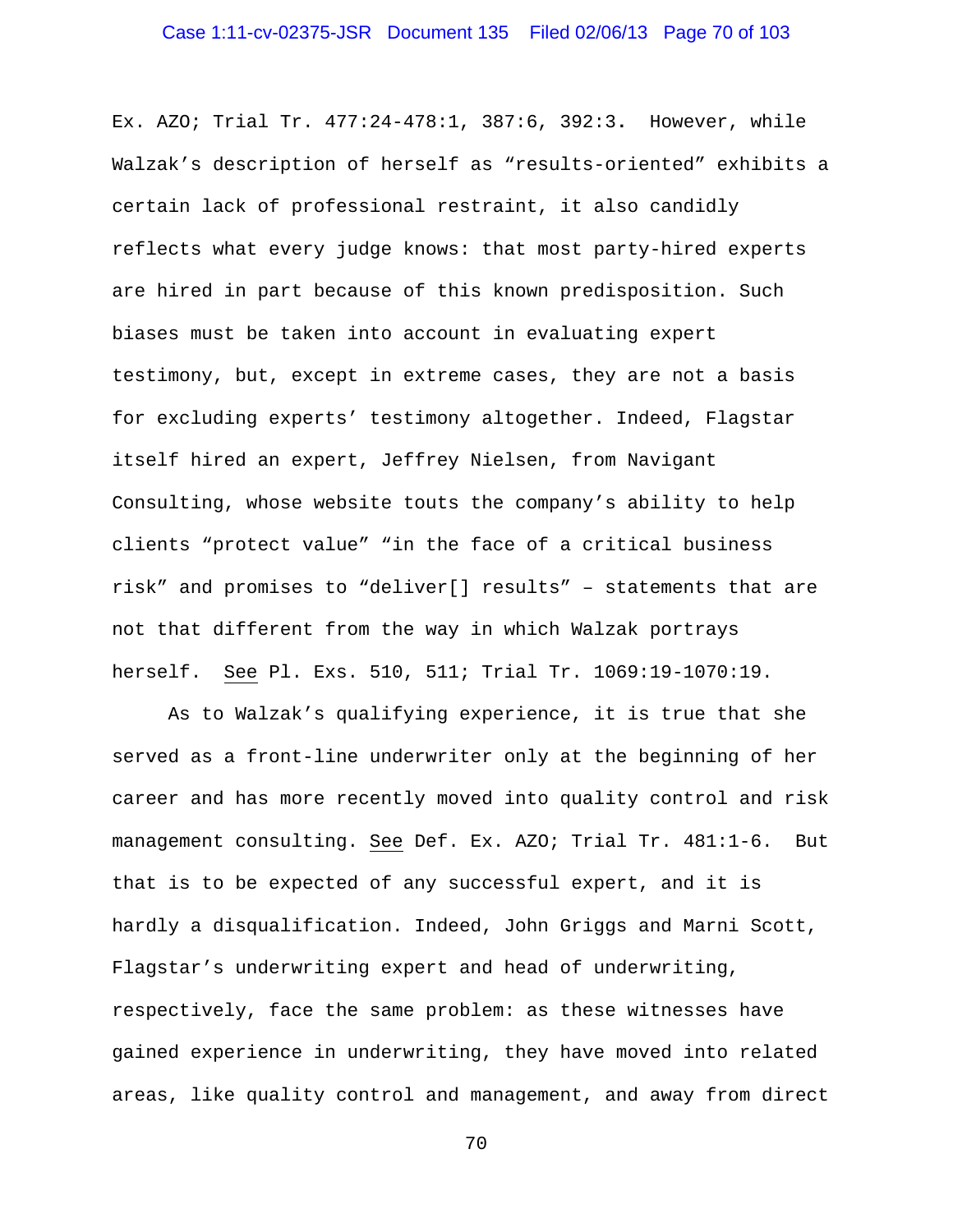# Case 1:11-cv-02375-JSR Document 135 Filed 02/06/13 Page 71 of 103

responsibility for underwriting loans. See Trial Tr**.** 864:5-15 (describing Scott's managerial role); 1143:8-25 (describing Griggs' role as a management consultant). Moreover, Walzak's experience, as reported in her curriculum vitae, indicates that she has remained intimately familiar with mortgage underwriting practices in the recent past, so as to qualify her as an expert able to testify to industry standards during the relevant time period. See Def. Ex. AZO at 4 (listing recent affiliation with, inter alia, the Mortgage Bankers Association of America)**.** 

 Flagstar next challenges Walzak's testimony on the ground that she failed to define when a breach of a representation or warranty "materially increases the risk profile of a loan," and thus failed to employ an articulable, consistent methodology in arriving at her expert opinion. When asked when a file might be deficient on its face, Walzak failed to articulate a clear standard, and when asked why she withdrew four loans before trial, Walzak was unable to give a clear reason as to why she deemed the breaches immaterial, which Flagstar asserts indicates a lack of clear and articulable standards and a reason to lack confidence in her results. Trial Tr. 581:24-582:15; 608:7-12. Thus, Flagstar claims, what the Court is being asked to do is accept that Walzak's subjective judgment and anecdotal descriptions of a few dozen loans and merely trust her judgment as to the remaining loans in the sample. Flagstar argues that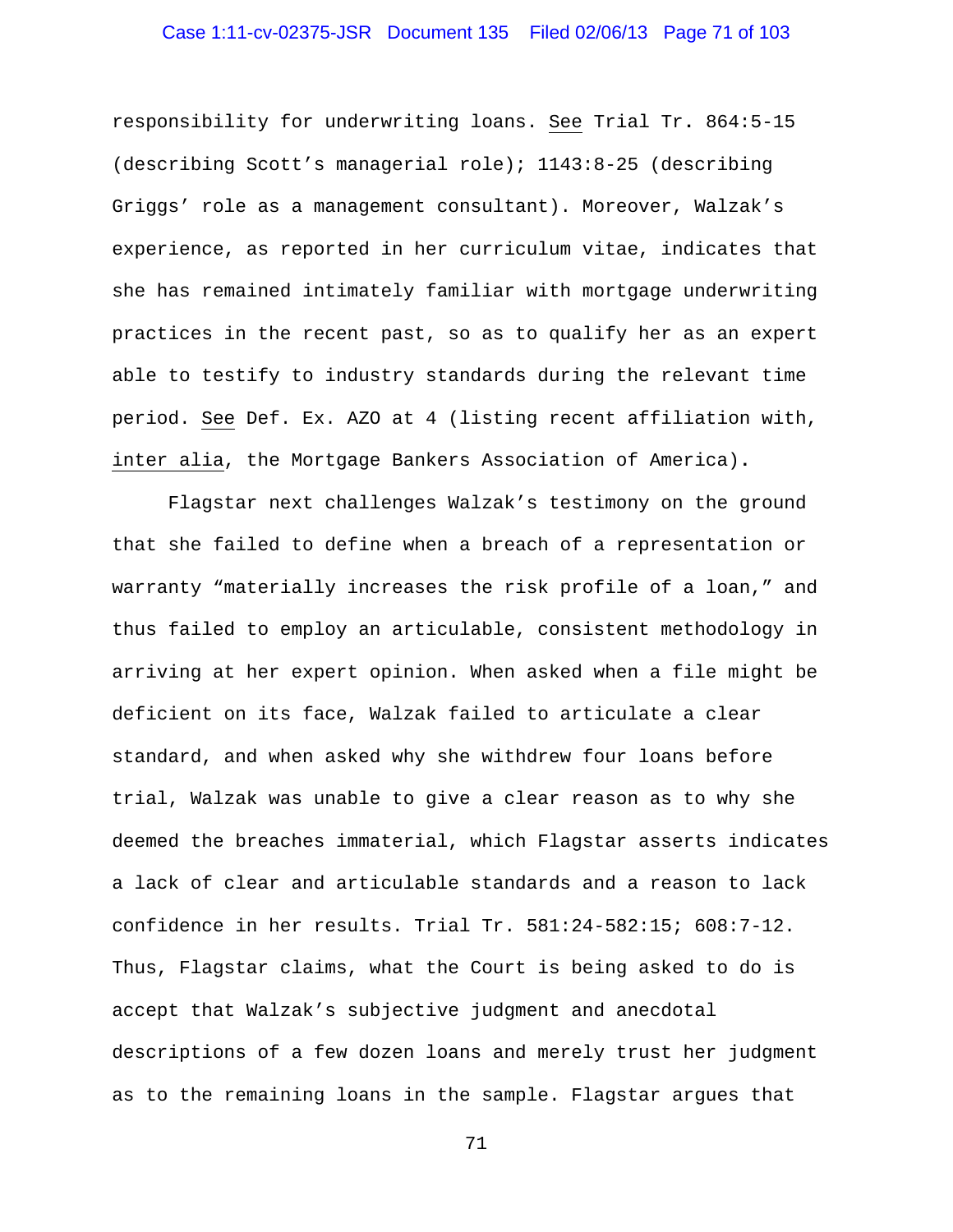# Case 1:11-cv-02375-JSR Document 135 Filed 02/06/13 Page 72 of 103

this is not the kind of reliable, verifiable methodology required of expert testimony under Rule 702, and it instead amounts to Walzak's mere "ipse dixit." See Kumho Tire Co., Ltd. v. Carmichael, 526 U.S. 137, 157 (1999).

 But the absence of mechanical standards for defining all the circumstances that might create a material breach of Flagstar's representations and warranties with respect to any given loan reflects not a failure of methodology, but a candid recognition of the multi-variable nature of the inquiry. Indeed, Walzak, Nielsen, and Griggs all testified at trial that the question of whether a breach of the representations and warranties is material is a function of all of the information and circumstances presented in each loan file. See Trial Tr. 555:25-556:9 (Walzak); 1044:18-24 (Nielsen); 1171:17-1174:17 (Griggs). Not every violation of Flagstar's underwriting guidelines constitutes a material breach; rather, a substantial violation of an individual underwriting guideline may be material, or many smaller breaches may cumulatively increase the risk profile of the loan to a sufficient degree. Id. at 332:6- 17. Moreover, where the guidelines allow for the consideration of compensating factors, issues that might otherwise be material might be mitigated by the presence of a particularly favorable status on another factor. Id. at 532:24-533:23; 1172:8-13.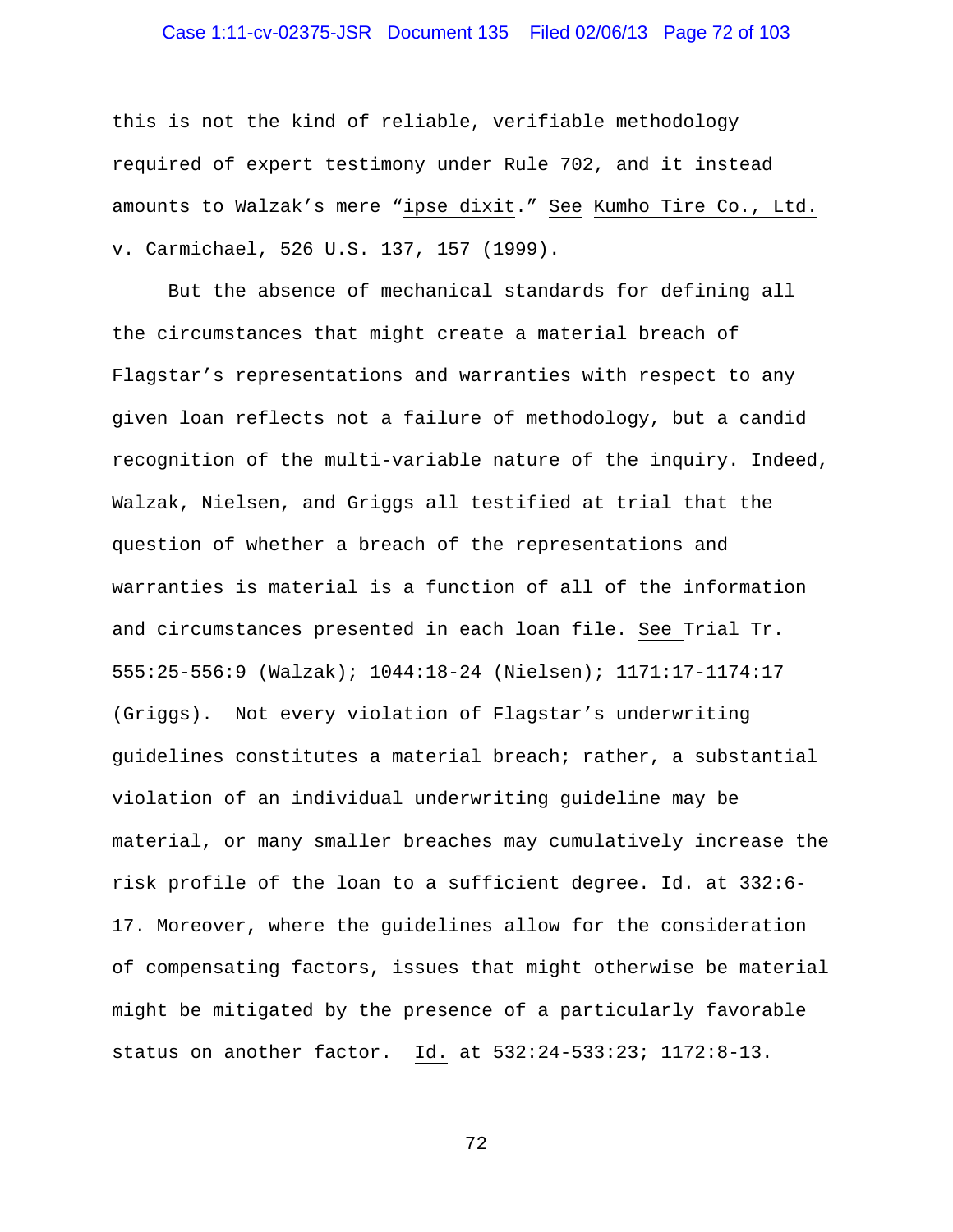# Case 1:11-cv-02375-JSR Document 135 Filed 02/06/13 Page 73 of 103

 Inevitably, this means that the opinion of any expert testifying on this issue involves a degree of subjectivity. But this is not a basis for rejecting such an opinion on the ground that the methodology is "unreliable." Indeed, the testimony at trial indicated that the methodology applied by Ms. Walzak is the same kind of methodology underwriters apply in the field. It is the product of experience, and in this case, can be (and was) adequately tested by cross-examination.

As the Supreme Court explained in Kumho Tire, experts qualified by their experience may testify to their conclusions as long as they exhibit "in the courtroom the same level of intellectual rigor that characterizes the practice of an expert in the relevant field." 526 U.S. at 152. Walzak articulated the sources of information on which she relied – the information in the loan file, Flagstar's guidelines, and various tools like online salary engines and AVMs – and applied her experience in the underwriting industry to the resultant findings to make a determination as to whether the deficiencies in a particular loan rose to the level of materiality. See Lippe v. Bairnco Corp., 96 Civ. 7600, 2002 WL 15630, at \*2 (S.D.N.Y. Jan. 7, 2002) (allowing experts to testify to "the customs and standards of an industry" and "how a party's conduct measured up against such standards").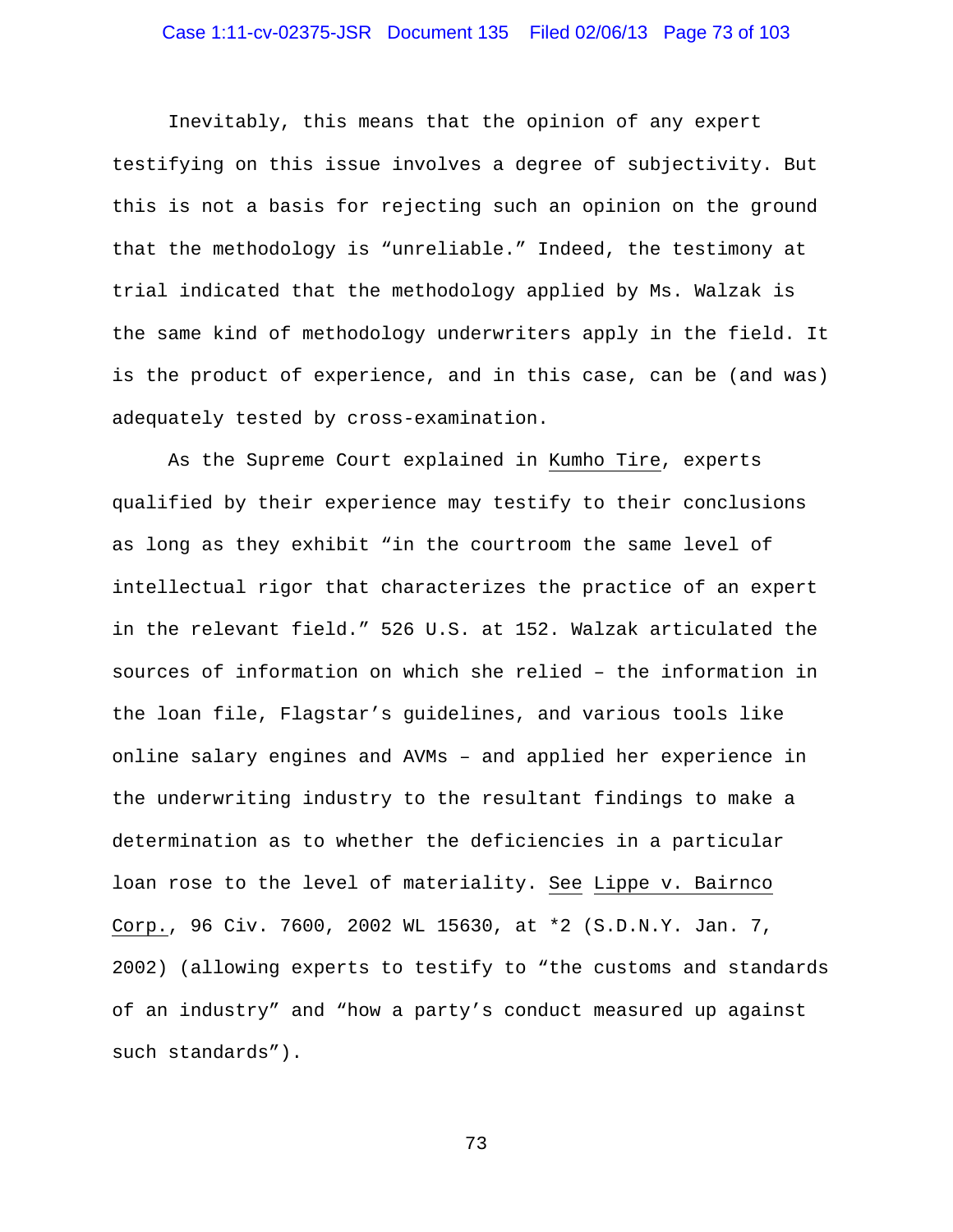# Case 1:11-cv-02375-JSR Document 135 Filed 02/06/13 Page 74 of 103

Even if, as the witnesses testified, each loan is unique, the collection of deficiencies Walzak found and her methods of recognizing those problems were not: to take a few examples, Walzak's reviewers looked to inquiries on a borrower's credit report to determine whether a borrower had failed to disclose a debt obligation; Digital Risk looked to online salary engines, employer verification, and/or the Bureau of Labor Statistics' data to determine whether a borrower's stated income was reasonable; and Walzak's underwriters looked in the loan file to see if all required documentation had been obtained. Trial Tr. 331:22-332:4, 350:9-11, 602:19-603:22, 677:5-7**.** Under the circumstances, this was an adequate methodology to allow Walzak to obtain the evidence of breach necessary to make a determination, based on her experience as an underwriter, as to whether those breaches increased the risk to Assured on a given  $l$ oan. $^{17}$ 

Moreover, in loan after loan, Walzak detailed the ways in which the loan file failed to meet Flagstar's guidelines, and Flagstar was unable to mount a persuasive challenge to her

 $\overline{a}$ 

 $17$  It is true that, as testified to by Scott, Walzak misinterpreted the Flagstar's guidelines in one respect, because, contrary to her belief, Flagstar's guidelines did not require a letter of explanation on credit inquiries on the loans at issue in this case. Trial Tr. 915:6-13. But this error did not sufficiently affect her analysis in the vast majority of loans; and the Court, in any case, has undertaken to exclude from its factual determination the few instances in which this error was significant.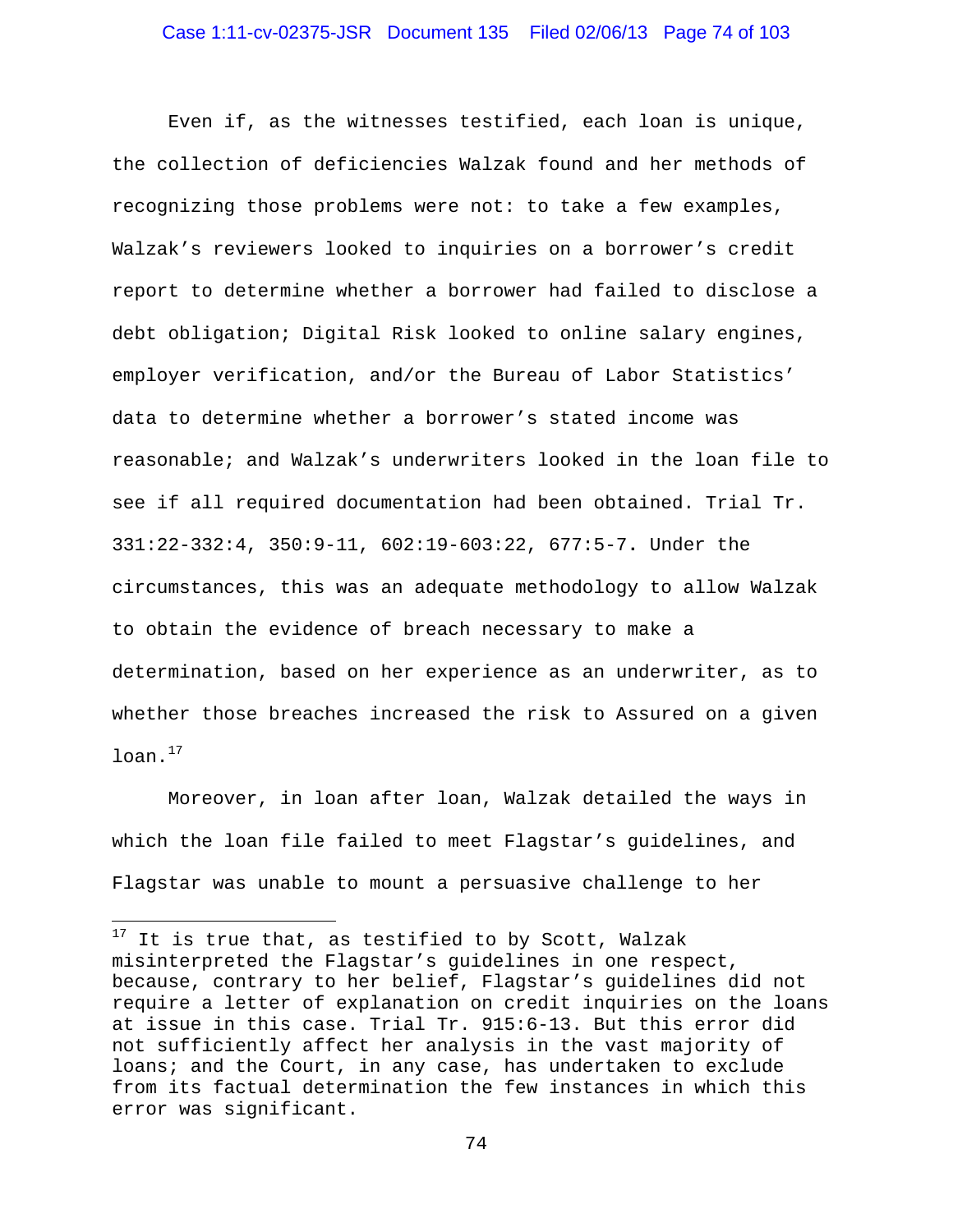# Case 1:11-cv-02375-JSR Document 135 Filed 02/06/13 Page 75 of 103

conclusions in the vast majority of cases. Indeed, the Court's own review of various loan files convinced the Court that Ms. Walzak's views were right on target, for many of the loans (including several described above) exhibited precisely the defects – many of which were blatant – that Ms. Walzak posited. In short, the Court finds Ms. Walzak's methodology not only appropriate to the courtroom but corroborated by the Court's own review.

Next, Flagstar challenges the tools on which Walzak relied in deriving her conclusions. In particular, Flagstar argues that online salary engines, which Walzak used as the major tool in determining whether a borrower's stated income was "reasonable," are unreliable because they are based on voluntarily submitted information and because they reflect only current salary data, which may not accurately represent salary information from five years ago and before the economic downturn. Trial Tr. 1187:7-19. Similarly, Flagstar's witness, Griggs, criticized Walzak's use of Accurint and Clear Capital's AVM, which he argued were inherently unreliable sources of information. Id. at 1230:12-23, 1235:1820.

As an initial matter, however, it appears that these tools are commonly relied upon in the field of underwriting. Flagstar itself recommends the use of salary.com to determine reasonableness of income, see id. at 321:17-24; Griggs' own team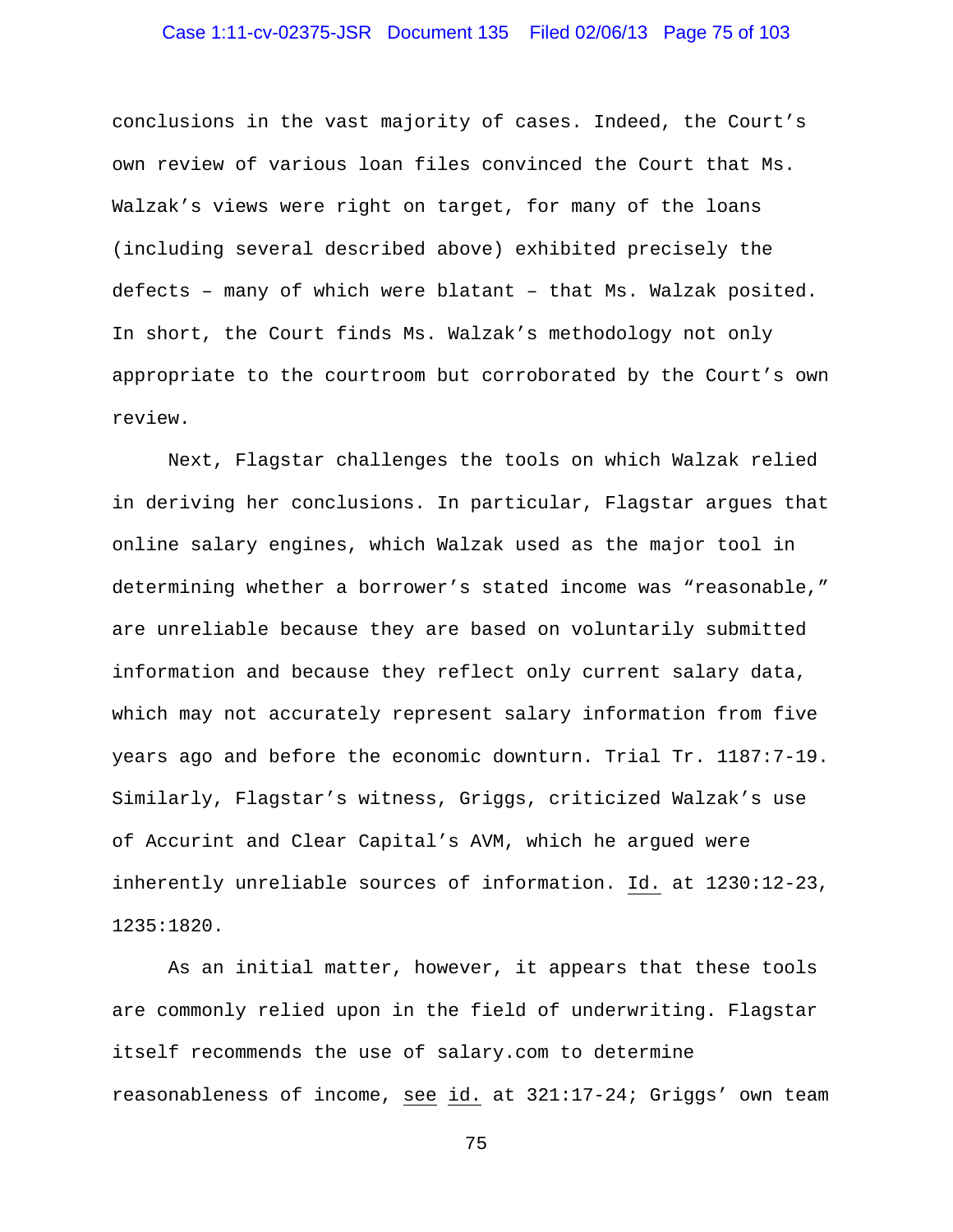# Case 1:11-cv-02375-JSR Document 135 Filed 02/06/13 Page 76 of 103

looked to Accurint when challenging some of Walzak's allegations, id. at 1232:10-1236:4; and Scott testified that Flagstar trained its underwriters to use similar online tools, id. at 911:1-16, and that Flagstar regularly validated appraisals using a different AVM, id. at 909:10-21. As to the online salary engines specifically, the Court is satisfied that any concerns about reductions in average income in the intervening half-decade since the origination of the loans is mitigated by the fact that Walzak only treated a borrower's stated income as unreasonable when it far exceeded an online salary engine's reported ninetieth percentile for individuals in the borrower's field and geographic area. Thus, the Court finds these tools to be sufficiently reliable so as to appropriately underlie Walzak's analysis of the loan samples.

Flagstar also argues that Walzak's survey of industry underwriters, through which she sought to determine the parameters of the industry consensus for various "reasonableness" determinations in underwriting, was inherently flawed and cannot constitute an "industry standard" on which reliable findings can be based. See Trial Tr.505:6-508:9**.** Walzak testified that she gave this review to her underwriters to provide guidance as to what should be considered "reasonable" where Flagstar's underwriting guidelines give leeway to its individual underwriters. Id. at 407:12-14, 505:3. A review of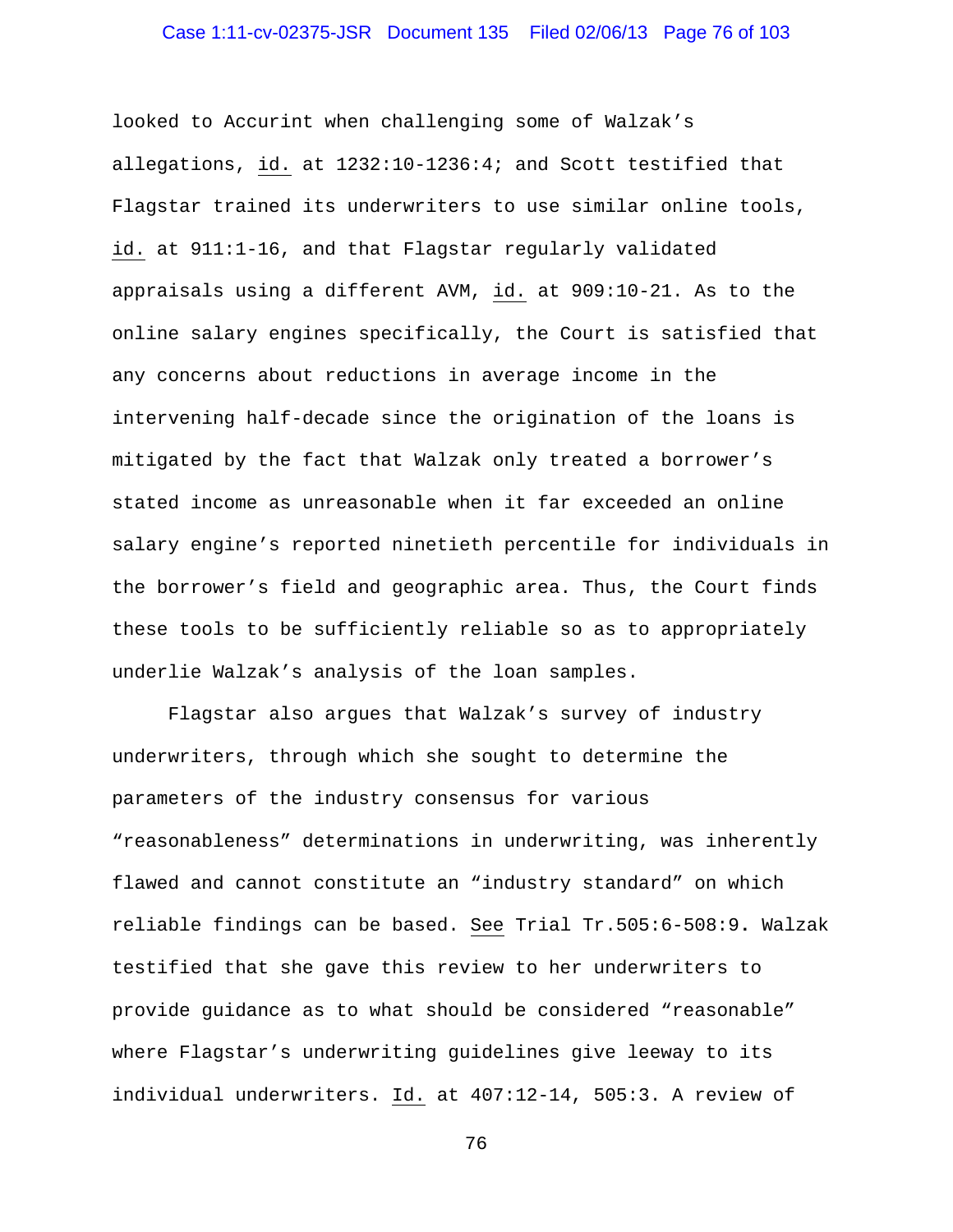# Case 1:11-cv-02375-JSR Document 135 Filed 02/06/13 Page 77 of 103

the survey indicates, however, that for some issues, no clear consensus exists to suggest an "industry standard" that Walzak's team could apply. See id. at 505:6-8. But the Court finds that this issue appears at best tangential to the work that Walzak's reviewers did. Because, moreover, Walzak set clear standards herself as to some of these issues – deciding, for example, to use the ninetieth percentile income as the bar for reasonable income – and because Walzak made the ultimate determinations of materiality of breach based on her own industry experience as an underwriter, there was no material error here.

Flagstar next claims that Walzak's review process lacked internal controls and quality control, and therefore Walzak failed to "reliably appl[y] the principles and methods to the facts of the case," as is required by Rule 702. As described above, Walzak's oversight of her team of underwriters was rather limited, and this led to results that at times appear inconsistent. Perhaps most significantly, Nielsen testified that he was unable to reconstruct the fraud rates claimed by Walzak, either by tallying the comments relating to fraud or the fraud section of questions filled out by Walzak's underwriters. Id. at 1009:1-1010:6.

But this misapprehends the use Ms. Walzak made of the data and comments supplied by her underwriters, as well as Digital Risk and Clear Capital. These groups basically collected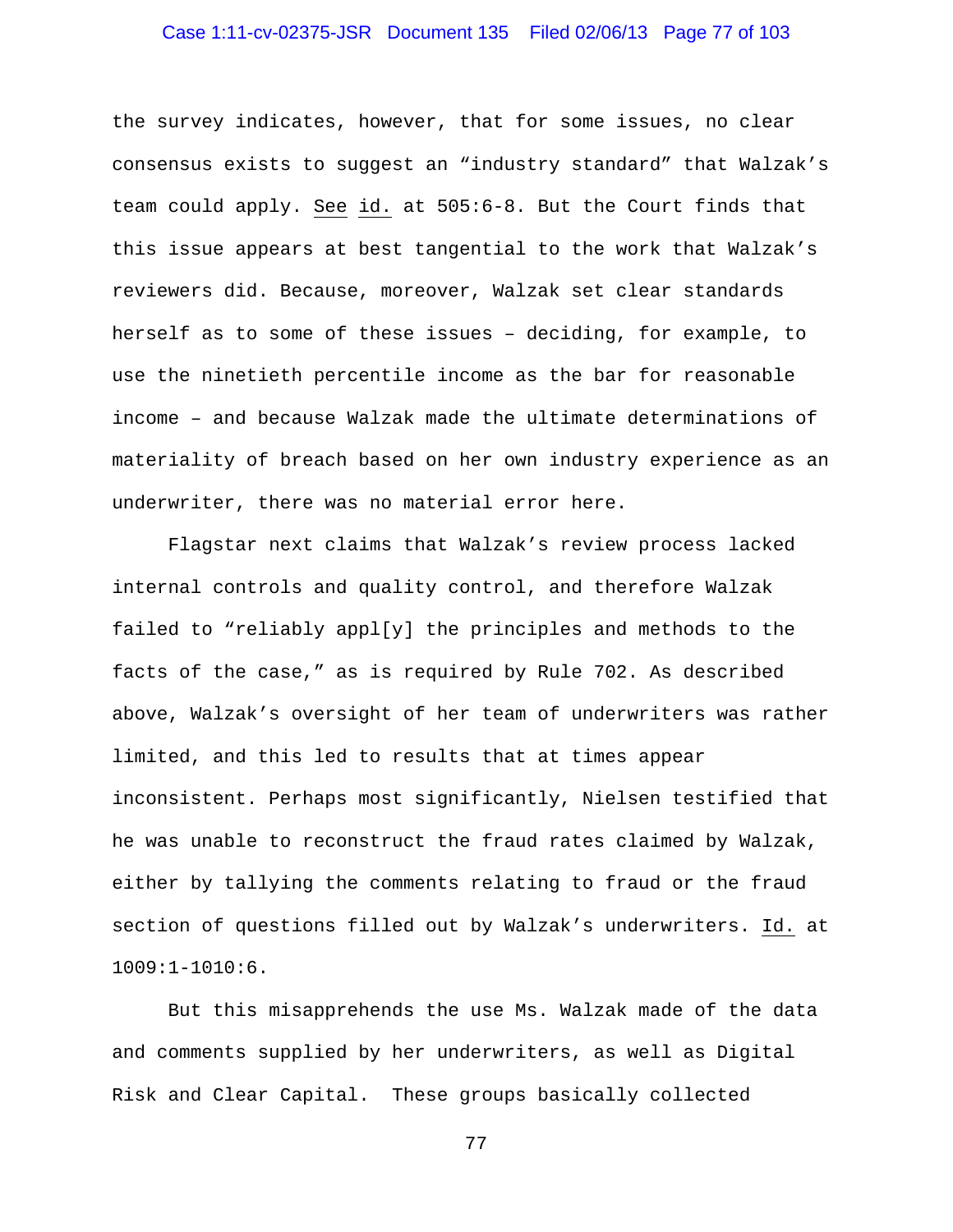# Case 1:11-cv-02375-JSR Document 135 Filed 02/06/13 Page 78 of 103

factual data and, sometimes, offered useful comments. While, where they found no problems, Walzak accepted their findings, when they did find problems, Walzak conducted an independent review and made the ultimate conclusions, Her final review, the Court finds, was essentially consistent, and any inconsistencies on the part of her supporting team were therefore immaterial.

Moreover, Walzak's testimony indicates that she remained available for questions from her reviewers throughout the process and reviewed all of their work as it came in, including an initial sample to test the consistency of the underwriters' understanding of the guidelines. Trial Tr. 489:2-9. As to Clear Capital, Walzak discussed at least with Digital Risk what Clear Capital would be doing, and Walzak received a demonstration of the product before the process began. See id. at 379:20-380:2, 685:1-8. Moreover, Flagstar's substantive challenge to the use of the Clear Capital AVM amounts to little more than a claim that the Clear Capital AVM was "not well known" in the industry, without any factual information suggesting that the model or the data underlying it were inadequate or insufficient. Id. at 914:13-14**.** And, again, Walzak reviewed each of Digital Risk's findings in making her ultimate determination of materiality. Id. at 311:24-312:2**.** 

To be sure, it is clear from the testimony at trial that Digital Risk made occasional mistakes that Walzak failed to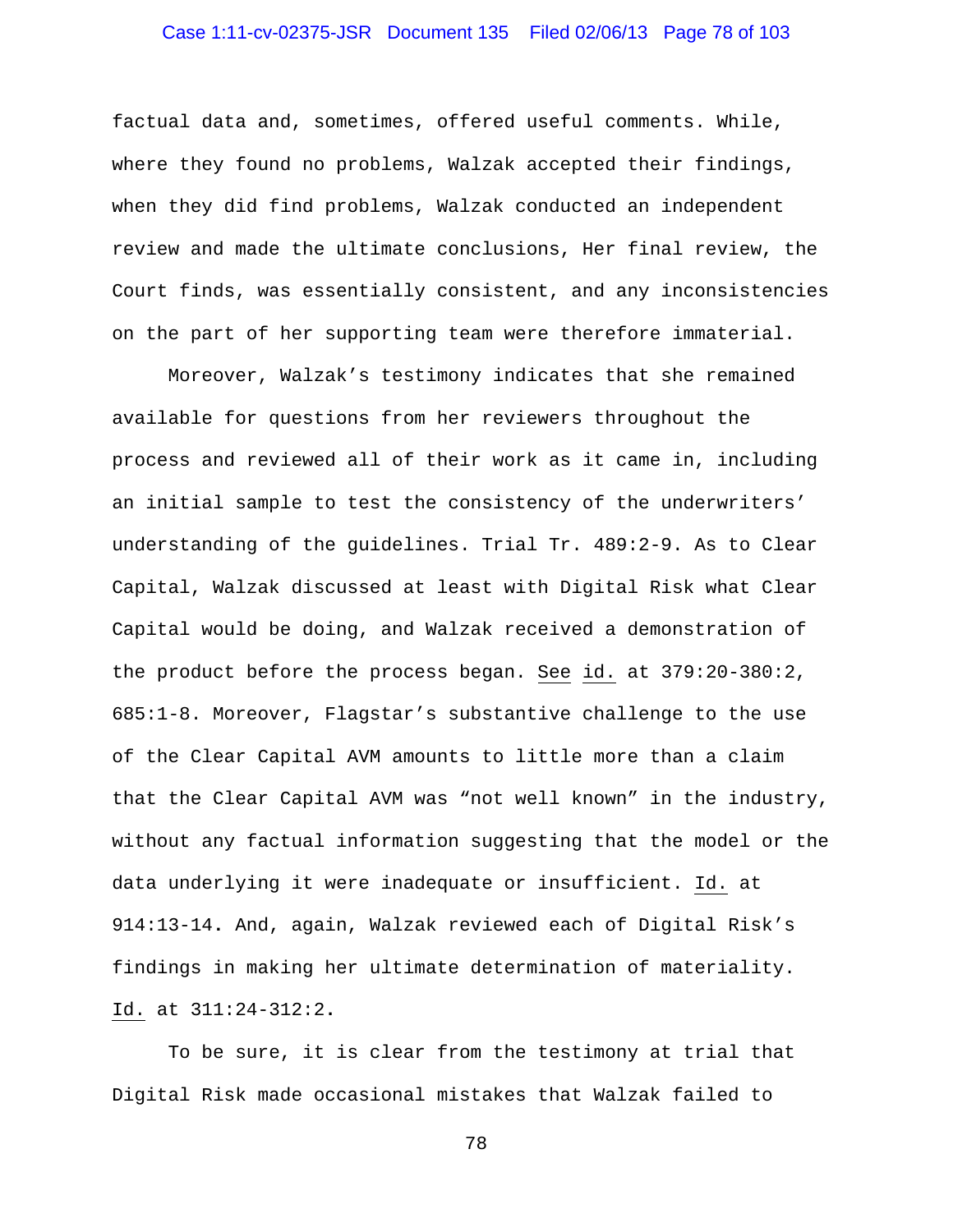# Case 1:11-cv-02375-JSR Document 135 Filed 02/06/13 Page 79 of 103

catch – such as the case of the loan described above for which Digital Risk entered the value of the borrower's years in his home as the borrower's years of experience in his employment. See Trial Tr. 647:2-648:19. However, given the volume of loans that Walzak reviewed, it seems inevitable that occasional errors would slip by, but there has been no showing that such errors were either frequent or material.

 Finally, Flagstar challenges the credibility of Ms. Walzak's testimony that she reviewed each loan file in which her reviewers noted a potentially material issue and came to her own conclusions regarding the materiality of the breaches indicated by her reviewers and/or by Digital Risk. See Trial Tr. 310:21- 25. In particular, Flagstar makes much of the fact that Walzak failed to mention this full loan-file review in her deposition – when she testified that she looked at the loan file only if she saw inconsistencies in the spreadsheet or something sparked her interest**,** see id. at 495:2-20; that Walzak could not have had time to thoroughly review each loan file given the time constraints of a four-week review period and Walzak's other obligations**,** see id. at 583:19-593:22; and that Walzak could not remember a situation in which she disagreed with her reviewer's conclusions, see id. at 562:16-17.

 This, however, is not a challenge to admissibility under Rule 702, but rather a challenge to the credibility of Ms.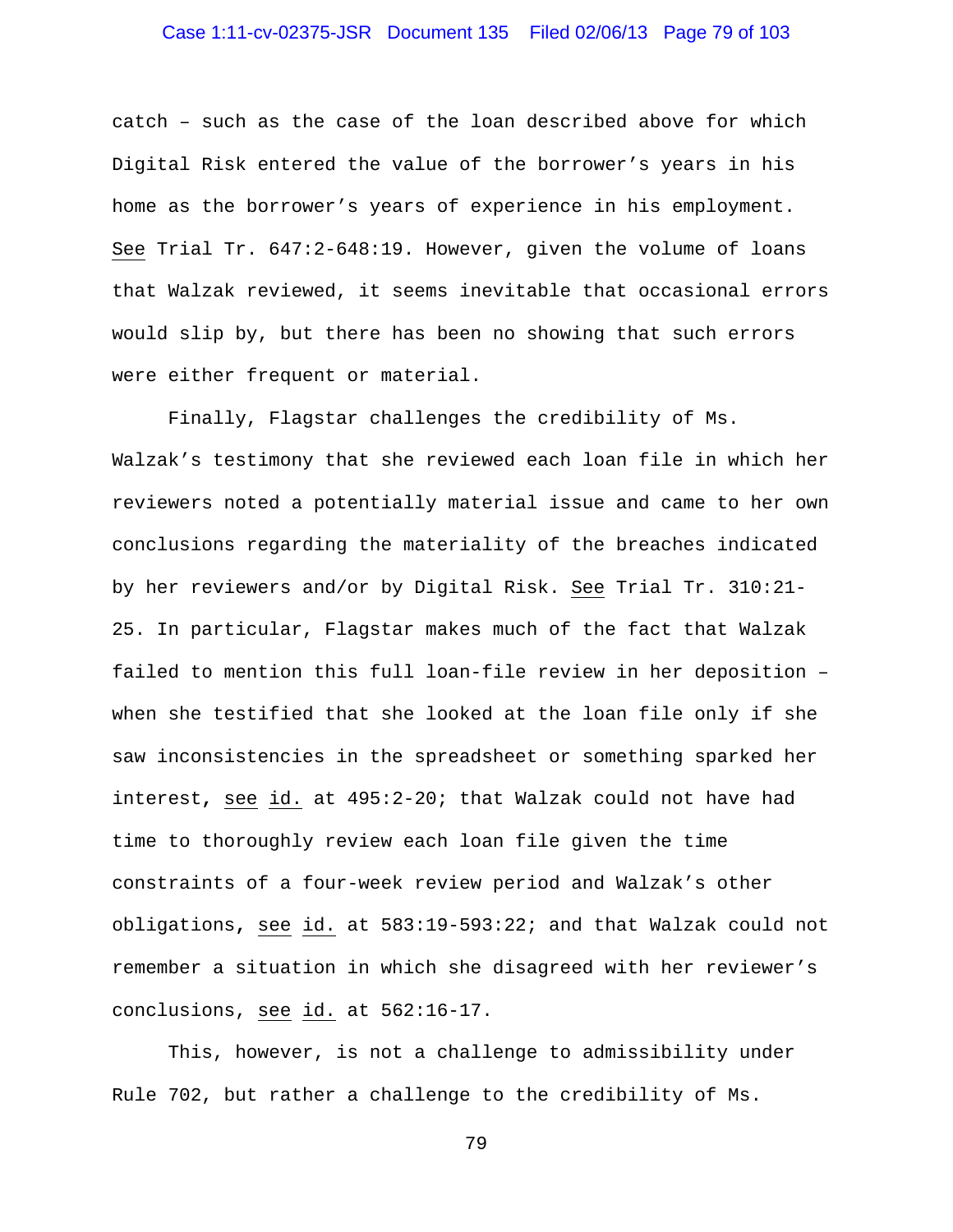# Case 1:11-cv-02375-JSR Document 135 Filed 02/06/13 Page 80 of 103

Walzak's testimony. Treating it as such, moreover, the Court finds Ms. Walzak's testimony fully credible in this regard. As an experienced expert in this area, Ms. Walzak knew well that such personal review was critical to the admissibility of her testimony and the weight it would be given, and four weeks was more than ample time to review the 610 loan files that remained after her team's initial screening. The Court itself was able to review several such files in a matter of minutes, aided by the same kind of flagging of problematic issues that Walzak's team identified.

 Because the Court has rejected each of Flagstar's contentions as to Walzak's expert analysis, the Court denies Flagstar's motion to exclude Walzak as an expert under Rule 702.

Having denied Flagstar's challenges to Assured's witnesses, the Court turns briefly to Flagstar's motion for judgment on partial findings under Federal Rule of Civil Procedure 52(c), made at the close of Assured's case. As the Court noted at trial, Assured's initial failure to enter Flagstar's guidelines and all of the loan files that Walzak reviewed into evidence on Assured's case presented a potential problem of proof for Assured. However, Walzak testified to the substance of Flagstar's guidelines, and the Court concludes that this provided sufficient evidence to allow Assured to overcome the Rule 52(c) motion, especially in light of the fact that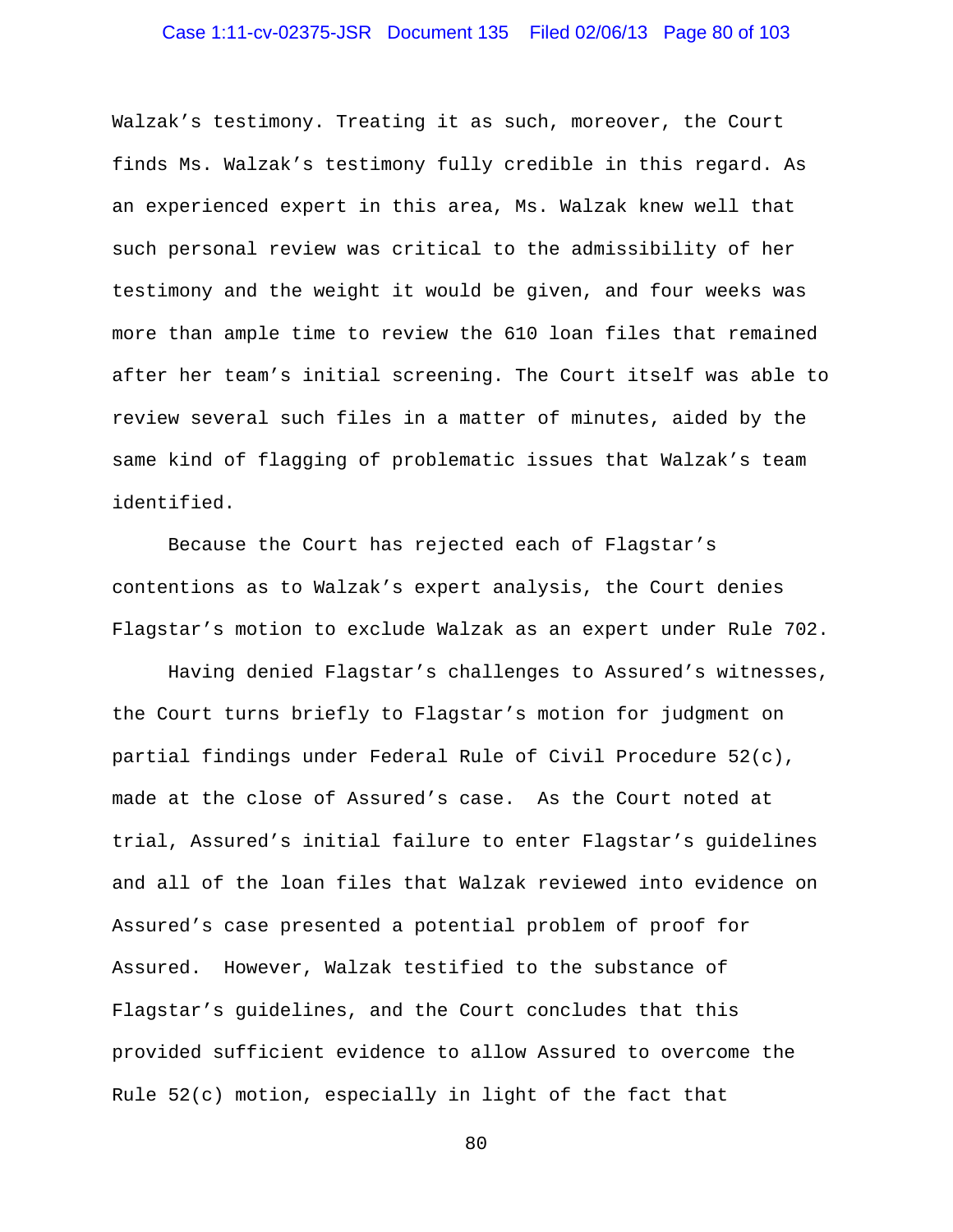# Case 1:11-cv-02375-JSR Document 135 Filed 02/06/13 Page 81 of 103

Assured's claims that Flagstar breached its contractual representations and warranties were not entirely dependent on a breach of Flagstar's guidelines. Additionally, it should be noted that Assured cured these evidentiary issues during Flagstar's presentation of its case by submitting into evidence the relevant Flagstar underwriting guidelines, see Pl. Ex. 96, as well as the loan files for the 126 loans reviewed by both Walzak and Griggs, see Def. Exs. BBB 1-126. The Court therefore denies Flagstar's Rule 52(c) motion as of the close of Flagstar's case as well.

The Court turns next to the heart of the case: whether Flagstar breached its contractual responsibilities by failing to repurchase materially defective loans from the securitization Trusts. The Transaction Documents are expressly governed by New York law. Pl. Ex. 90 § 6.05; Pl. Ex. 451 § 7.02; Pl. Ex. 198 § 8.02. Under New York law,

In order to recover from a defendant for breach of contract, a plaintiff must prove, by a preponderance of the evidence, (1) the existence of a contract between itself and that defendant; (2) performance of the plaintiff's obligations under the contract; (3) breach of the contract by that defendant; and  $(4)$ damages to the plaintiff caused by that defendant's breach.

Diesel Props S.r.l. v. Greystone Bus. Credit II LLC, 631 F.3d 42, 52 (2d Cir. 2011). The parties do not contest that they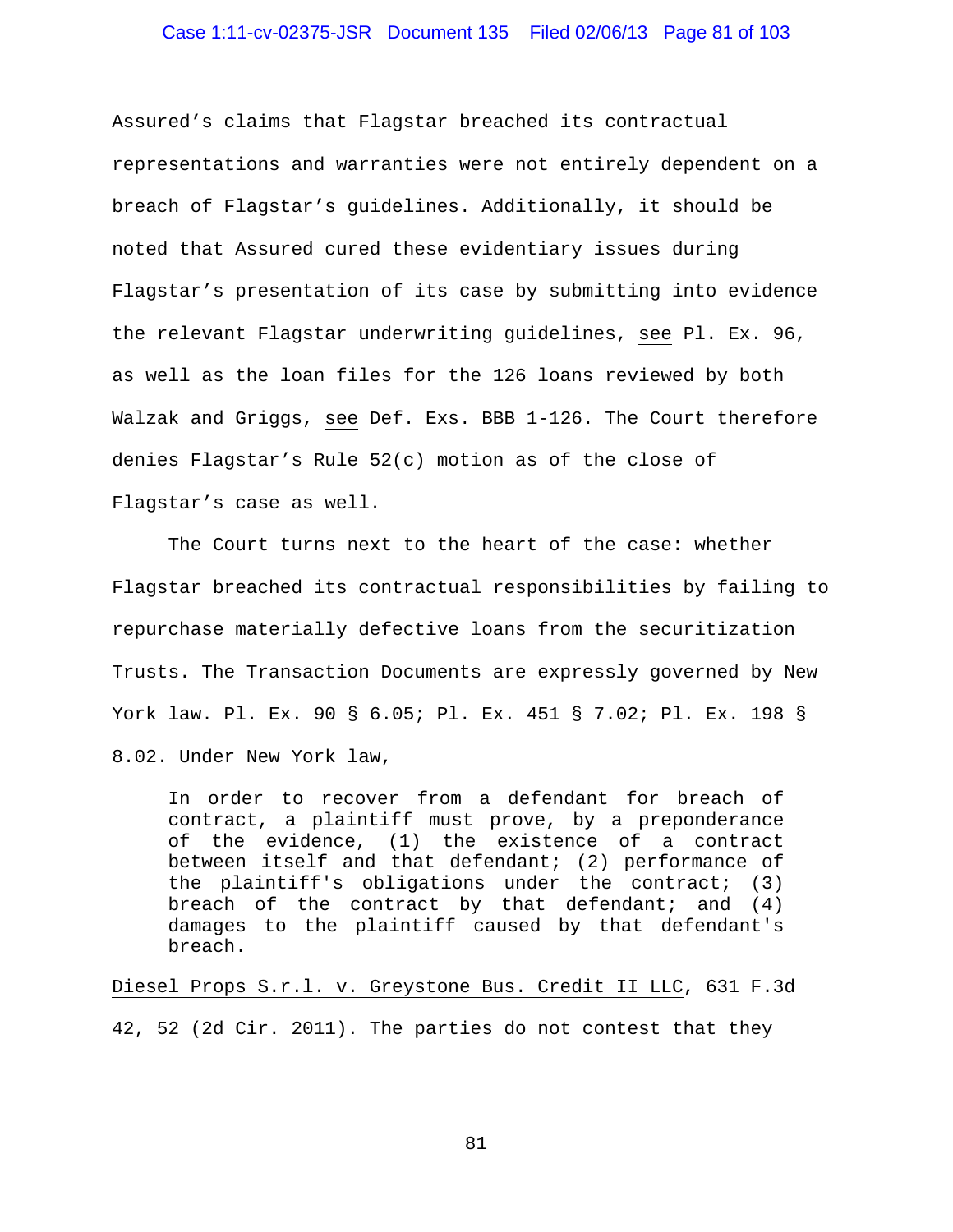# Case 1:11-cv-02375-JSR Document 135 Filed 02/06/13 Page 82 of 103

entered into valid contracts or that Assured has fully paid the claims required to be paid under the Transaction Documents.

The first issue, then, is whether Flagstar breached the relevant contracts. Under the terms of the Transaction Documents, as described above, Flagstar is liable for any breach of the contractual representations and warranties that "materially and adversely affects the interest of the Issuer, the Noteholders or the Note Insurer in the related Mortgage Loan," regardless of whether Flagstar knew that the substance of the representation or warranty "was inaccurate at the time [it] was made." Pl. Ex. 198 § 2.04(b); see also Pl. Exs. 198 § 8.06; 451 § 7.08 (making Assured a third-party beneficiary to the SSAs and MLPAs); See Pl. Ex. 90 § 2.03(h) (expressly incorporating the representations and warranties). Upon becoming aware of such breaches, Flagstar has an obligation to cure the deficiencies in the loans or repurchase the defective loans within 90 days. See Pl. Ex. 198 § 2.04(d). If Flagstar fails to do so, it has breached the terms of the contract, and Assured is entitled to enforce the "repurchase or cure" remedy contained in the Transaction Documents. See Pl. Ex. 451 § 3.02(c)(describing the cure-or-repurchase process as the "sole remedy" against Flagstar "for the breach of a representation or warranty with respect to a Mortgage Loan"); see also Pl. Ex. 198 § 2.04(e) (to similar effect). It is clear that Flagstar has repurchased only a small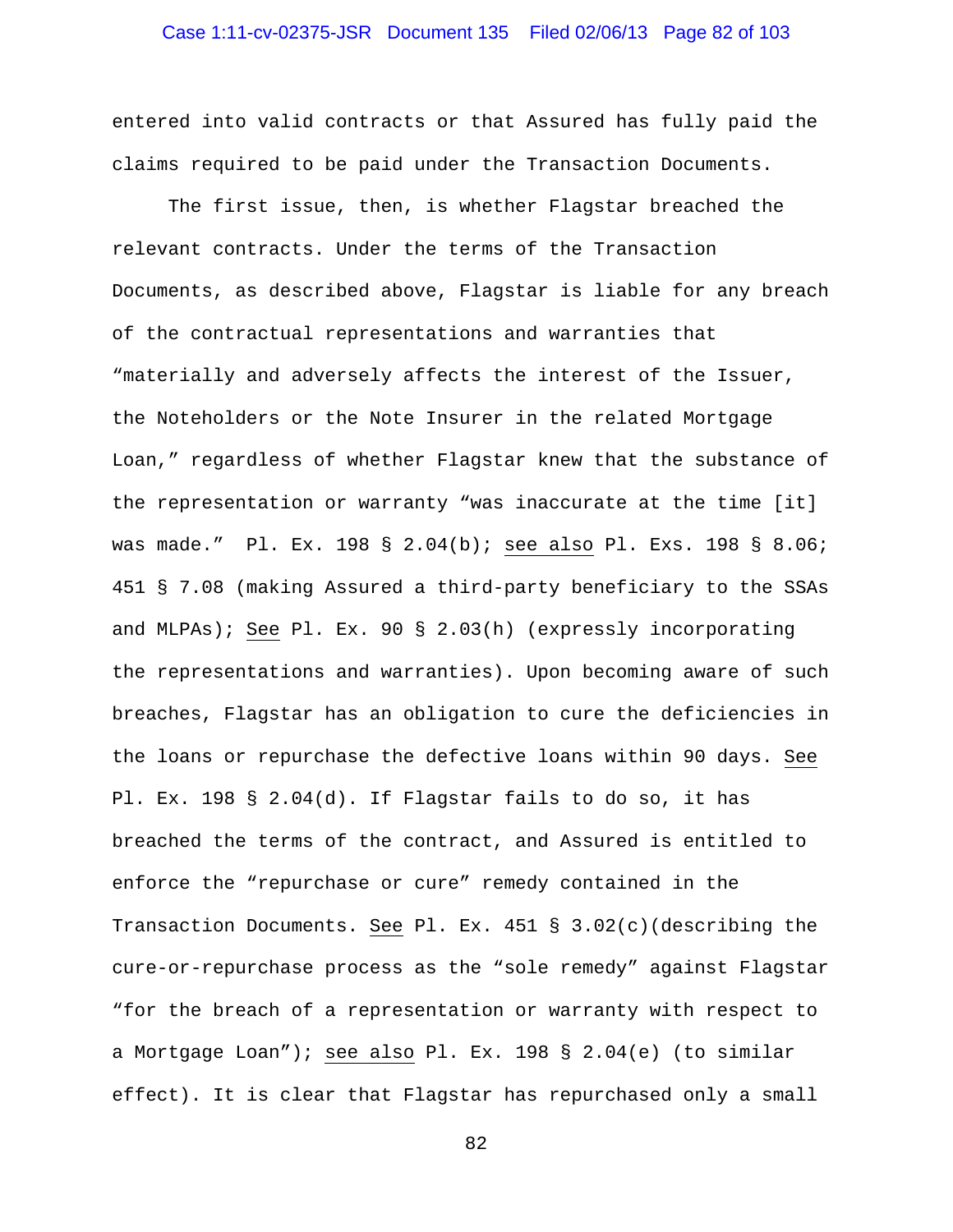# Case 1:11-cv-02375-JSR Document 135 Filed 02/06/13 Page 83 of 103

handful of loans over the course of these transactions, see Pl. Ex. 407 (listing Flagstar's repurchases); thus, the critical issues that remain are (1) whether Assured proved that the loans materially breached the contractual representations and warranties; (2) whether Flagstar was sufficiently aware of this fact to trigger the repurchase-or-cure remedy; and (3) what damages, if any, Flagstar owes to Assured.

Most of the trial focused on the question of whether the loans underlying the transactions materially breached the contractual representations and warranties. The representations and warranties that Assured claims Flagstar breached are that (1) "Each Mortgage Loan was originated in good faith and in accordance with [Flagstar's] underwriting guidelines," and (2) "No error, omission, misrepresentation, negligence, fraud or similar occurrence with respect to a Mortgage Loan has taken place on the part of any person, including, without limitation, the Mortgagor, any appraiser, any builder or developer, or any other party involved in the origination of the Mortgage Loan or in the application of any insurance in relation to such Mortgage Loan." Pl. Ex. 451 § 3.02(a)(36), (65). In its opinion denying Flagstar's summary judgment motion, the Court determined that the further requirement that breaches of these representations and warranties be "material and adverse" means that "plaintiff must only show that [Flagstar's] breaches [of the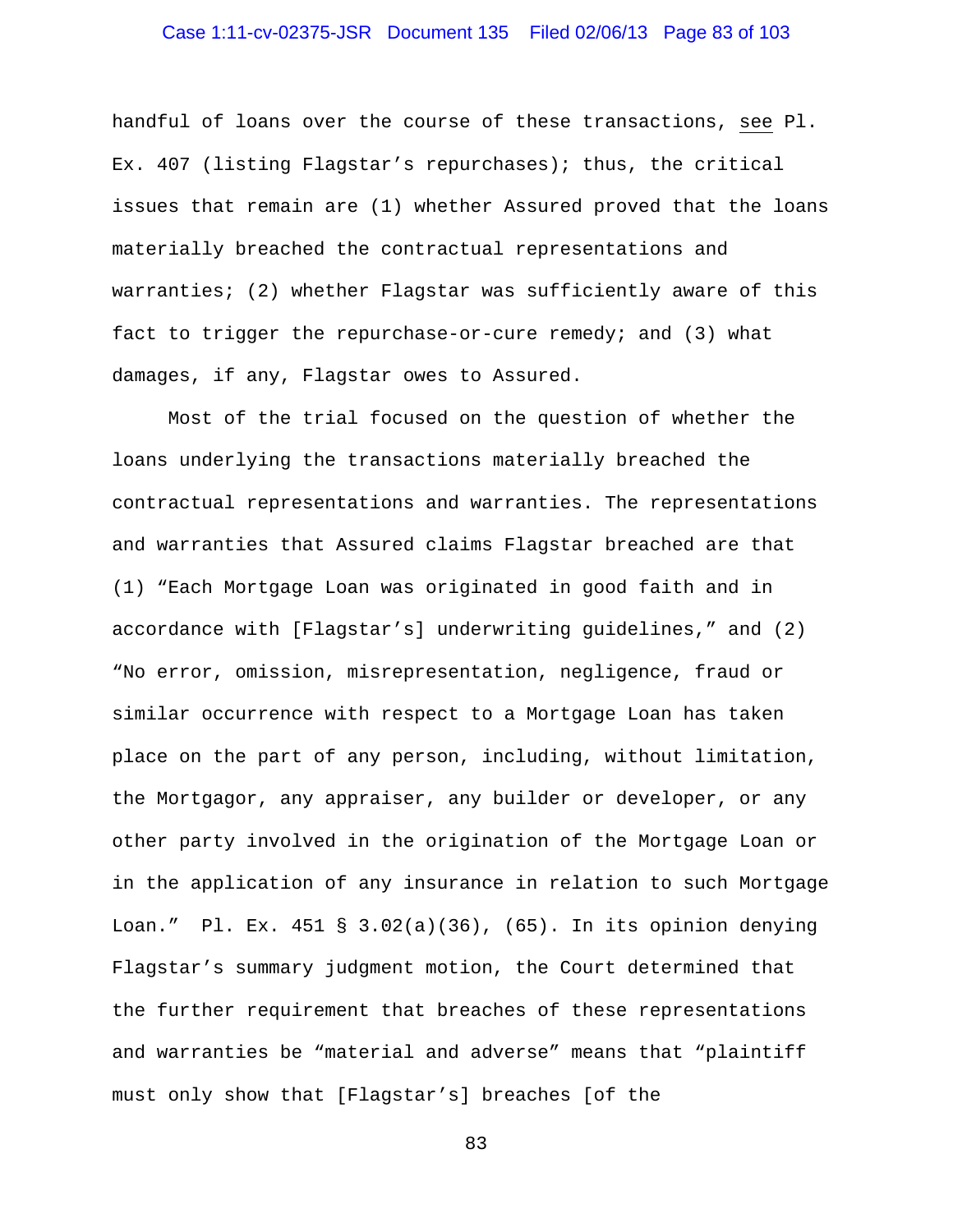# Case 1:11-cv-02375-JSR Document 135 Filed 02/06/13 Page 84 of 103

representations and warranties] materially increased its risk of loss." Mem. at 12, ECF No. 100 (Sept. 25, 2012). As discussed above, whether breaches of the representations and warranties "materially increase" Assured's risk of loss is a function of all of the circumstances presented in each unique loan file. Trial Tr. 555:25-556:9 (Walzak); 1044:18-24 (Nielsen); 1171:17- 1174:17 (Griggs).

 One hard and fast rule that Walzak applied was that evidence of fraud – evidence that the borrower had affirmatively lied – was an automatic breach of the representations and warranties, regardless of whether there was also evidence of violations of Flagstar's guidelines. Trial Tr. 535:5-11. Further, as Brewer testified, Assured would have considered misrepresentations of borrower income, occupancy, and debt obligations material in its decision to insure the Flagstar transactions, as such misrepresentations indicate that a borrower may not be as creditworthy as Flagstar and Assured initially believed. Id. at 55:17-24, 59:1-7, 60:4-8. Even Griggs testified that when a borrower misrepresents his income or omits a debt obligation, that borrower's overall truthfulness is compromised and the risk of loss associated with that loan increases. Id. at 1284:20, 1286:21. The Court finds that this testimony well supports a finding that evidence of fraud is inherently material.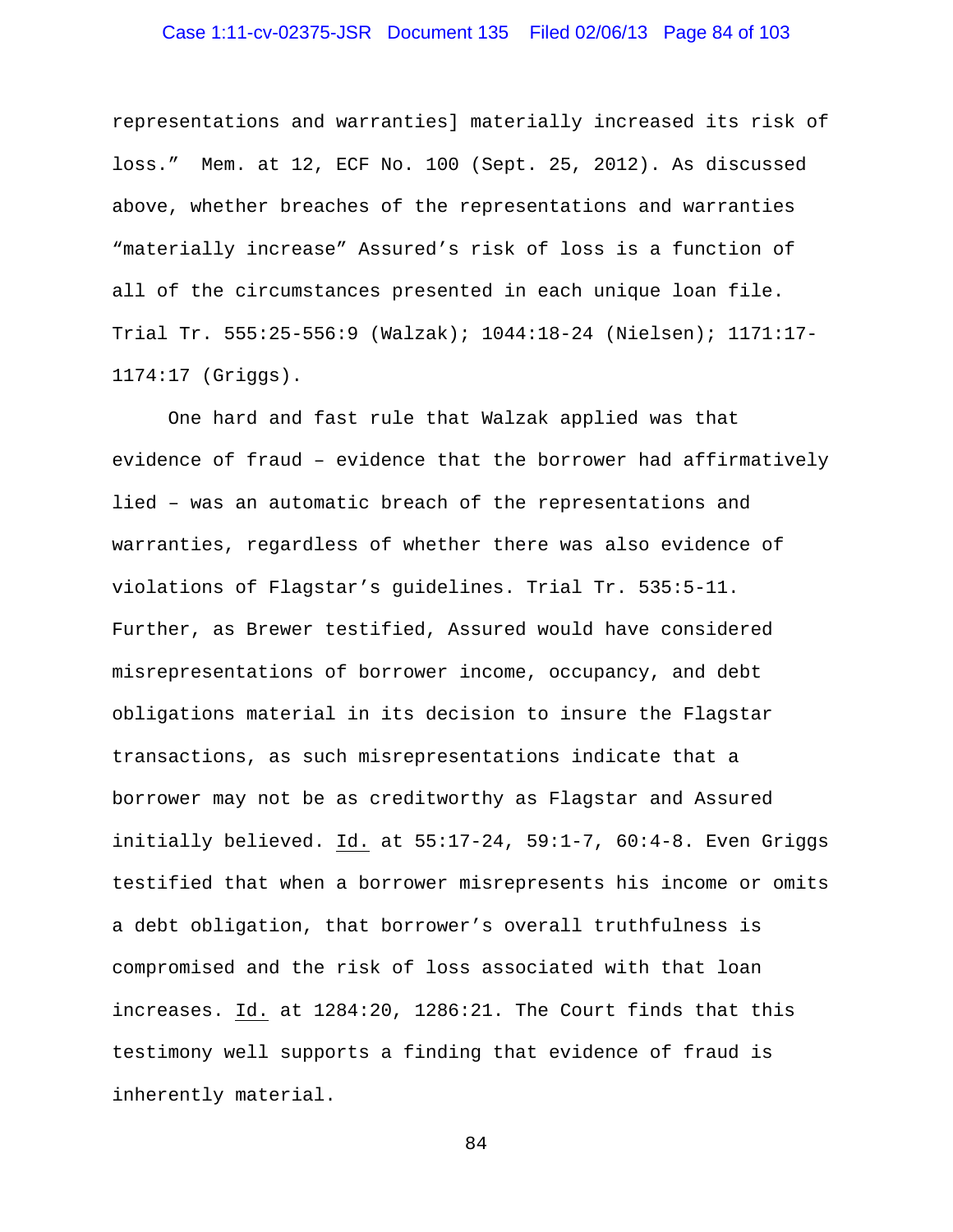Additional principles help guide the determination of material breach. First, where exposure of a misrepresentation or a miscalculation of a relevant data point – e.g., income, assets, debts – would lead to a modified CLTV or DTI calculation that fell outside Flagstar's guidelines permissible range, the misrepresentation or miscalculation would be deemed a material breach if the deviation from Flagstar's standards was sufficiently large that no compensating factors could have made up for the deviation. It is possible to see this kind of determination in the two loans that even Griggs deemed to be materially deficient because they were approved without taking account of undisclosed, already existing debts that, once exposed, drove the DTI far above the permissible limit set by the Flagstar guidelines. See Trial Tr. 361:2-20, 1246:7-21, 1282:23-1284:20. Second, where significant documentation was missing from the loan file such that it was impossible to verify that the required checks were completed, Walzak deemed this a material failure to follow Flagstar's guidelines if no adequate compensating documentation existed in the file. This approach can be seen at work in the case of a loan in which no VVOE existed in the file to substantiate the borrower's claimed income, but other documentation suggested that the borrower's income might be reasonable, and Walzak determined the breach to be immaterial. Id. at 609:8-613:9.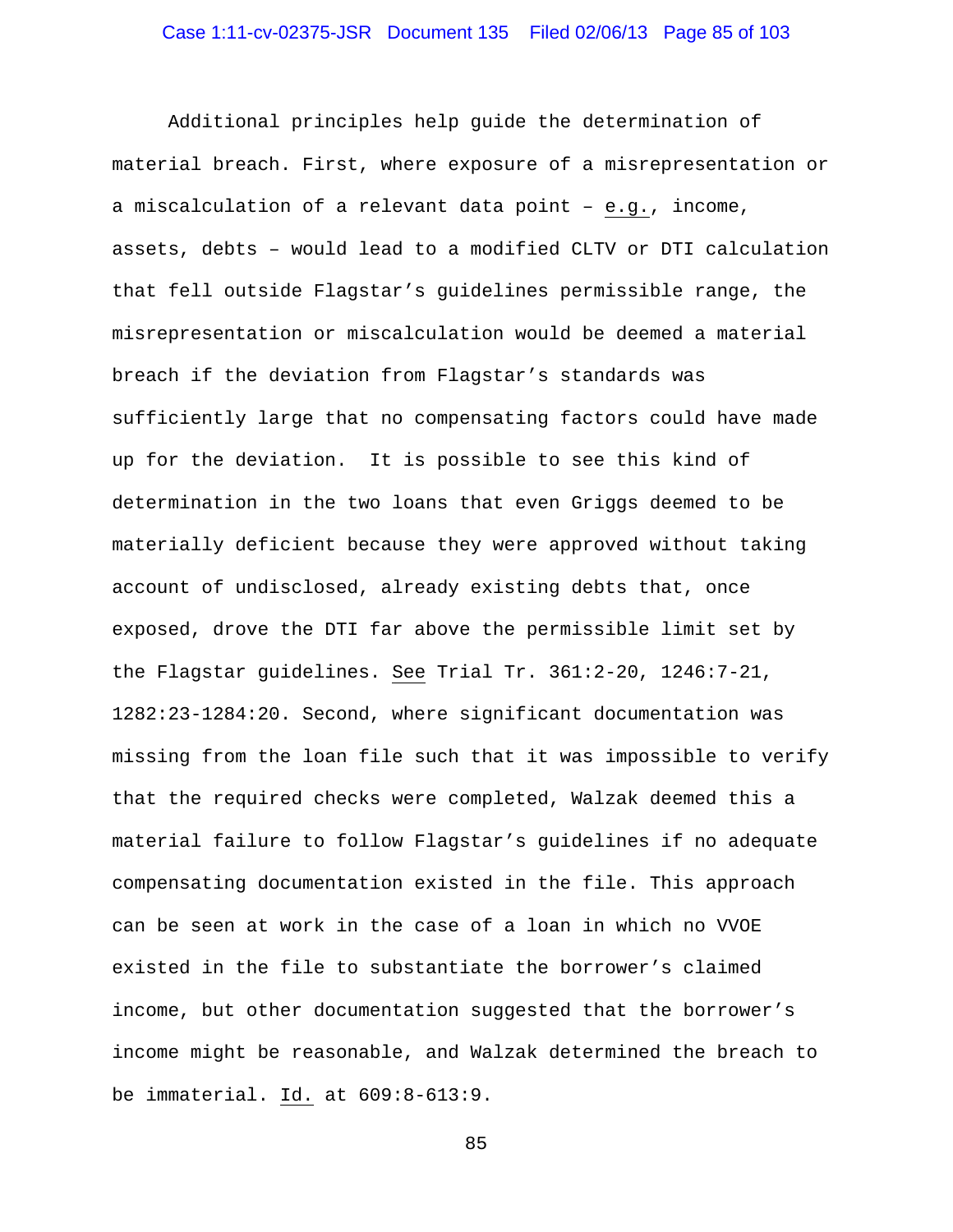Applying these principles, Walzak found 606 of the 800 loans reviewed to be materially defective, specifically, 85% of the 2005-1 sample and 66.5% of the 2006-2 sample. See Trial Tr. 315:2-10. The 606 defective loans fall into the following categories: 86 loans were made to borrowers who failed to disclose significant debt obligations (including loans that had closed after the closing of the subject loan), id. at 321:6-15; 131 loans were made to borrowers who stated their income at unreasonably high levels, id. at 322:4-10; 125 loans involved DTI limits, that once properly adjusted, exceeded Flagstar's guidelines, id. at 325:16-326:10; 24 loans were based on overvalued appraisals, id. at 326:23-327:17; 18 loans involved CLTV calculations that, once properly adjusted, exceeded Flagstar's guidelines, id. at 326:13-18; 17 loans were based on borrowers' misrepresenting their occupancy of the subject properties, id. at 328:15-16; 49 loans were made to borrowers who had insufficient cash reserves to meet Flagstar's requirements, id. at 324:22-325:12; 208 loans were made without the required VVOE form, id. at 323:6-7; and 179 loans were made without other required documentation, id. at  $331:22-332:4.^{18}$  Even after eliminating the few instances where Walzak's finding of breach was based on her misinterpretation of Flagstar's

 $\overline{a}$ 

 $18$  The combined total of 837 exceeds the 606 defective loans because certain loans were defective in more than one category.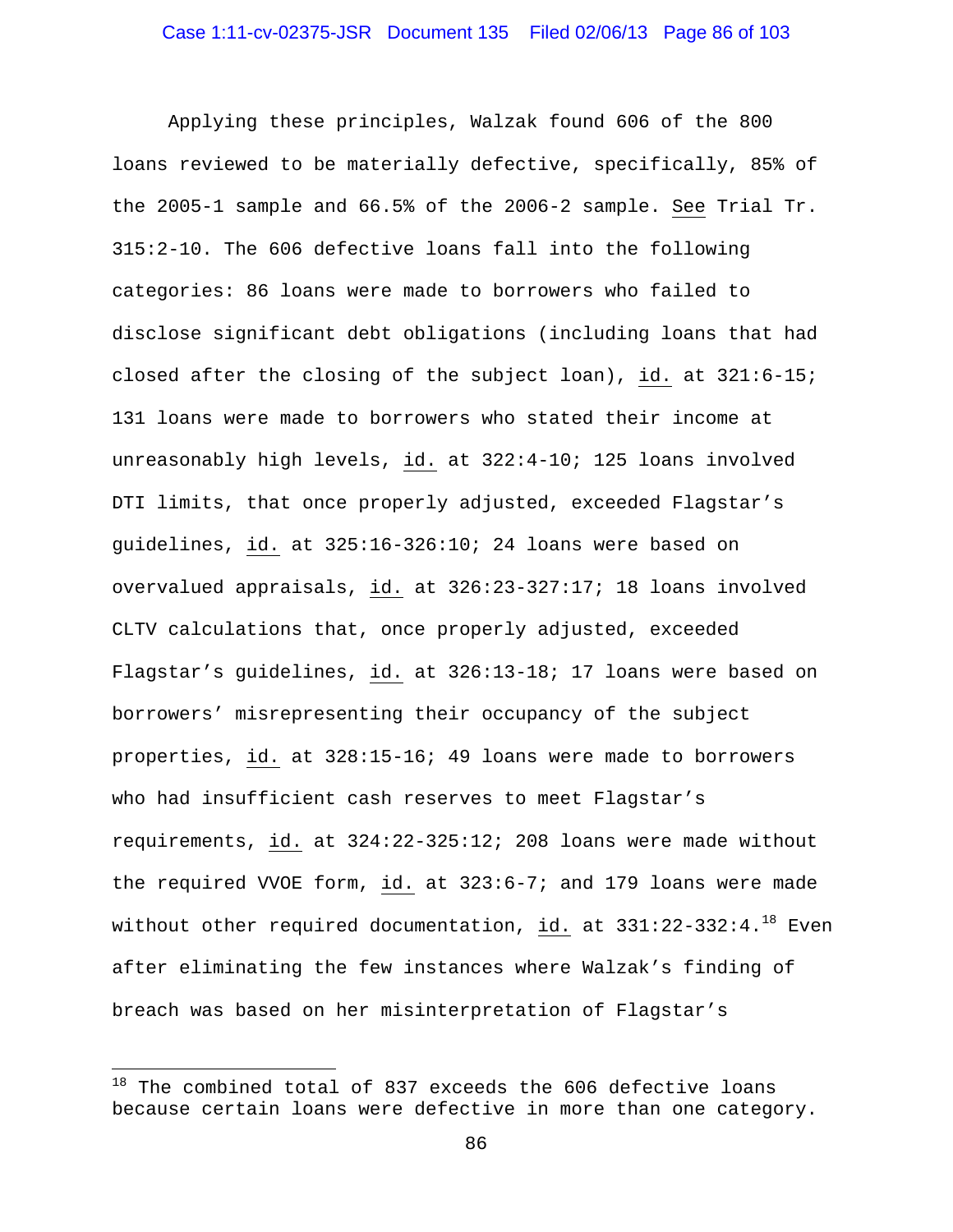# Case 1:11-cv-02375-JSR Document 135 Filed 02/06/13 Page 87 of 103

guidelines relating to letters of inquiry (see above), a huge percentage of the loans in the two pools were defective.

The Court finds that, with minor exceptions, Walzak's conclusions in these respects were fully credible and corroborated in numerous ways. To begin with, the representative instances described by the parties at trial (and illustrated in findings of fact above), were, for the most part, exactly as Walzak had categorized them. Indeed, the Court's own independent review of several of the loan files completely bore this out.

Furthermore, Flagstar, while repeatedly attacking Ms. Walzak's methodology, was notably unable to show actual instances where the loan files themselves did not contain material breaches of the guidelines. Thus, even though Flagstar's expert, Griggs, agreed with Walzak as to material deficiency on only three loans, see Trial Tr. 1246:2-16, he was unable to illustrate his conclusions with respect with respect to specific loan files in a manner that the Court found convincing; and for the most part he did not even try. Indeed, the filters Griggs employed – not reviewing the 484 loans that had paid in full or are still performing and the 43 "life event" loans, and deeming immaterial any breach of the representations and warranties if the borrower made his or her payments for twelve months – meant that Griggs failed to challenge the vast majority of Walzak's findings. Assured is free to prove the fact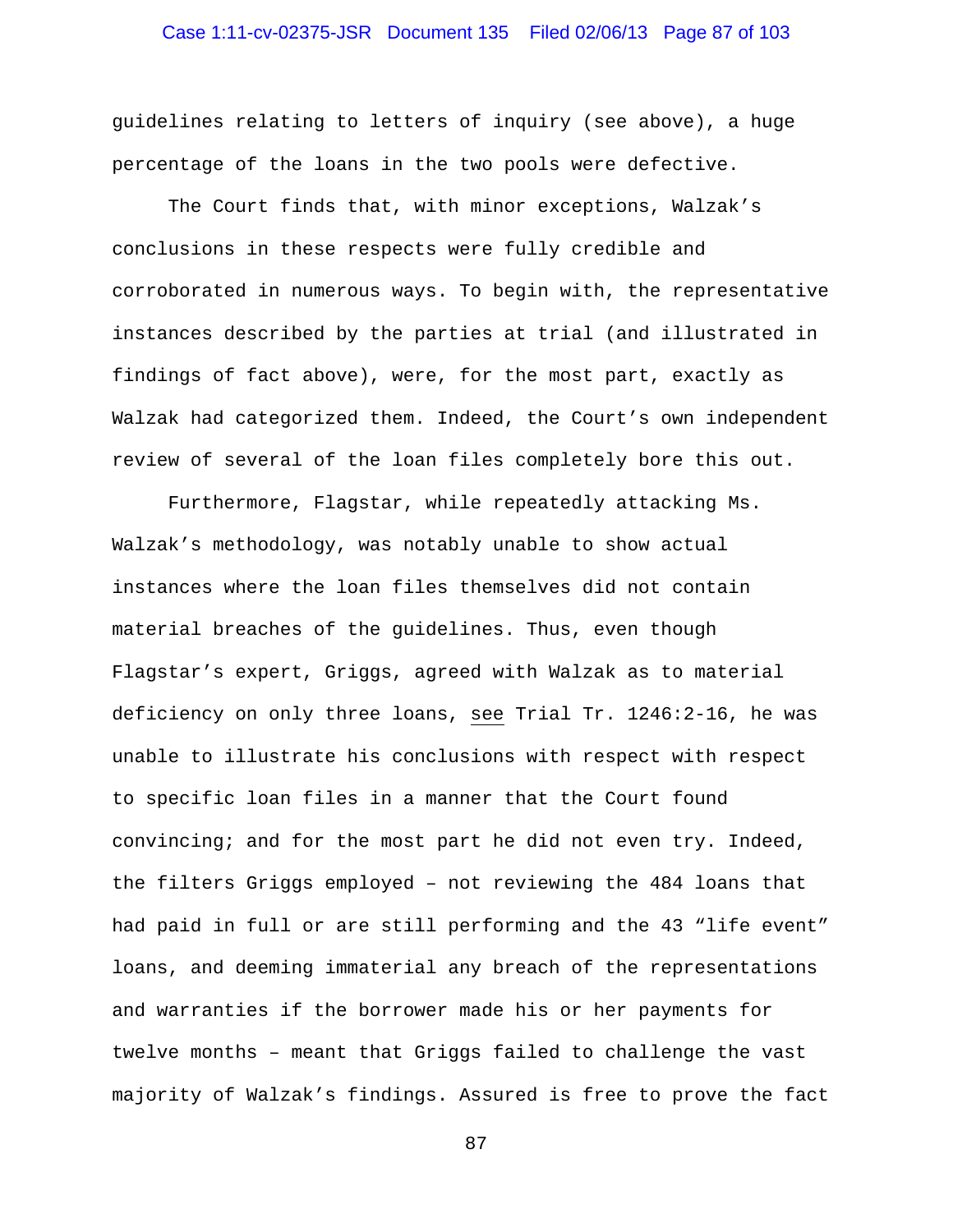# Case 1:11-cv-02375-JSR Document 135 Filed 02/06/13 Page 88 of 103

of Flagstar's breach, if not its damages from that breach, by demonstrative pervasive, materially defective underwriting equally for performing, delinquent and defaulted loans, as the "cure or repurchase" remedy in the Transaction Documents is not limited to defaulted or delinquent loans. Thus, the 484 loans that went unreviewed based on their payment status remain relevant to the Court's determination of material breach.

Moreover, given the Court's prior ruling that "the causation that must here be shown is that the alleged breaches caused plaintiff to incur an increased risk of loss," Mem. at 12, ECF No. 100 (Sept. 25, 2012), it is irrelevant to the Court's determination of material breach what Flagstar believes ultimately caused the loans to default, whether it is a life event or if the underwriting defects could be deemed "immaterial" based on twelve months of payment. Risk of loss can be realized or not; it is the fact that Assured faced a greater risk than was warranted that is at issue for the question of breach. Thus, the Court concludes that Walzak's findings were largely unrebutted by Griggs.

As for the 126 loans that Griggs did review, Griggs claimed that 80 did not involve material breaches, i.e., the 13 that Griggs rated a 1 and the 67 that Griggs rated a 2. Trial Tr. 1268:22-1269:21. However, Griggs testified that loans characterized as a 2 include those loans that met Griggs'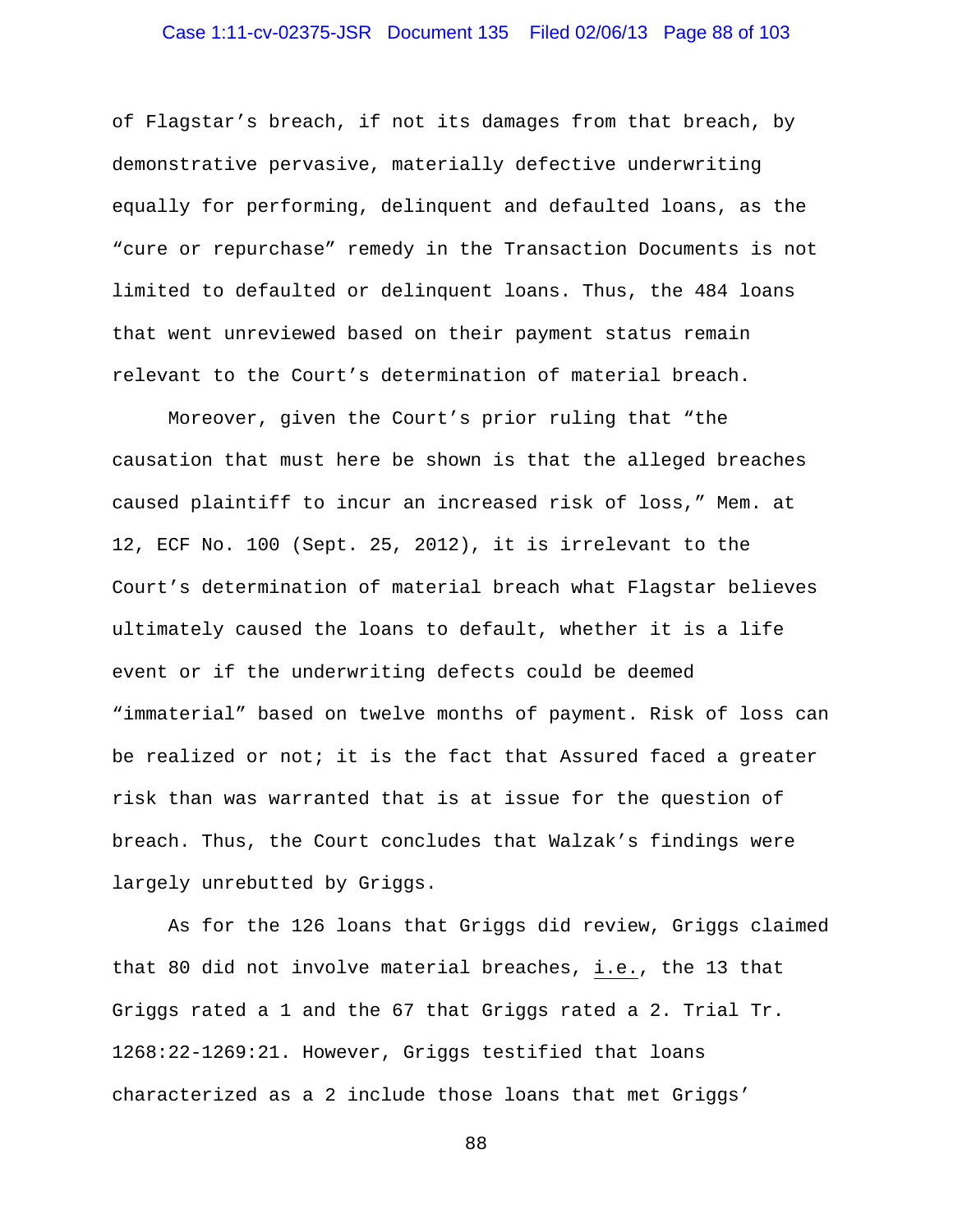# Case 1:11-cv-02375-JSR Document 135 Filed 02/06/13 Page 89 of 103

twelve-month successful payment filter (which, as noted, the Court regards as improper), loans in which an undisclosed debt was discovered but for which Griggs believed that potential, but undocumented rental income should be considered in calculating DTI (an unsubstantiated assumption that the Court rejects), and loans for which Griggs found missing documentation issues to be "curable" based on Flagstar's supplementation of its production with documents found in other loan files. Id. at 1193:3-1200:6, 12:14:21-22, 1304:2-15**.** Taking Griggs' testimony that, absent the twelve-month filter, some of the category 2 loans would have been rated a 3, see id. at 1307:9-16, and disregarding Griggs' speculative assumption of potential rental income, the number of category 2 loans would be substantially reduced and category 3 loans equally increased, indicating that Walzak was indeed correct on many of her findings. That leaves, at minimum, the 13 category 1 loans on which Griggs and Walzak disagree. Even assuming Griggs is correct on all 13 of those loans he rated a 1, Walzak's findings largely remain uncontested on the vast majority of loans in the samples.

It should also be noted that Griggs' reviewers deemed only 30 allegations out of the 1280 that they reviewed – less than 3% of the allegations - to be "not clear." See Trial Tr. 1169:22-23**.** This effectively contradicts Nielsen's criticism of Walzak's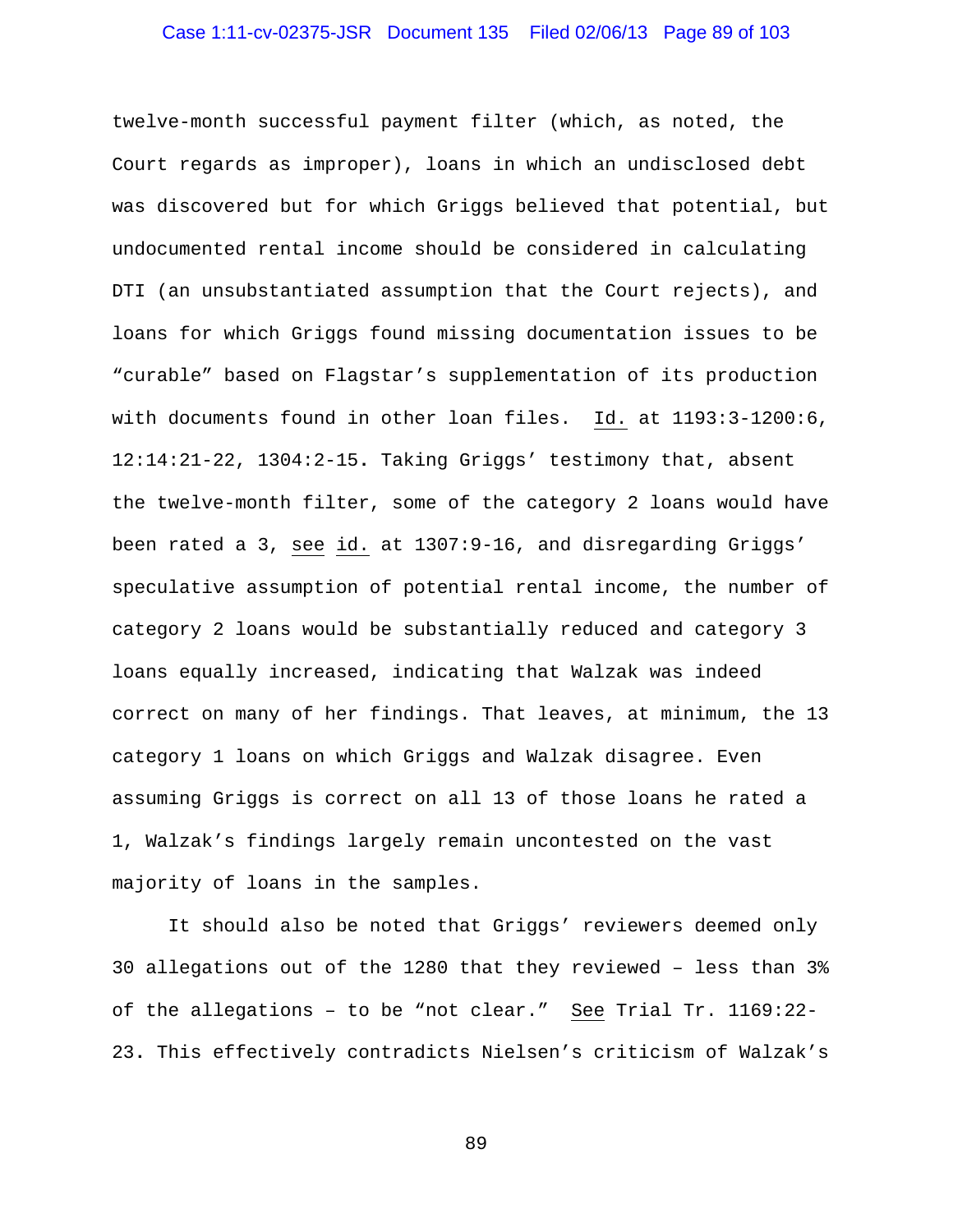# Case 1:11-cv-02375-JSR Document 135 Filed 02/06/13 Page 90 of 103

questions as vague and unclear and her review as opaque.<sup>19</sup> See id. at 988:6-13, 1007:1-5**.** Moreover, even if, as Griggs and Nielsen both testified, Walzak's individual adverse findings were inflated by derivative and overlapping findings, this inflation was largely irrelevant. See id. at 992:1-6**.** Walzak testified that she based her ultimate determination as to whether Flagstar materially breached the representations and warranties on the totality of the circumstances present in each loan file and the seriousness of Flagstar's errors, not by tallying the number of adverse findings per loan.

The Court has considered Flagstar's other objections to Walzak's conclusions and finds them sufficiently without merit as to not warrant further discussion with one exception that merits brief mention, to wit, Flagstar's challenge to the use of statistical sampling to prove liability in this case. Sampling is a widely accepted method of proof in cases brought under New York law, including in cases relating to RMBS and involving repurchase claims. See Syncora Guarantee Inc. v. EMC Mortg. Corp., No. 09 Civ. 3106, 2011 WL 1135007, at \*4 (S.D.N.Y. Mar. 25, 2011); MBIA v. Countrywide Home Loans, Inc., 30 Misc. 3d 1201(A), at \*4 (N.Y. Sup. Ct. 2010). Although Flagstar argues that the fact determination of material breach in any given

<u>.</u>

<sup>&</sup>lt;sup>19</sup> Nielsen was not tasked with making any determination as to whether the loans breached the representations and warranties, and made no such conclusions at trial.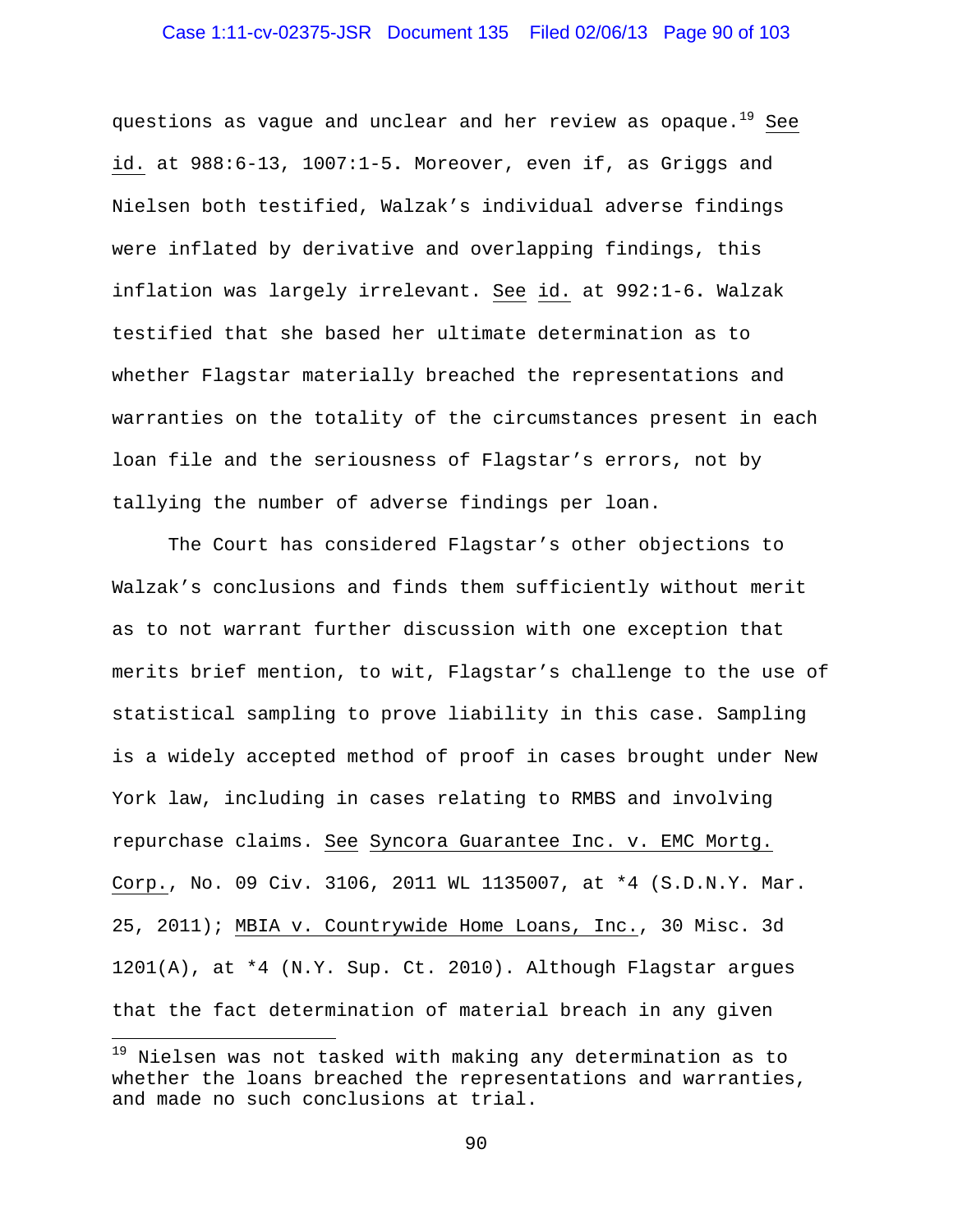# Case 1:11-cv-02375-JSR Document 135 Filed 02/06/13 Page 91 of 103

instance requires consideration of an entire loan file renders the loans ill-suited to proof by statistical sampling, this argument is unpersuasive. The very purpose of creating a representative sample of sufficient size is so that, despite the unique characteristics of the individual members populating the underlying pool, the sample is nonetheless reflective of the proportion of the individual members in the entire pool exhibiting any given characteristic. Because the Court accepts sampling as an appropriate method of proof in this case and because it largely adopts Walzak's findings of material defects, the Court finds that the loans underlying the Trusts here at issue pervasively breached Flagstar's contractual representations and warranties.

 Having found material breaches of the relevant contracts, the Court must determine whether Flagstar was made aware of the existence of these pervasive material and adverse breaches, and, if so, at what point in time. This is because § 2.04(d) of the SSAs provide that Flagstar's cure or repurchase obligations are triggered by Flagstar "becoming aware of" a breach. Pl. Ex. 198  $$2.04(d).$ 

 Flagstar argues that only actual awareness of material and adverse breaches will meet this requirement, as it claims that the Transaction Documents do not contemplate constructive notice. See, e.g., Pl. Ex. 198 § 2.04(c) (referring to "a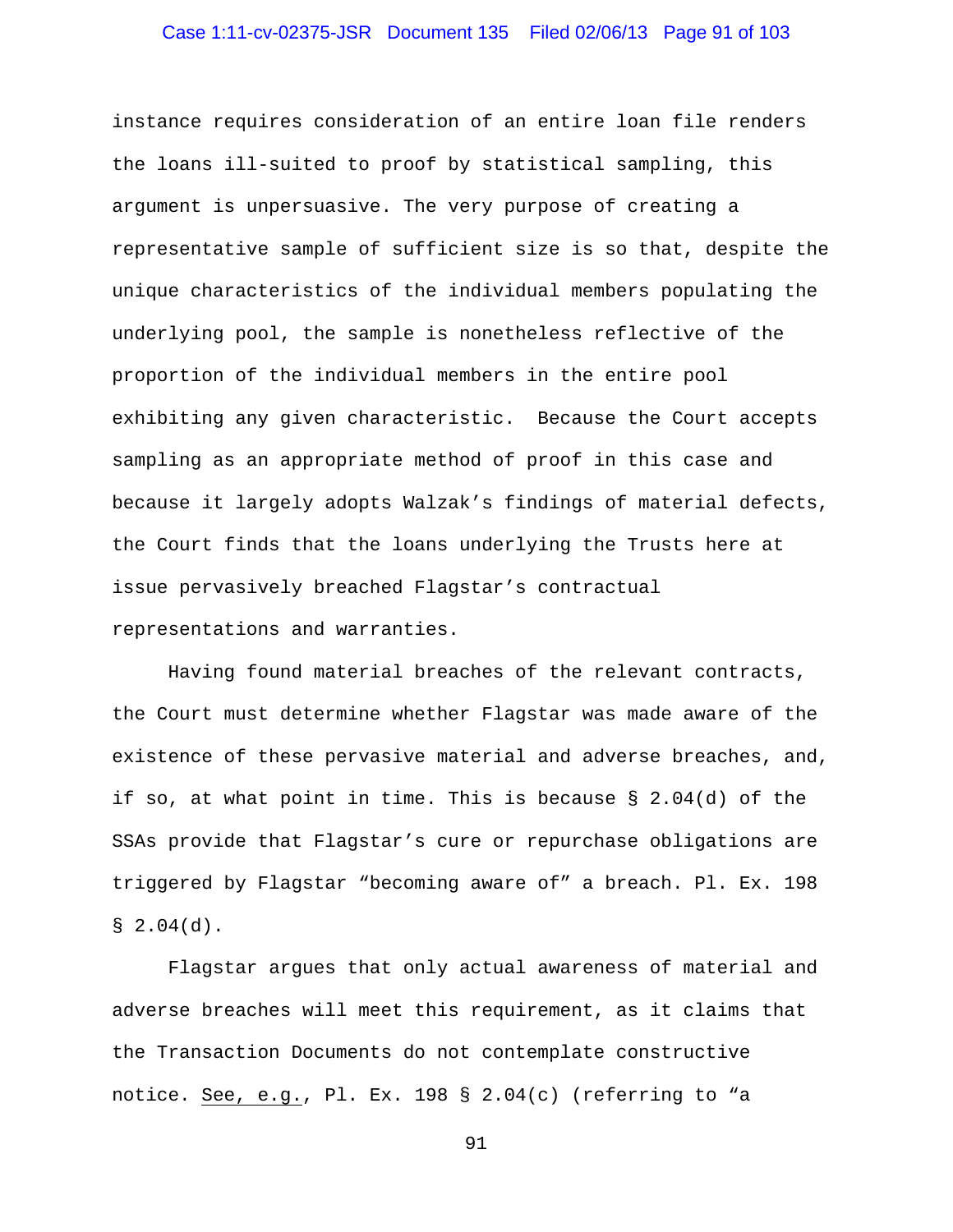# Case 1:11-cv-02375-JSR Document 135 Filed 02/06/13 Page 92 of 103

breach," rather than "breaches"); Pl. Ex. 198 § 2.04(e) (requiring Flagstar to accept transfer of a "Mortgage Loan as to which a breach has occurred"). Thus, according to Flagstar, Flagstar's knowledge as to a subset of breaches – whether that knowledge is based on Assured's repurchase demand or even its proof at trial of material breaches within the loan sample – is insufficient to create an obligation to repurchase any loans not included in that subset.

 However, in its opinion denying Flagstar's motion to dismiss Assured's claims, the Court found that, for purposes of that motion, Assured, by informing Flagstar "'of pervasive breaches' affecting the charged off loans" with its January 2009 repurchase demand, "rendered Flagstar constructively 'aware' – or, at a minimum, put Flagstar on inquiry notice – of the substantial likelihood that these breaches extended beyond the charged off loan population and into the broader loan portfolio." Am. Mem. at 18, ECF No. 56 (Oct. 27, 2011). The Court adheres to that decision now and finds that Assured's repurchase demand was sufficient to trigger Flagstar's obligations under § 2.04(d).

 Although Flagstar claims that it "cured or rebutted" all of Assured's demands arising from the January 2009 repurchase demand, Flagstar's response denying the need to repurchase any loans cannot be sufficient to absolve Flagstar of awareness that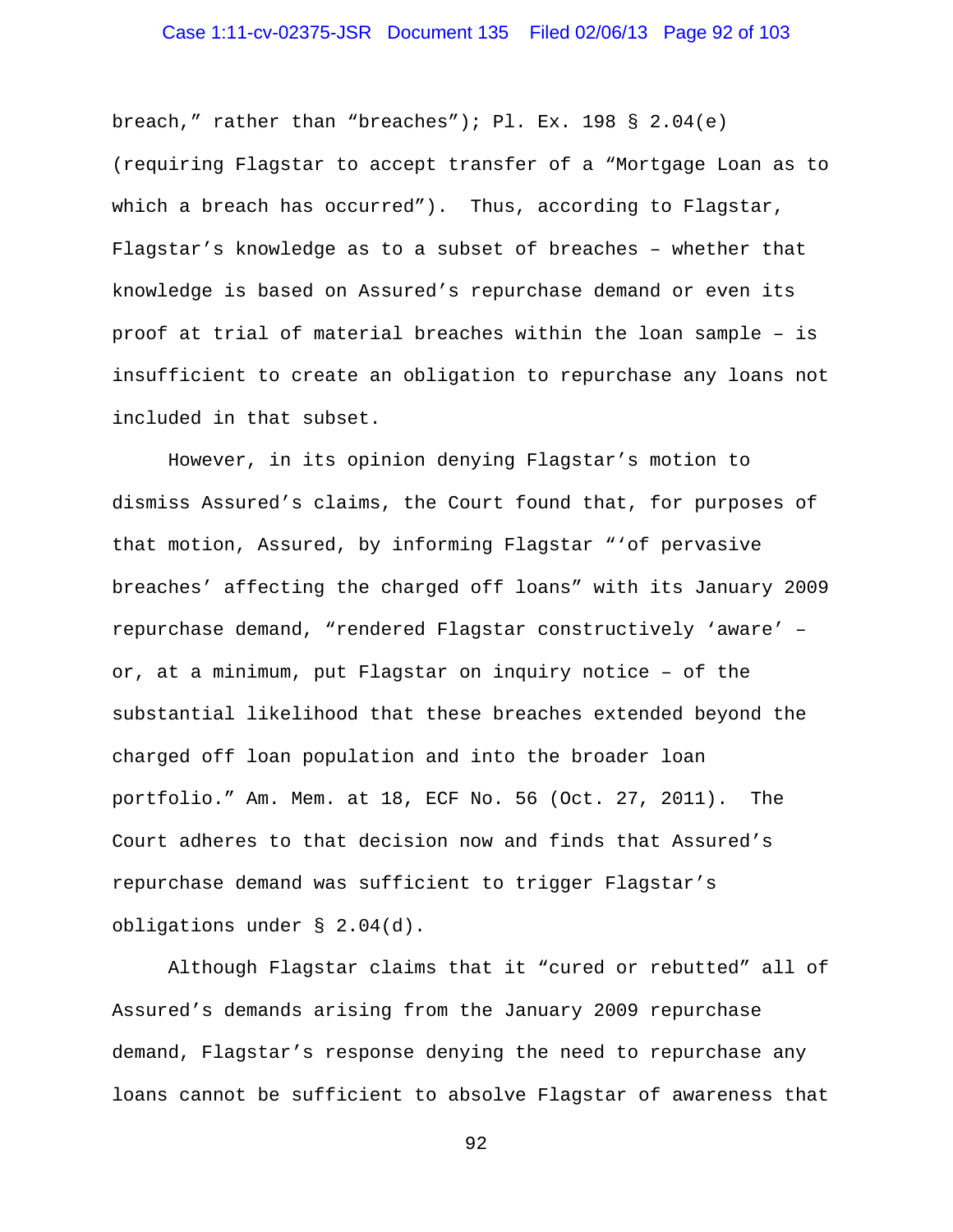# Case 1:11-cv-02375-JSR Document 135 Filed 02/06/13 Page 93 of 103

Assured was claiming pervasive breaches of the representations and warranties. If that were so, then the 90-day cure-orrepurchase period could never begin to run even on the specific loans included in the demand, as Flagstar could deny awareness of breaches by claiming to refute Assured's allegations. To the extent that Flagstar argues that it must be notified as to each loan as to which a material breach is claimed with sufficient specificity to allow Flagstar to identify the loan and investigate the alleged breach, this requirement inappropriately places the burden of notification on Assured, when, as discussed above, the Court has found that Flagstar's responsibilities are triggered merely by awareness.<sup>20</sup> Thus, the Court finds that Flagstar was made aware of Assured's claim of pervasive and material breaches of the representations and warranties and therefore has breached its contract with Assured by failing to

 $\overline{a}$ 

 $20$  The Court further notes that Assured has presented evidence that Flagstar may have been aware of problems in its underwriting at the time that the parties entered into these transactions, as Flagstar's auditor at that time, Wetzel Trott, found underwriting-related problems in the sample of loans it reviewed. See, e.g., Pl. Ex. 132, 133. Moreover, the Court notes that Flagstar also serviced the loans in the securitizations through 2010, so that, at least in some cases, it had information that would have suggested fraud or misrepresentations in the original loan application. For example, for the loan ending in 4977,Flagstar's servicing notes showed a conflict between the borrower's representation in the loan application that he was the president of Regional Financial Group and the borrower's hardship claim to Flagstar, claiming that he had been laid off as a police sergeant and loan broker. See Trial Tr. 1274:12-1278:8.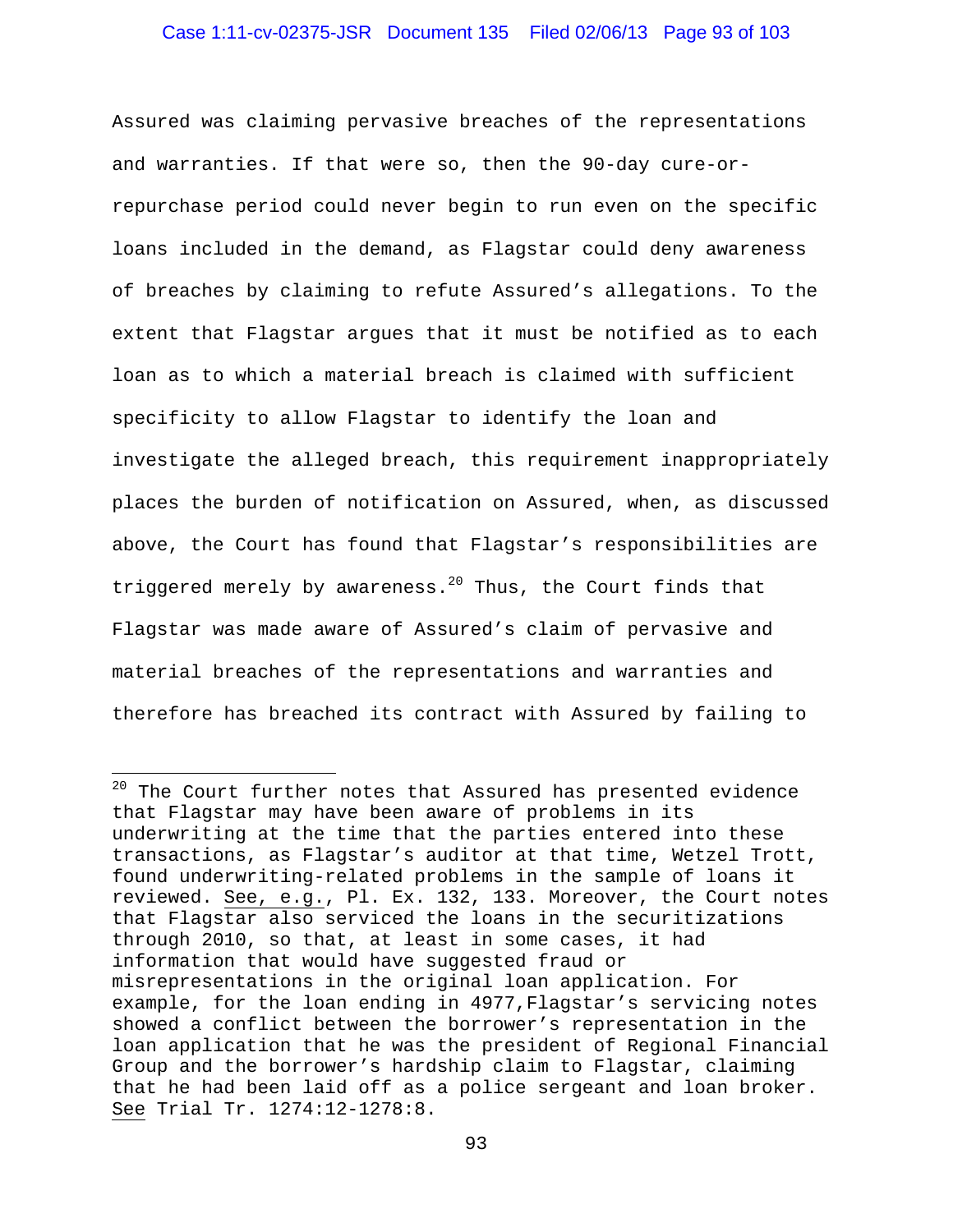# Case 1:11-cv-02375-JSR Document 135 Filed 02/06/13 Page 94 of 103

"repurchase or cure" the materially defective loans in the 2005- 1 and 2006-2 securitizations, as required by the Transaction Documents.

## DAMAGES

The only remaining issue is the question of damages. This Court previously held "Flagstar's 'cure or repurchase' obligation to be the exclusive remedy available to [Assured] for Flagstar's breach of a representation or warranty." Am. Mem. at 12, ECF No. 56 (Oct. 27, 2011) (citing Pl. Ex. 451 § 3.02(c); 198 § 2.04 $(e)$ ). Thus, the contractual mechanism under which Assured is entitled to damages would require the re-transfer of the defective mortgages back to Flagstar, and a payment by Flagstar into each Trust in the amount of the "Transfer Deficiency" for that loan, as calculated by the Indenture Trustee. Pl. Ex. 198 § 2.04(d); see also Am. Mem. at 20, ECF No. 56 (Oct. 27, 2011) (determining that "the proper measure of damages for a charged off loan is the amount of the outstanding principal balance on that loan at the time it was 'charged off' by Flagstar"). Therefore, Assured is not entitled to direct payment of the amounts Flagstar should have paid for a repurchase, see Pl. Ex. 198 §§ 2.04(e), 2.07(a), 3.02(b), but rather to reimbursement of the claims it has paid to the bondholders to the extent that the amounts Flagstar should have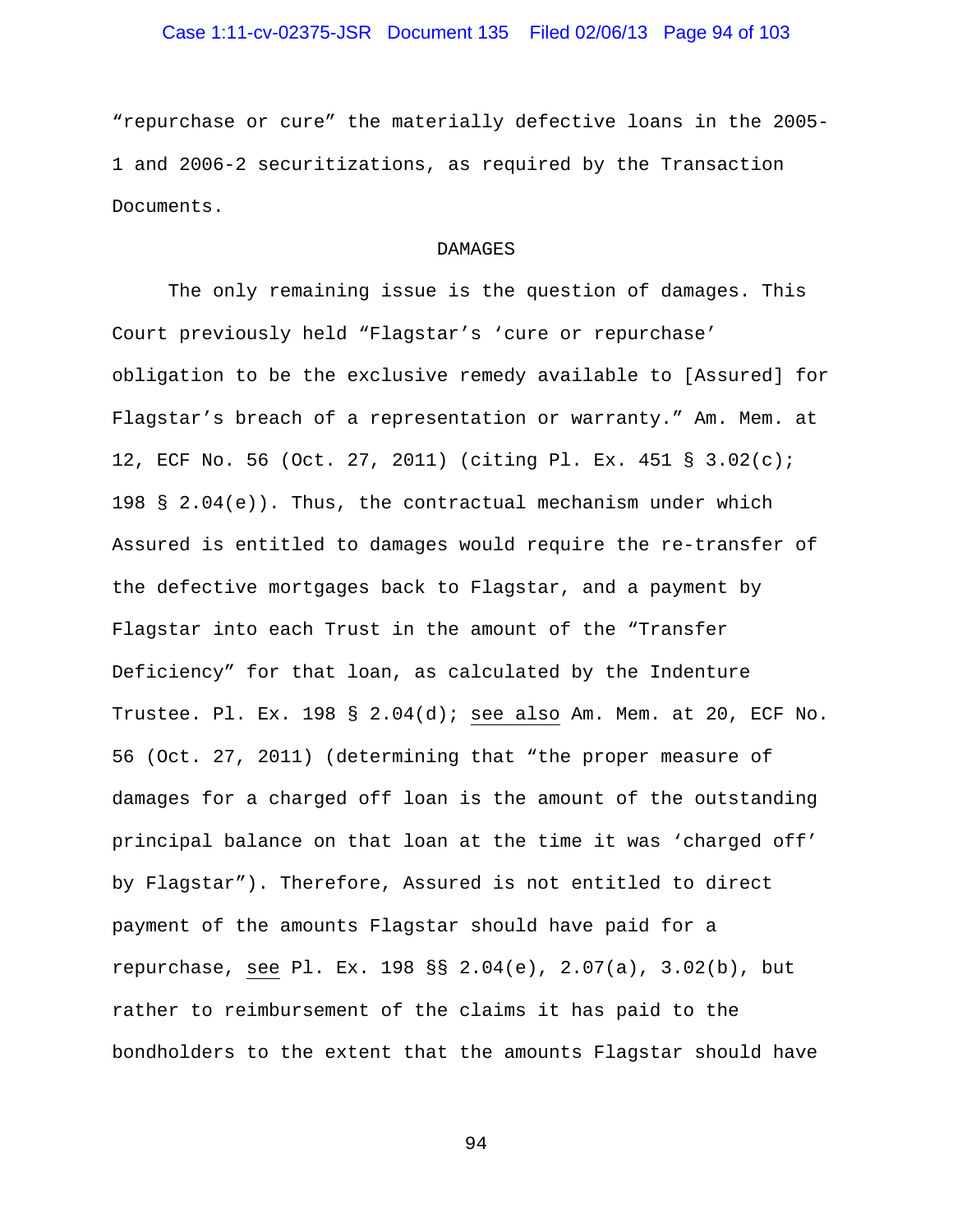# Case 1:11-cv-02375-JSR Document 135 Filed 02/06/13 Page 95 of 103

paid into the Trust would be sufficient to cover Assured's claim payments.

As an initial matter, Flagstar challenges whether the use of sampling to prove damages inherently conflicts with the cureor-repurchase remedy to which Assured is limited. Flagstar argues that sampling does not identify specific breaches in specific loans in the overall pools such that Flagstar can cure the defects as provided for in the Transaction Documents, nor can extrapolation identify the specific loans which Flagstar would accept for retransfer should breaches be unable to be cured. Thus, argues Flagstar, awarding damages to Assured here would deprive Flagstar of its side of the contractual repurchase bargain.

However, as to Flagstar's right to cure any deficiencies on the loans, this Court has already held that the 90-day cure period "has long since expired." Am. Mem. at 20, ECF No. 56 (Oct. 27, 2011). Moreover, since, as Dr. Mason testified, Assured's damages model is based only on defective, defaulted loans, Flagstar's right to cure a breach is irrelevant because it is impossible to entirely cure any breach as to a mortgage loan that has already defaulted. Flagstar would also receive nothing back on defaulted loans, even if specific loans in the sample were identified and re-transferred. Thus, the Court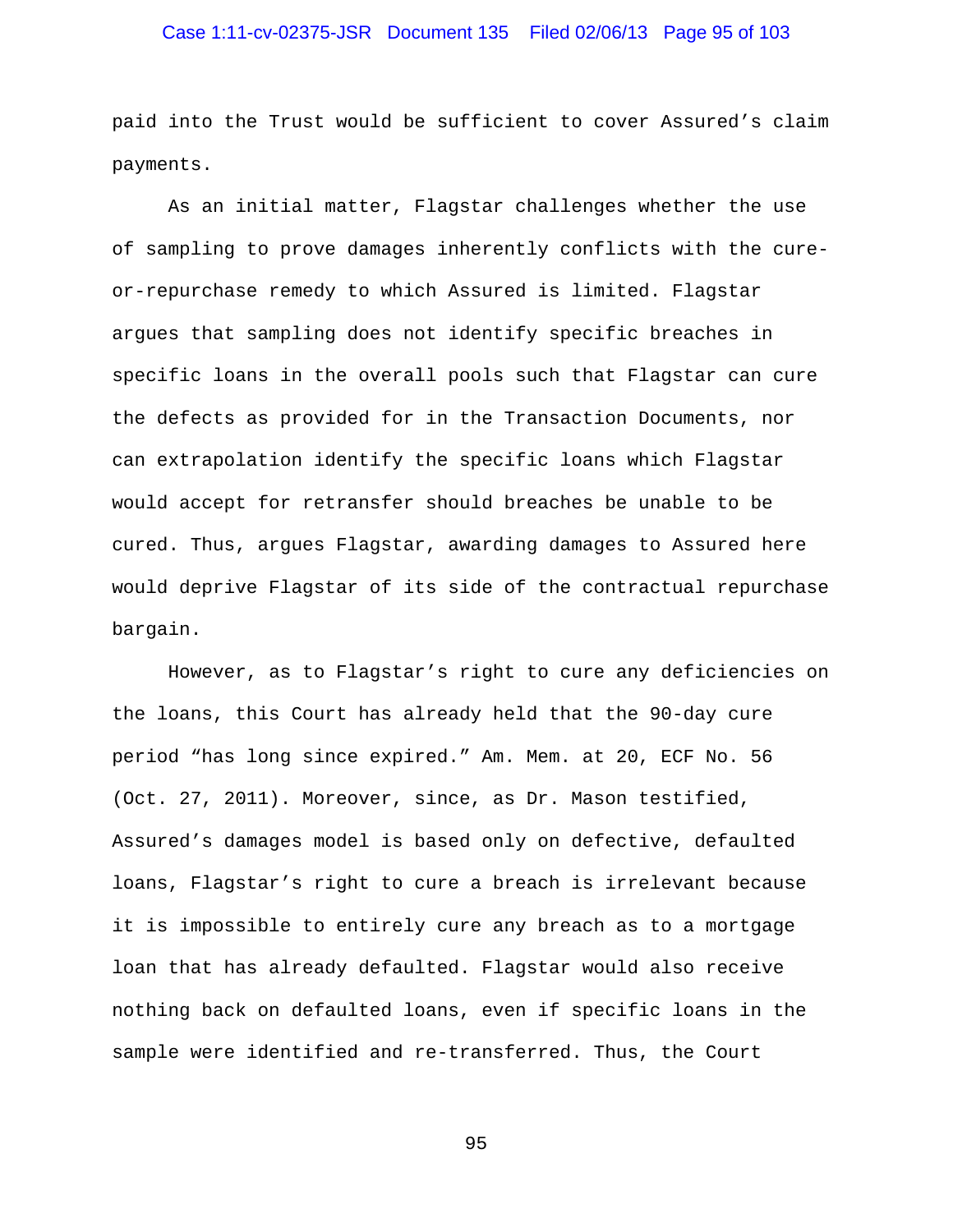# Case 1:11-cv-02375-JSR Document 135 Filed 02/06/13 Page 96 of 103

rejects Flagstar's objections to sampling as a method of proving damages.

Flagstar also suggests that it in fact owes no damages to Assured on the 2005-1 Trust because current projections suggest that Assured will be reimbursed in full at the end of the transaction. See Trial. Tr. 815:1-17, 1137:5-12. Stanley Jursek testified at trial that Flagstar retained in the securitizations a residual interest, known as the "Transferor's Interest," that entitles it to all remaining amounts left in the securitizations after all of the other parties to the transactions – e.g., the bondholders, the Trustee, and Assured – receive the payments to which they are entitled, including reimbursement of all claims paid by Assured. See JPPO ¶¶ 36-37; Trial Tr. 811:23-812:4. According to Jursek, to the extent that the net present value of Flagstar's Transferor's Interest in a securitization is positive, Assured is predicted to be repaid in full, and Flagstar expects to receive some value at the close of the transaction. Trial Tr. 817:19-22. As of June 2012, Flagstar estimated the net present value of its Transferor's Interest in the 2005-1 transaction at \$7.6 million, but it predicted that there would be no remaining Transferor's Interest at the end of the 2006-2 transaction. Def. Ex. BAS; Trial Tr. 816:8, 817:19- 22. At trial, Flagstar also introduced the testimony of Ann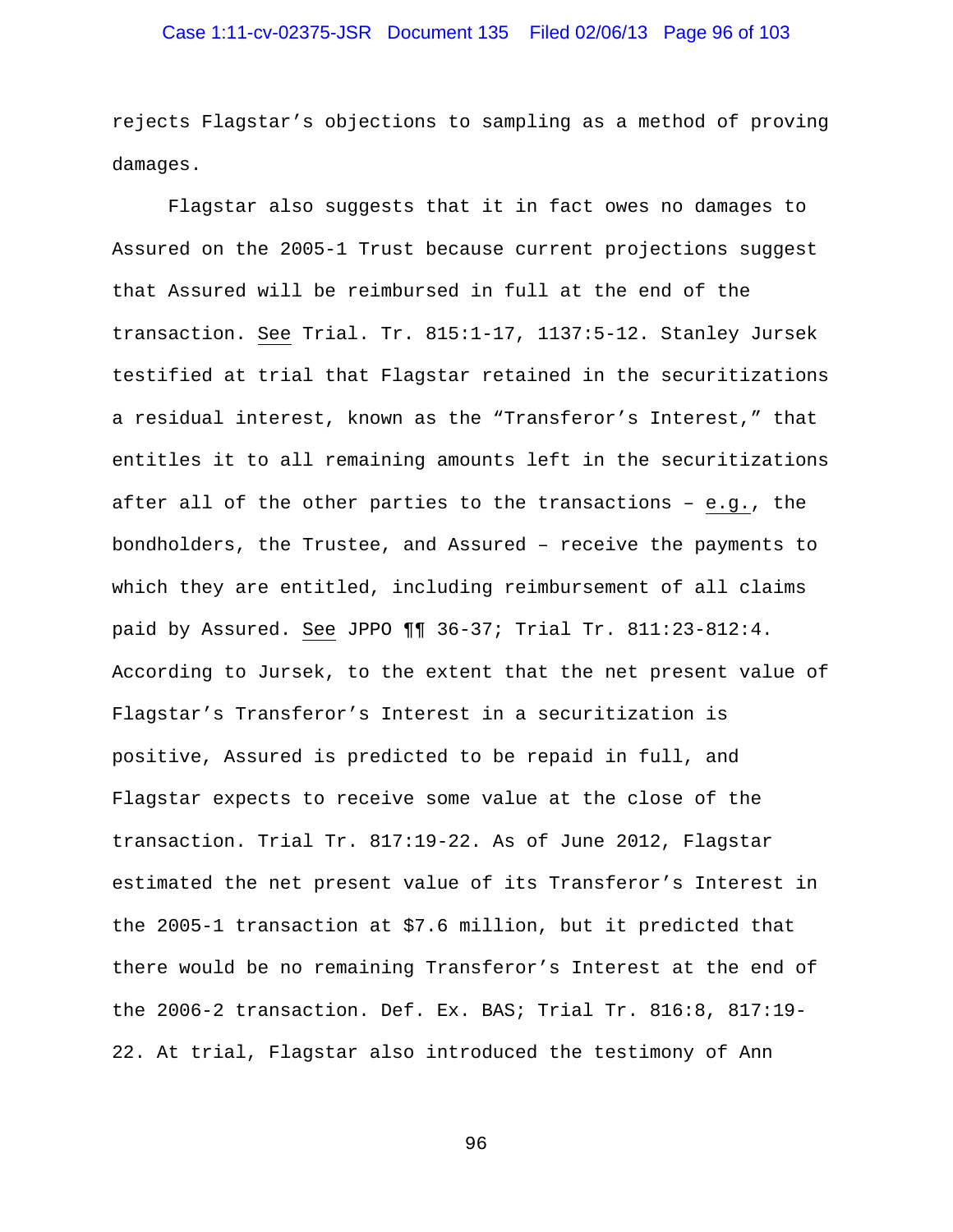# Case 1:11-cv-02375-JSR Document 135 Filed 02/06/13 Page 97 of 103

Rutledge, its structured securities valuation expert,  $21$  who modeled the cash flow of the 2005-1 transaction and concluded that Flagstar's Transferor's Interest would have a positive value at termination of \$1.4 million, indicating that Assured would be reimbursed in full for claims paid on the 2005-1 transaction. Trial Tr. 1129:10-23, 1137:5-12. Rutledge offered no opinion on the 2006-2 transaction. Id. at 1139:22-23.

This Court held in its summary judgment decision that "[t]here is no provision in the contract that requires Assured to wait until all activity on the transactions is complete before obtaining any recovery. Moreover, if the fund does recover more in payments than Assured has predicted, Assured will be responsible for paying this money to Flagstar." Mem. at 20, ECF No. 100 (Sept. 25, 2012). The Court continues to adhere to its previous position. What is more, at trial both Jursek and Rutledge acknowledged that these amounts are not certain: Flagstar's estimate of its Transferor's Interest dropped twenty percent in the six months between December 2011 and January 2012 (from \$9.5 million to \$7.6 million), see Trial Tr. 859:4-22, and Rutledge reluctantly acknowledged that the rate of error on her

 $\overline{a}$ 

 $21$  Rutledge is the Chief Strategist for R&R Consulting, which provides valuation and structure services for structured securities. Trial Tr. 1126:21-1127:1. Rutledge holds a master's degree in business administration and began working at Moody's Investor Service in 1995 as a structured finance analyst. Id. at 1127:14-20.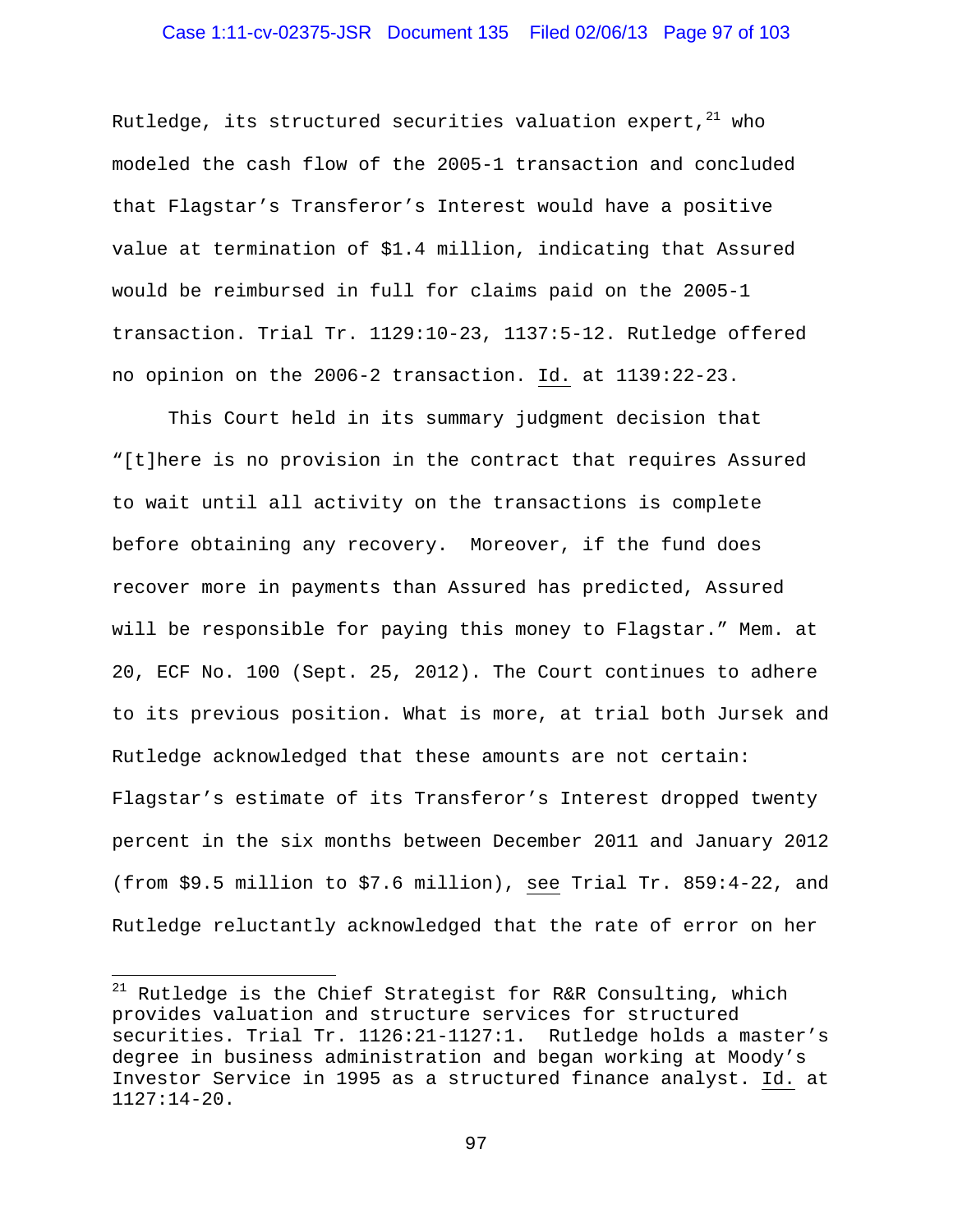# Case 1:11-cv-02375-JSR Document 135 Filed 02/06/13 Page 98 of 103

model was unknown, as it was not generally used as a forecaster, see id. at 1141:13-20**.** Thus, the Court refuses to allow the damages owed to Assured on the 2005-1 transaction to remain in limbo while hoping for a positive outcome down the road, and therefore rejects this challenge to an award of damages. See Tractebel Energy Mktg., Inc. v. AEP Power Mktg., Inc., 487 F.3d 89, 112 (2d Cir. 2007) ("The risk that the future might reveal the district court's assumptions to be false is appropriately borne by . . . the breaching party.).

Moving on to the calculation of damages, what Assured showed through Dr. Mason's damages model was that Flagstar's failure to repurchase those defaulted loans that had breached the representations and warranties directly and proximately caused Assured to improperly bear the burden of paying claims on the transactions. Dr. Mason testified that, had Flagstar repurchased the defective loans, Assured would have been reimbursed for all the claims paid to the bondholders. Trial Tr. 428:4-16; see also Diesel Props S.r.l. v. Greystone Bus. Credit II LLC, 631 F.3d 42, 52-53 (2d Cir. 2011) ("Causation is an essential element of damages in a breach of contract action; and, as in tort, a plaintiff must prove that a defendant's breach directly and proximately caused his or her damages." (quoting Nat'l Market Share v. Sterling Nat'l Bank, 392 F.3d 520, 525 (2d Cir. 2004))). The Court discounts to some small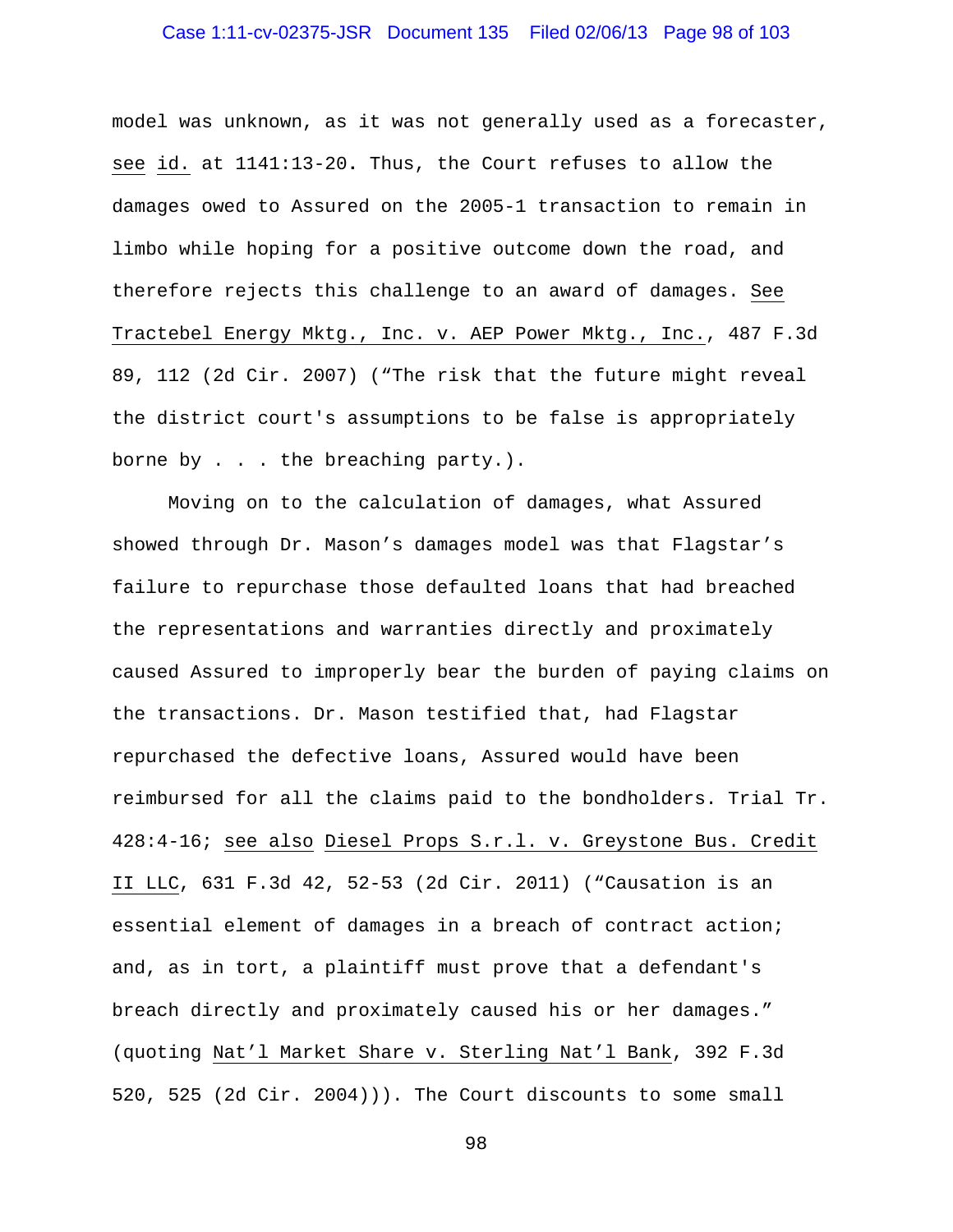# Case 1:11-cv-02375-JSR Document 135 Filed 02/06/13 Page 99 of 103

degree Assured's claimed breach rate based both on the Court's concerns, discussed above, regarding certain aspects of Walzak's analysis and on the errors in Dr. Mason's calculations (i.e., that some of the loans treated as charged off were not in fact sufficiently delinquent to be deemed charged off, see Trial Tr. 460:4-6, 465:2-3, 466:1-2). Nonetheless, the Court finds that Assured has sufficiently proven that it should be reimbursed in full for all claims paid on the underlying transactions, as the Court accepts Dr. Mason's largely unrebutted testimony that Flagstar would be obligated to reimburse Assured for the entirety of the claims Assured paid under a wide range of defect rates. Id. at 429:14-15.

Dr. Mason testified that, in total, Assured has paid about \$14.7 million in claims arising from the 2005-1 Trust and approximately \$75.4 million in claims arising from the 2006-2 Trust, for a total of approximately \$90.1 million in claims. Pl. Exs. 458 at 4, 459 at 5. At trial, Assured did not contest that Flagstar had reimbursed Assured in the amount of about \$950,000. See Trial Tr. 446:20-447:24. Therefore, subtracting the amounts Flagstar already paid (which Dr. Mason admitted were left out from his damages calculation), the Court finds that Assured is entitled to collect \$89.2 million in damages, plus interest. See N.Y. C.P.L.R. §§ 5001, 5002 (allowing for interest in breach of contract actions).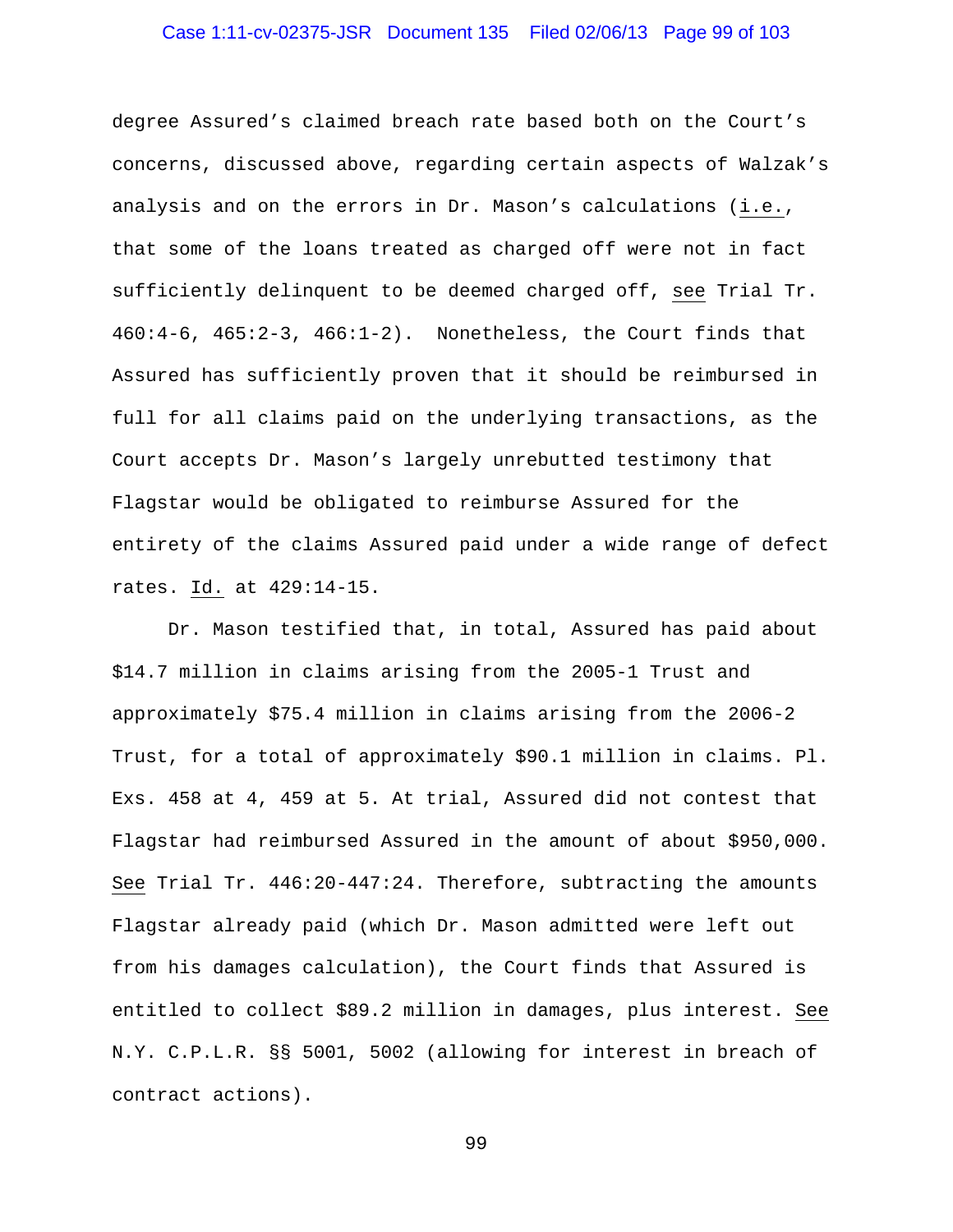There was debate at trial as to the proper interest rate to apply to reimbursements due to Assured. Section 6.03 of the I&Is provides that payments made to Assured pursuant to the I&I "shall bear interest at the Late Payment Rate from the date when due to the date paid." Pl. Ex. 90 § 6.03. The Late Payment Rate amounts to the prime rate plus two percent. Pl. Ex. 90 App. I at 2. In his calculation of damages, Dr. Mason applied the Late Payment Rate to claims and payments made in the normal course, but applied the statutory prejudgment interest rate (nine percent) from the date Assured should have been reimbursed and to those claims that Assured should never have paid, had Flagstar complied with its contractual obligations. Trial Tr. 431:1-18. Given the background rule that contractual rates of interest supersede New York's statutory interest rate, see Nuera Commc'ns, Inc. v. Telron Commc'ns USA, Inc., 00 Civ.9167, 2002 WL 31778796 (S.D.N.Y. Nov. 15, 2002), and the I&Is statement that the Late Payment Rate governs "to the date paid," the Court finds that the Late Payment Rate is the appropriate interest rate to be applied in calculating prejudgment issues, as of the dates on which Assured made its claims payments.

Finally, after trial, the Court received post-trial briefing from the parties on the issue of whether Flagstar is contractually obligated to reimburse Assured for its costs and expenses in relation to Assured's initial repurchase demands and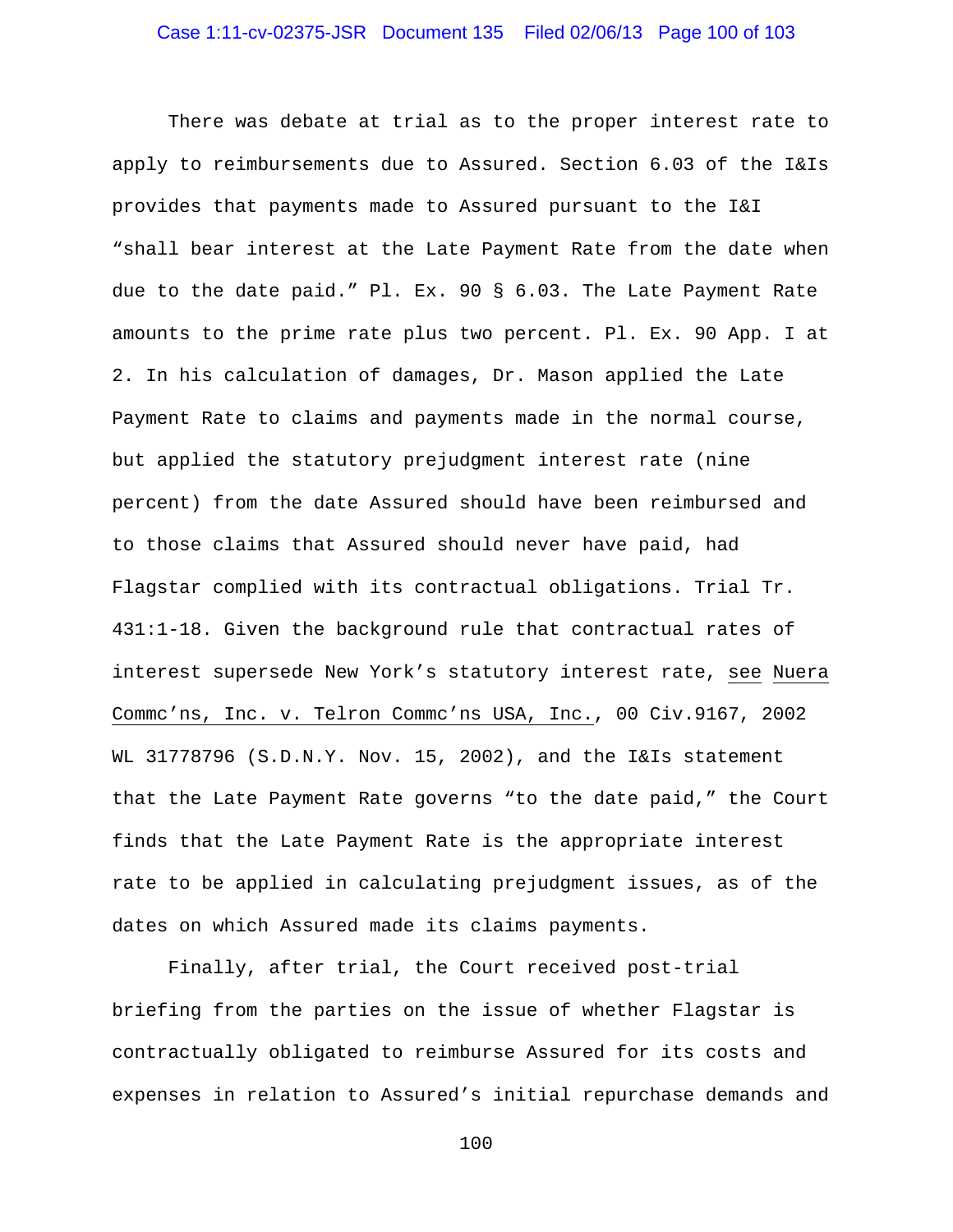# Case 1:11-cv-02375-JSR Document 135 Filed 02/06/13 Page 101 of 103

its prosecution of this lawsuit. Section 3.03(b) of the I&Is requires that Flagstar reimburse Assured for

any and all charges, fees, costs and expenses that FSA or its affiliates may reasonably pay or incur, including, but not limited to, attorneys' and accounts' fees and expenses, in connection with . . . (iii) the administration, enforcement, defense or preservation of any rights in respect of any of the Transaction Documents, including . . . participating in any litigation . . . relating to any of the Transaction Documents . . . or the Transaction . . . .

Pl. Ex. 90 § 3.03(b).

 As an initial matter, the Court finds that awarding costs and fees would not be contrary to its prior ruling that Assured was limited to the contractual cure-or-repurchase remedy as its "sole remedy," notwithstanding Flagstar's arguments to the contrary. See Am. Mem. at 10-12, ECF No. 56 (Oct. 27, 2011). The Court's opinion granting in part Flagstar's motion to dismiss did not directly address section 3.03 of the I&Is, while it did address the interplay of other contractual terms, and for that reason alone, the opinion does not preclude the award of costs and fees to Assured. Neither is the logic of the Court's opinion necessarily contrary to awarding costs and fees. The Court stated in its opinion that "the 'sole remedy' provisions of the Transaction Documents do not preclude AGM from bringing suit against Flagstar in the event that, as alleged here, Flagstar refuses to comply with its repurchase obligations." Am. Mem. at 12. If the "sole remedy" provisions do not preclude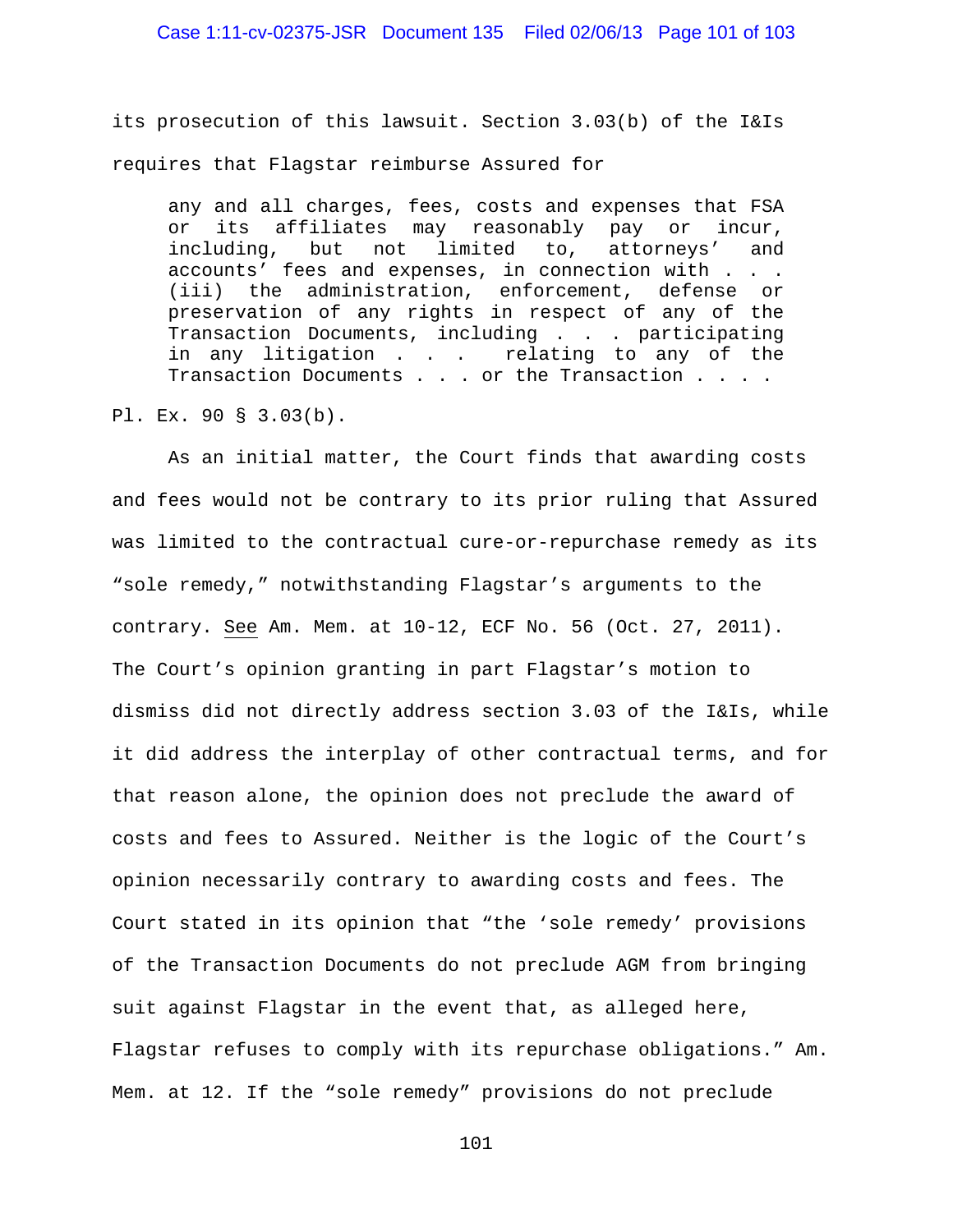# Case 1:11-cv-02375-JSR Document 135 Filed 02/06/13 Page 102 of 103

Assured from bringing suit, then it seems illogical that that remedy would preclude Assured from enforcing its collateral rights to reimbursement for the costs and expenses of that litigation. Thus, the Court finds that Assured is entitled under the I&Is to reimbursement for its reasonable fees and costs in this litigation and the repurchase demands that precipitated it.

Assured claims reimbursable fees and expenses in the amounts of \$3.69 million in attorneys' fees, \$443,000 in vendors' fees, and \$1.01 million in expert fees, for a total of \$5.14 million. Based on its decision to withdraw its servicing claims prior to trial, Assured reduced its attorneys' fees by 10% and the fees of its experts who worked on servicing-related issues by 25%. Assured's counsel also calculated what it deemed to be a reasonable amount of attorneys' fees not based on its actual partial-contingent fee arrangement with Assured, but rather on a lodestar method that it claims is more reasonable to Flagstar. Because the Court is unable to assess the validity of Assured's counsel's claims that its servicing-based reductions are sufficient and that its fee calculations are reasonable without narrative descriptions of its own and its experts' work and the terms of its agreement with its client, the Court orders that Assured provide the documentation underlying its claim (for in camera review where necessary) by February 15, 2013. See New York State Ass'n for Retarded Children, Inc. v. Carey, 711 F.2d